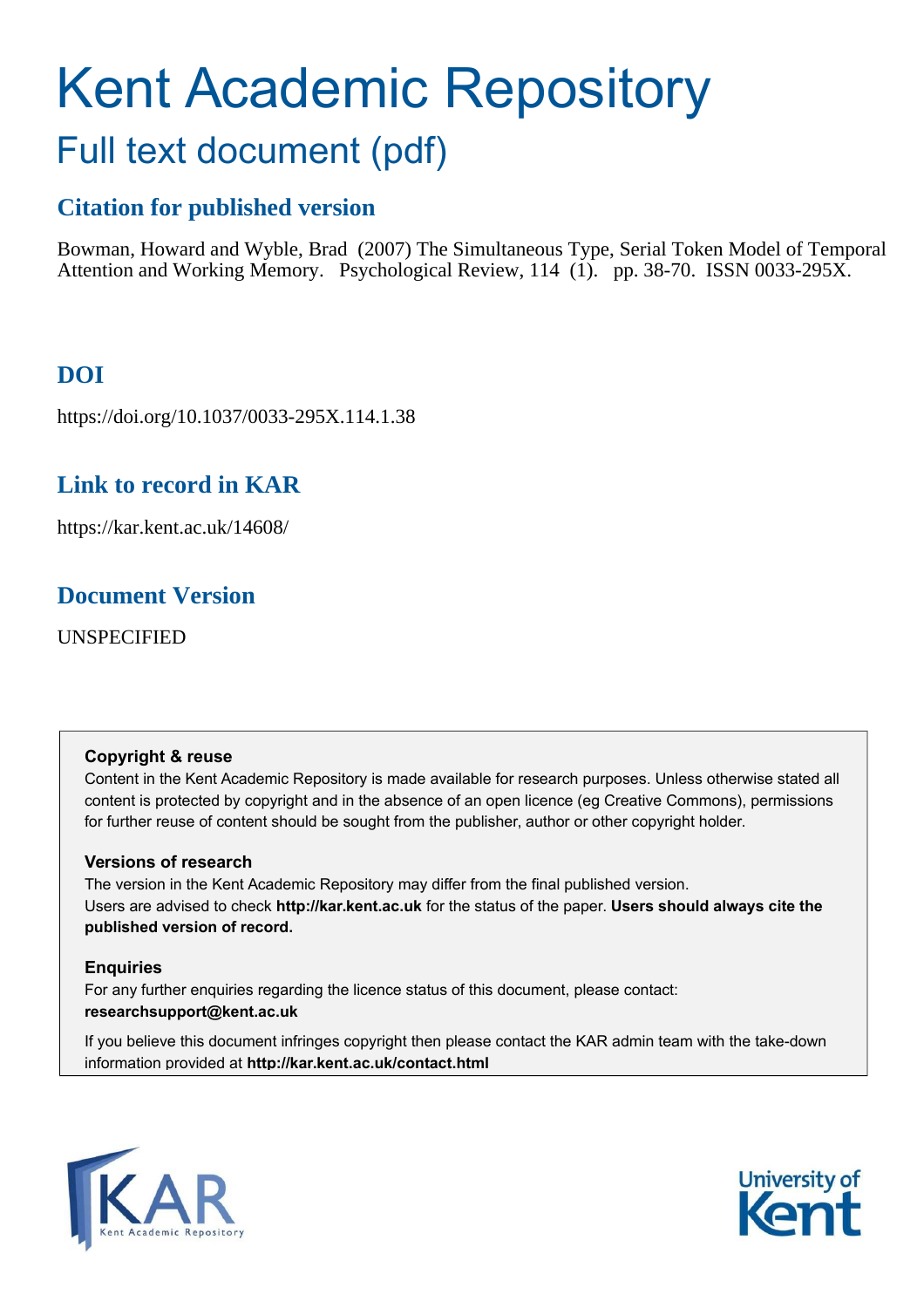# The Simultaneous Type, Serial Token Model of Temporal Attention and Working Memory

Howard Bowman and Brad Wyble

Center for Cognitive Neuroscience and Cognitive Systems, University of Kent, Canterbury, Kent, CT2 7NF, United Kingdom, Phone: +44-1227- 823815, Fax: +44-1227-762811 (H.Bowman,B.Wyble)@kent.ac.uk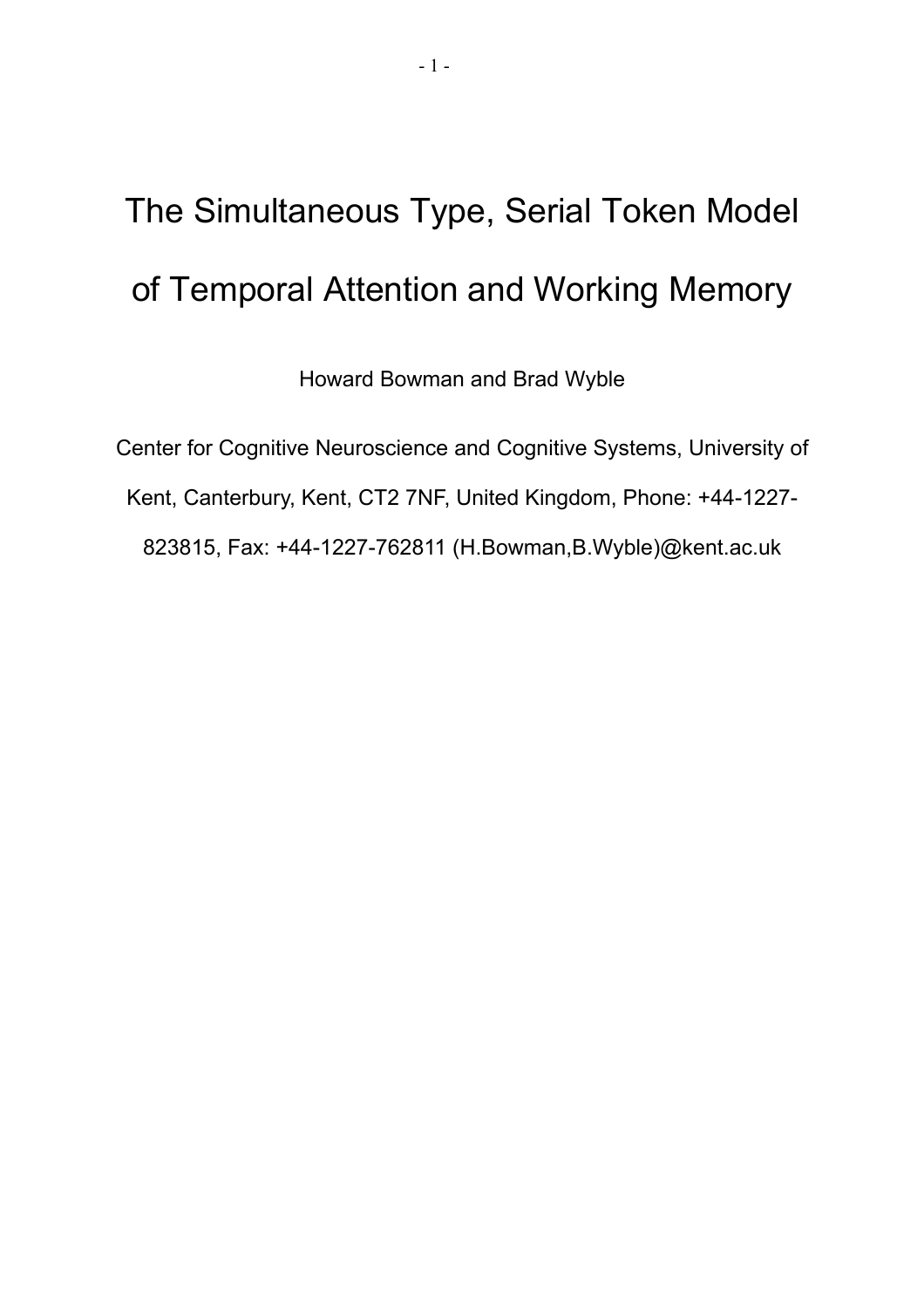#### Abstract

A detailed description of the Simultaneous Type Serial Token  $(ST^2)$  model is presented.  $ST^2$ is a model of temporal attention and working memory, which encapsulates five principles: 1) Chun and Potter's (1995) 2-stage model; 2) a stage one Salience Filter; 3) Kanwisher's Types-tokens distinction; 4) a Transient Attentional Enhancement; and 5) a mechanism for associating types with tokens called the Binding Pool. We instantiate this theoretical position in a connectionist implementation, called Neural- $ST<sup>2</sup>$ , which we illustrate by modeling temporal attention results, focused on the Attentional Blink (AB). We demonstrate that the  $ST<sup>2</sup>$  model explains a spectrum of AB findings. Furthermore, we highlight a number of new temporal attention predictions arising from the  $ST^2$  theory, which we test in a series of behavioral experiments. Finally, we review major AB models and theories, and compare them to  $ST^2$ .

#### Keywords

Temporal Attention, Working Memory, Attentional Blink, Neural Networks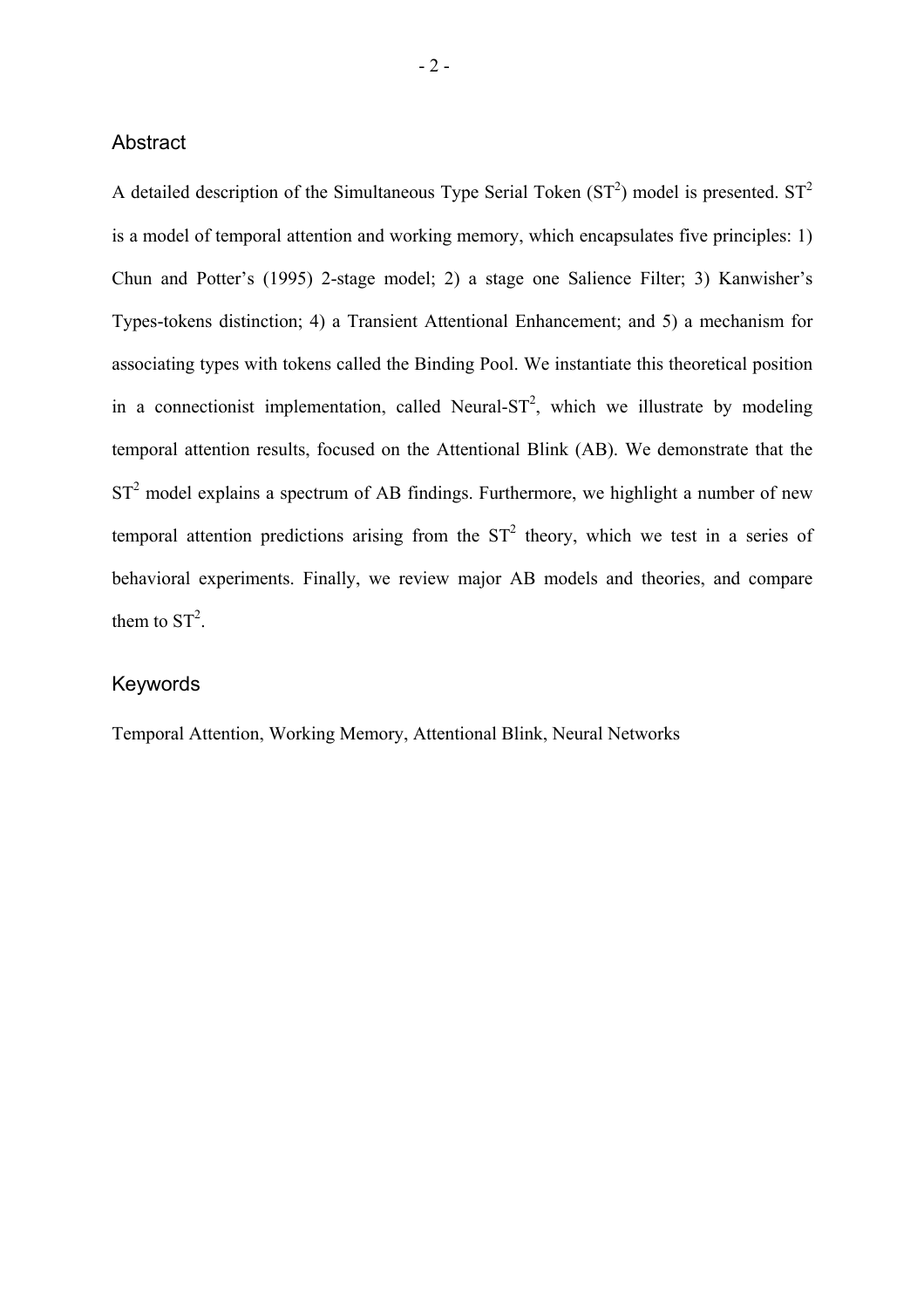# Introduction

## 1 Temporal Attention

#### *1.1 Background*

The study of *attention* (Driver, 2001; Logan, 2004) is focused on understanding how the brain identifies salient items from amongst a set of competing stimuli. The majority of visual attention research has considered how selection occurs when the competing stimuli satisfy two criteria: 1) they are spatially offset from one another and 2) they are presented simultaneously (Duncan, 1981; Eriksen & Eriksen, 1974; Triesman, 1998). However, attentional processing still obtains even if criteria 1) and 2) do not apply. Indeed, the problem of how salient items are selected when the competing stimuli are offset in time, rather than space, must also be solved by a cognitive system. However, although there is increasing investigation of *temporal attention*, it remains, especially from theoretical and computational standpoints, considerably less explored than spatial attention.

When temporal attention is explored, it is natural to present stimuli briefly (typically for around 100ms) with each being replaced by the next at the same spatial location, generating what is called Rapid Serial Visual Presentation (RSVP) (Chun & Potter, 1995; Kanwisher, 1987; Raymond, Shapiro, & Arnell, 1992; Shih & Sperling, 2002). At this rate of presentation, performance is below ceiling, permitting investigation of factors affecting perception of targets. Furthermore, since all items are presented at the same spatial location, each item (apart from the first) masks the previous item (Giesbrecht, Bischof, & Kingstone, 2003; Giesbrecht & Di Lollo, 1998). Thus, a key characteristic of explorations of temporal attention is that representations of stimuli are fleeting (i.e. only briefly available to the retina).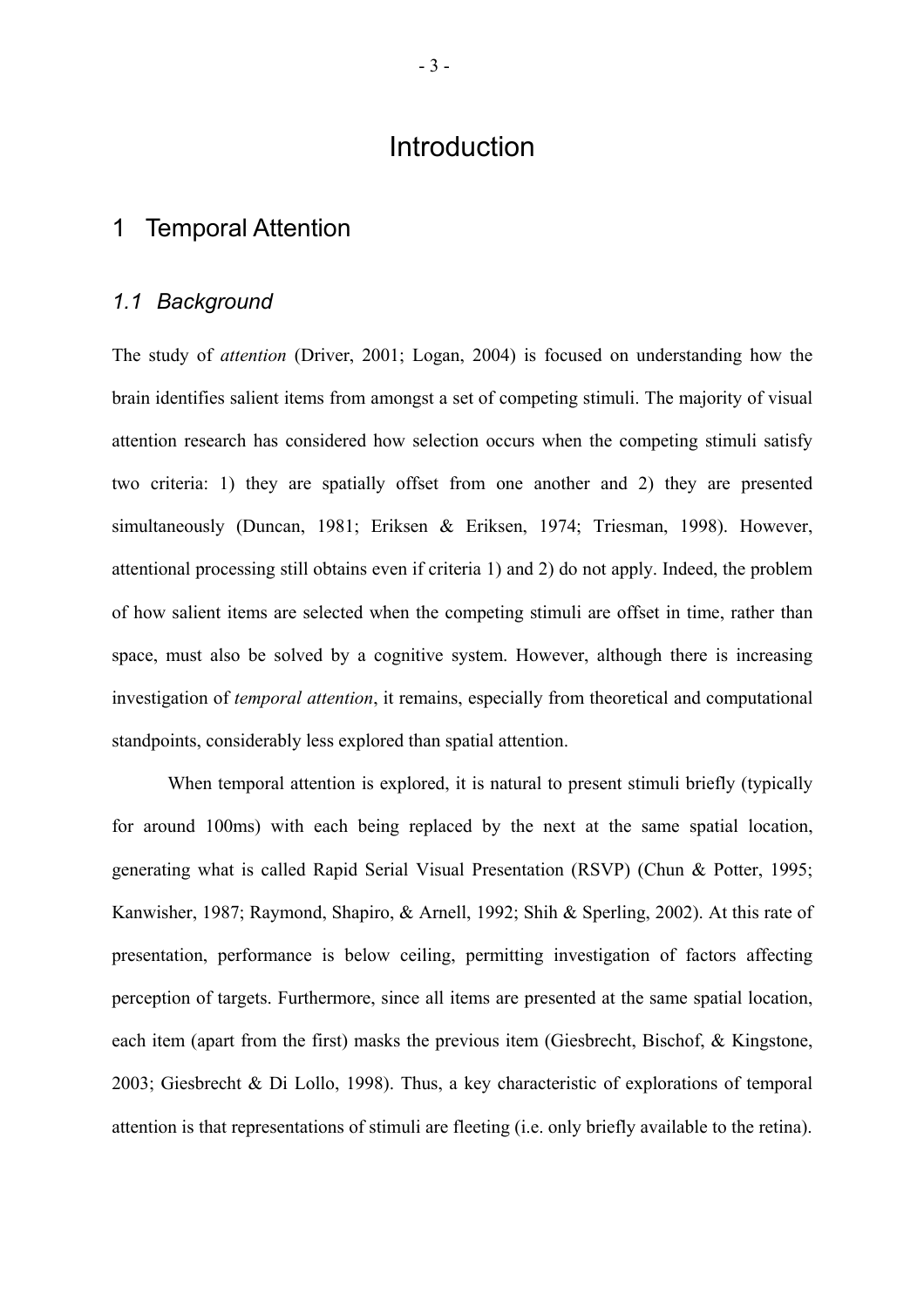In addition, while the question of how the brain detects a single salient item in an RSVP stream is interesting, to reveal the characteristics of temporal attention, streams containing multiple salient items need to be explored. This allows a number of key questions to be investigated. For example, how long is attention allocated to an initial target before it is free to be allocated to a second; can a salient item interrupt processing of an earlier item and cause attention to be redirected; and what constitutes salient in this context: relevance to the task at hand, emotional significance, similarity to a target category, etc?

<span id="page-4-0"></span>The brain not only enables selective attention to salient items, but also enables higherlevel cognition (e.g. executive processes, reasoning, language comprehension) to act upon attended items. The basis of such processing is the capacity to encode attended items into Working Memory (WM). Indeed, when considering temporal attention, the issue of WM encoding is particularly pivotal since, not only does this process involve storage of items, it also supports encoding of information about the temporal context in which an item occurred. With RSVP streams, assigning such *episodic contexts* is particularly difficult, since it requires the stream to be "individuated" through time; that is, a discrete episode needs to be associated with the occurrence of each item that is encoded into working memory.

In support of this position, it is clear that humans can report episodic information about when and how events occurred. In particular, they can report the order in which events arose. Furthermore, temporal order is a key information-bearing dimension, the extraction and recording of which is critical to high-level cognition. Linguistic abilities make this clear, e.g., word order in the sequence "John hit Jane" is central to attribution of meaning. Indeed, one of our main theses in this article is that, the human cognitive system is good at "filtering" non-salient items during visual processing and that thus the main constraint on the capacity to direct attention through time is the "cost" incurred in associating episodic contexts while encoding items into working memory.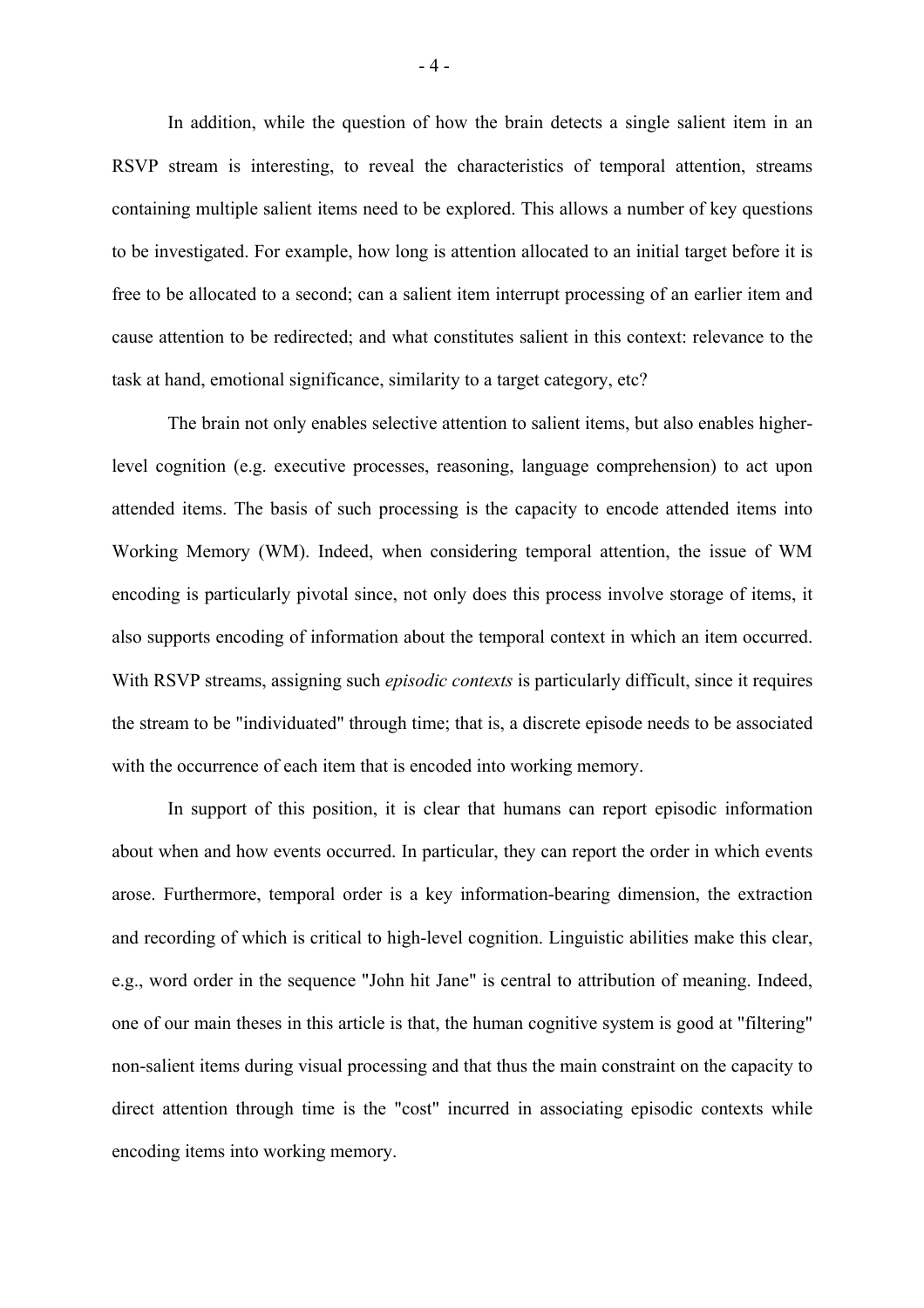The basic problem this paper focuses on is, given a sequence of fleeting representations of stimuli, how is it that the brain identifies the stimuli that are salient, sustains them and encodes them into Working Memory (WM). Central to this process is the allocation of discrete episodic contexts during encoding. Specifically, we will devise a comprehensive theoretical proposal for this process, which is encapsulated as the Simultaneous Type Serial Token (STST or  $ST^2$ ) Model. This theory is realized in a connectionist model, Neural- $ST^2$ , that is constrained both by behavioral data on RSVP tasks (particularly the Attentional Blink (AB) (Chun & Potter, 1995; Raymond et al., 1992)) and by neurophysiology. In order to frame our theory, we identify a set of functional requirements.

#### *1.2 Functional Requirements for Model*

When we consider behavioral data, it will become clear that, in certain very demanding visual environments,some of the following functional requirements will not obtain.<sup>i</sup> Thus, our claim is that the following capacities characterize the "normal functioning" of temporal attention.

- 1. *Salience Detection.* The system should have the capacity to rapidly detect that a stimulus is salient when a fleeting representation of it arises amongst a set of (temporally) competing stimuli.
- <span id="page-5-0"></span>2. *Sustain Representations.* The system should have the capacity to sustain fleeting, but salient, representations of visual stimuli, in order that they can be acted upon (and encoded into WM).
- 3. *Ascribe Episodic Context.* The system should have the capacity to ascribe (discrete) episodic contexts to items as they are encoded into Working Memory (WM), thereby enabling order information to be retrieved.
- 4. *WM Maintenance.* The system should have the capacity to maintain multiple items in WM.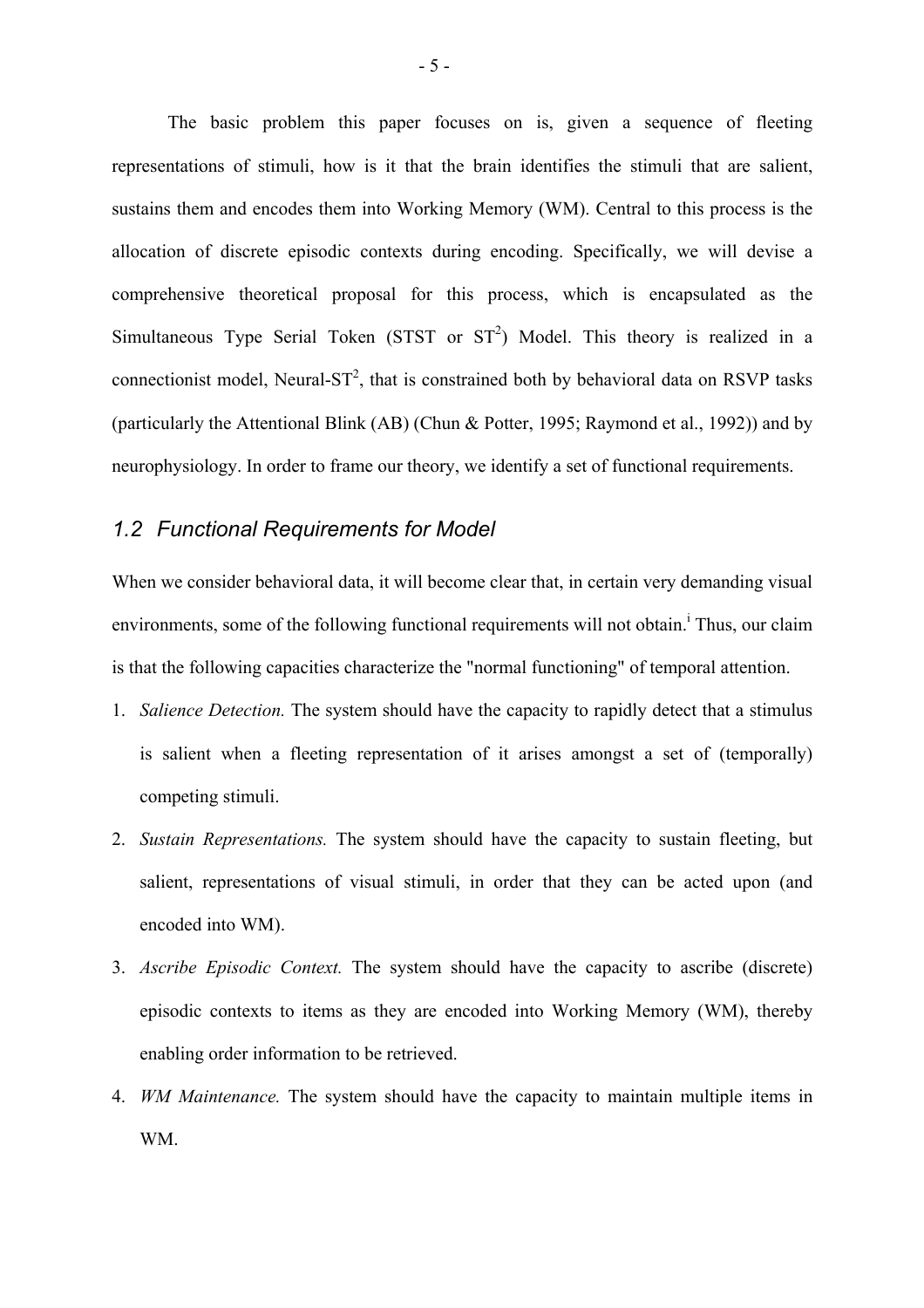5. *Repetitions.* The system should have the capacity to represent multiple instances of the same item. Although this may seem like a trivial constraint, in fact, it is not always that easily obtained, see section [6.1.](#page-44-0) The reason for this difficulty is that perceiving and encoding repetitions requires the neural resources used for detecting the first instance of an item, to be "freed-up" before the second instance arises.

<span id="page-6-0"></span>The paper is organized as follows. In section [2,](#page-5-0) we present an informal description of the Simultaneous Type Serial Token  $(ST^2)$  model, motivating the approach from the perspective of our functional requirements. This is followed, in section [3,](#page-17-0) by a discussion of the key empirical findings we will model; these are based upon the Attentional Blink (AB) phenomenon. Then, in section [4,](#page-22-0) we present a formal, neurally explicit, description of the model, called Neural-ST<sup>2</sup> and show how it reproduces the empirical findings. Following this, section [5](#page-40-0) identifies new predictions arising from the model and verifies them. Then sections [6](#page-44-1)  and [7](#page-61-0) relate  $ST^2$  to competitor models of the blink. Finally, section [8](#page-65-0) discusses how the approach relates to theories of temporal attention in general and presents concluding remarks.

# The Simultaneous Type Serial Token Theory

# 2 Informal Description of Model

The following principles underlie  $ST^2$ . We consider these in turn in sections [2.1-](#page-6-0)[2.5.](#page-13-0)

- 1. *Two Stages.* We postulate a cascaded parallel first stage of visual processing, followed by a serial second stage tied to WM encoding.
- 2. *Salience Filter.* We assume a mechanism for attributing salience, which filters the set of competing items.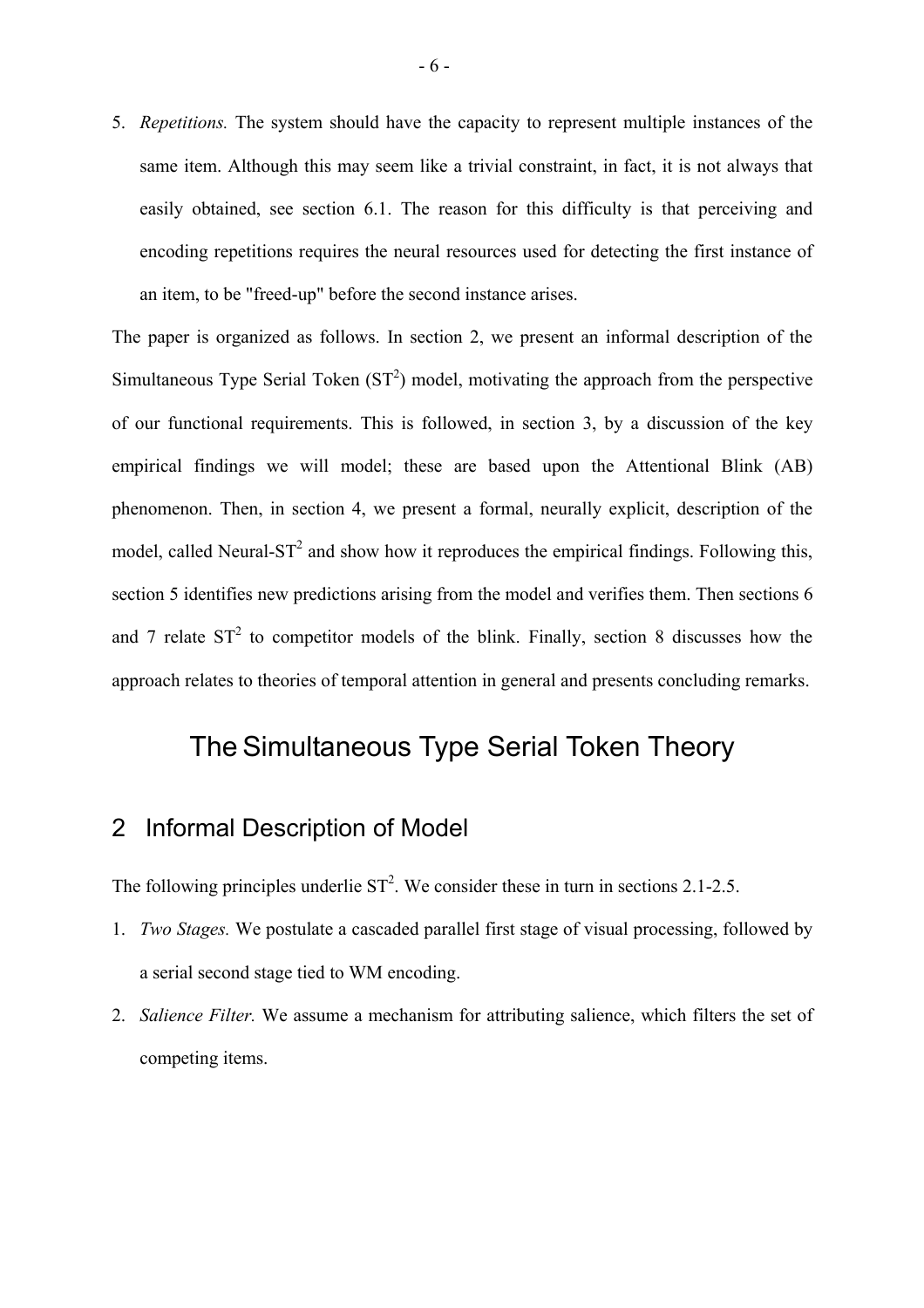- 3. *Types-tokens.* We distinguish between the featural representation of an item (its type) and the episodic context in which it occurs (a token). In  $ST^2$ , associating a token with a type is the process of WM encoding.
- 4. *Transient Attentional Enhancement (TAE).* We postulate a mechanism that, in response to the detection of a salient stimulus, provides a temporally brief (but spatially specific) enhancement of type representations.
- 5. *Binding Pool.* We introduce a neurally plausible means to associate types with tokens.

### *2.1 Two Stage Theory*

Two stage theories arise throughout the recent study of attention (Broadbent, 1958; Chun & Potter, 1995; Shih & Sperling, 2002; Treisman & Gelade, 1980). These theories are distinguished by the processes they ascribe to each stage and the properties of the interface between the two stages (Driver, 2001). The particular two-stage theory that  $ST^2$  employs is best explained by considering the stages in turn.

#### Stage One

In the  $ST^2$  model, stage 1 implements standard visual processing: from visual feature extraction to semantic categorization. Importantly, (modulo constraints arising from stimulus presentation<sup>[ii](#page-94-1)</sup>) stage one is *parallel*. Thus, multiple items can be concurrently processed, with little interference between them. This is illustrated in Figure 1, where progression through the stage is depicted as a vertical pass through a series of processing levels (horizontal bands).

#### *Insert Figure 1 Here*

In addition, processing is *cascaded* across the levels of stage 1. This is illustrated in Figure 1 by depicting item representations as rectangles. Thus, item representations are "smeared" across a number of levels at any instant, with decreasing strength to the extremes of the rectangle. This is consistent with neural activation dynamics, which build up gradually and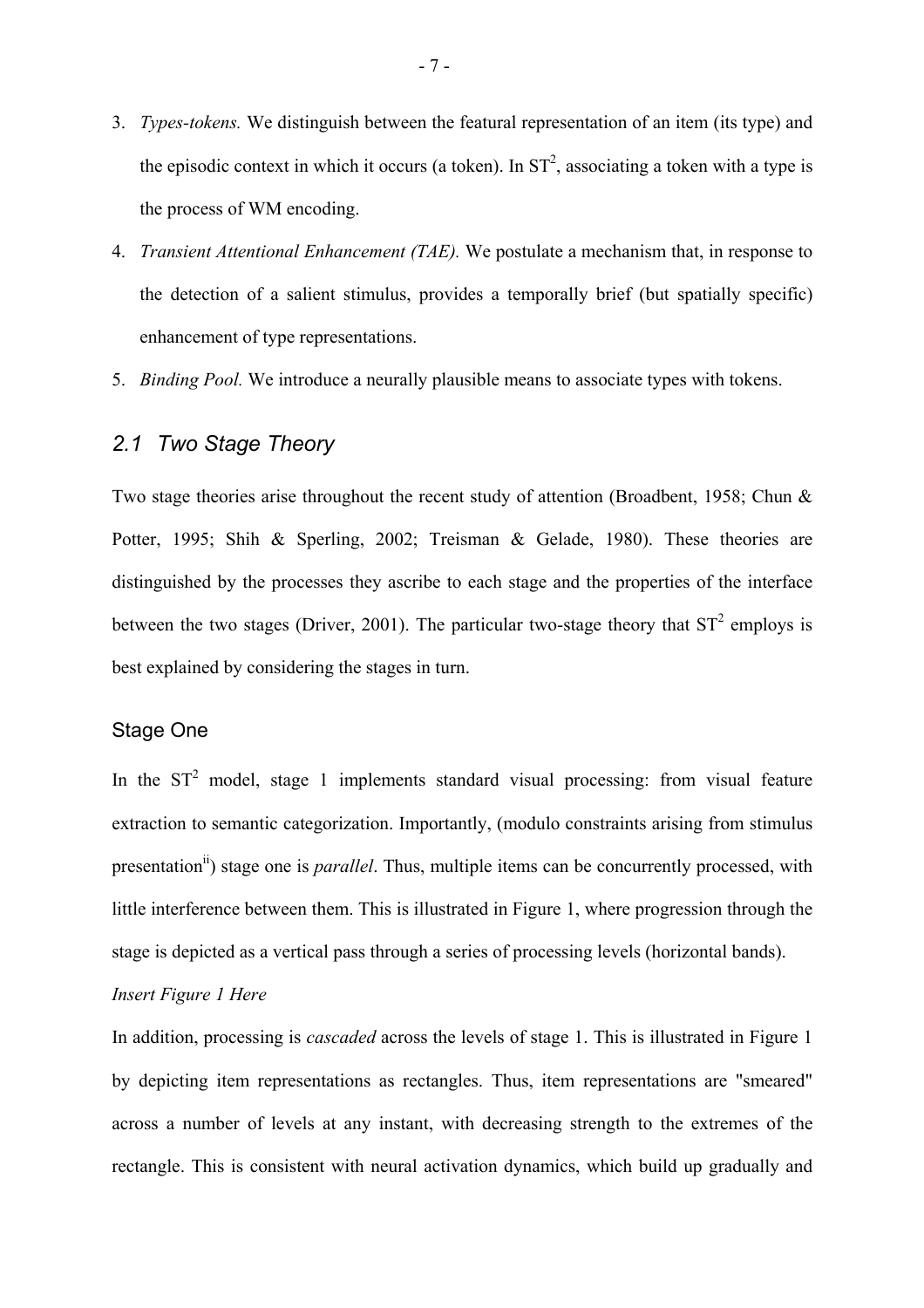persist (in a decaying form) beyond the activation peak. A consequence of this cascaded processing is that multiple items can be coactive at the same level, even if they are presented to the system one after the other.

Effectively, each level of stage 1 acts as a very short-term memory, the duration of which is governed by the speed of activation dynamics. Indeed, early levels of stage 1 could be related to Iconic Memory (Coltheart, 1983; Shih & Sperling, 2002). Thus, representations persist for hundreds of milleseconds unless overwritten, as can arise from masking (Keysers & Perrett, 2002). However, these memories are indeed very short term. Thus, in the absence of top-down enhancement, stage 1 representations are subject to rapid decay, as well as being vulnerable to overwriting.

#### Stage Two

<span id="page-8-0"></span>For an item to obtain a more durable representation, it has to make it through to stage 2. That is, stage 2 is the "entrance" to WM, with a probable role for conscious perception in this process. In addition, in contrast to stage 1, the second stage imposes sequentiality constraints. These arise since the system attempts to associate items with discrete episodic contexts. We consider the mechanism by which such associations are built when we discuss the types tokens distinction.

#### *2.2 Salience Filter*

We use the term salience filter to include all mechanisms that provide top-down selective enhancement, whether driven by long-term cognitive goals or emotional significance. Such mechanisms can operate at many points in the stage 1 processing pathway. In particular, task set modulates the response of neurons throughout the visual processing hierarchy (Desimone & Duncan, 1995).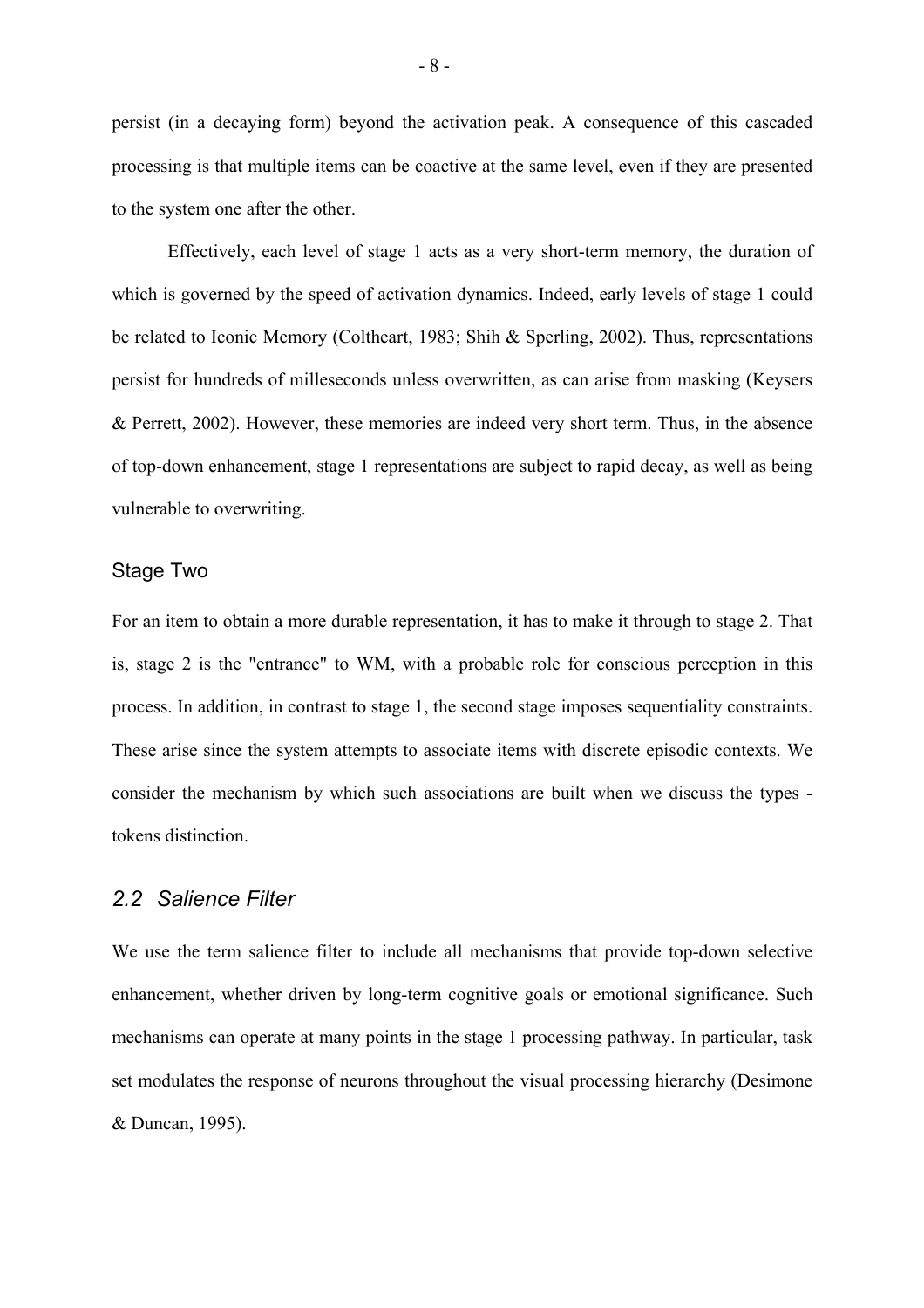We depict this mechanism (see Figure 1) as a processing layer that selectively emphasizes certain channels and de-emphasizes others. This approach is consistent with the task demand systems used in connectionist models (Cohen & Huston, 1994; McClelland, 1993). However, Figure 1 is not intended to indicate that the focus of the salience filter is permanently fixed. Rather, the filter is being constantly adjusted, both horizontally (in terms of stage 1 channels emphasized and de-emphasized) and vertically (in terms of level of operation). Indeed, it is likely to operate in graded fashion at many levels at the same time.

It is through the salience filter that cognitive control (Botvinick, Braver, Barch, Carter, & Cohen, 2001) enforces the task set (Monsell, 2003). Thus, the salience filter enhances task relevant items, enabling them to progress into stage 2. In contrast, the filter typically ensures that task irrelevant items do not reach stage 2.

#### *2.3 Types-tokens*

The types-tokens distinction has been useful in explaining a number of temporal attention phenomena (Chun, 1997; Kanwisher, 1987; Kanwisher, 1991) and it plays a central role in the ST<sup>2</sup> model. Before we come to this though, we define terms. *Types* encompass all featural properties of an item. For example, the type representation of the letter K would contain 1) semantic features, e.g. that it is in the category of letters and it follows J in the alphabet, and 2) visual features, e.g. its shape, the angled line segments that comprise it and the color in which it appears.

In contrast, a *token* is a compact encoding of instance specific (or episodic) information. Thus, a token indicates that a particular type has occurred and also, *where* relative in time to other items it occurred. Note that, because of our focus, "where" is interpreted in temporal (rather than spatial) terms. Our hypothesis is that, while type representations are activated when detecting and identifying an item, it is unlikely that it is the type that is held active when the item is maintained in WM (see section [6.1](#page-44-0) for a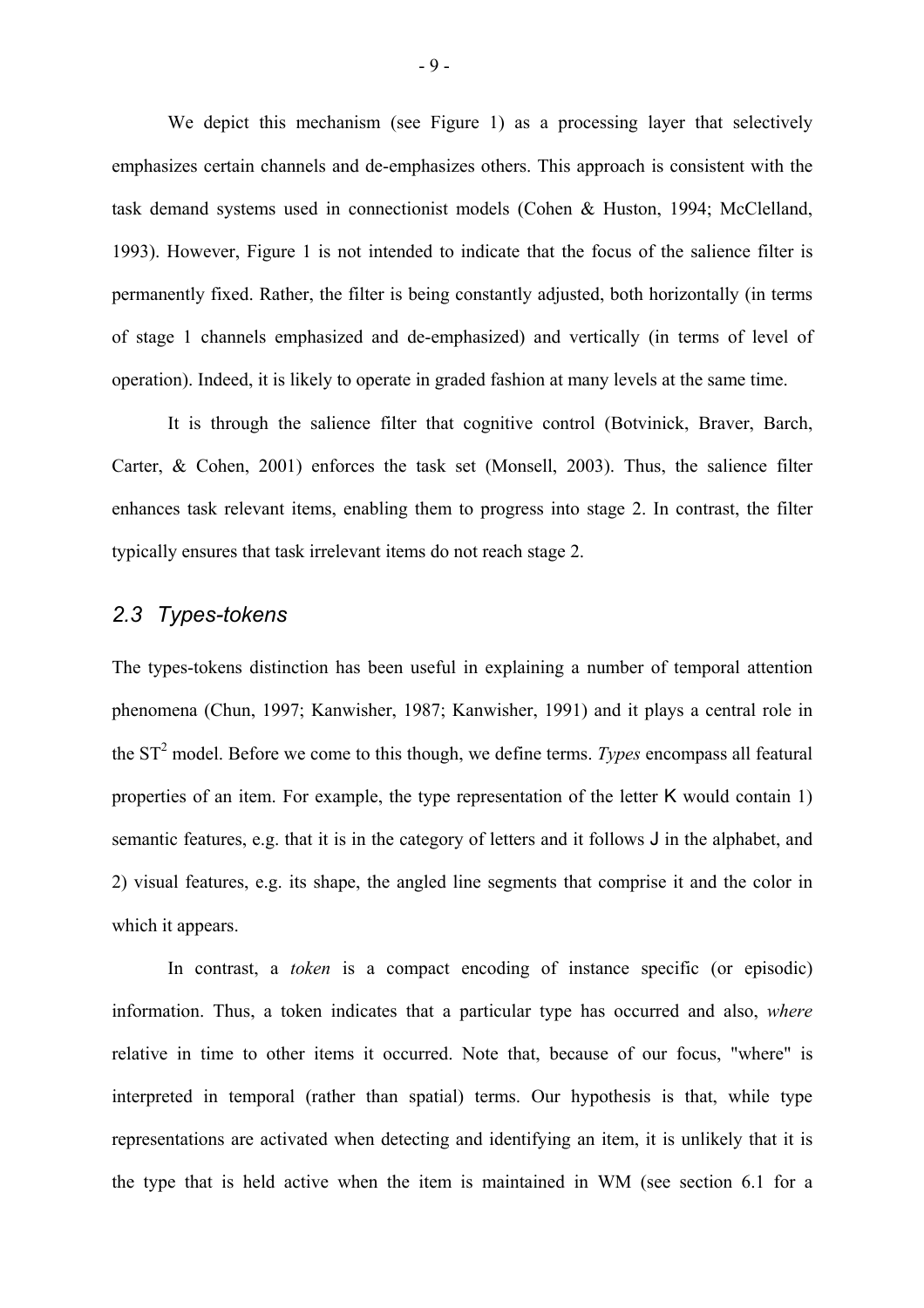discussion of how this impinges upon active memory models). Rather, we argue that there is a transition from full type activation to compact token encoding, as an item passes to a more durable representation. Thus, in the  $ST^2$  model, WM encoding is exactly the process of associating (or binding) a token to a currently active type; we also use the term *tokenization* to describe this process. In this sense, once bound, tokens act as "pointers" from which the corresponding type can be regenerated when required.

Furthermore, once a token is bound to a type, in the absence of continued bottom-up support, activation of that type can "safely" be dissipated. In terms of Figure 1, tokenization frees up the stage 1 channel of the type that has been tokenized. The fact that a second instance of a previously encoded item can be perceived at all, suggests such a type dissipation (although, repetition blindness (Kanwisher, 1987) suggests that this liberation of resources can incur costs). That is, if WM maintenance were to commit the neural resources of a type, then those resources would not be available to detect a repetition of that type. Indeed, such an approach would also have difficulty retaining distinct items with common features. The alternative to this is that the brain holds duplicates of each type, with the number of duplicates required being bounded, at the least, by the capacity of WM.<sup>[iii](#page-94-2)</sup> However, this would 1) require a complex type handover mechanism and 2) be exceptionally expensive in respect of neural resources.

Figure 1 depicts a snapshot of the tokenization process. Tokens are made available in sequence, and the model is shown in a state in which the first token is available, and all other tokens are unavailable. Item i1 has reached the end of stage 1 and thus, is fully (type) processed. In particular, i1 has largely passed the salience filter, and thus, has been identified as suitable for WM encoding.

 Tokenization is initiated when an item passes the salience filter. Thus, Figure 1 shows a state in which i1 is being bound to the available token. Once this tokenization is complete,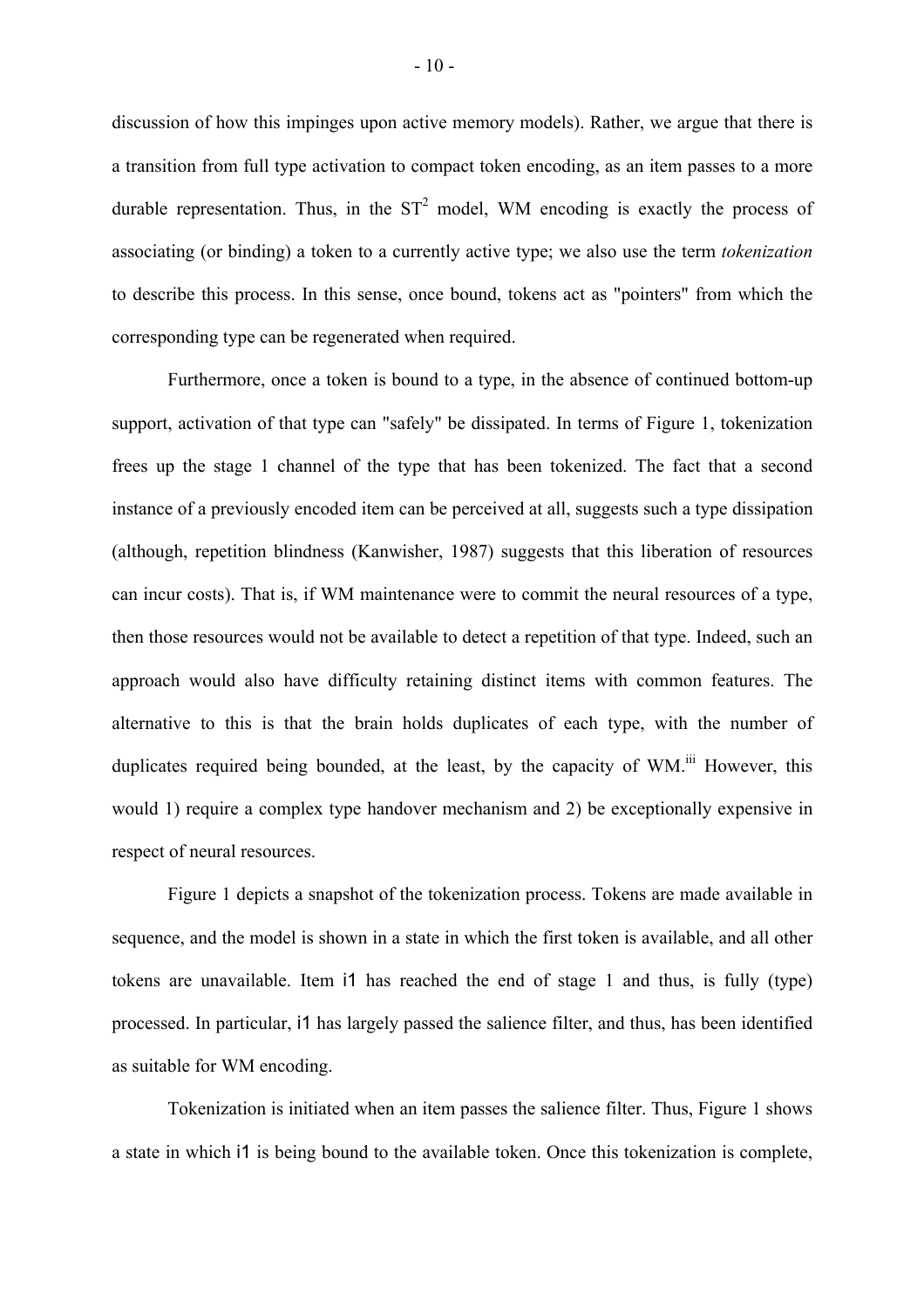the system enters a state such as that shown in Figure 2. Once token 1 has been bound, a handover takes place and tk2 becomes available, i.e. tokens are serial.

However, a neurobiological realization of tokenization would necessarily be complex; as a result, tokenization is not an instantaneous process. This has important implications, since the binding of tokens to types is promiscuous in nature. While stage 1 can represent multiple items concurrently, the tokenization process binds the currently available token to *all* types active post the salience filter. For this reason, it is important that during token binding, subsequent items be prevented from becoming strongly active. Thus, to protect the integrity of ongoing tokenization, attentional resources are withheld to prevent interference from other stage 1 items. In ST<sup>2</sup> terms, the attentional resource is the *Transient Attentional Enhancement (TAE)*, see section [2.4.](#page-11-0)

#### *Insert Figure 2 Here*

<span id="page-11-0"></span>In RSVP, the task is to detect and / or identify the salient items in the sequence. In order to do this, participants must segment the presentation stream into discrete components, with key components being the salient items. The token system allocates discrete episodic contexts consistent with such segmentation. If a sequence is presented at "normal" speeds, i.e. a good deal slower than in RSVP, each item encoded into WM is bound to a separate token. As a result, serial order can be retrieved, i.e. the item bound to token 1 is first, the item bound to token 2 is second, etc.

In addition, the  $ST^2$  approach can encode a rich variety of type-token associations. Firstly, the system enables multiple instances of a type to be recorded. That is, it can reach a state in which multiple distinct tokens are associated with the same type. It is also possible for two tokens associated with the same type to be adjacent in time. This will arise if an item is repeated with a sufficient gap in time between the two instances to ensure that the first tokenization has completed before the second starts.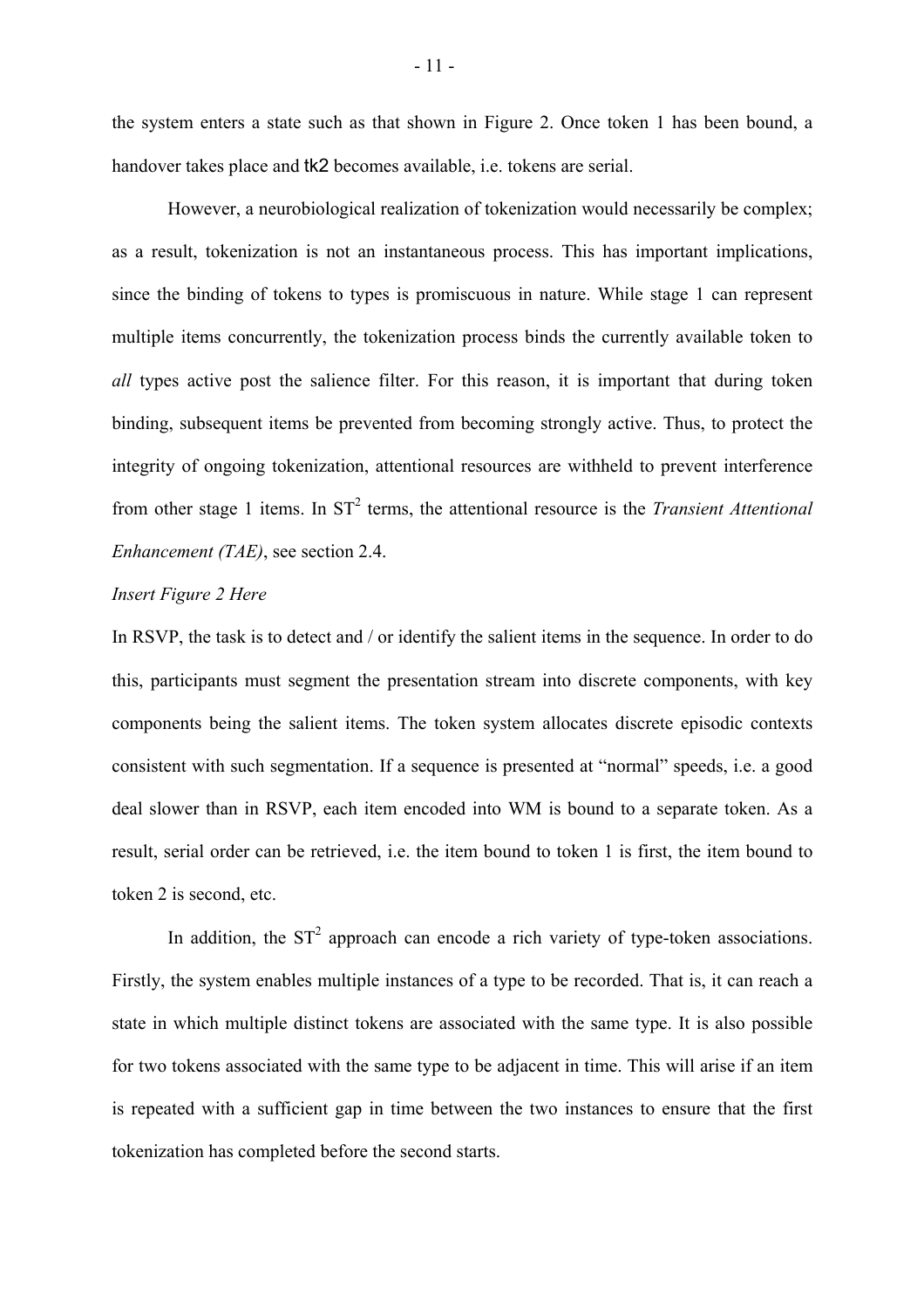Secondly, in extreme situations, the system can reach states in which two types are bound to the same token. This represents a state in which the system has failed to encode a unique episodic context to the occurrence of each of the types and will play an important role in our modeling of the attentional blink; see the Lag 1 Sparing subsection of section [3.3.](#page-20-0) Finally, inherent in the types-tokens approach is a justification for why the two-stage theory has the characteristics it does. That is,

- 1. stage 1 is parallel, since multiple distinct types can be simultaneously represented;
- 2. stage 1 is subject to rapid forgetting, since active types decay;
- 3. stage 2 ensures a more durable representation, since token binding compactly encodes a recognition event, which can be maintained without committing type representation resources;
- 4. stage 2 is serial, since it seeks to provide an unambiguous binding of types to discrete episodic contexts in the setting of a promiscuous tokenization process.

#### *2.4 Transient Attentional Enhancement*

An item passing the salience filter in a strongly active form, as item 1 has done in Figure 1, initiates an attentional enhancement, which elevates activation across the later levels of stage 1. In this sense, the mechanism is exogenous in character, being instigated by the occurrence of an environmental stimulus. This mechanism highlights a very brief window of time and space that is particularly salient. The mechanism has a number of characteristics.

1. The TAE enhances the activation level of salient items, aiding their encoding into WM. This is particularly important when considering demanding stimulus environments (such as RSVP), since, unaided, fleeting representations have insufficient bottom-up activation to facilitate encoding. That is, attentional enhancement plays a key role in facilitating type - token binding.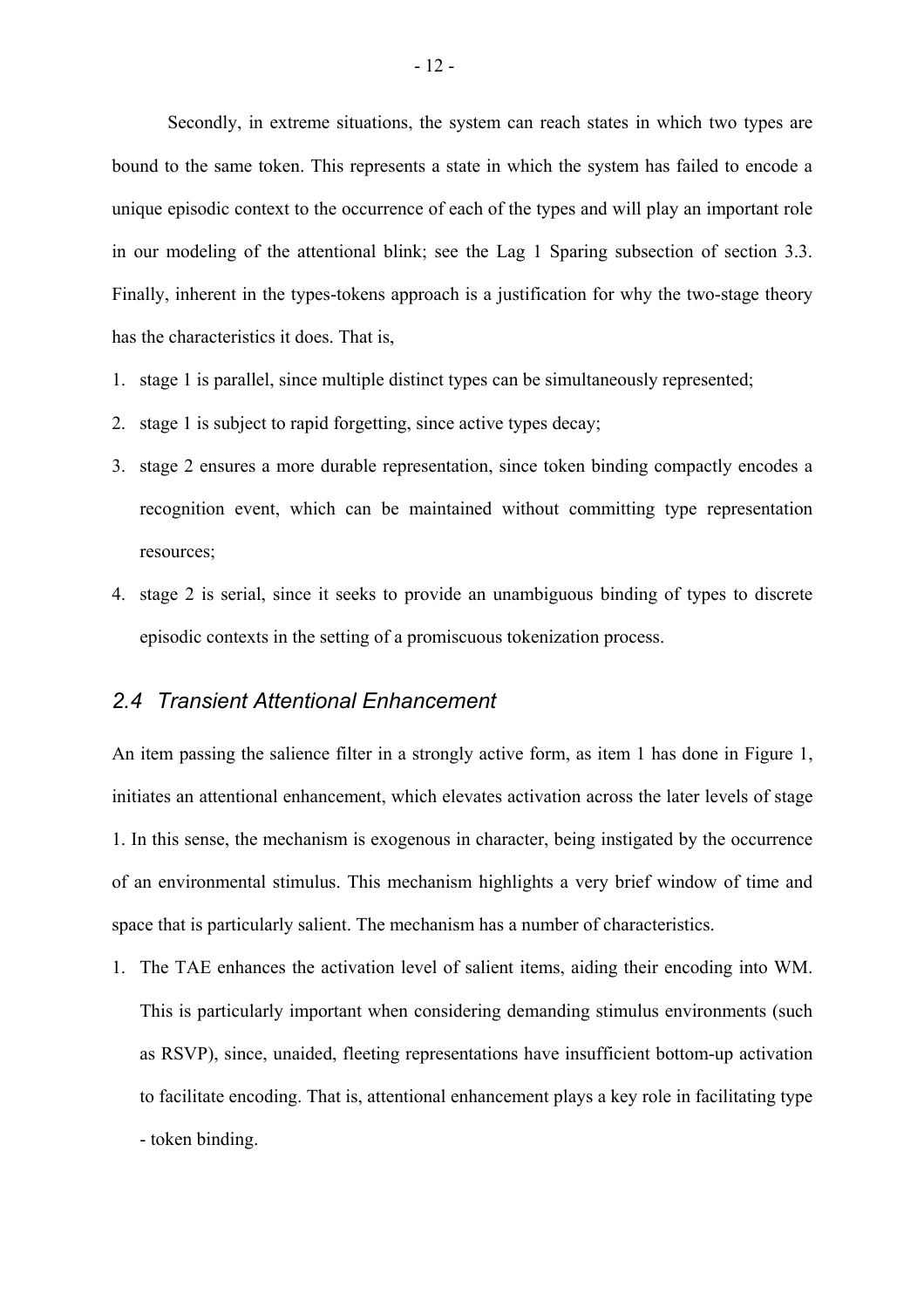- 2. The TAE has two important characteristics, a) the attentional enhancement is brief (a pulse of around 100ms), and b) it only fires once per tokenization. Thus, detection of a salient item fires the TAE, but then it is maintained offline until this tokenization is complete. Unavailability of the TAE protects ongoing tokenization from the intrusion of newly arriving items, in an attempt to ensure discrete allocation of episodic contexts (i.e. tokens).
- <span id="page-13-0"></span>3. We hypothesize that the TAE is spatially specific, but is not featurally selective in its enhancement. That is, it is initiated by detection of features characterizing the task set but the effect of the TAE is not restricted to those features.

A Transient Attentional Enhancement is suggested by RSVP data, particularly, one of the trademarks of the Attentional Blink (AB), lag 1 sparing (see the Lag 1 Sparing subsection of section [3.3\)](#page-20-0). However, the TAE is also supported by other psychophysics research. For example, Nakayama and Mackeben (1989) described two forms of covert visuospatial attention. One was a sustained component that was slow to deploy. The other was a transient component with behavioral effects beginning 50ms after a task relevant cue, but then fading within 150 ms. In their paradigm, these two forms of attention sum.

In addition, Muller and Rabbitt (1989) found elevated performance when cues preceded a fleeting target by 100 or 175 ms. They made the distinction between peripheral cues that appeared in the same location as the target they cue, and central cues (e.g. arrows) which appeared at fixation and directed attention to the target. They found the same pattern as Nakayama and Mackeben (1989); that is, peripheral cues first evoked a transient pattern of improved accuracy over SOA's 100 and 175, which then fell to a baseline defined by the sustained component of attention. Recent work exploring transient attention has identified similar effects (Kristjansson, Mackeben, & Nakayama, 2001; Kristjansson & Nakayama, 2003).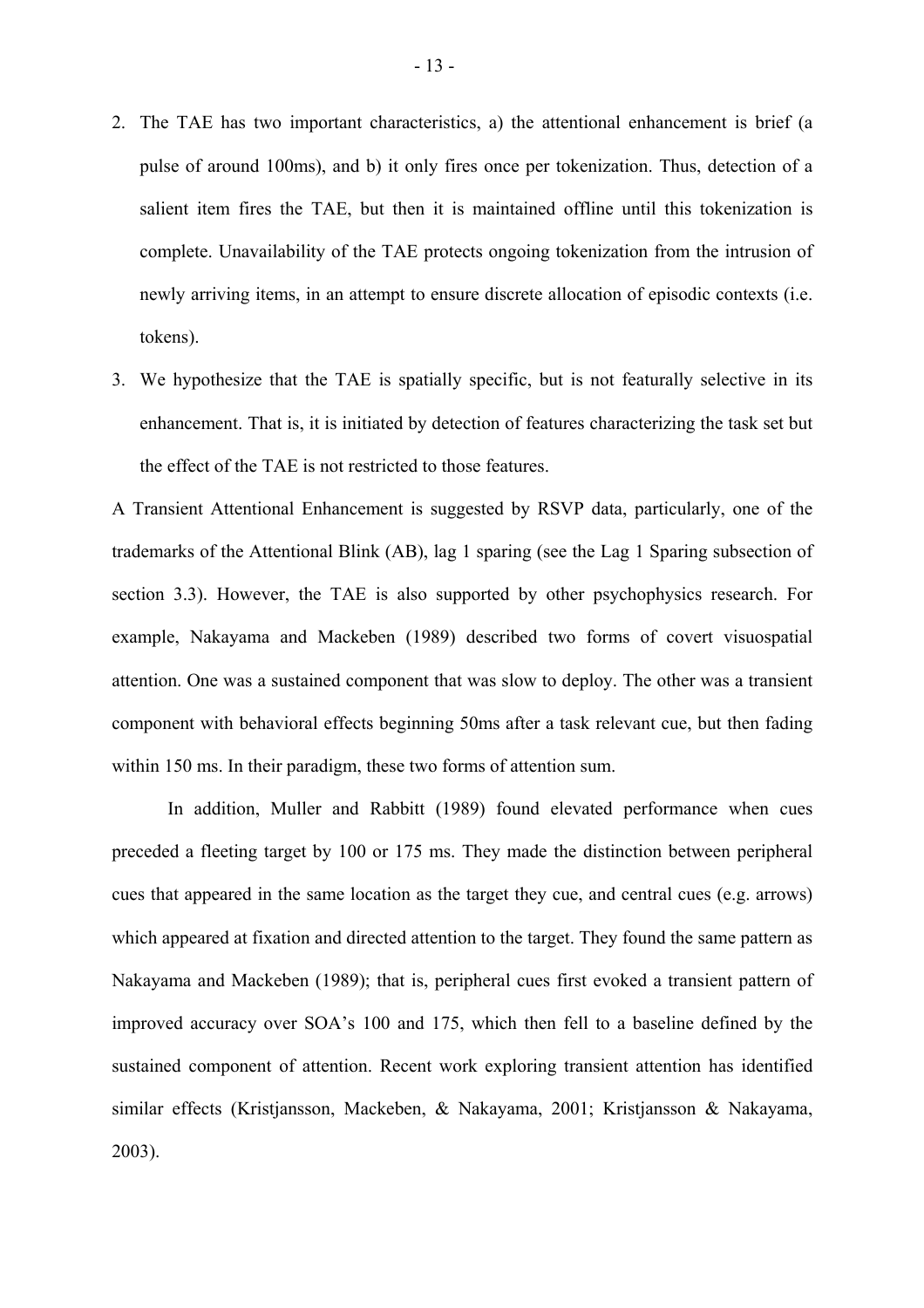Deploying attention to any stimulus that is fleeting requires a mechanism with a rapid onset, as we describe here. This situation would, for example, arise when attempting to identify objects that are intermittently occluded. Furthermore, its rapid onset is well suited to deploying a brief episode of attention during a single saccade.

#### *2.5 The Binding Pool*

Up to this point, we have drawn arrows linking type channels and tokens as required, however this simplicity of depiction belies the technical difficulties involved. Indeed, from a neural perspective, token binding is the most challenging aspect of our theory. This section introduces a suitable mechanism: the binding pool. The following are requirements for this mechanism.

- 1. It needs to be able to represent arbitrary type token bindings. In particular, it should be possible to bind multiple tokens to the same type; see section [2.3.](#page-8-0)
- 2. Token bindings need to be set-up in real-time and on demand, i.e. when a salient item is detected.
- 3. We require that the mechanism encodes bindings efficiently and in a neurally feasible manner (see section [4.6\)](#page-32-0). It is easy to describe strategies that are inefficient. For example, the number of neurons needed to fully characterize a type is likely to be very large. Therefore, an approach requiring the full neural profile of each type to be duplicated (in order, say, to encode repetitions) would be extremely wasteful and is unlikely to have arisen from evolution.
- 4. Following on from the previous point, it is also necessary to identify how the approach would scale to a brain-level realization

Hebbian learning is selective for synapses that are conjunctively (pre and post synaptically) active (Hebb, 1949; O'Reilly & Munakata, 2000) and thus, seems to be ideal for binding types to tokens. However, the time scale required for these changes, which occurs in vitro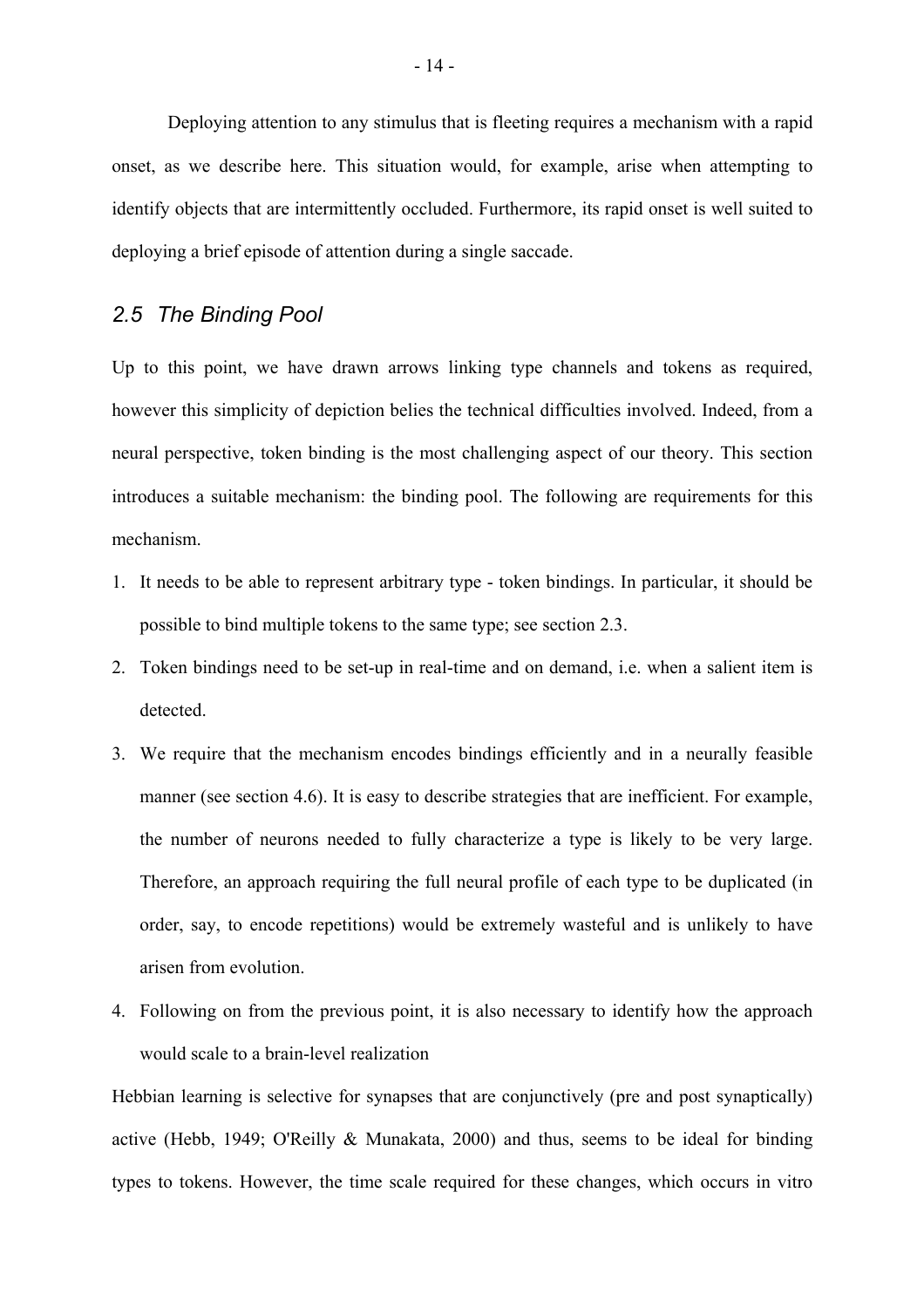over the course of minutes, suggests that it is unsuitable. This is especially true in the temporal attention context where multiple WM encodings can occur in a few hundred milliseconds.

Another candidate mechanism is short-term synaptic modification, whereby the responsiveness of a synapse is a complex function of its recent activity (Liaw & Berger, 1996; Pantic, Torres, Kappen, & Gielen, 2002). This mechanism is certainly rapid enough, however it occurs without post-synaptic specificity. Thus, co-activation of a type and a token would cause non-selective potentiation from a token to all types or vice versa. Consequently, information about which type co-occurred with which token would not exist.

We are left with an account based upon sustained activity, which is probably the standard explanation for WM (Cowan, 2001). In particular, a number of buffer models exist that posit sustained activity at various levels of representation (Amit, Bernacchia, & Yakovlev, 2003). Typically though, these models do not fulfill the requirements identified in section [1.2](#page-4-0) (see section [6.1](#page-44-0) for a detailed justification). For example, objects would be stored by sustained activity in the same (type) nodes used to recognize those items, making it impossible to detect repetitions, amongst other limitations. Note, this same problem would arise with an approach based upon temporal synchrony (Hummel & Biederman, 1992; von der Malsburg, 1981). Further, pure active memory models typically leave unexplained the means by which stored memories are accessed. This is in contrast to types-tokens accounts, where active tokens are a localized focus through which encoded types can be regenerated.

#### *Insert Figure 3 Here*

In response, we propose a significant modification of the active memory approach. In  $ST^2$ , a dedicated pool of binding nodes (see Figure 3) forms a self-sustaining pattern of activity during encoding to store the coincidence of types and tokens. Binding pool units are selective for specific types and tokens, with each type and token being coded for by overlapping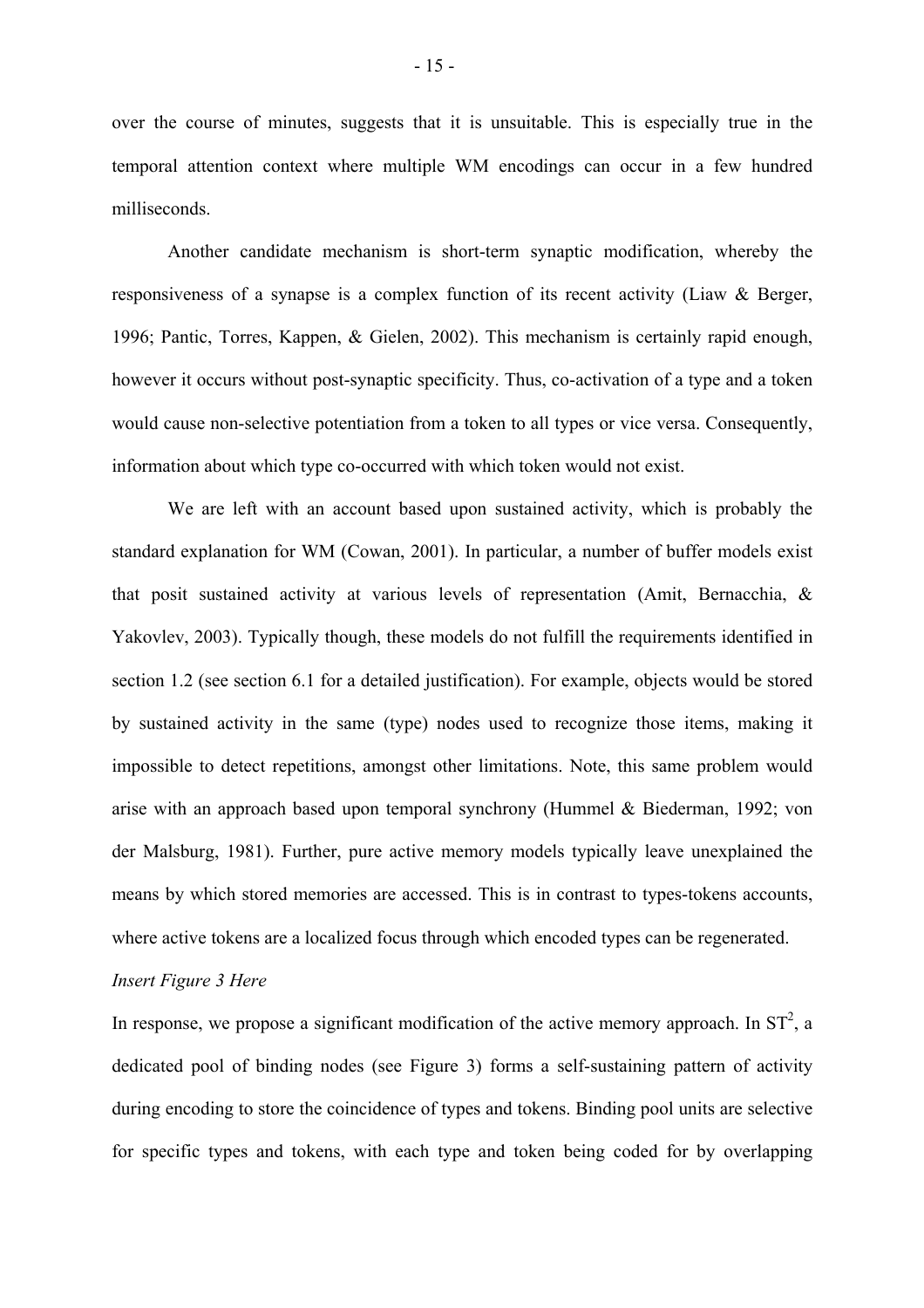subsets of the pool. Figure 4 shows a binding pool state arising when binding type i1 to token tk1. As is typical of the approach, some binding pool units code neither i1 nor tk1, while some code just tk1, some just i1 and others both (i.e. the conjunction of) tk1 and i1. It is these conjunctive units that bind i1 to tk1 and which become (durable) active representations. Thus, the sort of binding link we have been depicting as an arrow between a token and a type, is effectively piggy backed on top of the active binding pool representation.

#### *Insert Figure 4 Here*

The binding pool satisfies the requirement that WM does not commit type representation space, thus allowing a type to be processed even if it is already present in the memory set. In section [4.6](#page-32-0) we discuss an implementation, which clarifies how binding pool units are realized as neural circuits and the connectivity into and out of the pool. In this implementation, the binding pool will contain localist representations of every possible combination of target type and token, similar to Deco, Rolls and Horowitz's (2004) approach to binding items to spatial locations.

In scaling such localist approaches to brain-level implementations, there is an inherent problem of combinatorial explosion in the size of the pool of neurons required to represent every possible combination (in our case, (number of tokens)  $\times$  (number of types) nodes). The use of a distributed representation within the binding pool solves this problem. A small pool of nodes can store a compact representation of all possible combinations of types and token (Wyble & Bowman, 2006). However, with a distributed approach, there is overlap between the representations of different token - type bindings, with the weights into and out of the binding pool governing the level of overlap (indeed, it is this overlap that leads to a more efficient encoding). As a result, the distributed approach produces a falloff in retrieval fidelity as memory load increases, replicating Wilken and Ma's (2004) experimental results. Thus,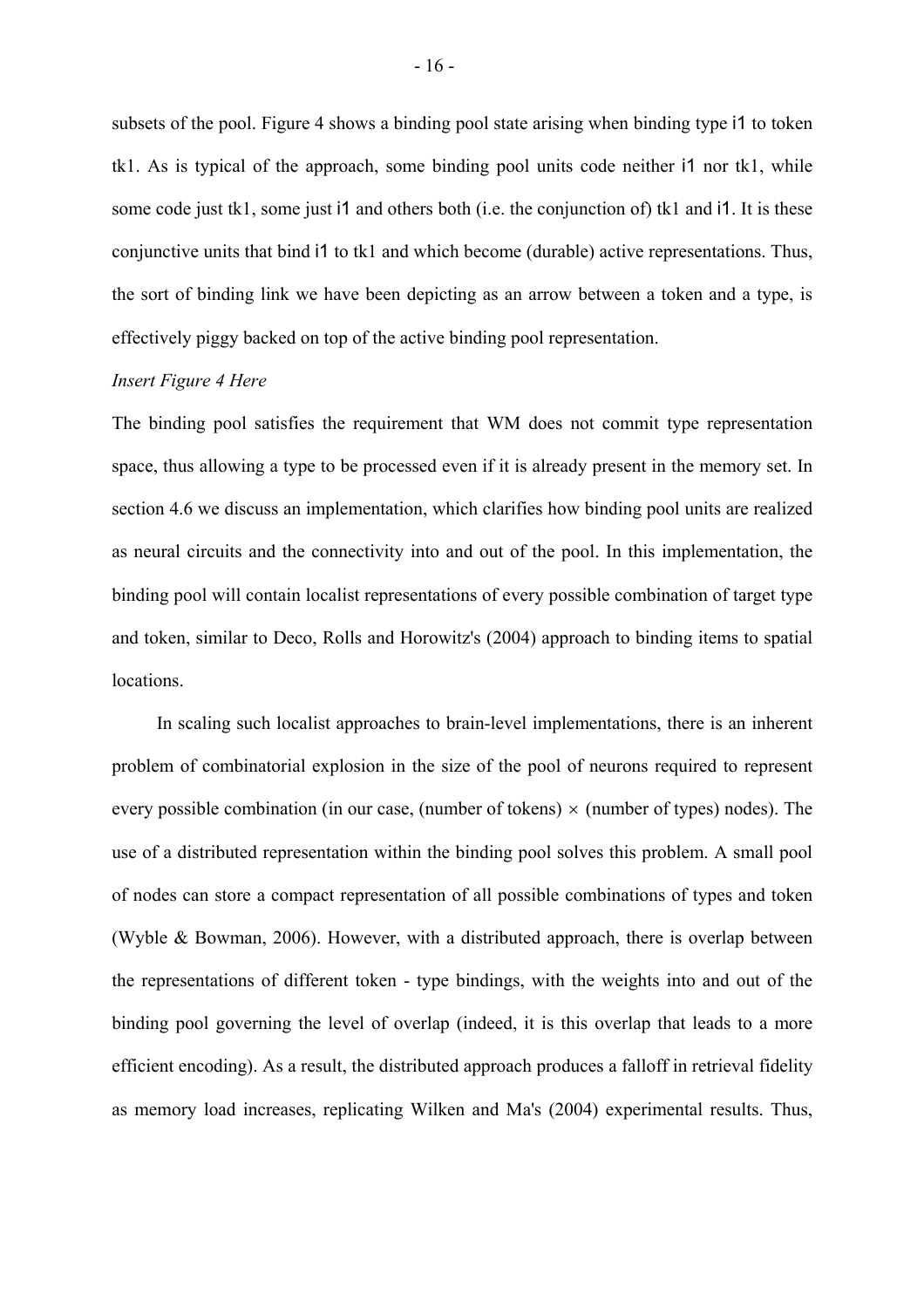although for simplicity of modeling and presentation, we use a localist binding pool in this paper, we believe that distributed binding pools would scale.

#### *2.6 Discussion*

The  $ST<sup>2</sup>$  model, satisfies the five functional requirements of temporal attention highlighted in section [1.2.](#page-4-0)

- <span id="page-17-0"></span>1. Salience Detection. ST<sup>2</sup>'s salience filter detects salient stimuli when briefly presented in visual environments containing (temporally) competing stimuli.
- 2. *Sustain Representations.* The TAE has the capacity to sustain fleeting, but salient, representations of visual stimuli, enabling WM encoding.
- 3. *Ascribe Episodic Context*. ST<sup>2</sup>'s types-tokens system enables discrete episodic contexts to be ascribed to items. Indeed, the allocation of such a token *is* the process of encoding into WM. In addition, tokens are allocated in sequence, enabling the order of perceived occurrence of items to be retrieved.
- 4. *WM Maintenance.* Since multiple tokens are available, many items can be maintained together in WM.
- 5. *Repetitions.* Multiple tokens can be bound to the same type, enabling repetitions to be maintained in WM. Furthermore, since type resources are freed-up once an item has been tokenized, those resources are available to perceive and encode further instances of the same item.

<span id="page-17-1"></span>Finally, in respect of the standard debate between early and late selection in attentional processing (Driver, 2001; Logan, 2004), we are largely noncommittal, since configurations of the salience filter at early levels of stage 1 would generate early selection, while configuration at late levels would generate late selection. This said, the salience filter configurations considered in this article would enforce late selection, as suggested by the characteristics of the Attentional Blink (see section [3.2\)](#page-17-1). It is important though to realize that,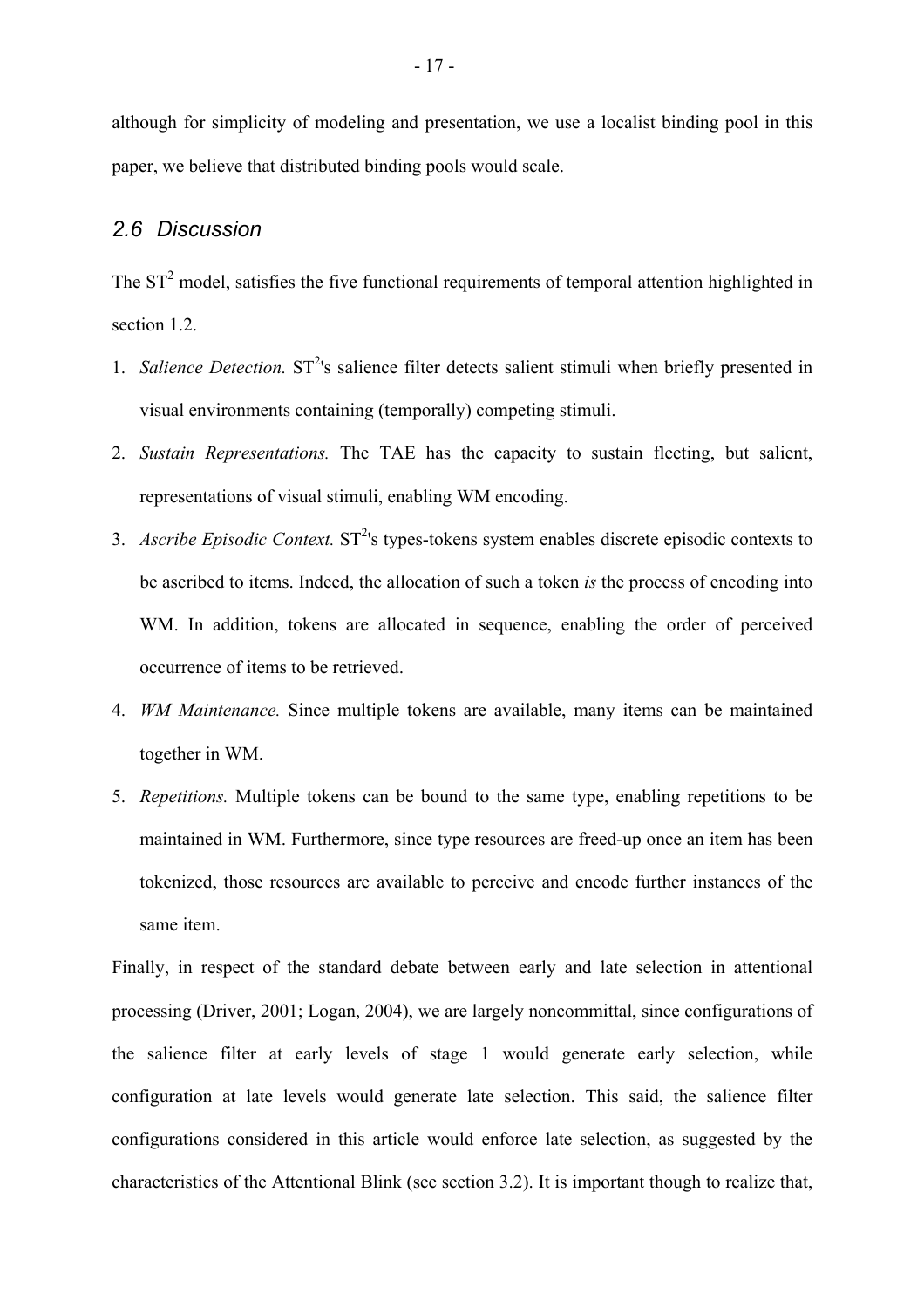in contrast with many other prominent two-stage theories (e.g. Broadbent, 1958), it is not the filter that is the interface between stage 1 and stage 2 or (in an absolute sense) imposes seriality. In  $ST^2$ , the salience filter certainly is a bottleneck, since it restricts what passes through it, but it does not, per se, enforce seriality.

# The Empirical Landscape

## 3 Temporal Attention Studies

We will assess the  $ST^2$  model against a set of archetypal temporal attention data, focused on the Attentional Blink (AB).

#### *3.1 The Attentional Blink*

Perhaps the most prominent RSVP paradigm is the Attentional Blink (AB) (Raymond et al., 1992). In this task, two targets are placed in a sequence of items presented at a rate of around 10 items per second. We focus on the *letters-in-digits* task (Chun & Potter, 1995) in which participants must report the identity of two letter targets (T1 and T2) presented in a stream of digit distracters. Our reason for selecting this task is that certain aspects of other tasks would not be straightforward to model. In particular, the letters-in-digits task does not require binding across features, e.g. between color and identity, as found in color marked tasks (such as, Maki, Couture, Frigen, & Lien, 1997). Furthermore, the task can be argued to yield a *pure* test of the blink, since there is no task switch between the T1 and T2 tasks (Chun & Potter, 2000).

### *3.2 Findings to be Reproduced*

The specific findings that we will reproduce are as follows,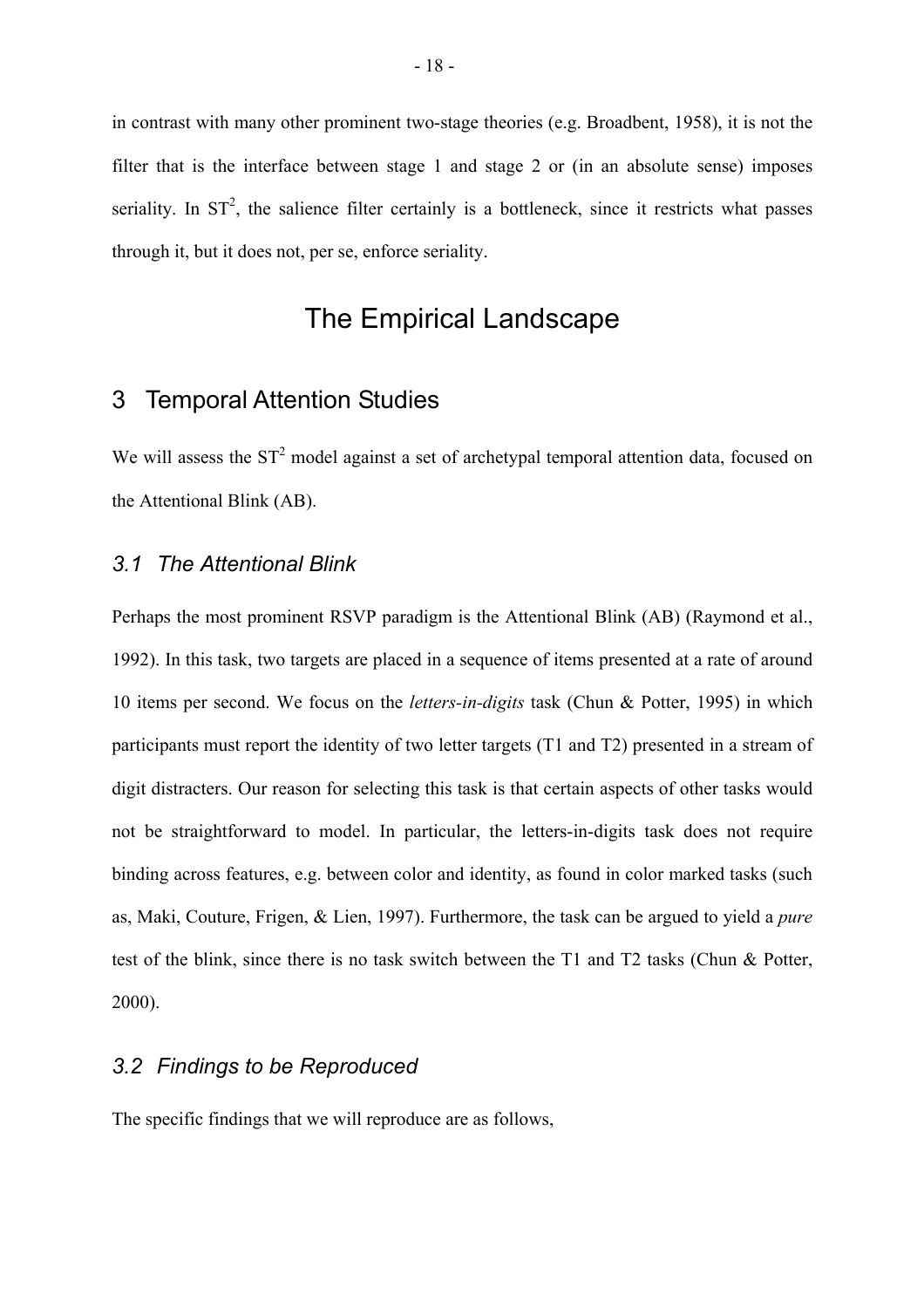- 1. *The Basic Blink*. A typical AB serial-position curve, which arises from the letters-in-digits task, is shown in Figure 5. Points to note are,
	- a. the blink is a  $200 \text{ms} 500 \text{ms}$  (approx) interval post T1 onset in which performance on T2, conditional on correct report of T1 (i.e.  $T2$  | T1), is significantly below baseline;
	- b. generally, the blink has a sharper onset than offset; and
	- c. if T2 immediately follows T1 it is reported at baseline levels, which is described as *lag 1 sparing*.

Of particular note is lag 1 sparing, which seems counter-intuitive, since one may believe that limited attentional resources are maximally engaged in processing T1 when T2 "arrives" at lag 1.

#### *Insert Figure 5 Here*

- 2. *T1+1 and T1+2 blank*. The blink was attenuated when a blank was placed in the T1+1 position, but not when it was placed at T1+2 (Chun & Potter, 1995; Raymond et al., 1992), see Figure 5.
- 3. *T2 unmasked.* The blink was significantly attenuated if T2 was the last item in the stream (Giesbrecht & Di Lollo, 1998), see Figure 5. In addition, we suggest that, placing blanks after T2 will attenuate the blink.
- 4. *T1 Performance.* T1 performance was reduced at lag 1; see Figure 6.

#### *Insert Figure 6 Here*

5. *Swaps.* It is possible that both T1 and T2 are identified, but they are perceived in the wrong order. In Chun and Potter (1995), such T1 - T2 swaps were maximal at lag 1 and effectively disappeared by lag 3; see Figure 6. In fact, at lag1, temporal order judgment was only a little above chance.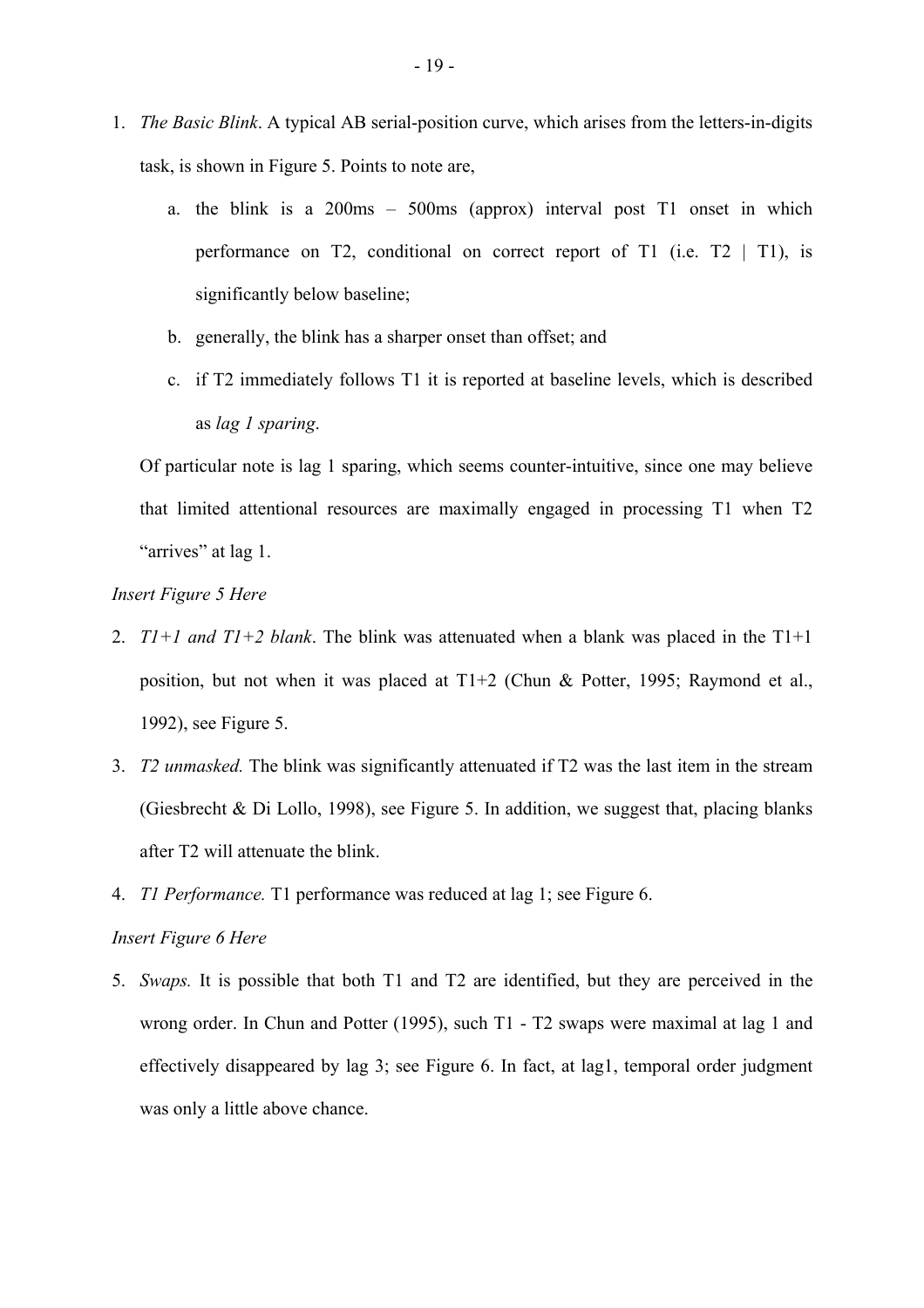- <span id="page-20-0"></span>6. *Stage of the AB bottleneck.* A number of studies indicate that the blink results from a late stage bottleneck.
	- *Priming*. Shapiro, Driver, Ward and Sorensen (1997) considered AB paradigms with three targets. In one task, T2 was an upper case letter and T3 was lower case. The basic finding was that when a T2 was missed, correct report of T3 was higher if the two targets had the same identity. In the second experiment, the stream items were words and it was discovered that missed T2s semantically primed T3.
	- *T2 breakthrough Effects*. High salience T2s "breakthrough" the blink. For example, substantial blink attenuation was shown when personal names were used as the T2 (Shapiro, Caldwell, & Sorensen, 1997). In addition, emotionally salient T2s attenuated the blink (Anderson & Phelps, 2001).
	- *ERPs*. Early visual components of the ERP waveform (the N1 and P1) elicited by T2s have been shown to be comparable whether T2 was missed or seen. In addition, semantic effects (N400) of a T2 word were also present when that item was missed. In contrast, a component associated with WM update (the P3) was reduced when a T2 was presented during the blink compared with outside that period (Luck, Vogel, & Shapiro, 1996; Vogel, Luck, & Shapiro, 1998).

These investigations suggest that even when a T2 is missed during the blink, it is nonetheless extensively processed, in respect of both visual and semantic features, allowing priming and breakthrough. Furthermore, the ERP P3 data suggest that the blink bottleneck is located at the point of encoding into WM.

7. *Priming from T1+1 distracters*. Chua, Goh and Hon (2001) found that performance on a color marked T2 letter was improved if the same letter was presented as a distracter in the T1+1 position, suggesting that distracters following the T1 prime later T2s.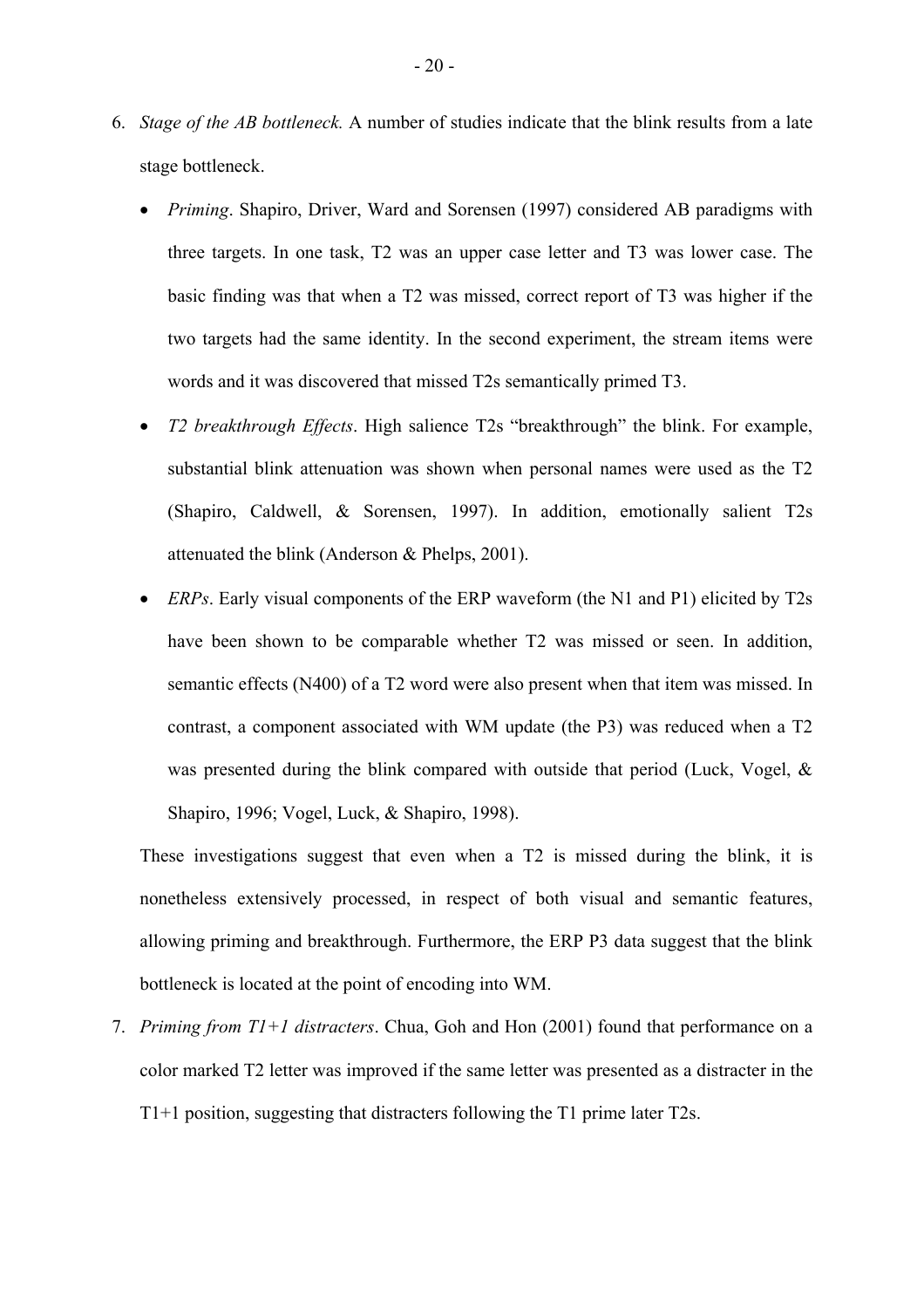## *3.3 The ST<sup>2</sup> Model and the Attentional Blink*

Before we move to introducing our neural implementation, we consider how the AB fits with our informal formulation of the  $ST^2$  model.

#### Fleeting Representations and Bottom-up Trace Strength

In the context of RSVP, we will argue that the fleetingness of visual stimulus representations arises from masking. That is, in a basic blink stream, each item (apart from the first) acts as a mask for the item that precedes it<sup>[iv](#page-94-3)</sup>. As a result, masking attenuates sensory traces of items. Accordingly, we will distinguish between *weak* and *strong sensory traces*, which arise when an item is masked and unmasked, respectively. The key situation in which items are unmasked is when they are followed by a blank.

In a manner that we will clarify shortly, strong traces can more easily be encoded into WM than weak traces. It is for this reason that the blink is attenuated in the T1+1 blank and T2 as end of stream conditions; see Figure 5. This interpretation is consistent with a number of studies that have explored the effects of low-level masking in the AB (e.g. Seiffert & Di Lollo, 1997).

## Why the ST $^2$  Model Blinks

In terms of the  $ST^2$  model, the blink occurs because, while stage 2 is occupied encoding T1, T2 is decaying at stage 1 and may have decayed completely by the time stage 2 is again free. Specifically, the blink arises because the tokenization process is overloaded, in the sense that targets arrive so rapidly that T1 is still being tokenized when T2 arrives. As a result, the system sacrifices tokenization of T2 (by taking the TAE offline) in order to prevent it interfering with the tokenization of T1. That is, the blink is a mechanism to avoid spurious and confused binding of T2 to a token that is in the process of being allocated to T1.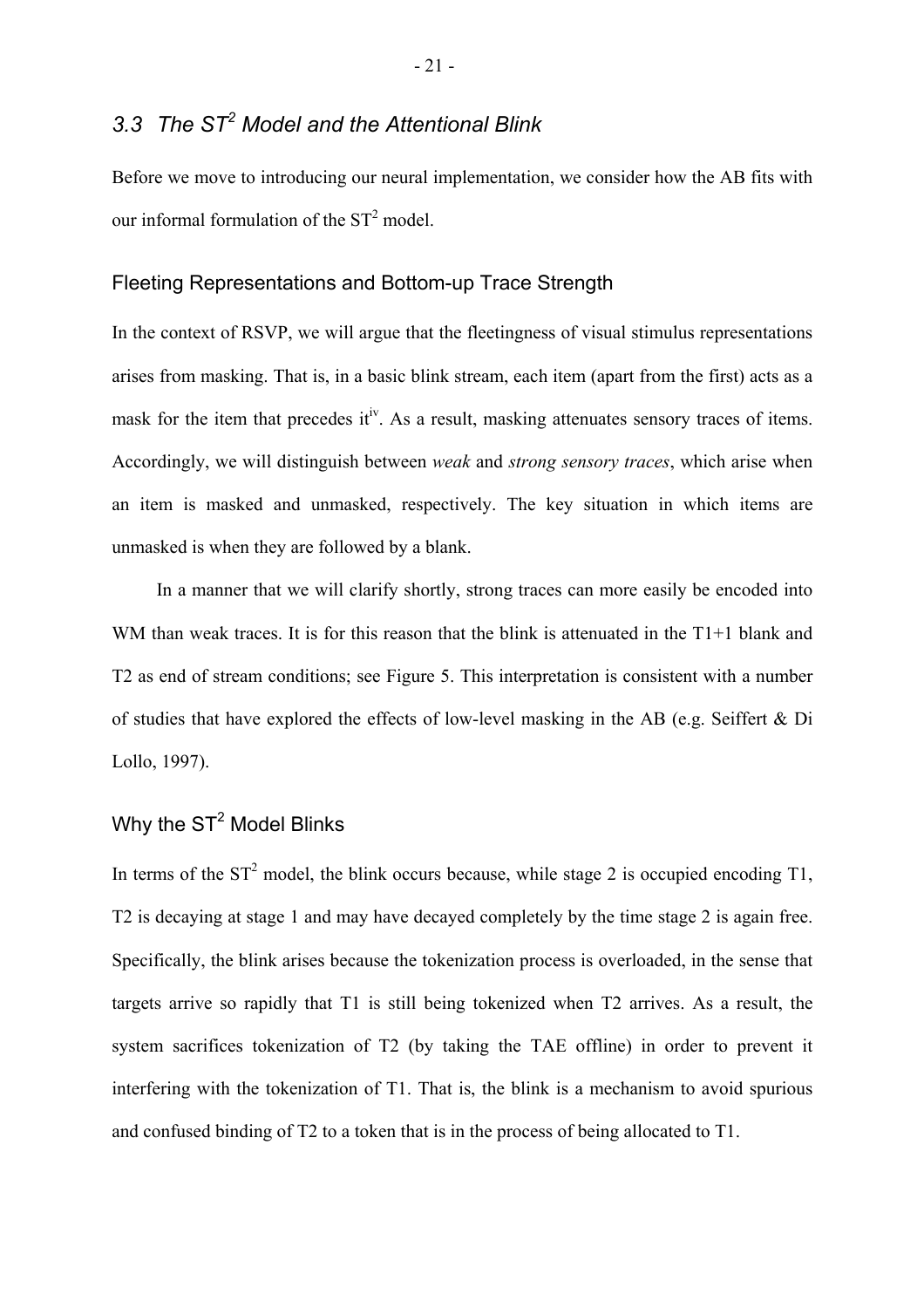#### Lag 1 Sparing

<span id="page-22-0"></span>It may seem that lag 1 sparing is a problem for this explanation of the blink, since at lag 1, T2 | T1 performance is high even though the T1 and T2 tokenization processes maximally overlap in time. However, lag 1 sparing does not come free of cost. Firstly, as discussed above, T1 accuracy is degraded at lag 1, suggesting that the competing T1 and T2 tokenizations can resolve in favor of T2 and at the expense of T1. Secondly, as again previously highlighted, swaps are very high at lag 1.

<span id="page-22-1"></span>In  $ST^2$  terms, in the lag 1 case, when the TAE fires in response to T1 detection, T2 is sufficiently advanced in stage 2 that it benefits from that attentional enhancement (indeed, as suggested by Potter, Staub and O'Conner (2002) it is likely that the T2 benefits more than the T1). As a result, both T1 and T2 become strongly active together in the post salience filter levels of stage 1, which yields the degenerate situation in which two types are bound to the same token. Loss of temporal order information is characteristic of such a failure of the tokenization process.

More generally then we would argue that due to the rapid arrival of fleeting representations, the system is unable to extract all the information available in the stimulus stream. Thus, it is forced to trade extraction of one information-bearing dimension off against extraction of another. Indeed, the transition from lag 1 to lag 2 represents an adjustment of this trade-off, from extraction of information about both targets at the expense of confused binding (at lag 1), to extraction of unequivocal T1 information at the expense of T2 information (at lags 2, 3 and 4).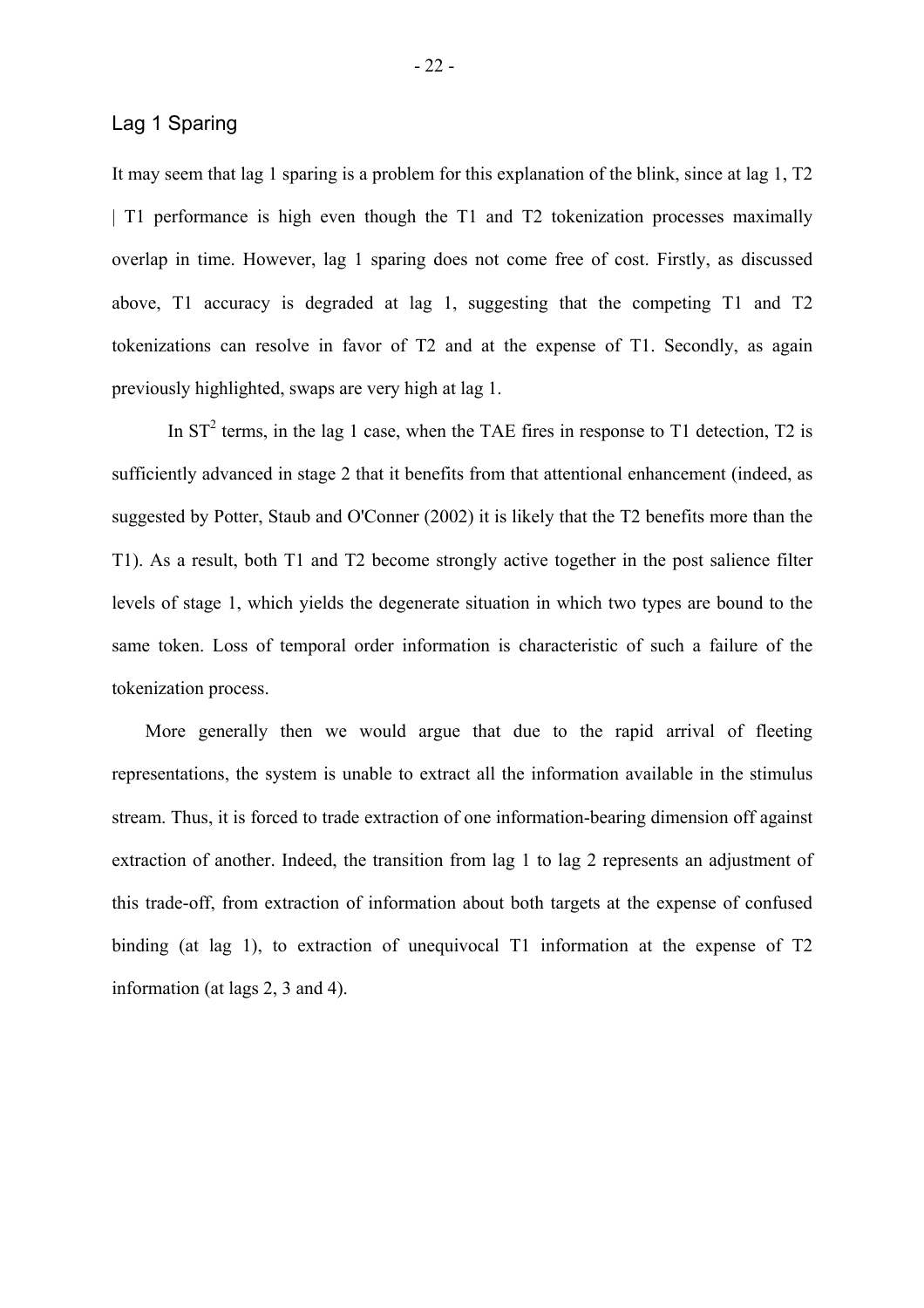# Neural Realization

# 4 The Neural ST<sup>2</sup> Theory

This section describes a neural realization of the  $ST^2$  model (called Neural-ST<sup>2</sup>). We begin, in section [4.1,](#page-22-1) by introducing a set of neural principles. Then, in sections [4.2](#page-25-0) - [4.7](#page-33-0) we describe the neural realization. In section [4.8](#page-34-0) we show the data the model reproduces and, finally, in section [4.9](#page-37-0) we relate the model to neurophysiology.

#### *4.1 Neural Representation Scheme*

<span id="page-23-0"></span>We first describe activation equations and then highlight key neural mechanisms. However, our description of the model can be comprehended without understanding these mathematical details.

#### Simple Elements

Activation functions of neural units are simple combinations of bias, excitation, inhibition and leak currents. Connections between elements are excitatory or inhibitory and are not modifiable. The membrane potential update function is:

Equation 1: Membrane Potential

$$
MP_{(i,j,t)} = MP_{(i,j,t-1)} + DT_{W_{(j)}} \times [(Bias_{(j)} + Excite_{(i,j,t-1)}) \times (EE_{(j)} - MP_{(i,j,t-1)}) +\nInhib_{(i,j,t-1)} \times (EI_{(j)} - MP_{(i,j,t-1)}) +\nLeak_{(j)} \times (EL_{(j)} - MP_{(i,j,t-1)})]
$$

where  $MP_{(i, i, t)}$  is the membrane potential for node *i* of layer *j* at time *t*.

The membrane potential is a measure of the extent to which a node is excited. Thus, when *MP* is high, the node is very excited and when it is low it is unexcited. *DT\_VM* is a constant determining the rate of change of a node. *Bias* is a constant input current, which regulates the basic excitability of a node, thus, the higher the bias, the more easy it is to push the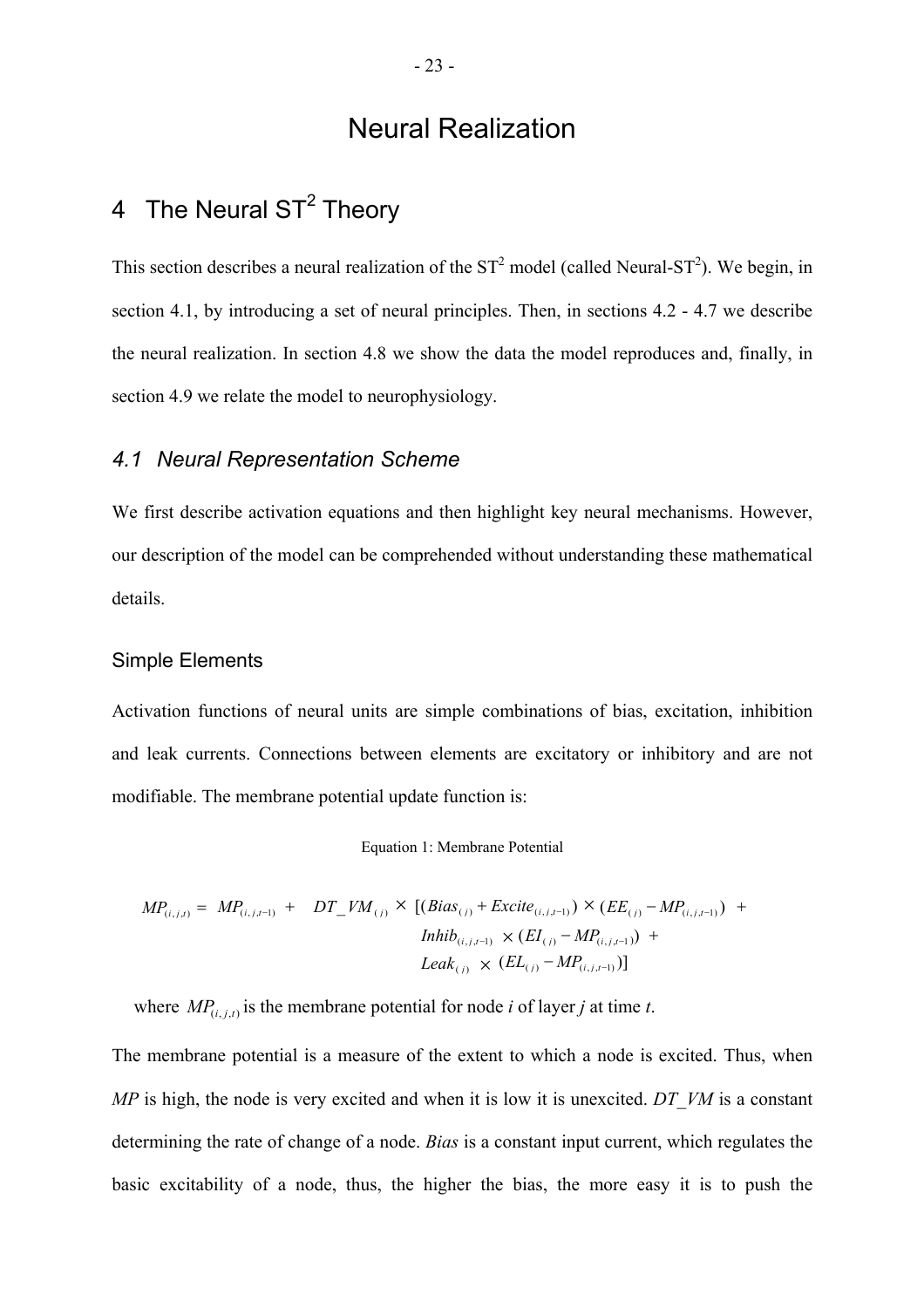membrane potential over its output threshold (see [Equation 2\)](#page-23-0). *Excite* and *Inhib* are weighted summations of all excitatory and inhibitory inputs respectively. *Leak* is a leak current, which determines how quickly the node decays back to its resting level.

*EE*, *EI* and *EL* are reversal potentials for excitatory, inhibitory and leak currents. Excitation and bias push the node up to the value of *EE*. In contrast, inhibition and leak push the node down to *EI* and *EL* respectively. Thus, *EE* bounds the membrane potential from above and *EI* (which is set to be smaller than *EL*) bounds the potential from below. In addition, *EL* sets the resting level, since the node will stabilize at this value if it has no excitatory or inhibitory input for a period of time. The output mapping is a sigmoid function, which bounds a node's output to the range  $[0,1)$ .

#### Equation 2: Output Function

$$
Out_{(i,j,t)} = \frac{[MP_{(i,j,t)} - \theta_{(j)}]_{+} \times \gamma_{(j)}}{[MP_{(i,j,t)} - \theta_{(j)}]_{+} \times \gamma_{(j)} + 1} \quad where \quad [x]_{+} = \begin{cases} x & \text{if } x > 0 \\ 0 & \text{otherwise} \end{cases}
$$

Thus, if the membrane potential is below the threshold  $\theta$  then the node outputs zero. However, the output rises rapidly as the membrane potential becomes bigger than  $\theta$  and then saturates at large values. How rapidly output approaches the saturation limit of 1 is governed by the scaling parameter,  $\gamma$ . These equations are similar to those found in O'Reilly and Munakata's (2000) biologically plausible neural networks and can be related to Hodgkin-Huxley equations (Koch, 1999).

#### Key Neural Mechanisms

We now consider three mechanisms of which we will make liberal use.

• *Self-excitation*. In the absence of excitatory input, leakage ensures that a node's activation decays exponentially back to resting levels. However, we will need to model a more temporally sustained maintenance of activation, e.g. activation based memory (Davelaar, Goshen-Gottstein, Ashkenazi, Haarmann, & Usher, 2005; Davelaar & Usher, 2004). In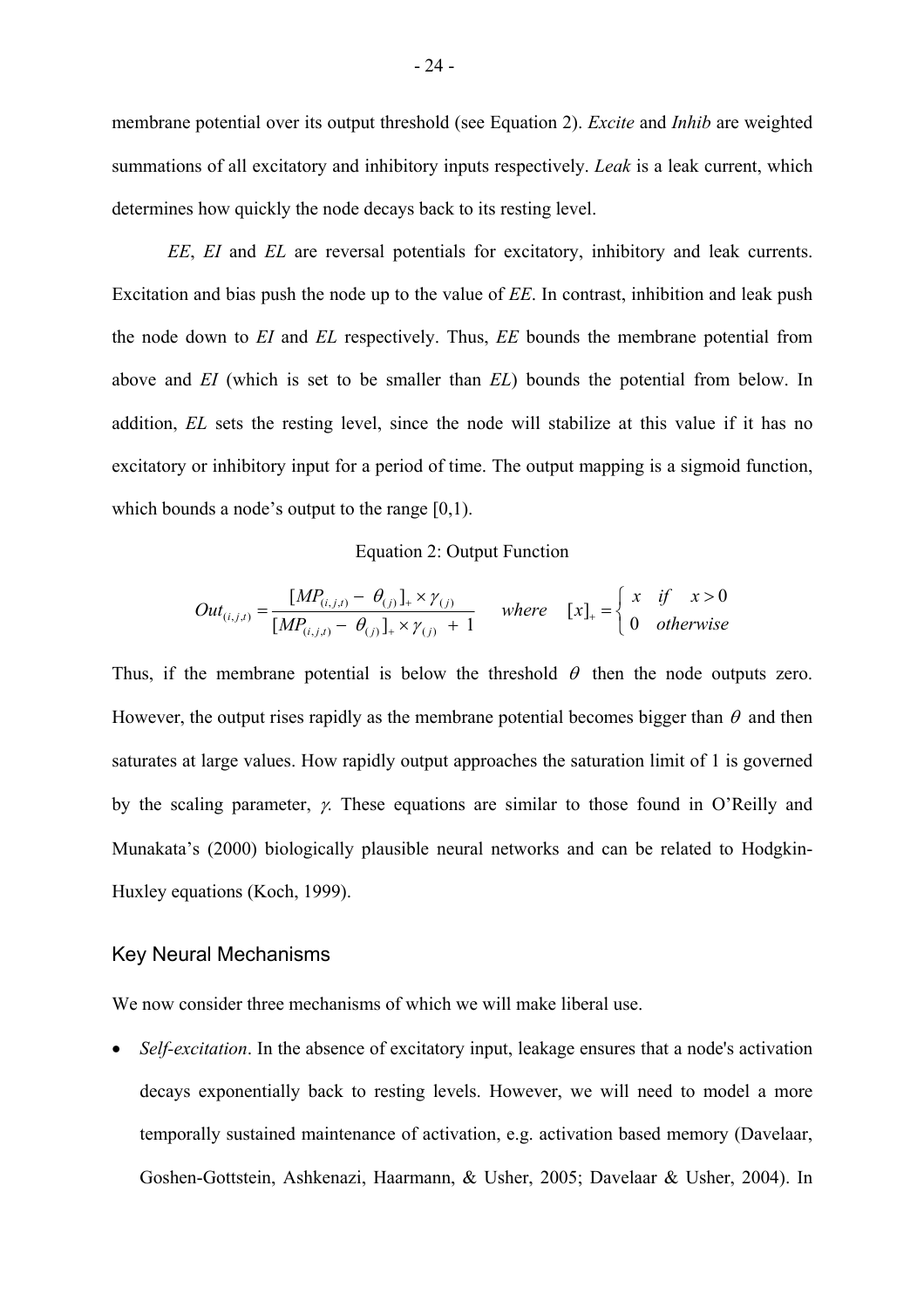localist models, this effect is obtained by including an excitatory link from the node back to itself, see Figure 7(a). Such a self-excitatory node can be viewed as an abstract representation of an assembly of biological neurons, which sustains activation across the assembly through recurrent interactions between constituent neurons.

#### *Insert Figure 7 Here*

• *Off Nodes.* It can also become necessary to break a self-sustaining cycle. A simple way to do this is to use an inhibitory inter-neuron (i.e. an off node) (see Figure 7(b)), which builds-up in response to activation of its associated self-sustaining node and, once the inhibitory inter-neuron crosses its output threshold, it suppresses the self-sustaining node. In fact, neurobiologically speaking, off nodes could be realized in a number of ways. For example, off nodes could be instantiated as an intracellular process, e.g. a calcium activated after-hyerpolarization (AHP) potassium conductance current is found in most neurons. This mechanism reduces excitability following periods of strong activation (Bal & McCormick, 1993; Hotson & Prince, 1980). Alternatively, off nodes could be viewed as a localist implementation of a layer of inhibitory inter-neurons (O'Reilly & Munakata, 2000).

#### <span id="page-25-0"></span>*Insert Figure 8 Here*

• *Gate-Trace Circuit.* This neural structure revises the off node circuit shown in Figure 7(b) by moving the self-loop to the off node, as shown in Figure 7(c). We call this a gate-trace pair. As a result, the (off) trace node can only be activated through the (on) gate node and, once activated, the trace node stays active. (The fact that the trace node stays active is a major difference to the previously discussed (off node) circuit, where, once the off node fires no activity is maintained in the circuit.) Typical behavior of such a circuit is depicted in Figure 8. Panel A shows the circuit in its initial state. Panel B shows the state reached when the circuit has been externally excited through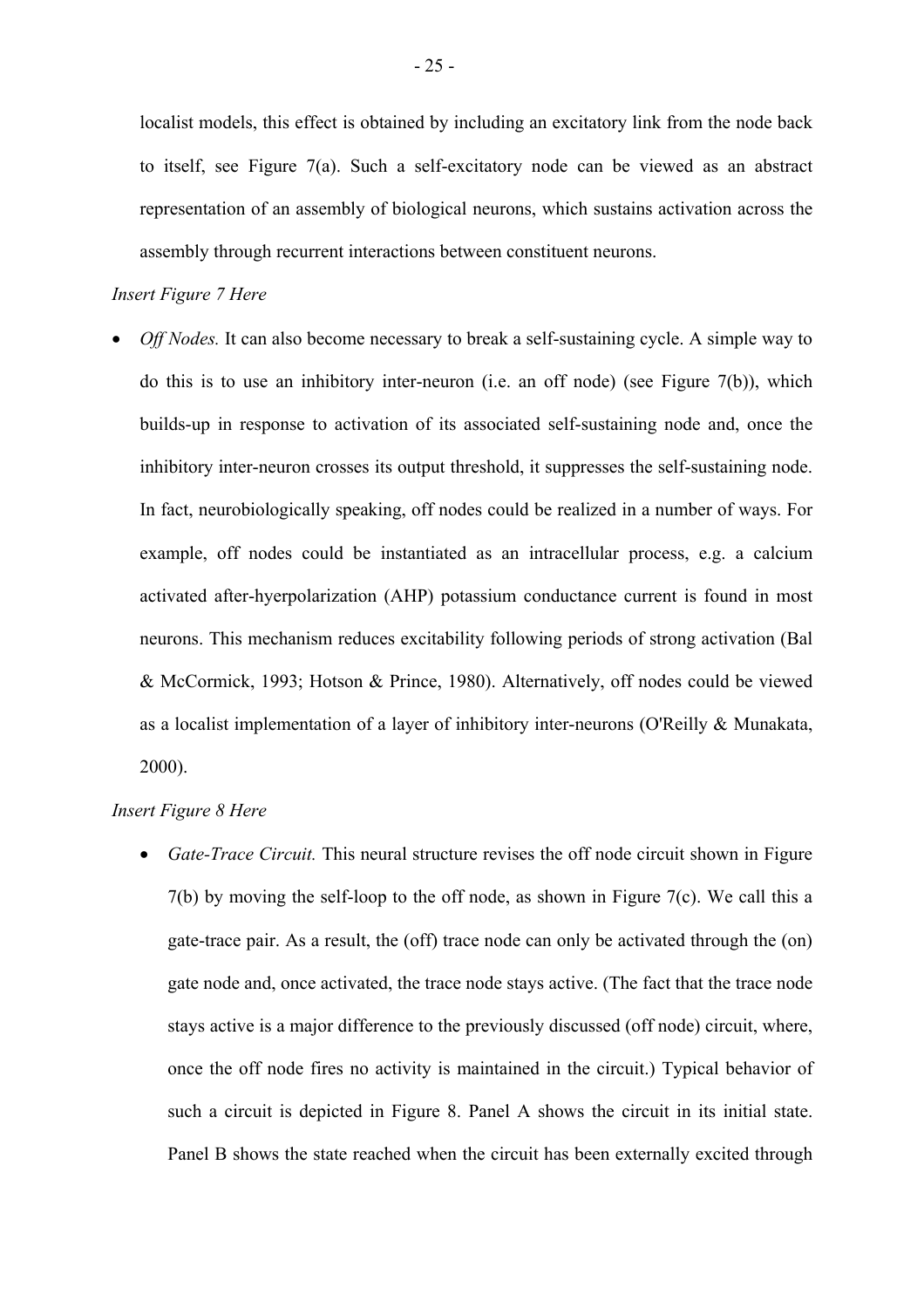<span id="page-26-0"></span>the gate node. As the gate node becomes activated it excites its trace node, which, when strongly active, suppresses the gate. Eventually the circuit settles into a new stable state with a strongly active trace node and a suppressed gate node (as shown in panel C). Thus, the trace node is an active memory, which is accessed through the corresponding gate node. In addition, when in its sustaining state (see panel C), the gate node can be reactivated by suppressing the trace node, thus, freeing the gate to be biased by extrinsic influences. This method can, for example, be used to retrieve from the active memory. A layer of such gate-trace pairs amounts to a *gated active memory*. A gate-trace pair provides sustained activation without "tying" up the whole layer. For example, competition (via lateral inhibition) amongst gate nodes can continue in the presence of sustained trace activation. A simple layer of competing self-sustaining nodes does not behave in this way: once a node in the layer is in a selfsustaining state there is no future opportunity for competition.

# *4.2 Overview of Neural-ST<sup>2</sup>*

The Neural Simultaneous Type Serial Token model is depicted in Figure 9.  $ST<sup>2</sup>$ 's first stage is realized by the bottom four layers (Input, Masking, Item and Task Filtered), which model the extraction of types. The connectivity (which is one-to-one between layers, and has no lateral inhibition at the TFL and Item layer) ensures that stage 1 can represent multiple items simultaneously. The second stage is realized by the WM layer (comprising tokens) and their interaction (through the Binding Pool) with the Task Filtered layer.

#### *Insert Figure 9 Here*

Furthermore, the second stage is serial in the sense that only one token is available at any time. Finally, ST<sup>2</sup>'s TAE, which we realize with a mechanism called *the blaster*, is implemented as a neural circuit, with the projections into the circuit controlling the TAE's availability. We now move to a more detailed description of these mechanisms. First, section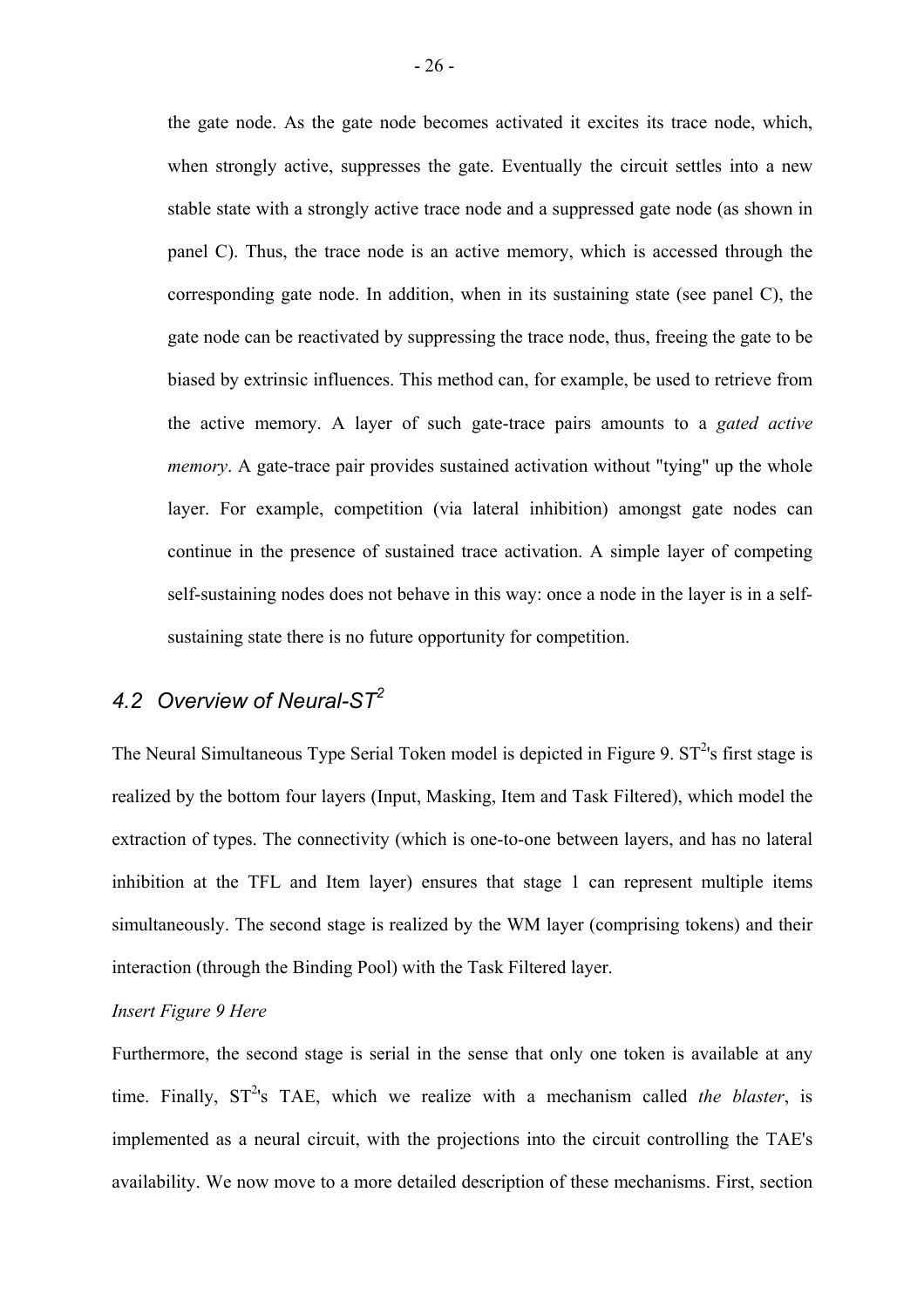[4.3](#page-26-0) reviews the first stage. Then the second stage is described in section [4.4.](#page-28-0) Following this (in section [4.5\)](#page-31-0) we consider Neural-ST<sup>2</sup>'s TAE and then in section [4.6](#page-32-0) we discuss the binding pool. Finally, section [4.7](#page-33-0) presents a brief summary of the neural realization.

## *4.3 Neural-ST<sup>2</sup> 's First Stage*

#### Input

The RSVP stream is modeled by presenting a sequence of patterns to the input layer. Each pattern models an item in the sequence and is presented for 20 time steps. Trials are 550 timesteps, each step simulating 5 ms of time. Streams contain 2 targets and 16 distracters, with T1 always the  $7<sup>th</sup>$  item and the two targets separated by 0-7 distracters. T1 and T2 strengths are varied systematically over the range 0.43 to 0.61 (in steps of 0.012) for each lag. This variance simulates featural aspects of letters and digits, which make some of them easier to perceive. For the sake of simplicity, the model does not explicitly represent the binding of visual features into complete items. Rather, at all layers, a single node represents an item presented to the model. The model is thus localist in nature. In addition, there is no explicit representation of spatial location in the model, although this could easily be added. We have abstracted from these details, since our main focus is higher up the visual processing pathway, i.e. the point of WM encoding.

#### *Insert Figure 10 Here*

#### Early Visual Processing: Masking Layer

Input activation propagates over unidirectional connections through layers that abstractly represent steps of visual processing. In RSVP streams, since stimuli are presented at the same spatial location, successive items are represented using the same neural tissue. As a result, items overwrite one another, generating masking. Such overwriting is abstractly modeled at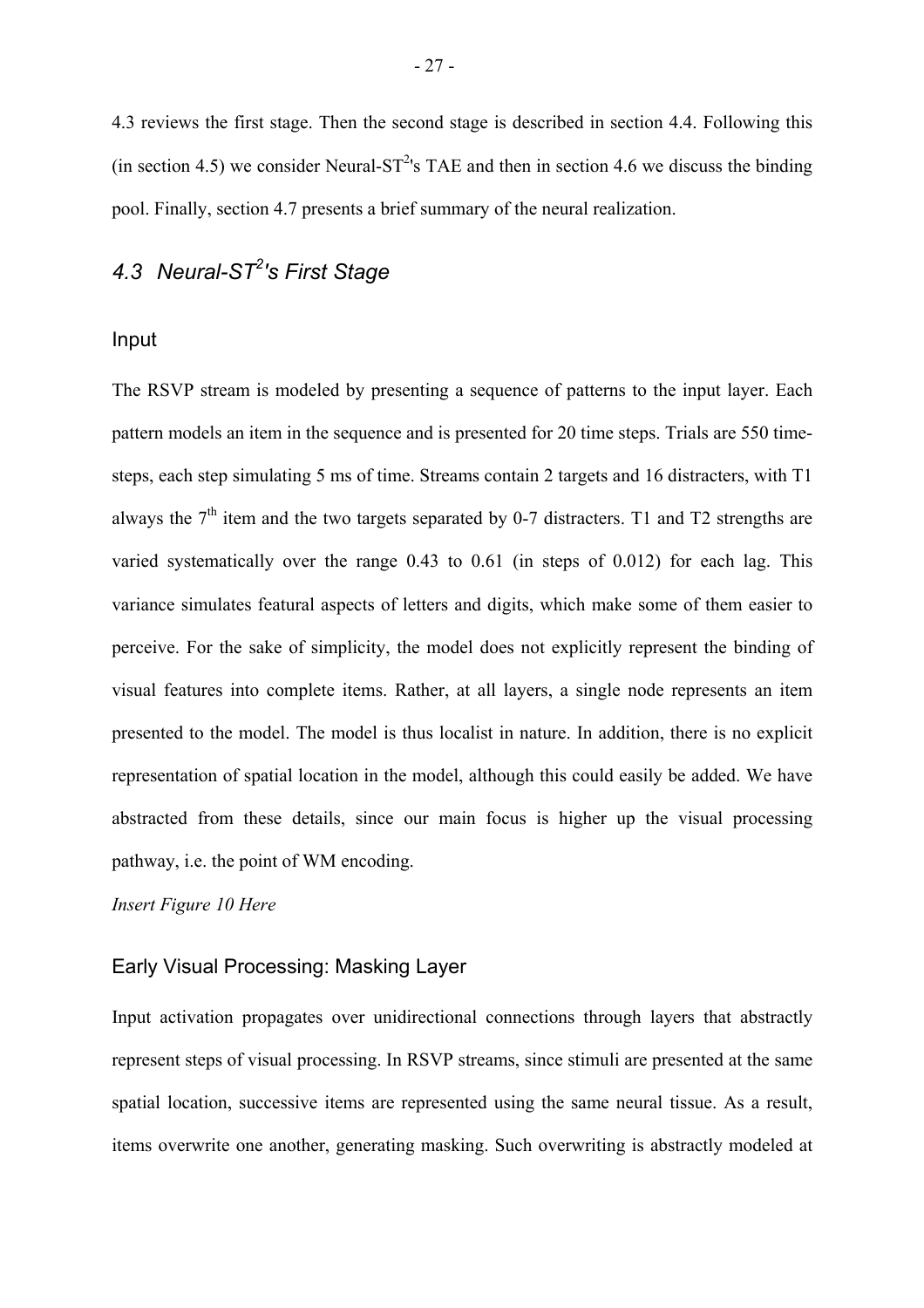the masking layer, which includes inhibitory interactions between items; see Figure 9. The masking effects generated by such inhibition are a key determiner of bottom-up trace strength; see the Fleeting Representations subsection of section [3.3.](#page-20-0) Thus, activation traces are greatly weaker for masked as opposed to unmasked stimuli; see Figure 10. Our approach is consistent with single cell recordings (e.g. Keysers & Perrett, 2002; Kovacs, Vogels, & Orban, 1995; Rolls, Tovee, & Panzeri, 1999), that show strong amplitude differences in the firing rate of temporal cortex neurons to different types of masking in monkeys.

<span id="page-28-0"></span>Masking is asymmetric; that is, backward masking is stronger than forward masking (Seiffert & Di Lollo, 1997). This asymmetry arises since feed-forward inhibition into the masking layer is stronger than lateral inhibition within the layer. Lateral inhibition creates symmetric suppression between masking layer nodes, i.e. the  $X<sup>th</sup>$  and  $X-1<sup>st</sup>$  list items suppress each other to a similar degree. In contrast, since feed-forward inhibition only generates suppression from an active input node (as set by the current input pattern), it only enables the  $X<sup>th</sup>$  item to inhibit the X-1<sup>st</sup> item.

#### Type Processing: the Item and Task Filtered Layers

The final two layers in stage 1 (see Figure 11) abstractly represent type oriented processing, including extraction of conceptual features (Potter, 1993). The first of these, the Item layer, supports a temporally sustained (equivalent to several hundred milliseconds), but decaying, representation of items (see Figure 10). Task set has no affect upon this layer (i.e. distracters and targets are treated identically) and similar items have weak excitatory connections (see Figure 11), along which an active item can prime similar items. Thus, even weak T2s, which are more likely to be missed, can prime future targets, as required by the late blink bottleneck hypothesis. Despite the fact that the Item layer is localist, the brain may realize the same effect through an efficient distributed representation scheme, with priming arising as a byproduct of the resulting overlapping item representations.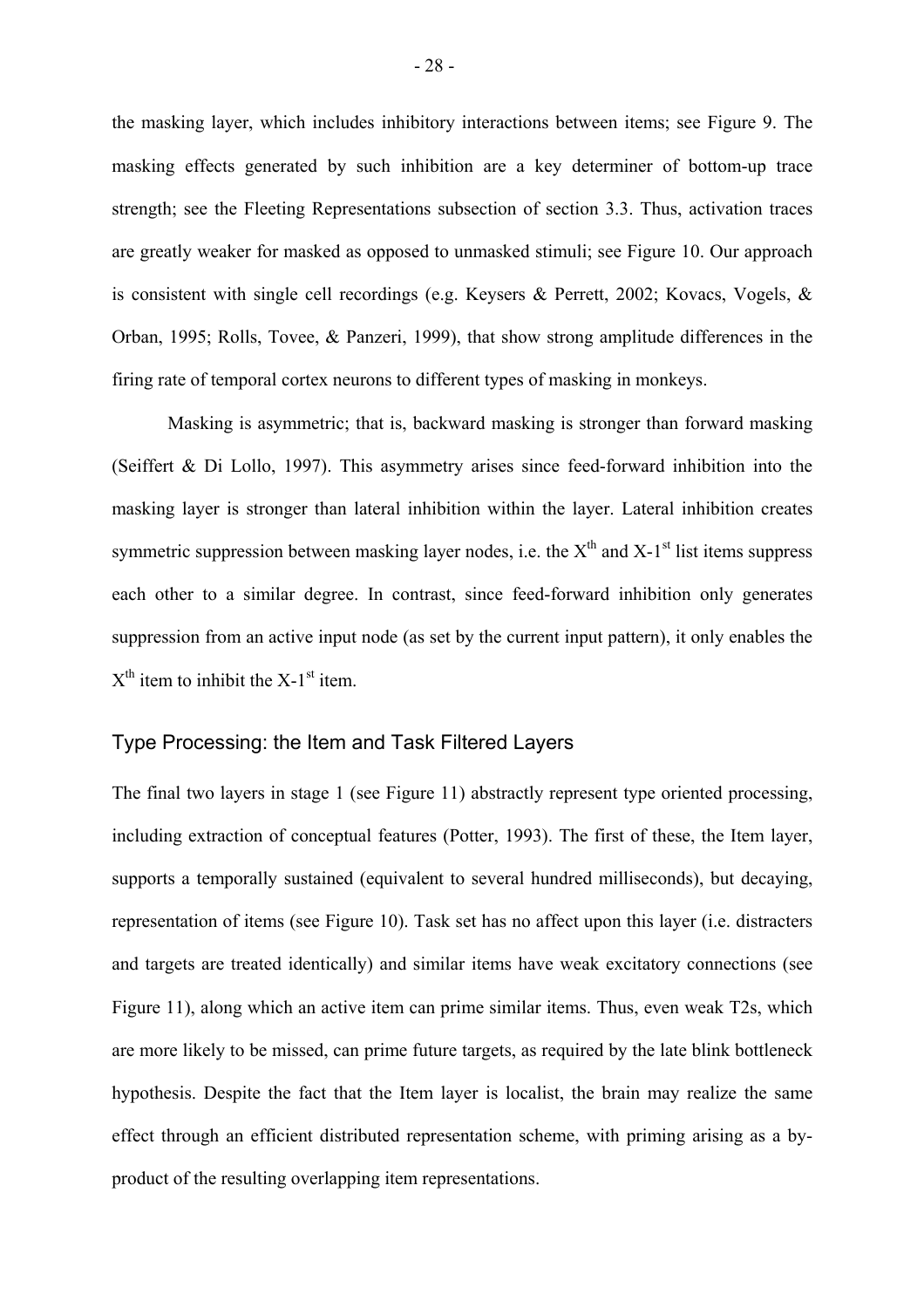#### *Insert Figure 11 Here*

In contrast, at the Task Filtered Layer (TFL) task demand selectively excites target nodes while suppressing distracter nodes (see Figure 11). Thus, in respect of the  $ST^2$  theory, the TFL enforces the salience filter, with, in this context, task instructions fully prescribing salience. The Task Filtered Layer is the gateway to tokens. Excitatory connections from TFL items project to the binding pool, which, in turn, projects excitatory links to the gate nodes of tokens (see Figure 12). TFL and Item nodes are weakly self-excitatory, yielding temporally sustained traces. However, these layers are also connected in a 1 to 1 fashion with off layers, which curtail activation traces; see the Token System subsection of section [4.4.](#page-28-0)

## *4.4 Neural-ST<sup>2</sup> 's Second Stage*

In accordance with the  $ST^2$  theory, the Neural- $ST^2$  first stage yields a decaying trace of the visual and semantic features of items (see Figure 10), which is parallel, since different items can be simultaneously active at the Item and Task Filtered layers. In contrast, stage two realizes encoding into WM, with sequentiality emerging from mechanisms that attempt to ensure that items are discretely bound into WM. We begin by discussing the token system. Then we discuss the retrieval of items from tokens.

#### The Token System

*Tokenization.* During presentation of an RSVP stream, task-relevant stage 1 items can activate a token, this activation being relayed via the binding pool. This initiates a tokenization process, whereby binding pool units are allocated. The process of activating the token and allocating binding pool nodes is not instantaneous; it takes hundreds of milliseconds. However, the stronger the type trace, the faster it occurs.

*Insert Figure 12 Here*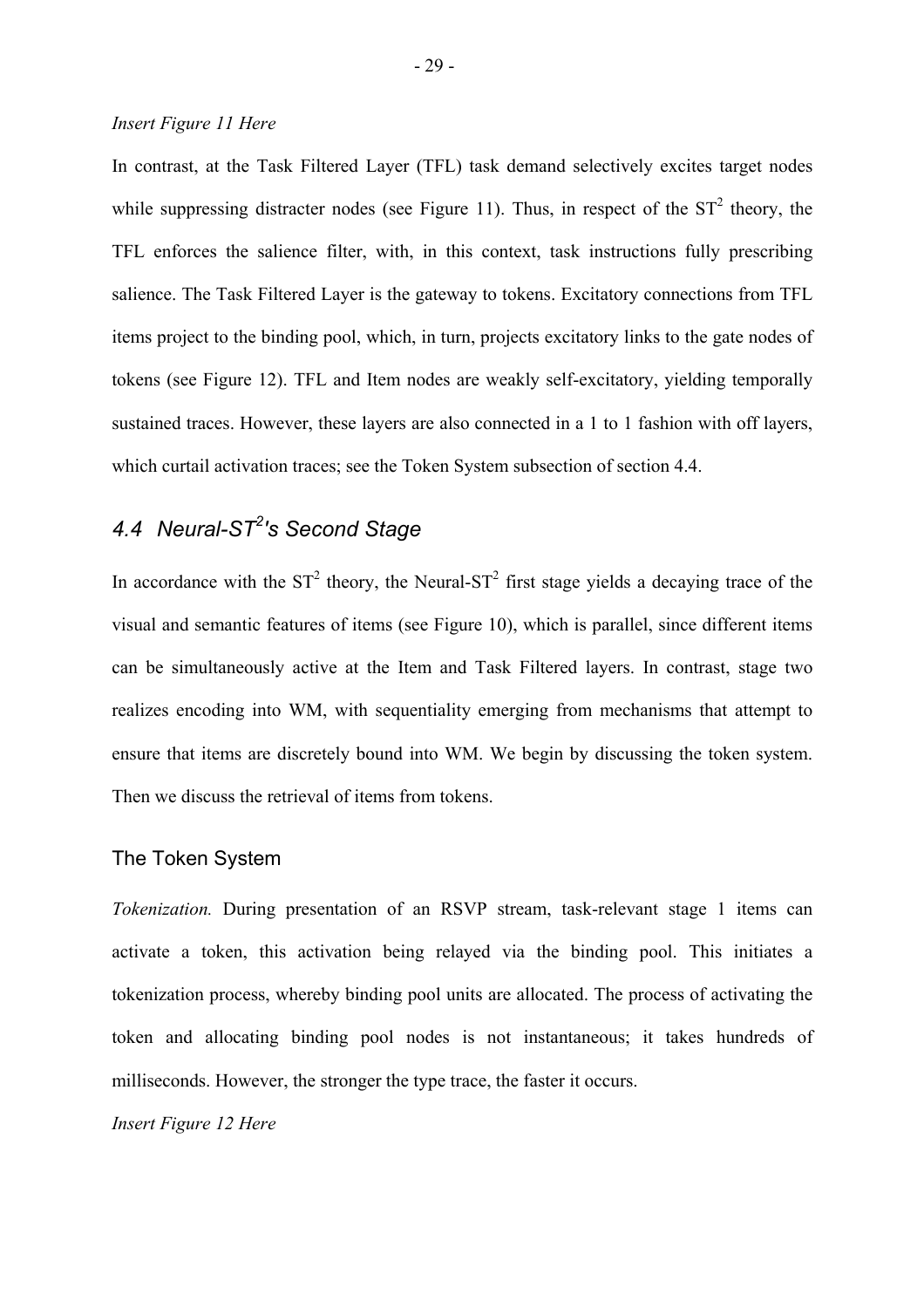The token mechanism is implemented as a layer of trace-gate pairs, each of which corresponds to a token; see Figure 12. That is, the rectangular tokens depicted in our informal exposition of the  $ST^2$  theory, e.g. as shown at the top of Figure 2, are implemented as tracegate circuits. Tokens have four states: *available*, *unavailable*, *binding* and *bound*, see Figure 13. An available token has a minimally active gate node and an inactive trace node. While one token is available, others are unavailable due to lateral inhibition between the gates. A token in the process of binding has a highly active gate node, being driven (via the binding pool) from the first stage, and a trace node, which is steadily accruing activation. A bound token has a suppressed gate node receiving continuous inhibition from its active trace node.

#### *Insert Figure 13 Here*

While a token is being bound, binding pool units sitting between the token's gate node and active TFL nodes are incrementally allocated. The rate at which these nodes are allocated is proportional to the strength of the individual traces in the TFL. The self-loop associated with each WM trace node ensures that, once the corresponding WM gate is bound (as shown in panel C of Figure 13 for Token 1), the trace node will remain active indefinitely. Such sustained trace node activation is used later to determine which tokens were bound. Allocated binding pool nodes between the WM gate nodes and the TFL determine what item or items were encoded by those tokens.

*Properties of the Token System.* WM gate nodes compete to become available at the beginning of a trial and also when a token has completed being bound. The winner is determined by an ordered pattern of biases applied to the WM gates, which determines which token is first, second and so on, see Figure 13. In this way, Neural- $ST<sup>2</sup>$  ascribes discrete episodic contexts and encodes order when items are presented slowly enough.

It is possible that binding pool nodes allocated from different WM gates may project to the same TFL node. This reflects the fifth of the functional requirements we highlighted in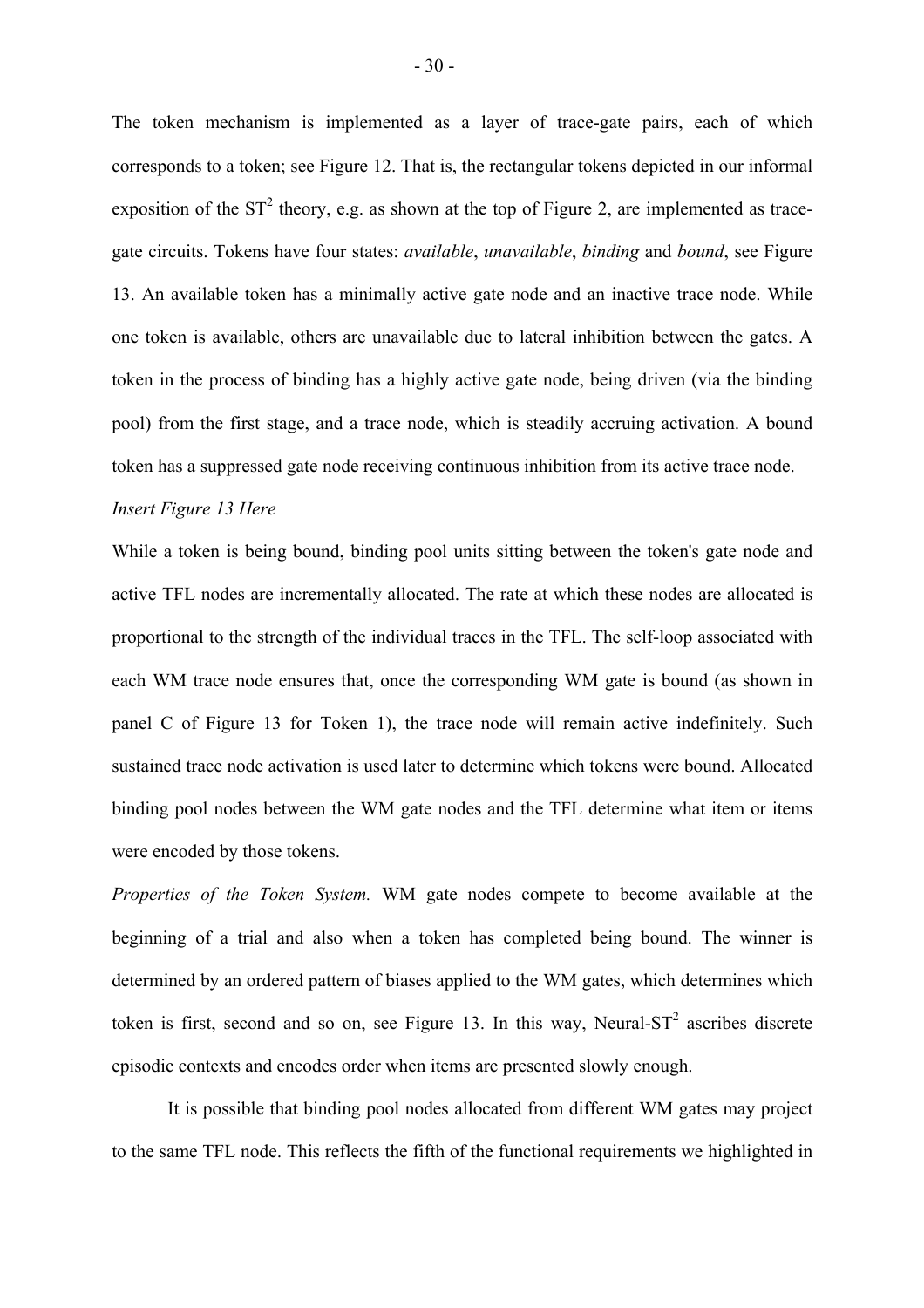section [1.2,](#page-4-0) since it allows representation of multiple instances of the same item, i.e. repetitions. It is also possible for binding pool units to be allocated between one token and many TFL nodes. That is, many items are encoded into WM, but order information is lost, which will yield order inversions at recall, i.e. swaps.

<span id="page-31-0"></span>*Task Filtered Layer Off Nodes.* While it is a common phenomenon to fail to perceive a rapidly presented object, participants do not report extraneous instances of a single item presented within an RSVP stream. To ensure that Neural- $ST<sup>2</sup>$  also possesses this property, TFL nodes have their own off nodes, see Figure 11. These off nodes ensure that, after a sustained period of activation, an item is inhibited to prevent the creation of spurious tokens. Without this mechanism, an item (at the TFL) could be active from one token to the next; being bound to multiple tokens.

#### Recall

At the conclusion of an RSVP stream, the model simulates recall. There are two phases to this process: (i) *identity retrieval* and (ii) *order retrieval*.

*Identity Retrieval.* The retrieval system first locates bound tokens (as indicated by active WM trace nodes) and then identifies binding units allocated to each token; if binding units are allocated, the type (or types) "pointed to" by those units is retrieved. Thus, for successful identity recall of a target, a portion of the binding pool must be allocated from any token to that target, and that token must have an active trace node. Multiple identities are retrieved if only one token has been bound, which, through allocated binding units, points to multiple types.

*Order Retrieval.* If both targets were successfully encoded to either one or two tokens, the recall phase determines in which order they were perceived. This proceeds according to the following algorithm,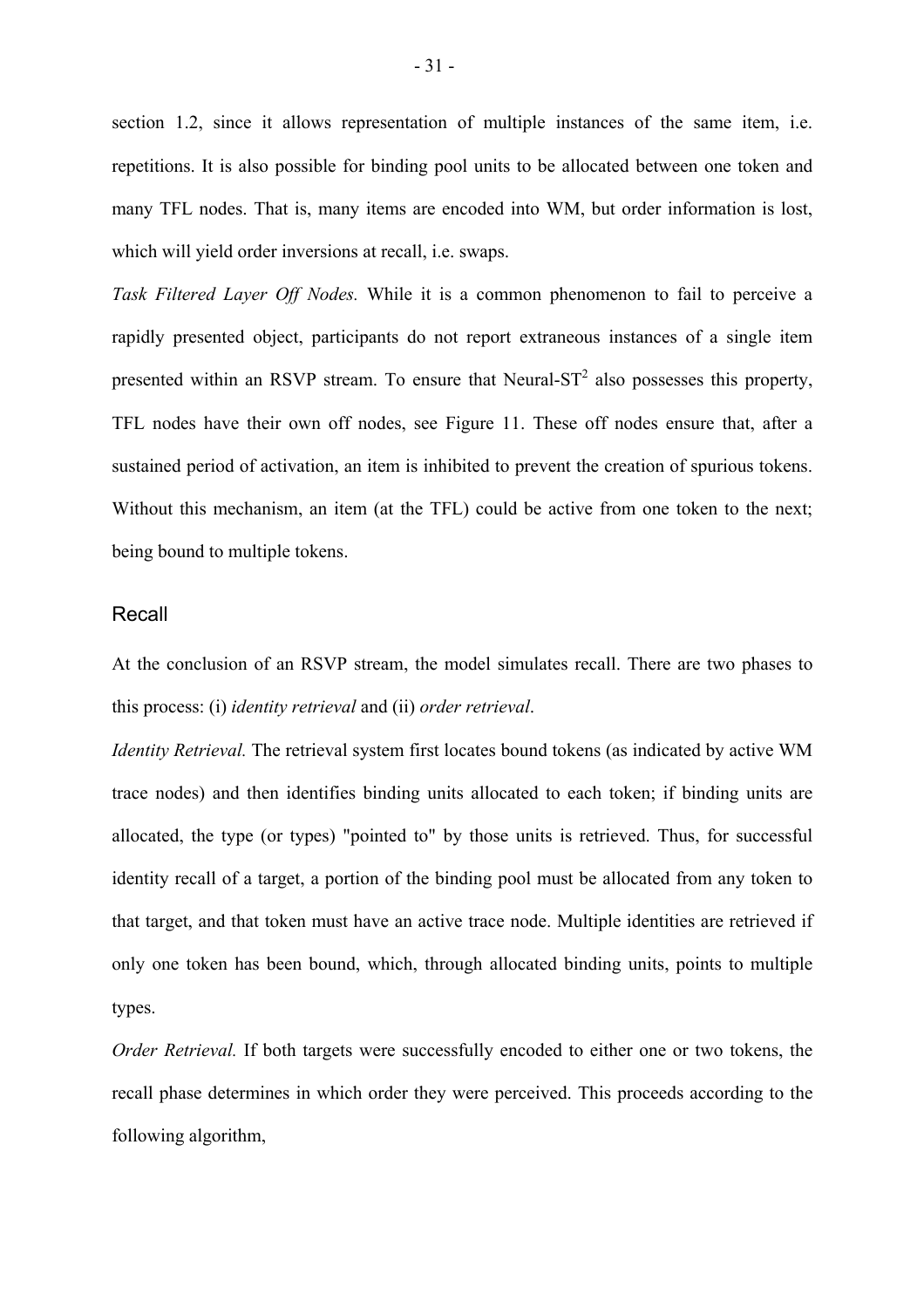- 1. if either token (tk1 or tk2) is unambiguously bound (i.e. to a single target) then order is uniquely defined, $v$
- 2. otherwise there is a 50 : 50 chance of either report order.

Note that alternative (1) handles the case in which both tokens are unambiguously bound, since the condition will trivially hold. In addition, alternative (2) will be applied if all token bindings are ambiguous, whether there are one or two such bindings (both situations of which can occur at extreme presentation rates).

## <span id="page-32-0"></span>*4.5 Neural-ST<sup>2</sup> 's Transient Attentional Enhancement: the Blaster*

As discussed in sections [3.2](#page-17-1) and the Lag 1 Sparing subsection of section [3.3,](#page-20-0) there are a number of pieces of AB data that support our TAE. Firstly, lag-1 sparing is suggestive of such a mechanism; see the Lag 1 Sparing subsection of section [3.3.](#page-20-0) Secondly, Chua et al (2001) demonstrate that a distracter is a more effective prime of a T2 if it is preceded by a T1. Thirdly, Potter et al (2002) show that at very short SOAs (particularly less than 100 ms) T2 performance is in fact better than T1 performance. The implication is that perception of the T1 generates a brief window (around 150ms) of enhanced processing that falls most strongly upon the (possibly distracter) item in the  $T1+1$  slot.

The blaster is depicted in Figure 9 (full implementation details can be found in section [A.2](#page-84-0) of the appendix). Above threshold activity in any node of the TFL excites the blaster (through the projection marked (a) in Figure 9). However, task demand foregrounding ensures that, in practice, only perception of a target can trigger the blaster, which in turn sends a powerful excitatory projection to all nodes in the Task Filtered and Item layers (through the projections marked (b) in Figure 9). This causes a general excitation of all Item and Task Filtered nodes.

The blaster fires a burst of excitation and then rapidly shuts off. Furthermore, the shut-off is sufficiently strong to induce a refractory period, where the blaster is unavailable.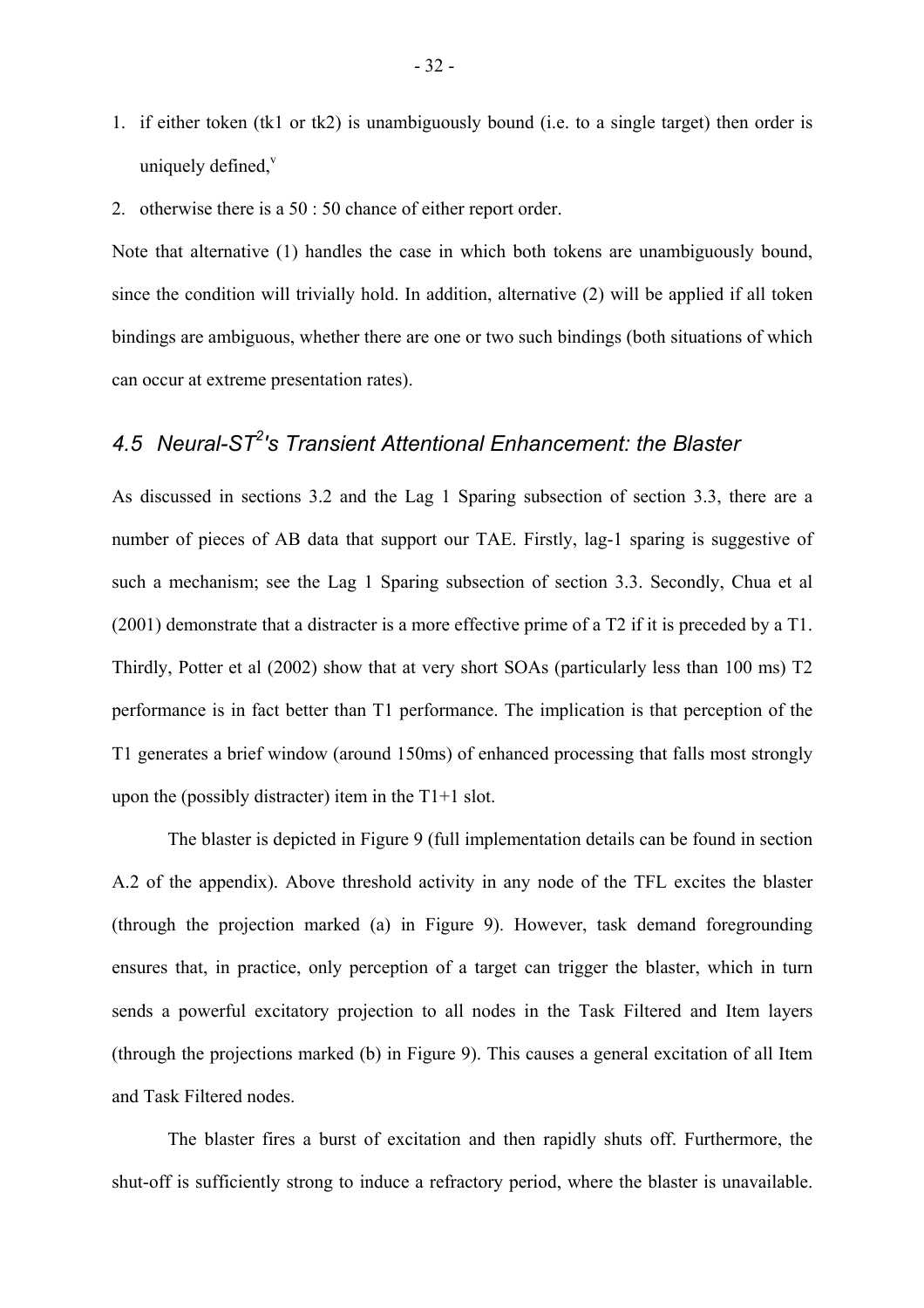In addition, inhibition (through the projection marked (c) in Figure 9) while binding units are being allocated maintains the blaster in this off state even when the refractory period is complete.<sup>[vi](#page-94-4)</sup> Therefore, the general behavior of the blaster is a spike of excitation followed by a period of inactivity until the completion of the current token binding. These dynamics protect the integrity of ongoing tokenization by limiting attentional resources that could cause binding intrusions.<sup>[vii](#page-94-5)</sup>

## <span id="page-33-0"></span>*4.6 Neural-ST<sup>2</sup> 's Binding Pool*

Each token provides a powerful inhibitory projection to three quarters of the binding pool, while type nodes in the TFL have excitatory projections to some of the units in the pool (see Figure 14). These projections ensure that, for each combination of type and token, there will be one element of the binding pool that is (1) not inhibited by the token and (2) excited by the type. Thus, the pool can uniquely represent every combination of token and type, as well as combinations of multiple types bound to a single token or multiple tokens bound from a single type.

 The binding pool itself is comprised of gate-trace pairs that function much like the nodes comprising each token. When confusion can arise, we use the terms *WM* gate - trace (or token gate - trace) to denote constituents of tokens and *binding* gate - trace to denote constituents of binding units. Within such a binding unit, the gate node is activated by input from the TFL, and in turn excites the corresponding trace node, which slowly accrues activation. When the trace node reaches its threshold it inhibits its corresponding gate node. The self-sustaining activity in the trace node serves to maintain the corresponding type/token binding.

#### *Insert Figure 14 Here*

Each binding gate node also excites its corresponding token gate, which serves to activate the token. Continued activation of the type and token nodes is not necessary to maintain the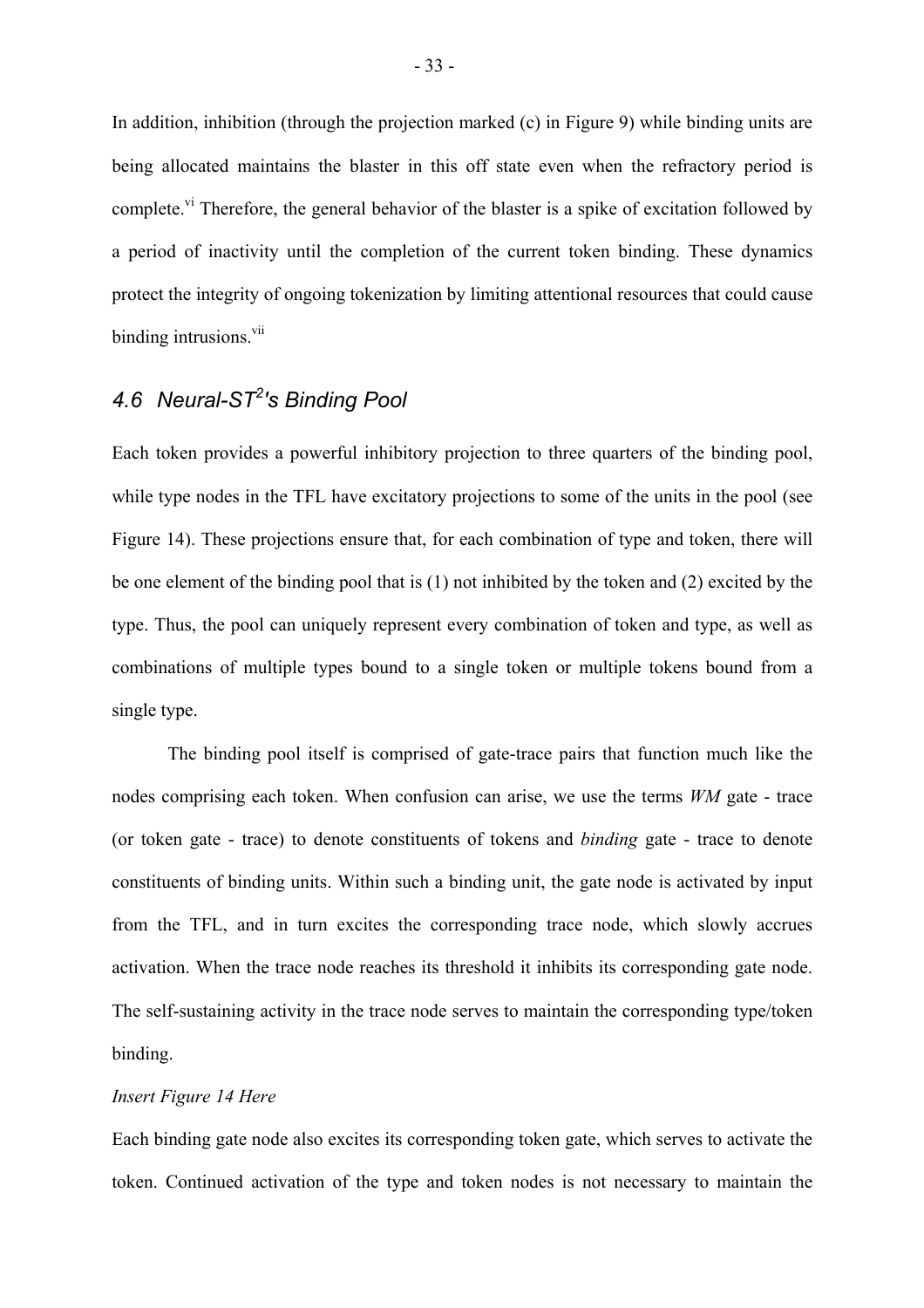binding once the binding trace node is active. However, if the type input from the TFL is too weak, the binding trace node will not reach its threshold and that item will not be encoded into WM.

## *4.7 Summary of the Neural-ST<sup>2</sup> Model*

The following reviews the functional significance of each element of the model:

- <span id="page-34-0"></span>• First Stage:
- 1. *Input & Masking layers*. Through inhibitory interactions, masking arises at the masking layer.
- 2. *Item layer.* Weak excitatory links between similar items facilitate priming.
- 3. *Task Filtered layer.* This layer implements the salience filter. Task demand selects categories of items. The layer also sends feed-forward excitation to gate nodes of binding units and triggers the blaster.
- Intermediary Stages:
- 1. *Binding Pool.* This provides a binding resource, which enables types to be bound to tokens. Binding units are implemented as gate-trace pairs, yielding a gated active memory. An inhibitory projection from binding gates to the blaster maintains the blaster offline during tokenization.
- Second Stage:
- 1. *Tokens.* These are also implemented as gate-trace pairs (called WM gate traces), yielding another gated active memory.
- 2. *WM Gate nodes.* These gate token access and are also the origin of (binding pool encoded) associations from tokens to TFL items. Strong lateral inhibition ensures that only one token is ever available.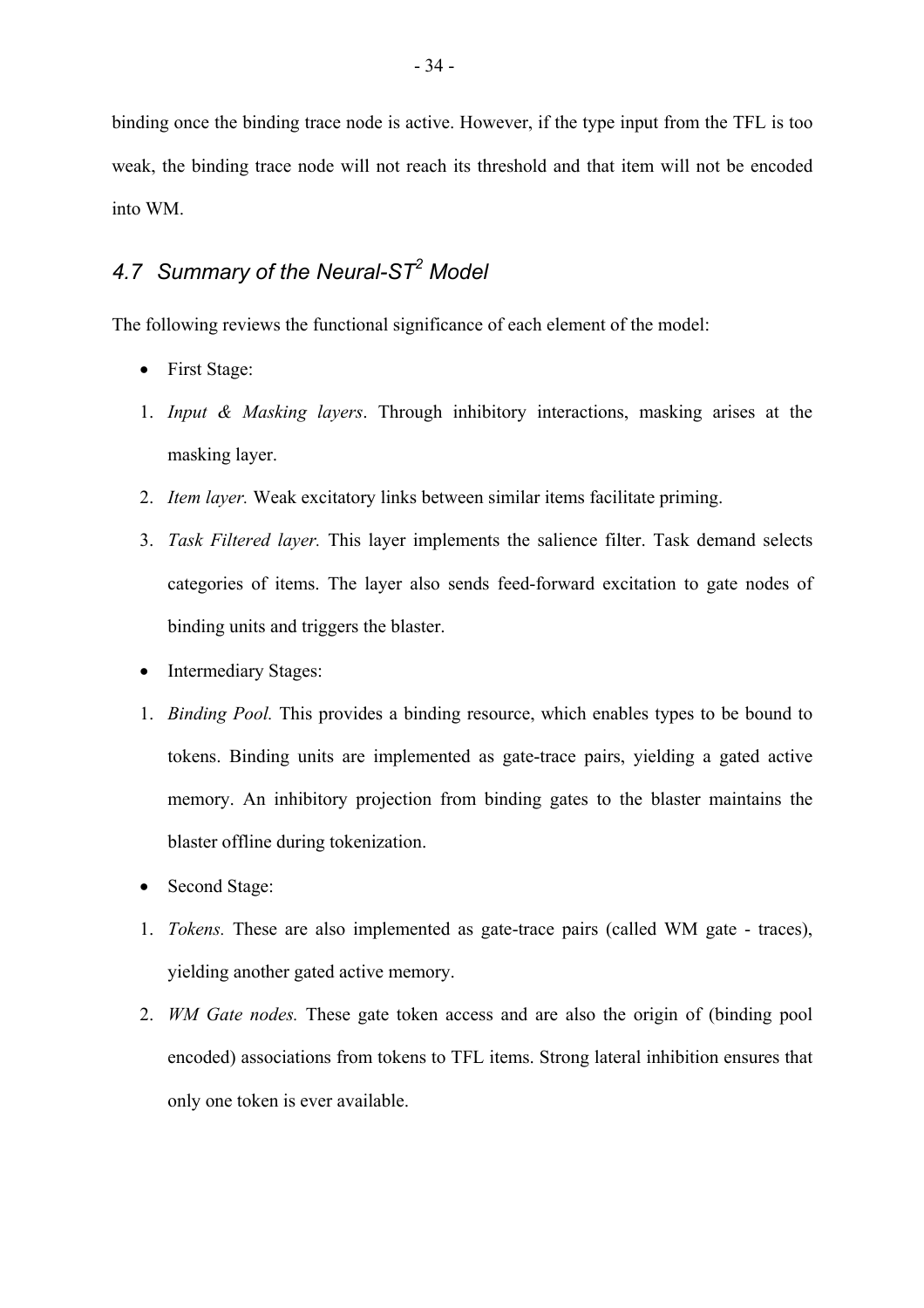3. *WM Trace nodes.* These actively maintain tokens in a bound state. Thus, at encoding, they ensure that tokens can only be bound once per trial and at recall, they denote that a token has been bound.

*Blaster.* On detection of a target, this mechanism causes a rapid and temporary increase in activation levels across Item and Task Filtered layers.

#### *4.8 Modeling the Empirical Landscape*

The model reproduces a spectrum of AB data. We consider these results in turn.

#### The Basic Blink

Suppression of the blaster during tokenization is the mechanism that generates the blink. That is, the binding of T1 to a token can take long enough that a weak T2 has subsided in both item and task filtered layers before the blaster is available again. Targets at lags 2 and 3 fall at the point of maximum impairment (see Figure 15(a)). However, the impairment decreases linearly through lags 4, 5 and 6, as it becomes more likely that tokenization of the T1 finishes before T2 has decayed.

#### *Insert Figure 15 Here*

Lag-1 sparing (see Figure 15(a)) results from the T2 being close enough in time to T1 to take advantage of the (T1 initiated) blaster firing, allowing it to be encoded into the first token alongside T1. The loss in T1 accuracy at lag 1 (see Figure 15(c)) arises since, when T2 is very strong and T1 weak, binding can complete before T1 is strongly active, yielding a successful binding from token 1 to T2 and no binding to T1. As can be seen in Figure 15(a), the results of the model largely conform to the conventional shape of the AB curve. Manipulating parameters can change the duration, depth and onset of the blink, but the U shape is present whenever the model is operating in accord with its theoretical underpinnings.

#### *Insert Figure 16 Here*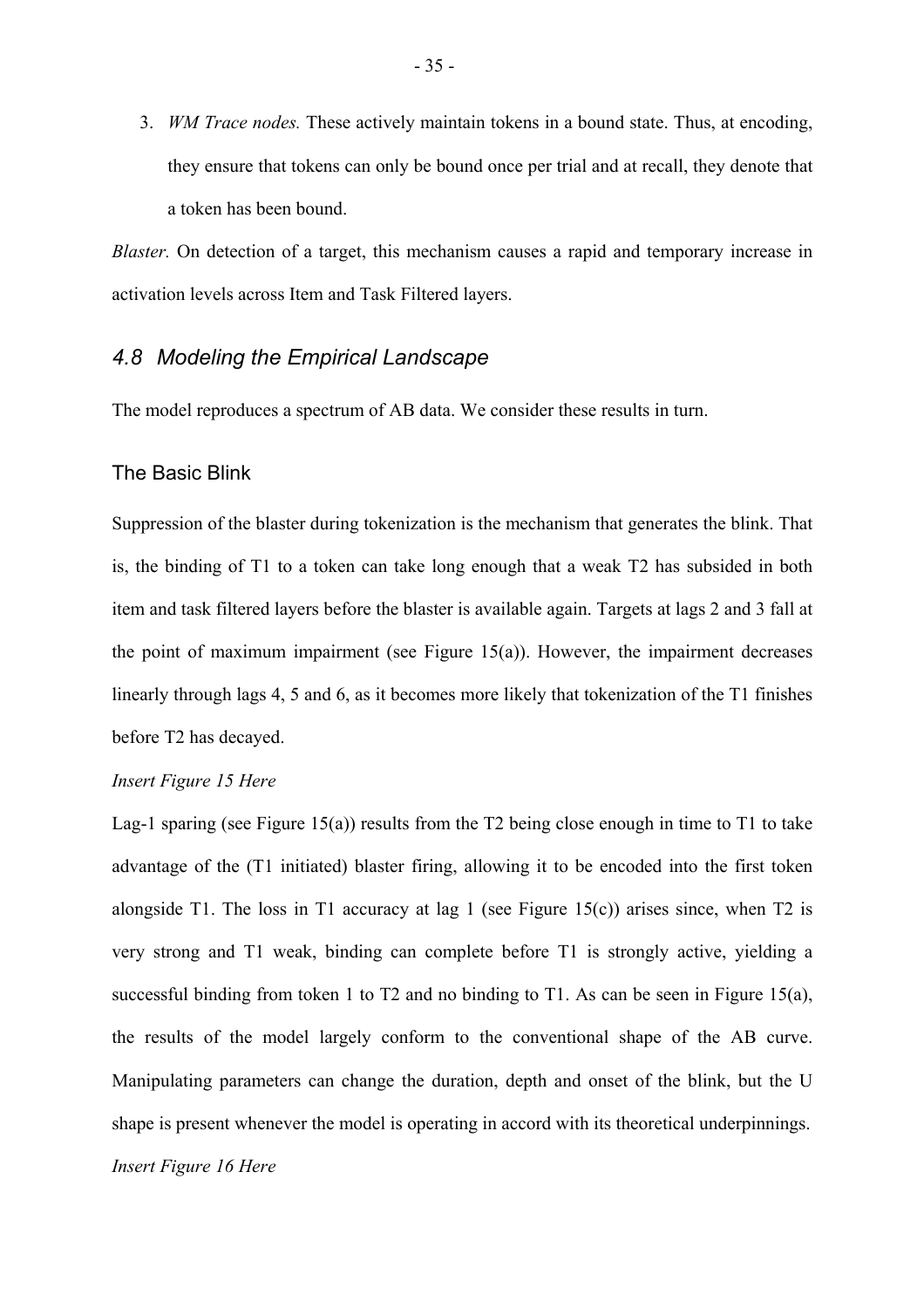#### Blanks

Placing a blank in the  $T1+1$  slot attenuates the blink; see Figure 15(a). An unmasked item generates a strong activation trace, a situation that greatly shortens tokenization. As a result, tokenization is more likely to have finished releasing the blaster, before the T2 has decayed at the TFL. In contrast, T2+1 blank produces strong T2 traces that are capable of outliving the blink. Human data on T2+1 blanks does not exist, but we were able to compare the model to data from Giesbrecht and Di Lollo (1998), who examined the effect of placing T2 at the end of the stream; see Figure 15(a).  $T1+2$  and  $T2+2$  blanks, on the other hand, have minimal affects on the trace strength of targets, and therefore have little affect on the blink, see Figure 16.

#### Swaps

In accordance with human data, at lag 1, the model is inaccurate at determining the order of the two targets; see Figure 15(c). At lag 1, typically, both T1 and T2 are bound to the first token and in fact, to a small extent also to the second token. However, T2 is more often uniquely bound to the second token than T1. It is this binding profile that allows the recall process to successfully disambiguate the order of presentation of the two targets on at least some of the lag-1 trials, explaining why swaps are better than chance.

#### Missed T2 Processed Extensively

We adopt a compromise position on the fate of blinked T2s. None of the type layers in Neural-ST<sup>2</sup> (masking, item or task filtered) are strongly suppressed during the blink. As a result, the model is capable of exhibiting priming between semantically related items even during the blink. That is, types are always, at least to some extent, extracted from a target, regardless of whether it is blinked. However, there are notable differences in the traces of seen and unseen T2s. A T2 that is seen during the blink has the virtue of having a stronger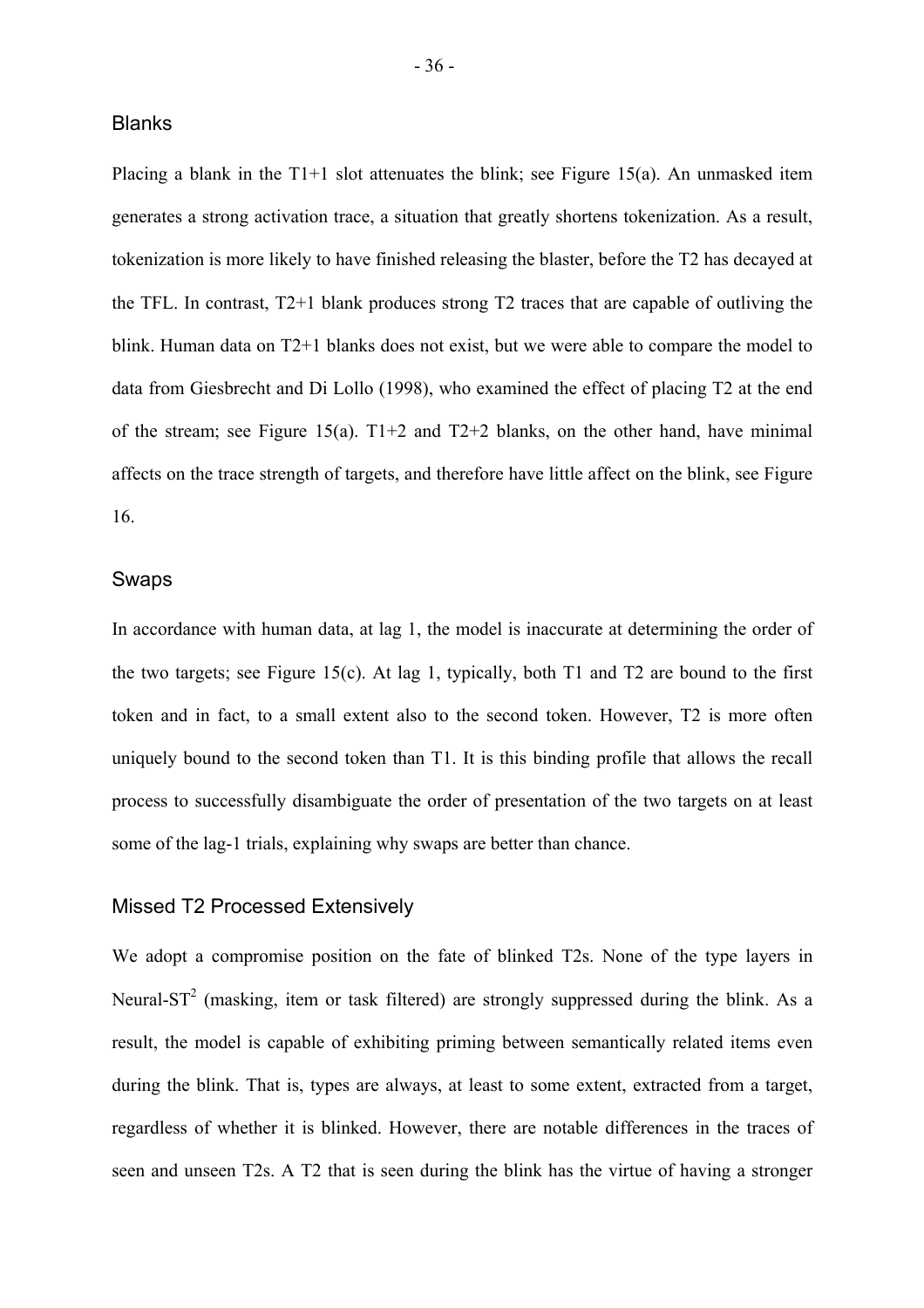trace than a missed T2, either by variation of input strength, or by being excited by the blaster, see Figure 17.

#### *Insert Figure 17 Here*

The difference in activation strength, between missed and seen T2s increases as we progress through the stage 1 layers. This is apparent in Figure 17, where the difference between masking layer missed and seen traces is very small, but is slightly increased at the item layer and then further accentuated at the TFL. This is broadly consistent with Luck et al (1996) and Vogel et al (1998), where no discernible difference between early ERP components (N1 and P1) for lag 3 vs lag 7 T2s was identified. Such early ERP components would arise from  $ST^2$ 's masking layer activations. They also found little discernible difference between the N400s elicited by lag 3 and lag 7 T2s, which would emerge from  $ST<sup>2</sup>$ 's item layer. However, Vogel et al (1998) did observe a marked impairment in the P3s generated by lag 3 vs lag 7 T2s, which is likely to correspond to a combination of our TFL and token activations.

The only slight inconsistency with Vogel et al's (1998) results is that at our item layer, the difference in activation between seen and missed T2s is perhaps somewhat larger than the ERP N400 finding. As supported by Rolke, Heil, Streb and Hennighausen (2001), we suggest that, although missed T2s will prime T3s, their priming will not be as strong as for seen T2s, perhaps particularly in respect of the duration of the priming (Rolke et al., 2001). Furthermore, the comparison to Vogel et al's ERP profiles is somewhat mudded by two issues. Firstly, the precise way to relate ERPs and neural network activation (especially those generated by rate coded models) is not well understood. Indeed there is uncertainty about what exactly, neurobiologically speaking, is being recorded in ERP, especially from later ERP components (such as the N400 and P3) (Fell et al., 2004). Secondly, Vogel et al (1998) compare lag 3 with lag 7 N400s, while in Figure 17 we are comparing missed vs seen T2 traces at lag 3, which, in a sense, is a purer measure of the effect of the blink. This is because,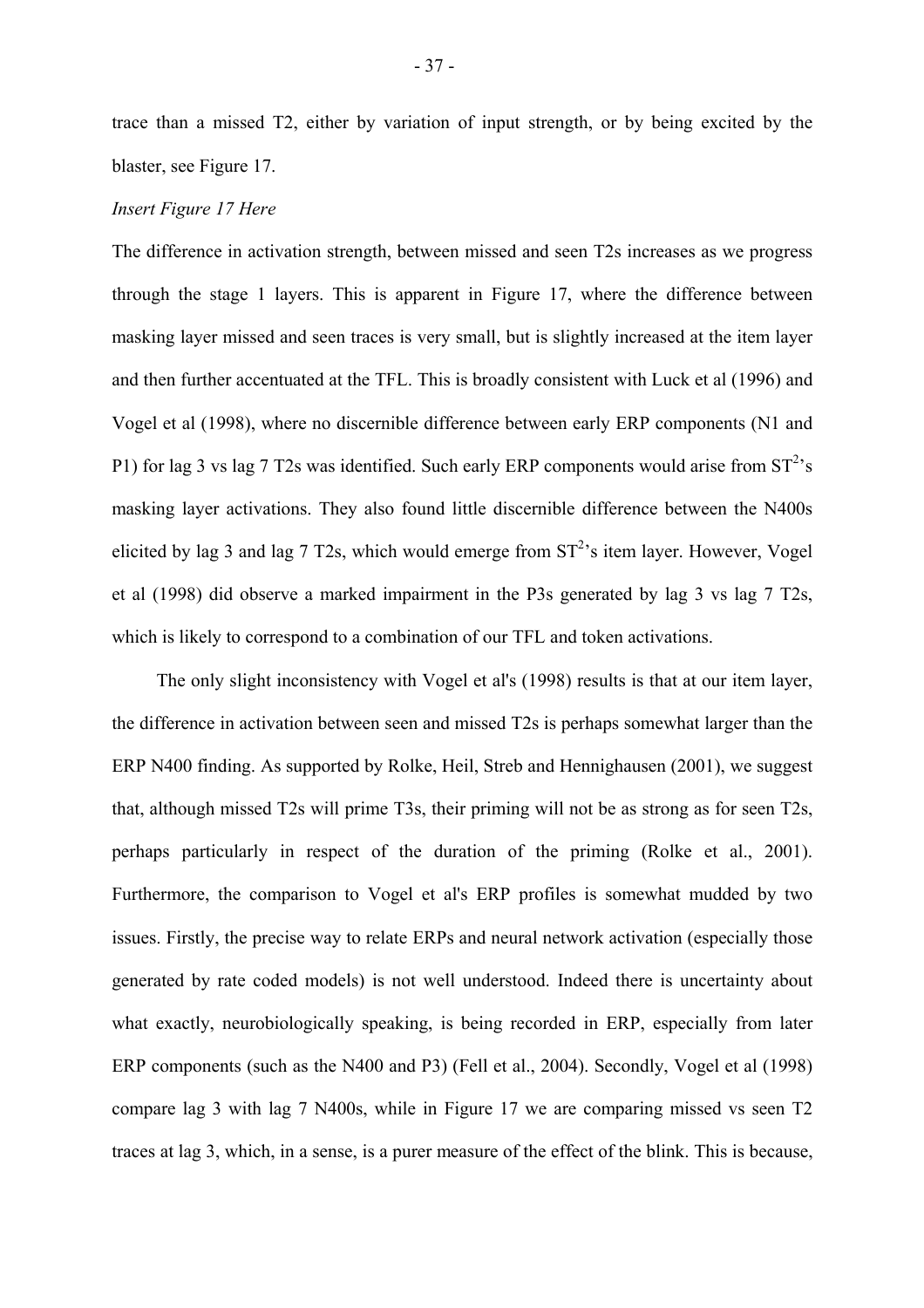the lag 3 ERPs will contain a proportion of seen T2 trials (since T2 accuracy is never zero) and the lag 7 ERPs will contain missed T2 trials (since T2 accuracy is never 100%). Thus, it may be more difficult to observe N400 differences between missed and seen T2s (which is the point of interest) using Vogel et al's (1998) lag-based differentiation.

*Insert Figure 18 Here* 

#### Enhanced Processing of the T1+1 slot

The blaster enhances the activation of the T1 and T1+1 slots; see section [4.5.](#page-31-0) Accordingly, the blink is attenuated by the insertion, at the  $T1+1$  position, of a semantic prime for the  $T2$ (Chua et al., 2001); see Figure 18. This arises because the T1+1 distracter weakly excites its semantic associates (one of which is T2) via the lateral excitatory links in the Item layer. We do not provide a quantitative fit to Chua et al's (2001) data since they were working with a color-marked task (and in fact, identity rather than semantic priming), which is beyond the scope of Neural-ST<sup>2</sup>.

For comparison purposes, Figure 18 includes the performance of the model on the basic blink and T1+1 blank conditions. This makes clear that the priming benefit arising from a T1+1 distracter is relatively short-lived. Thus, if the (primed) T2 arrives at lags 3 or 4, it benefits from its proximity to the semantically related T1+1 distracter. However, at later lags (e.g. 5 or 6), Item layer activation of the T1+1 distracter has decayed sufficiently that the (primed) T2 receives little, if any, benefit.

## *4.9 Neurophysiological Correlates*

There are three functional elements that we will discuss in relation to proposed brain regions: Stage 1 (type processing), Stage 2 (token and working memory maintenance) and the Blaster (transient attention). Firstly, there is a strong correspondence between the levels of  $ST<sup>2</sup>'s$ stage 1 and sequential steps of the ventral visual processing pathway, comprising a cascaded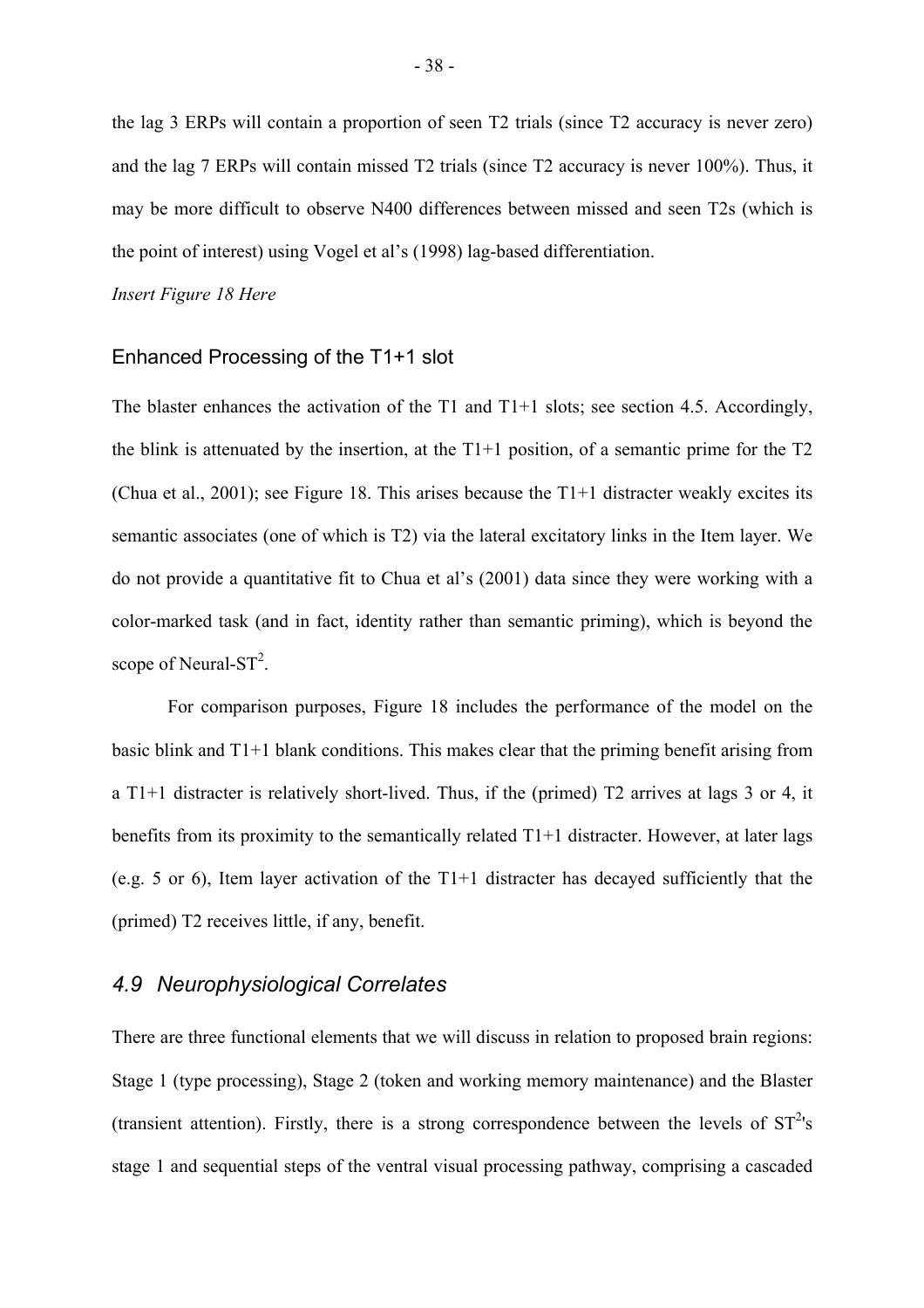highly parallel system (see, Rousselet, Thorpe, & Fabre-Thorpe, 2004 for a review). In the visual system of the macaque, early stages (V1-V2) are thought to have small receptive fields, making them susceptible to spatially overlapped masking, much like the masking layer within  $ST<sup>2</sup>$ . As one ascends the hierarchy of visual areas, to V4 and TE cortex (the latter being analogues to late stages of temporal cortex in humans), spatial specificity decreases as the processing gives way to progressively more identity specific information (Rousselet et al., 2004). The same shift occurs within our model in progressing from the masking layer, with its strong spatial masking, to the item layer, which represents the semantic relationships between items.

Type nodes in the TFL correspond well to cells in the late stages of the ventral visual processing stream, a position supported by recordings from IT (Inferior Temporal) cortex in macaques performing a WM task (Miller, Erickson, & Desimone, 1996). In their data, IT neurons selective for stimuli encoded into WM did not sustain activity during the presentation of other items. This is exactly the profile of activity produced by type nodes in  $ST<sup>2</sup>$ , as activation of a type is only necessary during encoding and retrieval.

Sustained activity during maintenance is the province of tokens and the binding pool. In Prefrontal Cortex (PFC), Miller et al (1996) found cells that have sustained activity and are insensitive to stimulus identity, as would arise from trace nodes of tokens. In contrast, other cells in PFC sustained activity and were stimulus selective. These cells could correspond to trace nodes within the binding pool.

Neurophysiological support for trace nodes in humans can be seen in a recent fMRI study of the AB (Marois, Do-Joon, & Chun, 2004). Of particular note, Marois et al (2004) identified a notably greater response in a lateral frontal region for seen vs missed T2s, which remained pronounced even at the end of the recording period. This may be the marker of sustained activation of two active tokens (in the seen case) vs one (in the missed case). The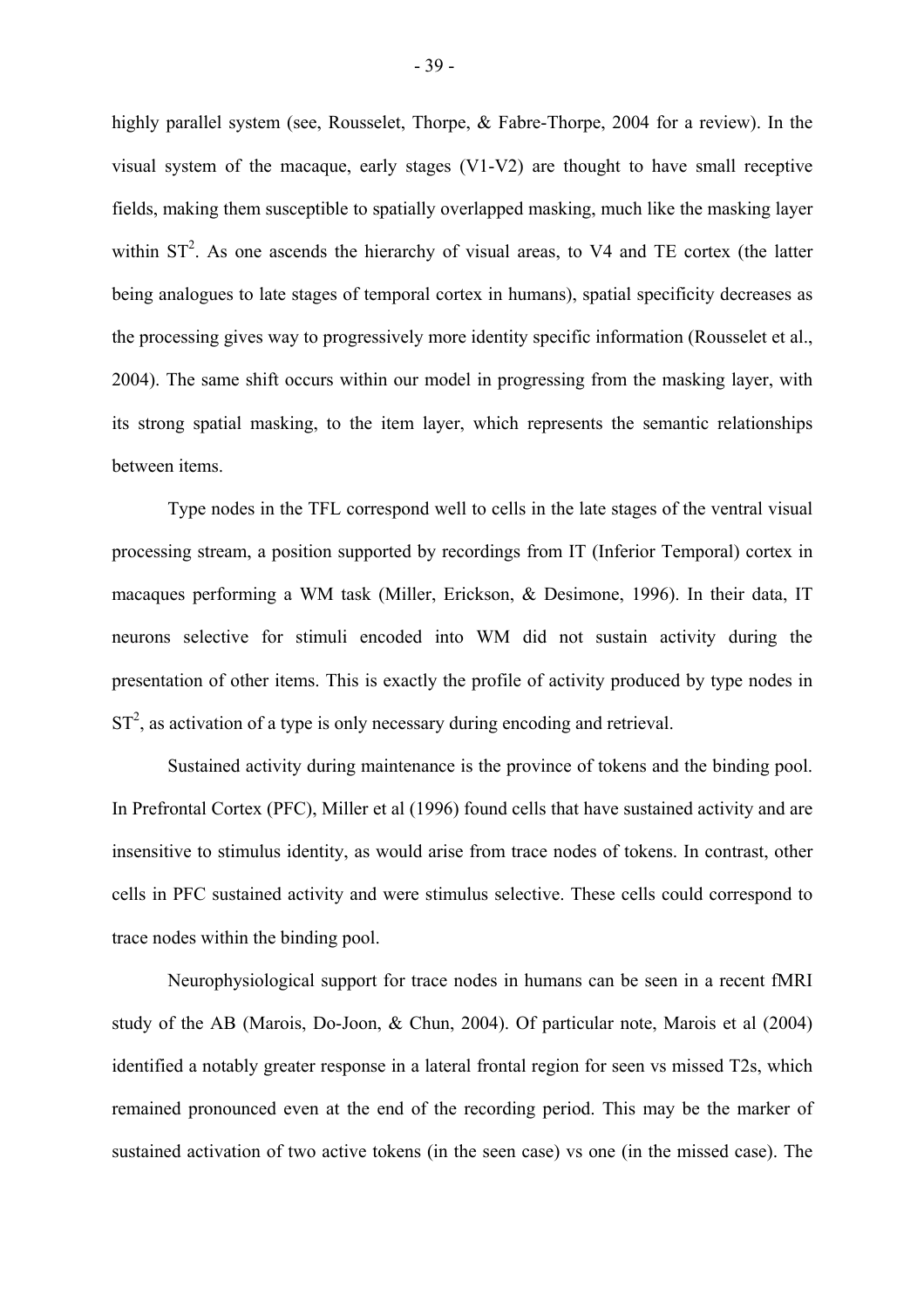work of Kranczioch, Debener, Schwarzbach, Goebel and Engel (2005) made a similar point. They demonstrated that in an AB setting, when participants saw the T2, activity in frontal and parietal areas (Inferior Frontal Gyrus, Lateral Frontal Cortex and Inferior Parietal Lobe) was elevated in a sustained manner, while there was no sustained elevation in the ventral stream (Lateral Occipital Complex and Fusiform Gyrus). In our model, WM trace nodes would perform such sustained activation. In contrast, areas of the brain which would correspond more closely to type processing (Parahippocampal Place Area (PPA) in Marois et al (2004) and Fusiform Gyrus / Lateral Occipital Complex in Kranczioch et al (2005)) showed temporary differences between T2 seen and T2 missed trials. The localisation of the token system to prefrontal areas is also consistent with an extensive literature of imaging and lesion studies that demonstrate how prefrontal areas contribute to WM encoding, maintenance and retrieval (Desimone, 1996; Passingham & Saka, 2004). In addition, Petrides (1995) demonstrated that monkeys with lesions of the mid-dorsal part of lateral frontal cortex have a permanent deficit in their ability to recall the temporal order of items.

<span id="page-40-0"></span>The neurophysiological implementation of transient attention may correspond to a putative attentional mechanism comprising right-lateralized areas of the Temporo-Parietal Junction (TPJ) and Ventral Frontal Cortex (VFC), for a review, see Corbetta and Shulman (2002). These areas of the brain are thought to detect both exogenously and endogenously salient targets and rapidly orient attention to them. For example, in a recent imaging study by Serences et al. (2005), participants monitored a central RSVP stream for red letters while ignoring two flanking streams. When flanking distracters switched from gray to a non-red color, they stood out strongly but failed to capture attention. Only when the flanking items were the same color as the target was a contingent capture of attention observable as a reduction in target detection. On presentation of red (target colored) flanking distracters, the right TPJ and VFC were strongly activated, in contrast to when non-target colored distracters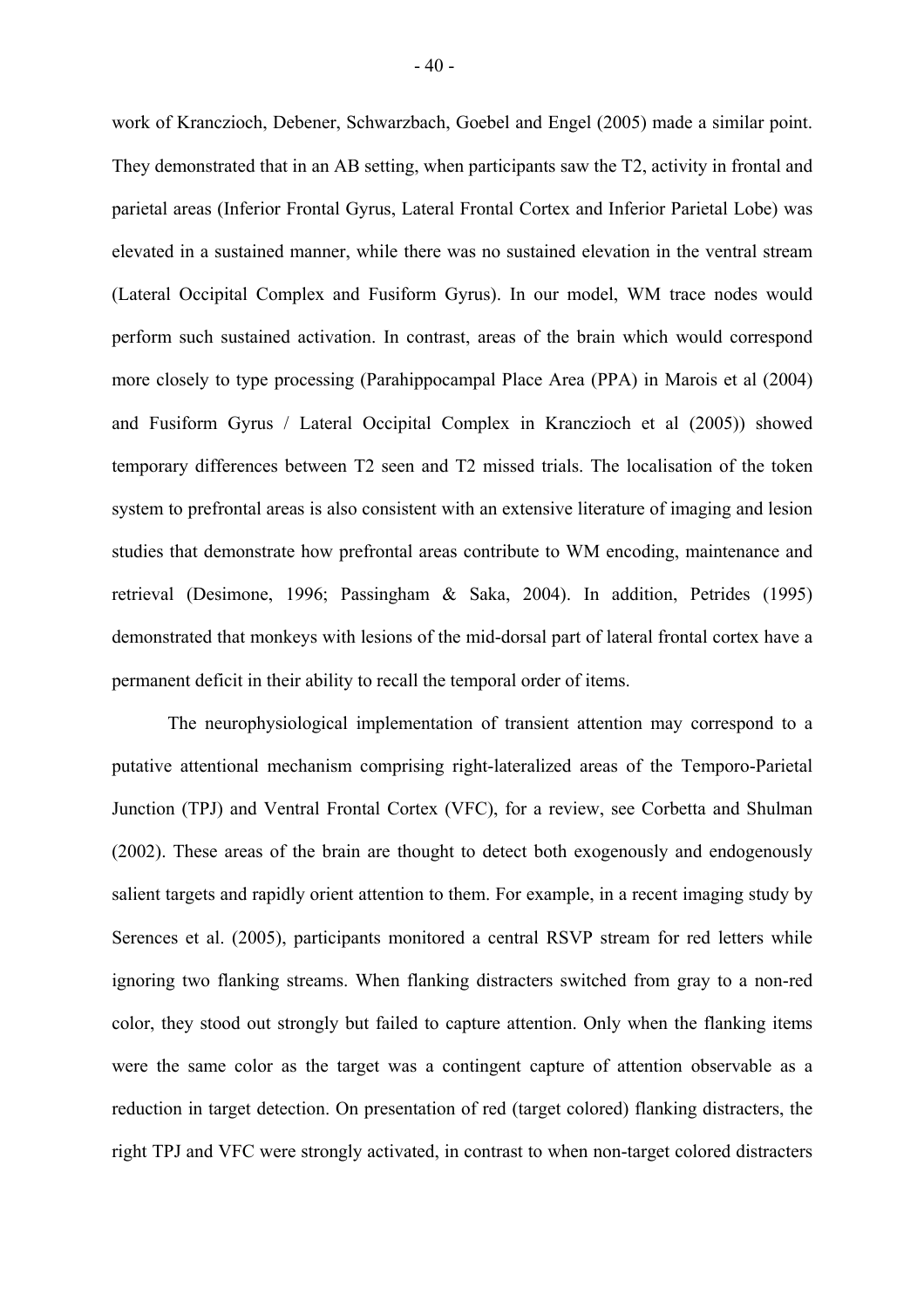were presented. This cortical circuitry may work in concert with subcortical mechanisms, such as the Locus Coeruleus, see section [6.8.](#page-58-0) As described by Aston-Jones, Rajkowski and Cohen (2000), within a visual discrimination paradigm, monkey LC neurons are activated with a temporal profile that matches closely what our blaster would predict. Namely, in such a paradigm, LC neurons were strongly activated for a period of 100 ms, peaking about 150 ms after a target was presented. Following this activation, LC neurons appeared to be inhibited for a further 100 ms. These data suggest that the LC and the TPJ-VFC networks may cooperate to rapidly deploy transient attention in response to detected targets with cortical mechanisms filtering stimuli through the frontally mediated task set and triggering the LC to coordinate the deployment of attention.

# Validation of Model

# 5 Predictions and their Empirical Validation

Section [4.8](#page-34-0) has shown that Neural- $ST^2$  does a good job of modeling existing AB findings. Here we generate predictions from  $ST^2$  and validate these predictions empirically.

#### *5.1 Prediction 1*

Within the  $ST^2$  theory, the temporal dynamics of AB sparing are dictated by the TAE, which fires for a (broadly) fixed window of time. The most direct prediction of this mechanism is that sparing is primarily dictated by the temporal gap between targets, rather than their sequential separation. By doubling the rate of presentation from 100 to 50 ms per item, we should observe that sparing extends out to lag-2. That is, items are spared at short lags not because they are directly adjacent to the T1, but because they occur within 100 ms of it.

Figure 19 (on the left) demonstrates the model's performance at 100 and 50 ms SOAs. These data are sorted by the time between targets (i.e. Target Onset Asynchrony), rather than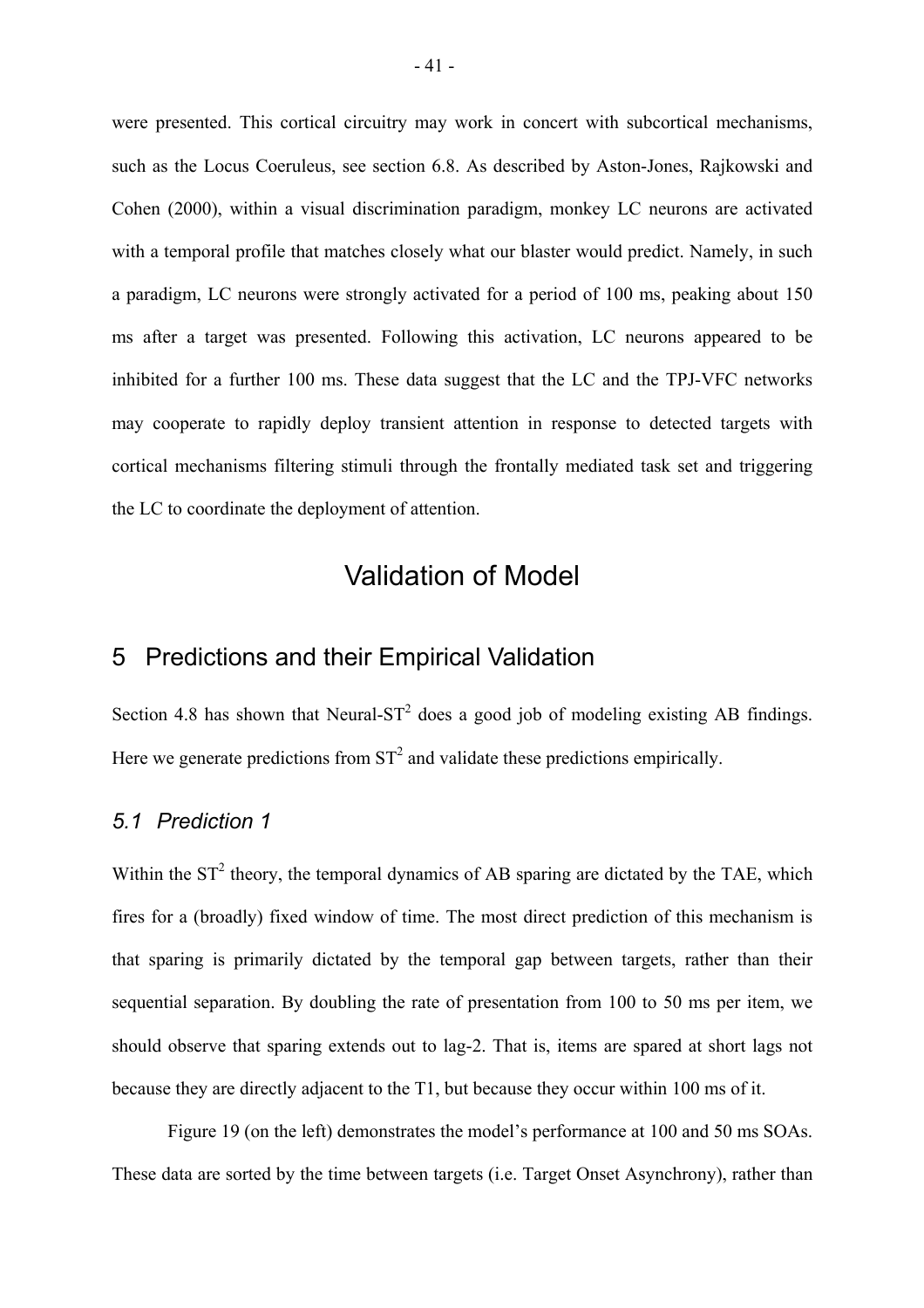the number of items between targets (i.e. lag). The 100 ms/item data is the basic blink condition of Figure 15. For the faster presentation rate, data are shown for Target Onset Asynchronies (TOAs) of 100-800ms, corresponding to lags 2, 4, 6, 8, 10, 12, 14 and  $16$ <sup>[viii](#page-94-0)</sup> Importantly, there is strong sparing even for lag-2, and the general time course of the blink is similar to that for the slower presentation rate. The reduced baseline accuracy (easily seen at lag-8) is the result of the weaker traces produced by rapid presentation rates.

#### *Insert Figure 19 Here*

To test this prediction we ran an experiment, described in the 54ms SOA Experiment subsection in section [A.3](#page-85-0) in the appendix, which presents participants with letter targets in a stream of digit distracters at 54 ms/item. As predicted, the AB conformed to the conventional temporal characteristics, with sparing at 100 ms TOA and recovery well under way by a 500 ms TOA; see Figure 19 on right. These data are directly compared to the results of a second experiment (see the 94ms SOA Experiment subsection in section [A.3](#page-85-0) in the appendix) that used a 94 ms SOA. Comparing these results with a 2x8 ANOVA provides a main effect for lag (F(7, 176) = 12.34,  $p < 0.00001$ ), and for presentation speed (F(1,176) = 76.69,  $p <$ 0.00001), but no interaction ( $F(7,176) = 0.39$ ,  $p > 0.9$ ). The lack of an interaction indicates the absence of an effect of presentation speed on the time course of the AB. These results stand counter to models of the AB which place primary importance on the T1+1 distracter as an initiator of the blink, including the interference theory (Shapiro, Arnell, & Raymond, 1997) and the Temporary Loss of Control theory (Di Lollo, Kawahara, Shahab Ghorashi, & Enns, 2005).

#### *5.2 Prediction 2*

The onset of transient attention is delayed relative to T1 and extends for some time thereafter. Typically, this time course ensures that a T2 at lag-1 is perceived more accurately than T2's that themselves trigger the blaster (i.e. at lag 8). In effect, T1 acts as a cue for T2 in the same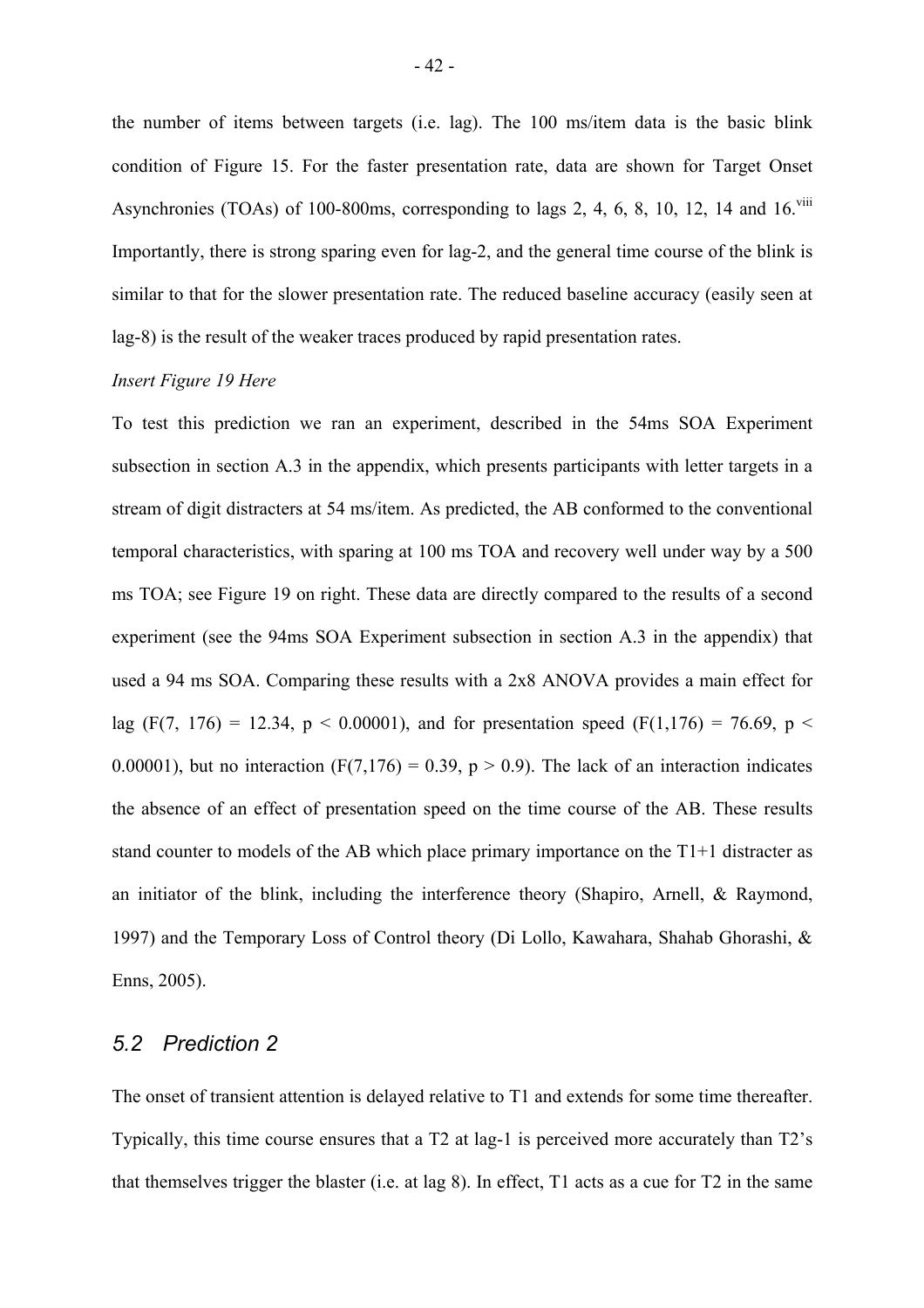way that cues in Nakayama and Mackeben (1989) improved performance for the cued item. We observe this pattern within the model. If we switch to a non-conditional analysis (T1 may fire the blaster even when it is too weak to be reported), we see an improvement in T2 at lag-1 relative to all other lags. In the model, unconditional T2 accuracy stabilizes at 86% for lags 7 and 8, but is 89% at lag-1. This effect is even more pronounced for a faster presentation rate as performance is farther from ceiling. In the model, the baseline accuracy of 58% at lags 14 and 16 increases to 75% at lag-2 (100 ms TOA), for a 50 ms SOA.

This prediction is supported by a reanalysis of the data collected for prediction 1 (methods reported in the first two subsections of section [A.3\)](#page-85-0), which examines the raw (i.e. non-conditional) accuracy of T2. Using a planned series of T tests for the slow condition we see a marginal, but significant, improvement of T2 during sparing. T2 is 90% (std error 2%) at lag-1 and 83% (std error 3%) at lag-8. This difference is significant (T of 2.74, df=13 gives  $p < .02$ , two-tailed).

Turning to the fast presentation rate, where we expect an even more pronounced effect, T2 at lag-2 (equivalent to lag-1 at the slower rate) is 75% (std error 5%), and at lag 16 (equivalent of lag-8) is 59% (std error 4%). This difference is significant (T of 3.06,  $df = 9$ gives  $p < .015$  two-tailed). These results confirm that, not only is T2 spared at lag-1, but it can also exhibit a net accuracy improvement. The results from predictions 1 and 2 support the TAE hypothesis. Indeed, it is hard to see how raw T2 could be superior at early lags than post blink recovery without a T1 initiated transient enhancement.

#### *5.3 Prediction 3*

As discussed in the Lag 1 Sparing subsection of section [3.3,](#page-20-0) we claim that sparing may be indicative of a failure of selective attention. That is, the processing mechanisms revealed by the AB may exist to exclude T2 when it threatens to interfere with T1, but, at lag-1, there is insufficient temporal resolution to exclude the second target. Putative failure of attention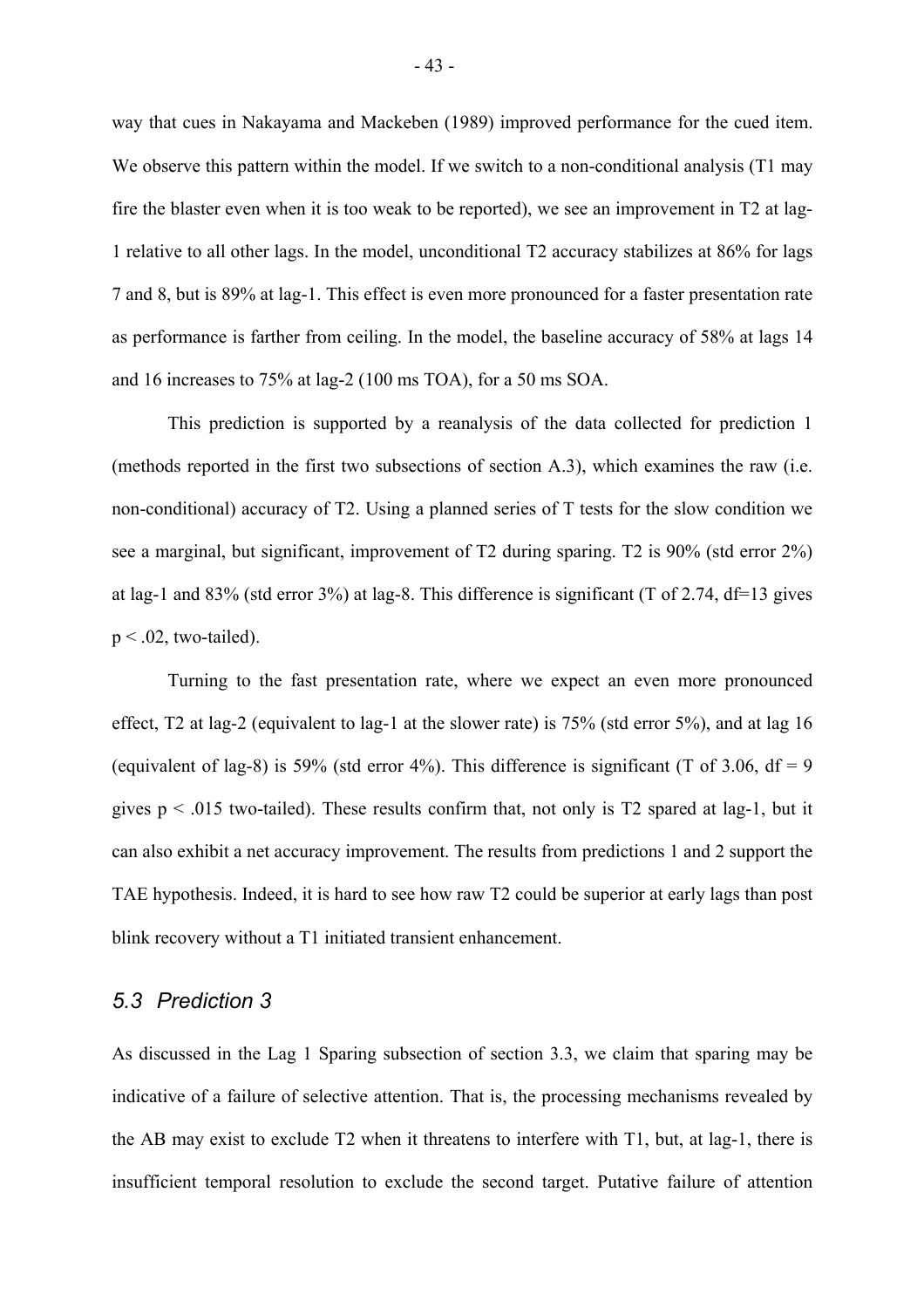appears as sparing at lag 1 for two reasons. First, in the majority of AB studies, temporal order of T1 and T2 is either implicit in the task-switch between the targets (e.g. Raymond et al., 1992) or order report is not requested of participants (e.g. Chun & Potter, 1995). Second, targets in AB studies are almost always unique, individually discriminable items that cannot be mis-combined into other possibly valid targets. What this means is that T1 and T2, even when bound into the same token at lag-1, can be (unambiguously) separated in a post-hoc retrieval.

We predict that an AB experiment that requires participants to maintain both the temporal order of T1 and T2, as well as the binding of sub-elements within targets, will produce accuracy at lag-1 that is worse than at any other lag. The experiment to test this prediction demands that participants report the identity of both T1 and T2, in the correct order. Furthermore, T1 and T2 each consist of a letter pair, which must be accurately paired at recall. Thus, given a T1 of "AB" and a T2 of "CD", responses of "CD" "AB" would be counted as errors, as would "AD" "CB". We ran this experiment, as described in the Letter Pairs subsection in section [A.3](#page-85-0) in the appendix.

### *Insert Figure 20 Here*

<span id="page-44-0"></span>Figure 20 shows that at lag-1, T2 exhibits no appreciable sparing and T1 performance is at just 20% having dropped from a baseline of about 65%. By combining these (the  $(T1+T2)/2$ curve), we index the efficiency with which participants extract correctly bound targets (T1 or T2), in the proper temporal order. There is a sharp reduction in (T1+T2)/2 at lag-1 that is more severe than the decline at any other lag; see Figure 20. In a planned T-test, lag 1 was significantly lower than lag 2 (T = 7.5, df = 11 gives  $p < .00001$ ).

These data strongly support our position that use of the term sparing to describe the lag 1 case, is, in many respects, an artifact of the form of classic AB experiments. In the sense that, in these experiments, 1) the order in which targets are detected is not assessed and 2)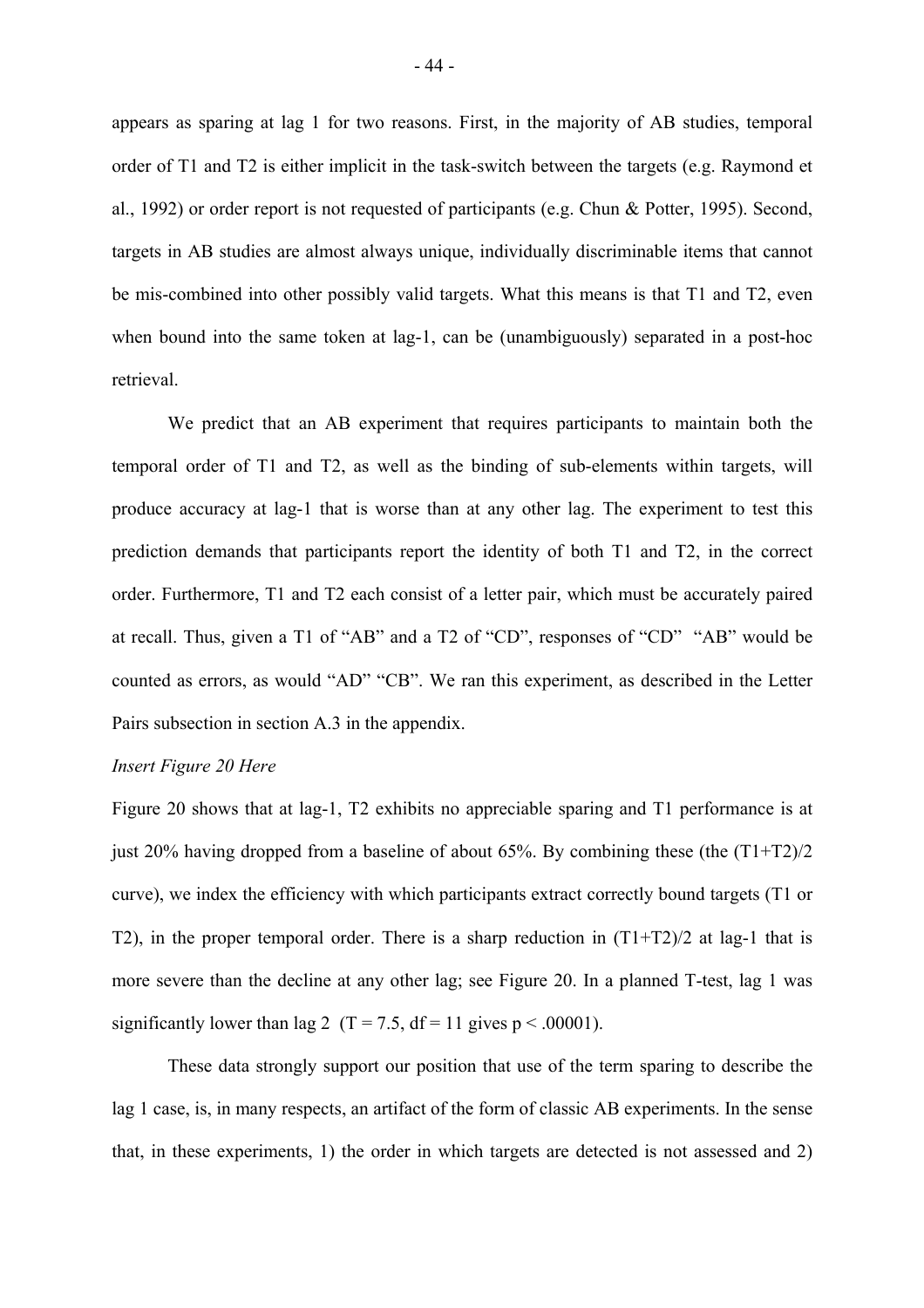component features of T1 and T2 are not confusable. Our results show that when these constraints are removed, sparing disappears at lag 1; indeed it is the lag at which the least information is extracted. We thus have obtained evidence to support our position that the blink is a mechanism to prevent the arrival of T2 from interfering with the ongoing T1 binding. Furthermore, lag 1 is a breakdown of the system in the sense that the T2 arrives so rapidly after T1 that the system is unable to withhold attentional resources from T2.

# Comparison with Other Models

<span id="page-45-0"></span>There are a number of AB models, which we compare with  $ST^2$  in this section. We begin by consider the applicability of three general neural mechanisms. Then we consider five formal models and finally, we discuss four informal theories of the AB.

# 6 Neural Models

## *General Neural Mechanisms*

We consider the applicability of three neural mechanisms for modeling the AB.

## *6.1 Active Working Memory*

WM is often modeled as sustained neural activation (Davelaar et al., 2005; Davelaar & Usher, 2004). In a localist approach, this is realized by a self-sustaining node; see Figure 7(a). Our TFL uses aspects of localist active memories, such as self-loops. However, we also include off nodes with relatively rapid activation dynamics (certainly in relation to the decay rate of WM). As a result, TFL nodes only self-sustain for brief periods (a few hundred ms) before being suppressed by their off nodes. So, why not do away with these off nodes and implement an active WM at our TFL?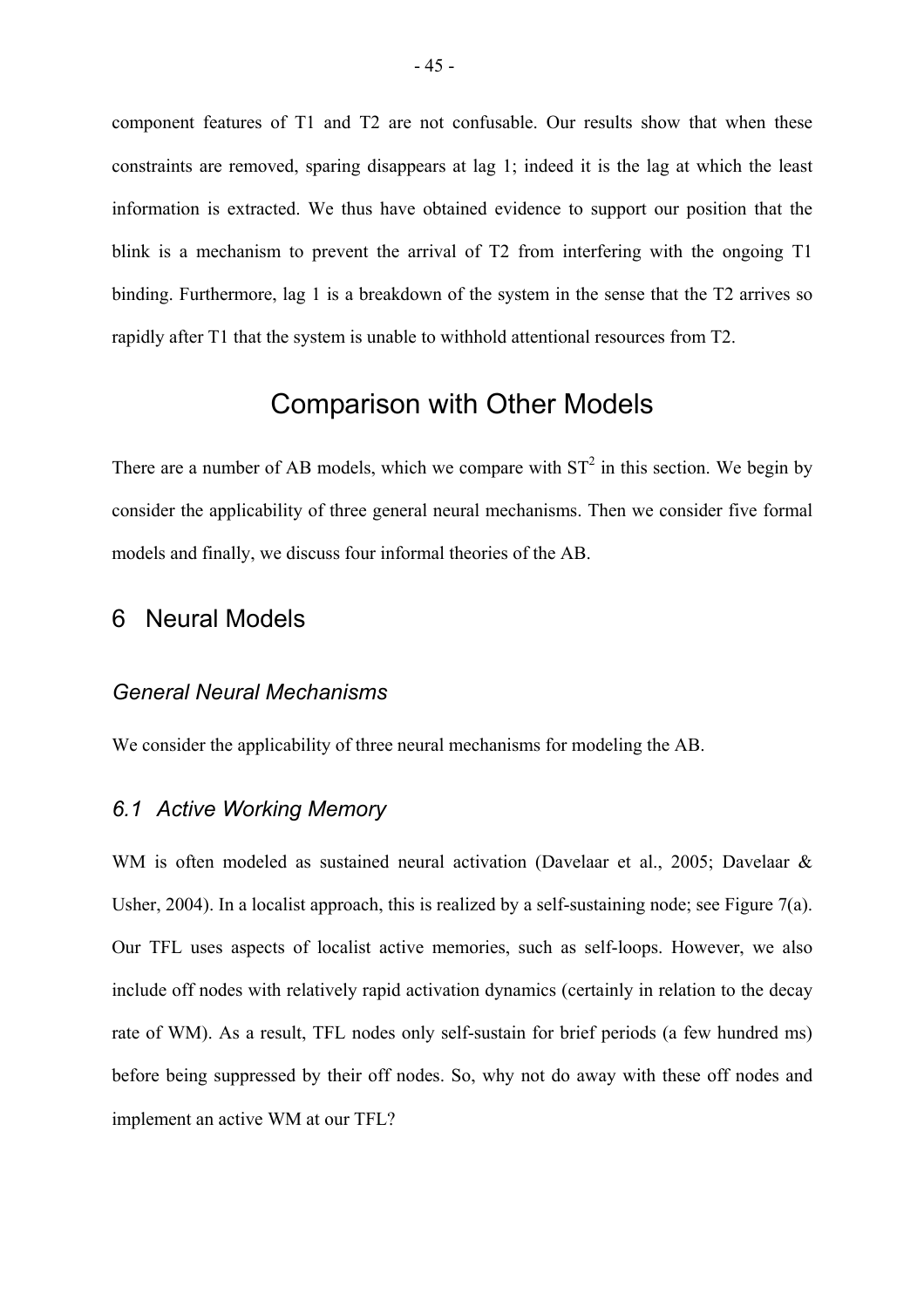Unfortunately, pure active memories do not reflect the types-tokens distinction. For example, since type representations are not freed up, pure active memories have difficulties representing multiple instances of the same item, i.e. they are permanently repetition blind. In addition, there is no mechanism available to represent temporal order. (These issues were discussed in section [2.3.](#page-8-0)) Extra mechanisms could no doubt be added in response to these limitations. However, such an approach would not be obviously simpler or more theoretically appealing than the tokenization approach we are advocating.

### *6.2 Winner-take-all*

A simple way to generate an AB would be to enforce lateral inhibition between task relevant items at, what would become, a winner-take-all layer. For example, in our model, we could impose strong lateral inhibition at the TFL and view that as the "output" from the model, i.e. remove the WM token system and simplify TFL nodes by removing their self-loops and shutoff systems. At such a winner-take-all layer, T1 activation would suppress a T2 arriving during the blink. In order to explain lag 1 sparing, this approach would have to somehow argue for a delayed onset of T1 inhibitory pressure. In addition, the approach would explain blink recovery through T1 activation decay, which would eventually release the layer from inhibition. While pleasingly simple, this approach is unsatisfactory for a number of reasons.

<span id="page-46-0"></span>1. *WM Encoding*. Such an approach would not explain how items are *encoded (and maintained)* in WM. Rather it would just generate short-lived activation traces at the (final) winner-take-all layer. One would then have to argue that activation that crosses a particular threshold at the winner-take-all layer would be interpreted as reported. But, there would be no mechanism provided to explain how those items would be maintained until the point at which report occurs. In particular, by the nature of this approach, item nodes cannot self-sustain at the winner-take-all layer, because if they did, there would be no blink recovery, since T2s would be permanently suppressed by T1 activation.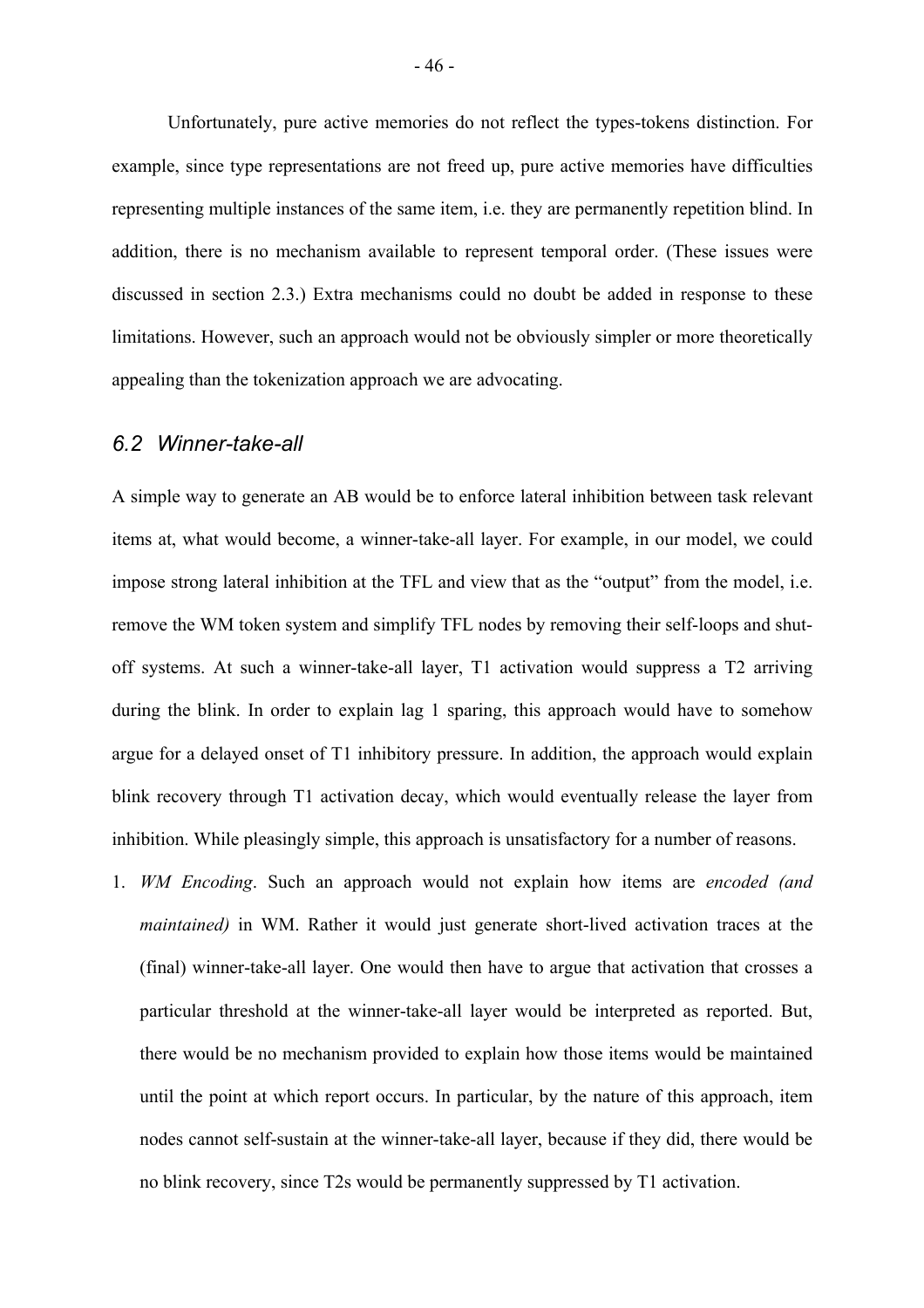- 2. *Late AB Bottleneck.* In addition, it is unclear how to reconcile such an approach with the known late locus of the AB, see section [3.2.](#page-17-0) It is difficult to be unequivocal about this point, since it is dependent upon the interpretation imposed upon layers of the model. However, if the winner-take-all layer was interpreted as a component of the representation of a type, then a missed T2 would have a greatly reduced (compared to seen T2s), and probably non-existent, type activation. This may well imply absence of a semantic representation of missed T2s.
- 3. *Types-tokens Distinction.* A winner-take-all approach would also fail to code temporal order. Although, the approach could potentially avoid the problem possessed by active memories of permanent repetition blindness. This is because target activation would eventually decay (this is required to ensure blink recovery) and thus, a (sufficiently delayed) repetition could be represented. However, avoidance of permanent repetition blindness is only obtained because a temporally sustained representation is not generated, see point 1 above.
- 4. *Lag 1 Sparing.* Finally, a winner-take-all approach would not give an illuminating explanation of lag 1 sparing. That is, if one views the lateral inhibition as reflecting interference between T1 and T2, then one is still left with the problem of explaining why T1 and T2 do not interfere at lag 1.

# *6.3 TAE Unavailability as a Refractory Period*

A number of models use approaches similar to our Transient Attentional Enhancement, e.g. see section [6.8;](#page-58-0) that is, a generalized (in terms of types) and short-lived enhancement that is initiated by the detection of an AB target. Furthermore, they all generate a blink by the TAE being offline when the T2 arrives. There is though an important issue concerning how the TAE is held offline. In  $ST^2$ , two mechanisms contribute to the TAE being held offline, 1) a blaster refractory period and 2) ongoing tokenization. The first of these is common to all the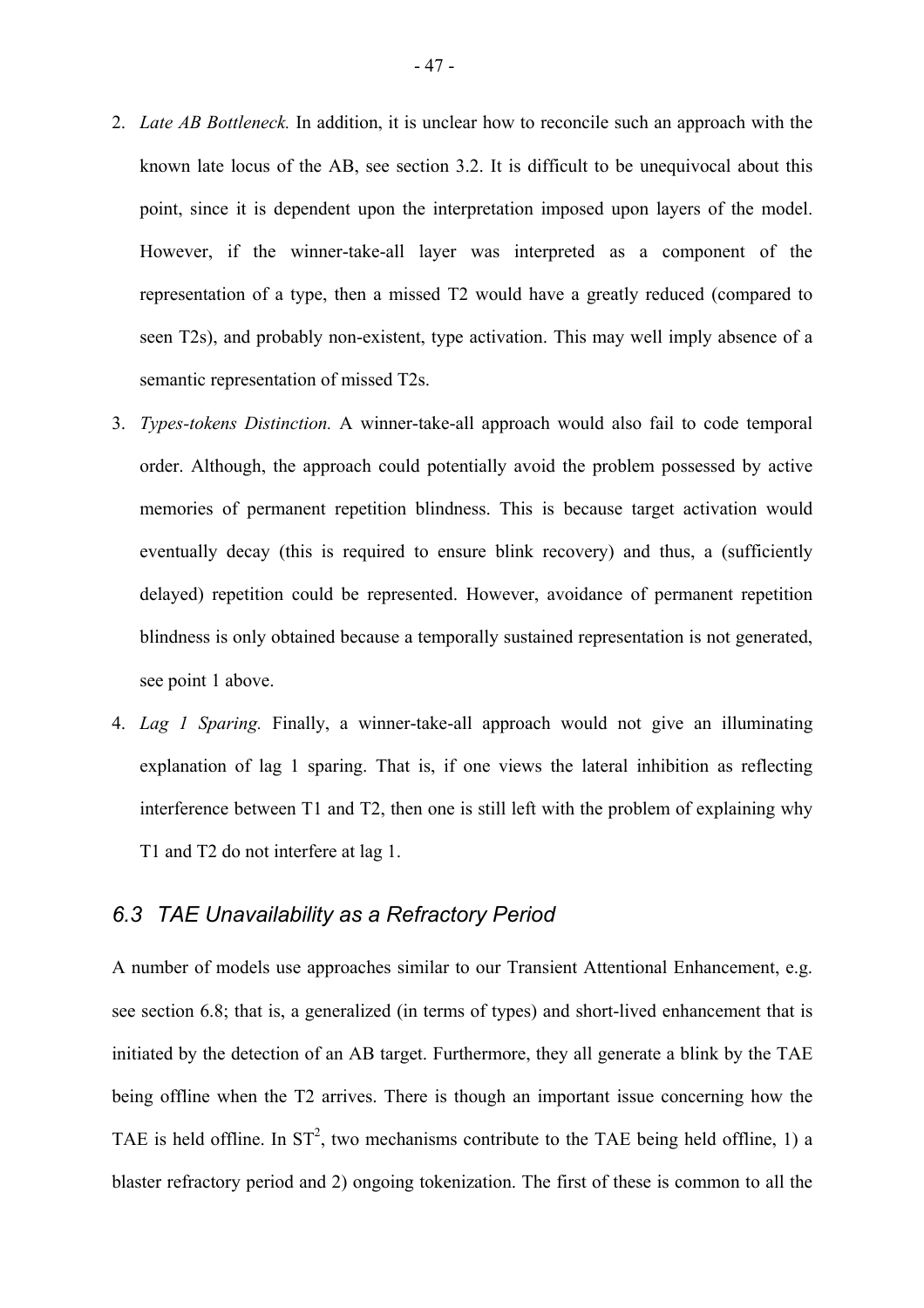TAE based blink models. However, it is only  $ST^2$  that also includes the second. This is important since, refractory periods have a fixed time-course, which is locally controlled and not tied to ongoing processes elsewhere in the model.

 However, tying TAE unavailability to tokenization fits with the position that the system tries to prevent a second target from interfering with ongoing tokenization. This, in turn, fits with the  $ST^2$  principle of ascribing discrete episodic contexts. In more practical terms, ongoing tokenization causing the TAE to be withheld explains why blink length/depth varies with bottom-up trace strength. That is, the shorter the time to tokenize, the shorter TAE unavailability and thus, the shorter the blink. Approaches that just tie TAE unavailability to its refractory period lack this link between tokenization and blink length. As a result, they typically find it more difficult to explain how unmasking T1 attenuates the blink.

#### *Formal Neural Models*

We now discuss the available formal neural models of the AB.

#### *6.4 The Gated Auto-associator*

## The Model

Chartier, Cousineau and Charbonneau (2004) present a connectionist model of a color marked digits AB task, see Figure 21. It contains an input layer, which feeds into two competitive networks, performing number and color identification respectively. The number identification system feeds into an auto-associator, which acts as a WM. When the representation of a digit becomes active in this auto-associator, a learning rule is used to adjust the weights to auto-encode (into WM) the activation pattern.

*Gating mechanism.* A gating mechanism sits between the number identification system and the auto-associator. The opening of this gate is regulated by a comparison system, which compares the color being identified with the target color. If the colors match, the gate is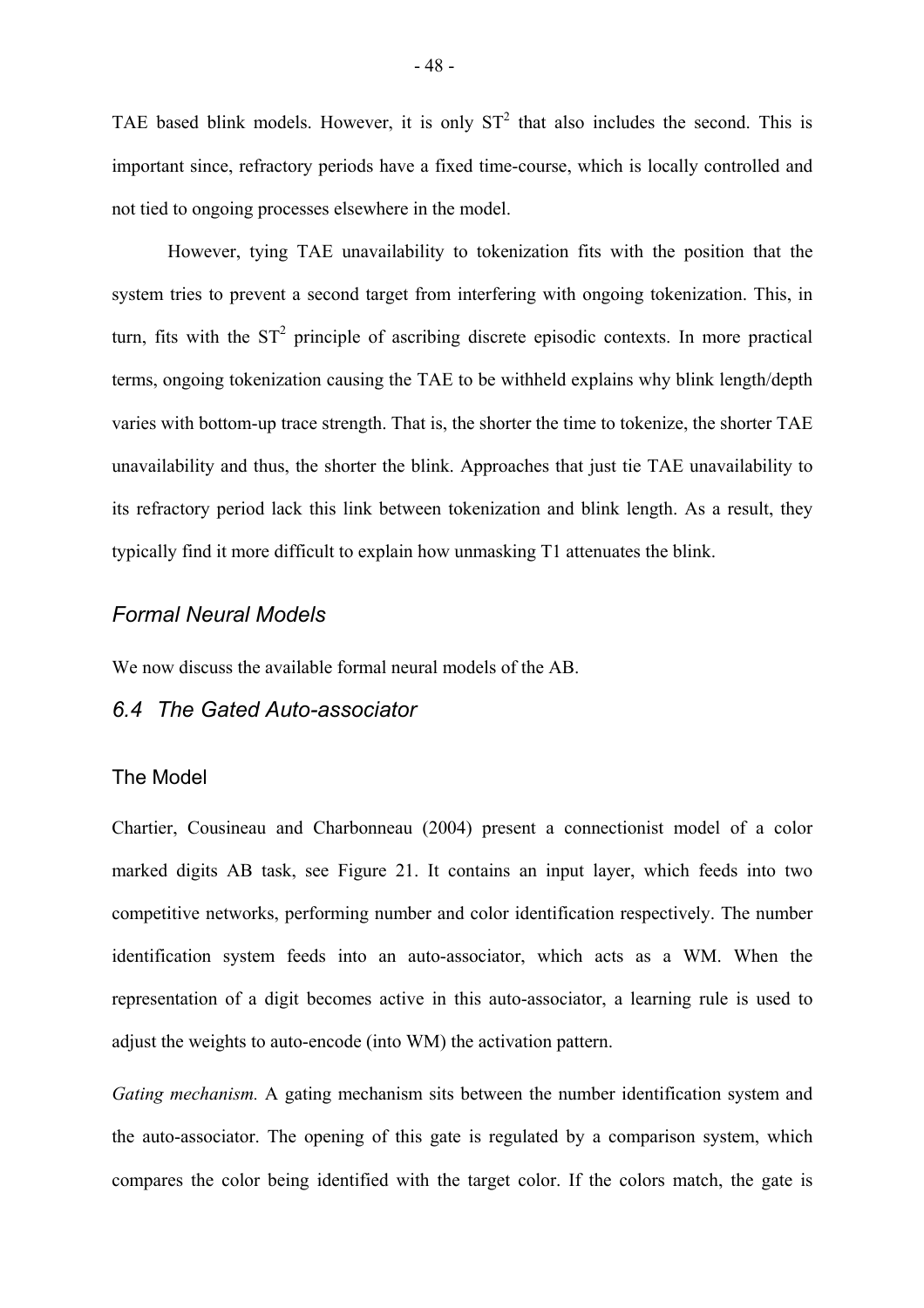opened and the digit currently activate at the identification network is encoded into WM. However, opening the gate starts an inhibitory process, which ensures that the comparison generated by the  $T1+1$  item takes significantly longer than for the T1. Comparison efficiency progressively improves from the T1+2 item onwards until it eventually returns to its original level.

#### *Insert Figure 21 Here*

*Auto-association.* Items are maintained in WM via auto-associator weights. The strength of these weights, i.e. the strength of encoding, is a function of the extent to which the gate is open while the item is represented at the identification layer. The system "recalls" the two items that are most strongly encoded into WM, i.e. possess the strongest weights.

*How the Blink arises.* The key mechanism that generates the blink is the inhibitory process. Thus, the increase in comparison time resulting from the inhibitory process ensures that the gate opens later for a T2 presented during the blink. Such T2s are thus only weakly encoded into WM and it is likely that a distracter is more strongly encoded, which would be recalled in preference to the T2.

 Blink recovery is governed by the length of time it takes this inhibitory process to subside. Lag 1 sparing is obtained since a T2 at lag 1 benefits from the gate remaining open following T1 encoding. Thus, in this case, T2 encoding is largely independent of the T2 comparison process.

# Assessment and Comparison to ST<sup>2</sup>

Chartier et al provide a valuable AB model. However, it has a somewhat different intent from Neural-ST<sup>2</sup>, since it is targeted at color marked data, rather than letters-in-digits data. Thus, it is difficult to make a direct comparison, but we offer the following observations.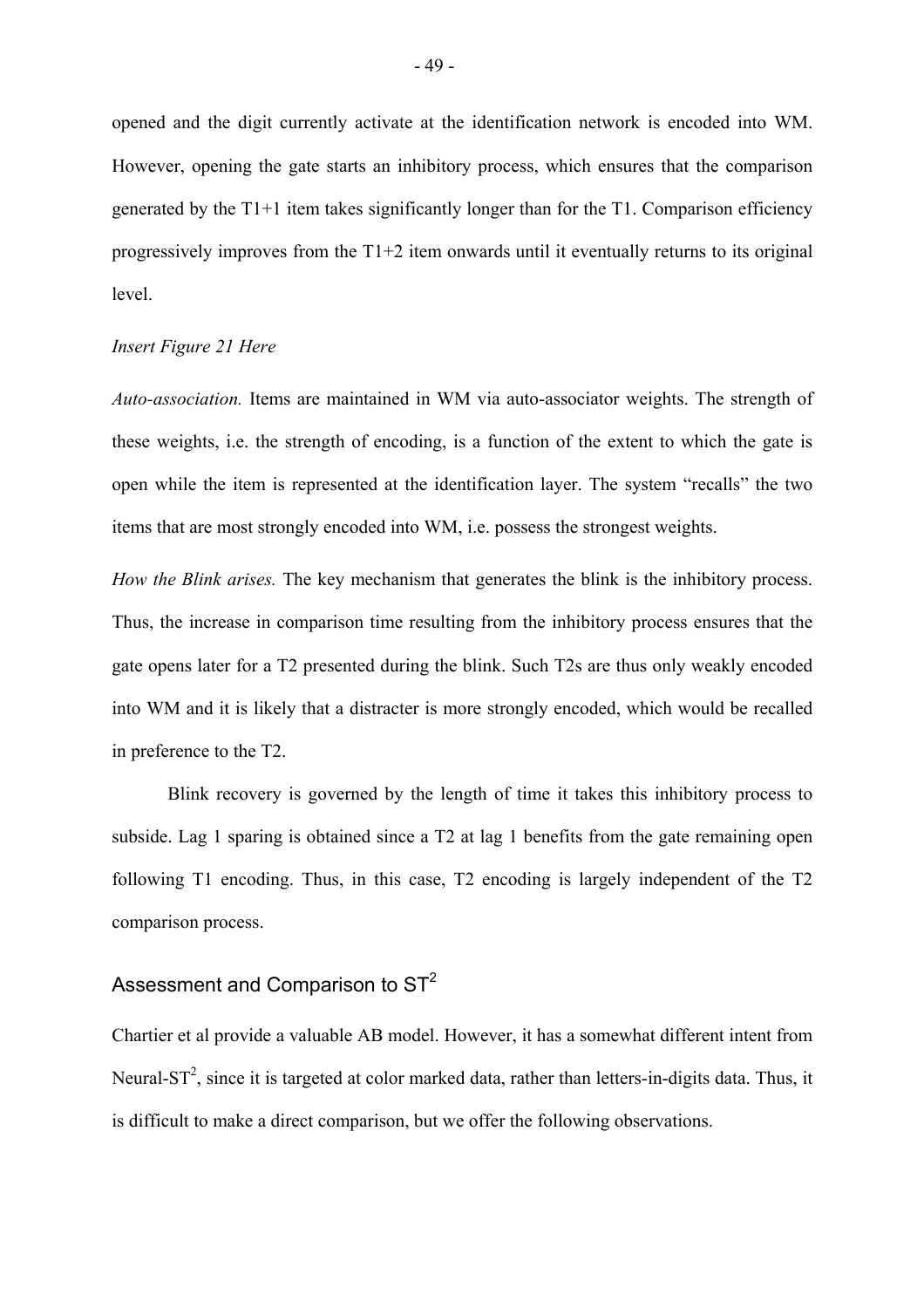- Firstly, the approach only reproduces a small set of AB phenomena when compared with Neural-ST<sup>2</sup>. It reproduces a blink curve with lag 1 sparing.
- Although not a strictly active memory approach, since items are stored as weights rather than as sustained activation, the Gated Auto-associator does suffer some of the problems of such approaches. For example, it seems that the model would also be permanently repetition blind. This is because both instances of an item would generate identical auto-associator activation. Thus, a repeated item would be extremely strongly encoded (in the sense of weight strength), but there would be no representation of multiple tokens.
- In addition, it seems that the Gated Auto-associator cannot represent serial order. Although, there is an indication to the contrary in Chartier et al (2004), in which they claim that their model generates inversion errors (i.e. swaps), but no supporting mechanism or data is provided.
- The Gated Auto-associator relies upon a very fast weight change process, which would be somewhere in the 100 ms time frame. This is difficult to support from a neurobiological standpoint, see section [2.5.](#page-13-0)
- The Gated Auto-associator does not contain an analogue of our masking system. Thus, it is difficult to see how the model could reproduce blink attenuation with target + 1 blank.
- Finally, the approach seems to be consistent with a late bottleneck view of the AB. Specifically, assuming that the competitive layers perform all processing prior to WM encoding, then missed T2s should obtain identical pre-encoding activation profiles as reported T2s.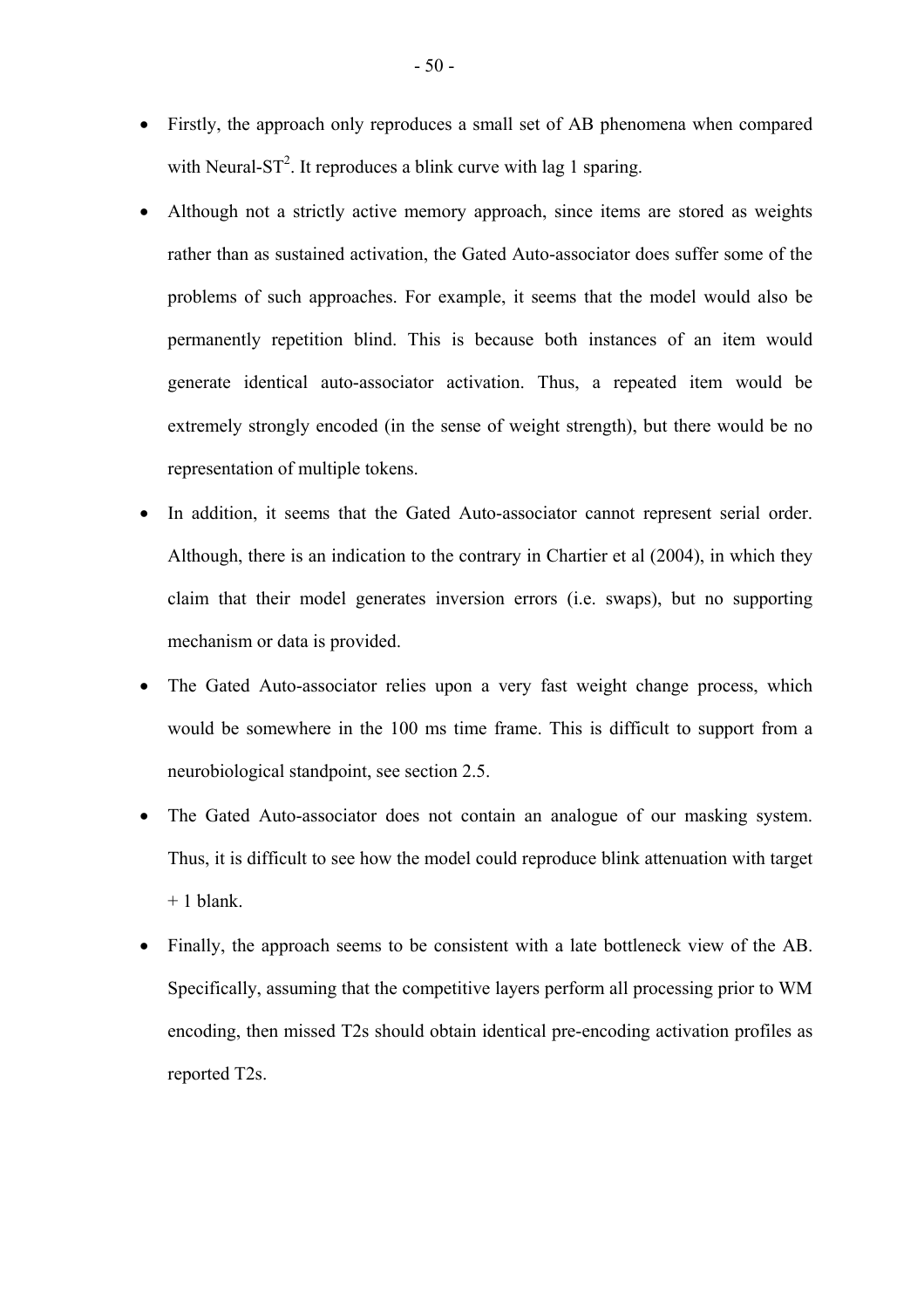#### *6.5 The Global Workspace Model*

#### The Model

The Global Workspace model provides an elegant and compelling theory of conscious perception and attentional control (Dehaene, Sergent, & Changeux, 2003). The model includes neural processing pathways (see Figure 22) from early sensory regions (areas A and B), e.g. visual cortex, through to higher association areas of temporal, parietal, frontal and cingulate cortex (areas C and D) (Dehaene et al., 2003). Stimuli compete to recruit a global workspace sitting at the top of these pathways and which, once recruited, affords global exclusive access. That is, the workspace,

ìÖ mobilises excitatory neurons with long distance axons, capable of interconnecting sensory and high-level areas into global brain-scale states". (Dehaene et al., 2003)

Exclusivity of brain-scale states (i.e. that consciousness is unitary) arises since neurons in the workspace inhibit surrounding neurons (the lateral inhibition in Figure 22). Furthermore, reverberating activation between constituent neurons generates a pressure for brain-scale states to be self-sustaining. The model is biologically detailed; for example, it employs spiking neurons and is anatomically prescribed. In particular, cortico-thalamic columns act as building blocks for the model, see Figure 22.

### *Insert Figure 22 Here*

## How the Model Blinks

The AB version of the Global Workspace model contains processing pathways from visual input for both the target stimuli: T1 and T2; see Figure 22. The firing rate of pyramidal cells coding T2 in the highest two areas (C and D in Figure 22) is taken as an index of T2 reportability. The blink arises because the brain-scale state generated by the T1 suppresses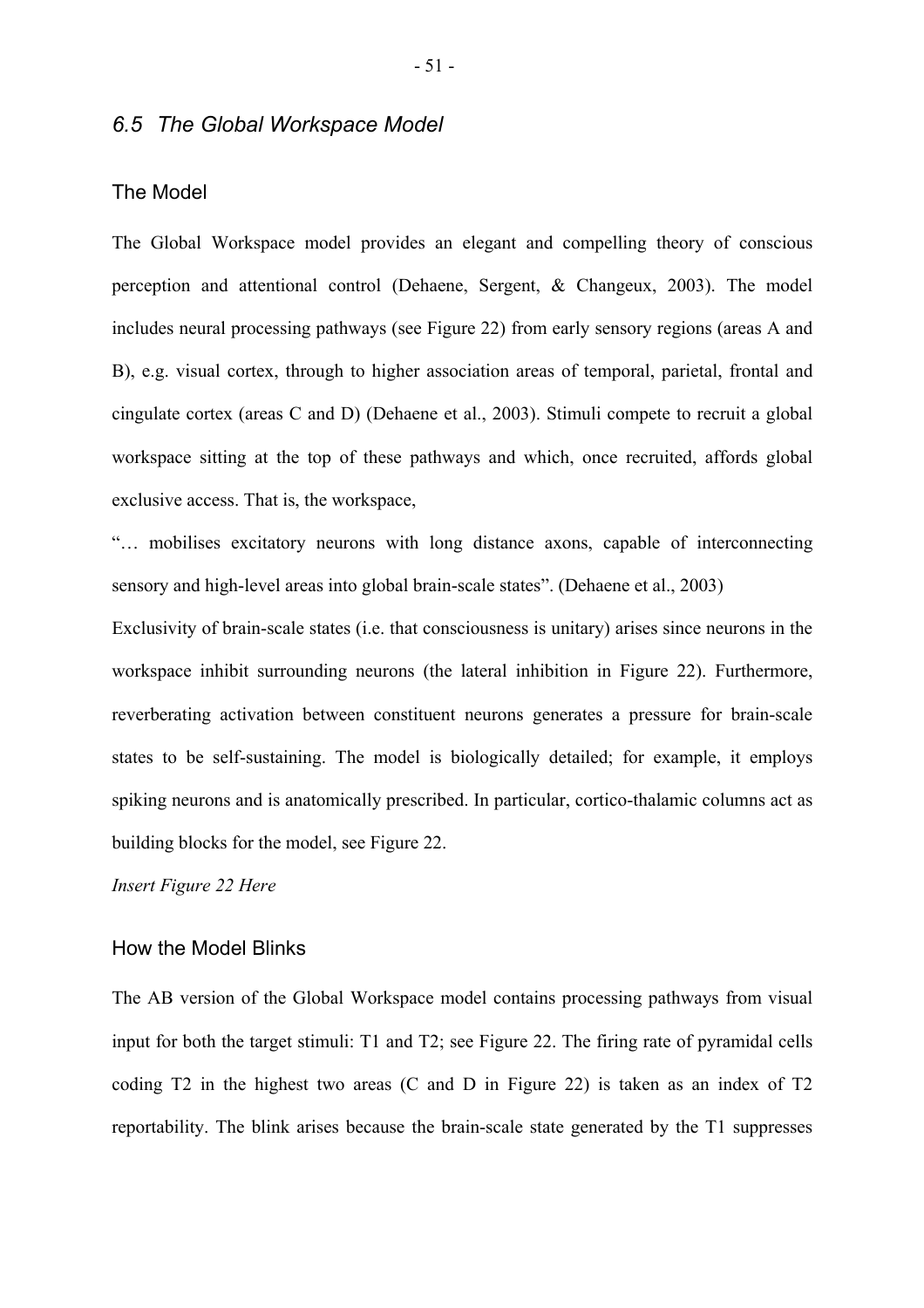competing stimuli and thus, reduces their reportability index. Recovery from the blink arises when the T1 brain-scale state has subsided, freeing the workspace for late lag T2s.

# Assessment and Comparison with  $ST<sup>2</sup>$

We now discuss the contribution of the Global Workspace model in the context of the AB.

- The model does not exhibit as broad a spectrum of data as  $ST^2$ ; it generates a blink curve and a fit with electrophysiological data is highlighted. We return to both these issues in later points.
- Dehaene et al (2003) generate a U shaped blink curve. However, the blink curve in figure 3A of Dehaene et al (2003) is rather short, with accuracy returning to baseline by a 200ms T1-T2 lag, while human blink curves tend to return to baseline by lag-5, i.e. a T1-T2 lag of around 500ms, e.g. see Figure 15.
- Figure 3A and the results section of Dehaene et al (2003) indicate that they have obtained lag 0 sparing, i.e. that T2 is spared if it is presented simultaneously with T1, which is not a typical AB data point in which items are presented in sequence. In addition, the AB curve in Figure 3A is at its deepest point at T1-T2 lags of 50ms and 100ms, which is the region at which lag 1 sparing is obtained in human data, see for example Figure 15. However, the parameter settings used have been drawn from the monkey literature and, as indicated by the authors, they may not be consistent with the human system.
- Dehaene et al (2003) acknowledge the limitations that arise from not implementing masking. This means that this model cannot address the impact of blanks in the stream. In addition, since RSVP distracters are not represented at all in the Global Workspace simulation, the model is unable to address the capacity of  $T_1+1$  distracters to prime future targets (Chua et al., 2001).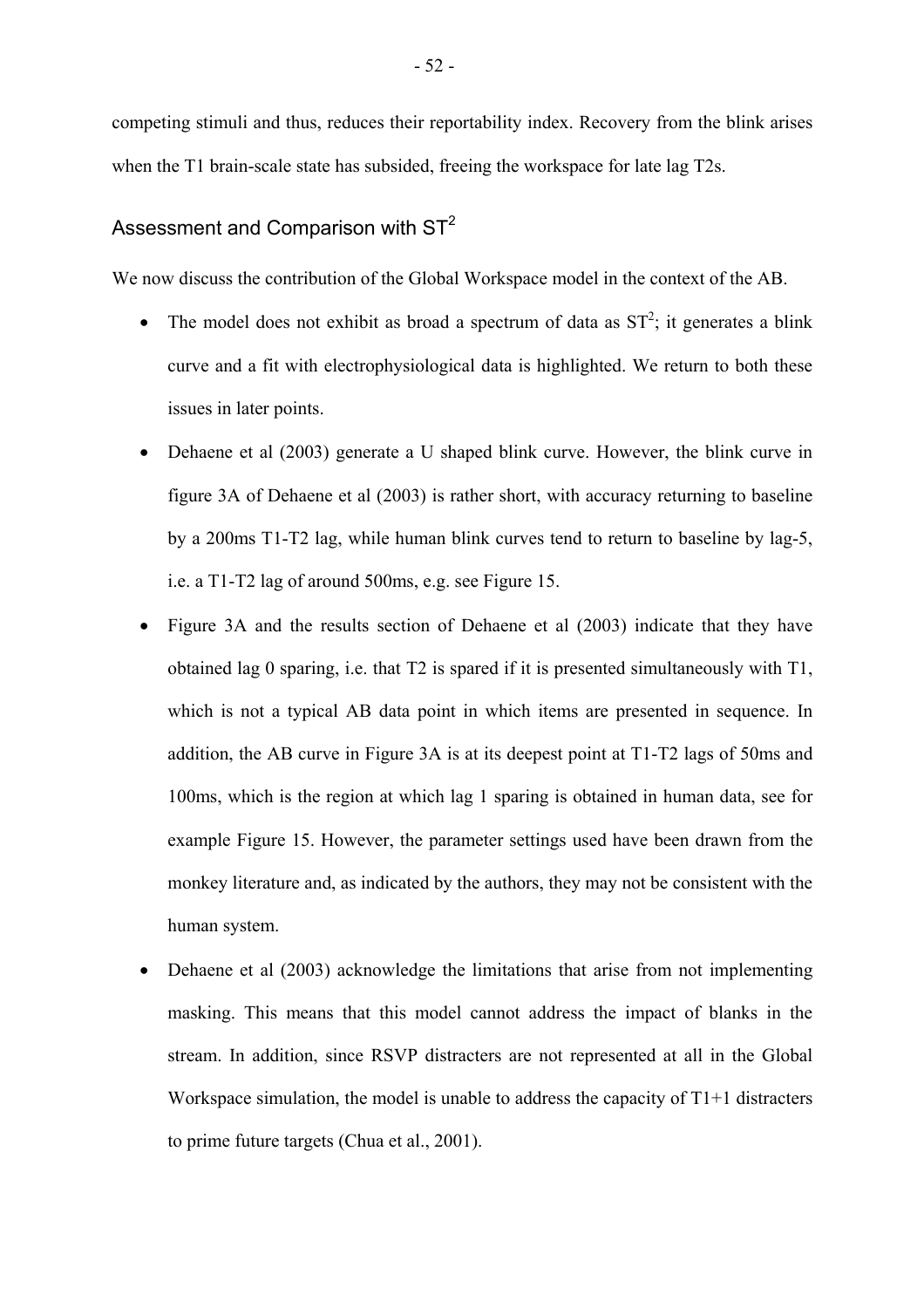As previously highlighted, the key mechanism in the Global Workspace model that enables it to blink, is the lateral inhibition between thalamo-cortical columns in areas C and D. Effectively, this means that the model implements a winner-take-all solution. Thus, the model has many of the characteristics discussed in section [6.2.](#page-45-0)

• Finally, there is no representation of serial order in the model.

### *6.6 The Conflict Monitoring Model*

#### Elements of the Model

Battye's (2003) conflict monitoring model employs a stimulus-response pathway, which includes localist input and output layers connected in a one-to-one fashion (see Figure 23). Attentional control arises from an attention layer, which contains two nodes, denoted location and letter. The former of these gives an attentional boost to stimuli presented in a particular spatial location, while the latter foregrounds the task set. This foregrounding is realized through projections from each attention node to the relevant input nodes. In fact, since all items are presented in the same spatial location in RSVP, the location node projects to all input nodes. Importantly, the attention to input layer projections are bi-directional. Thus, in addition to top-down (endogenous) attentional control, the model also supports bottom-up (exogenous) control (from the input to the attention layer). This bi-directionality generates a Transient Attentional Response (TAR), similar to  $ST<sup>2</sup>'s$  TAE.

The final mechanism implemented is conflict monitoring, which takes inspiration from theories of cognitive control (Botvinick et al., 2001). Conflict is a measure of the extent to which multiple responses are co-active and are thus interfering. Importantly, the strength of lateral inhibition at the output layer is adjusted according to conflict. Thus, when there is response conflict, competitive pressures are increased, in order that the most active response can more easily dominate.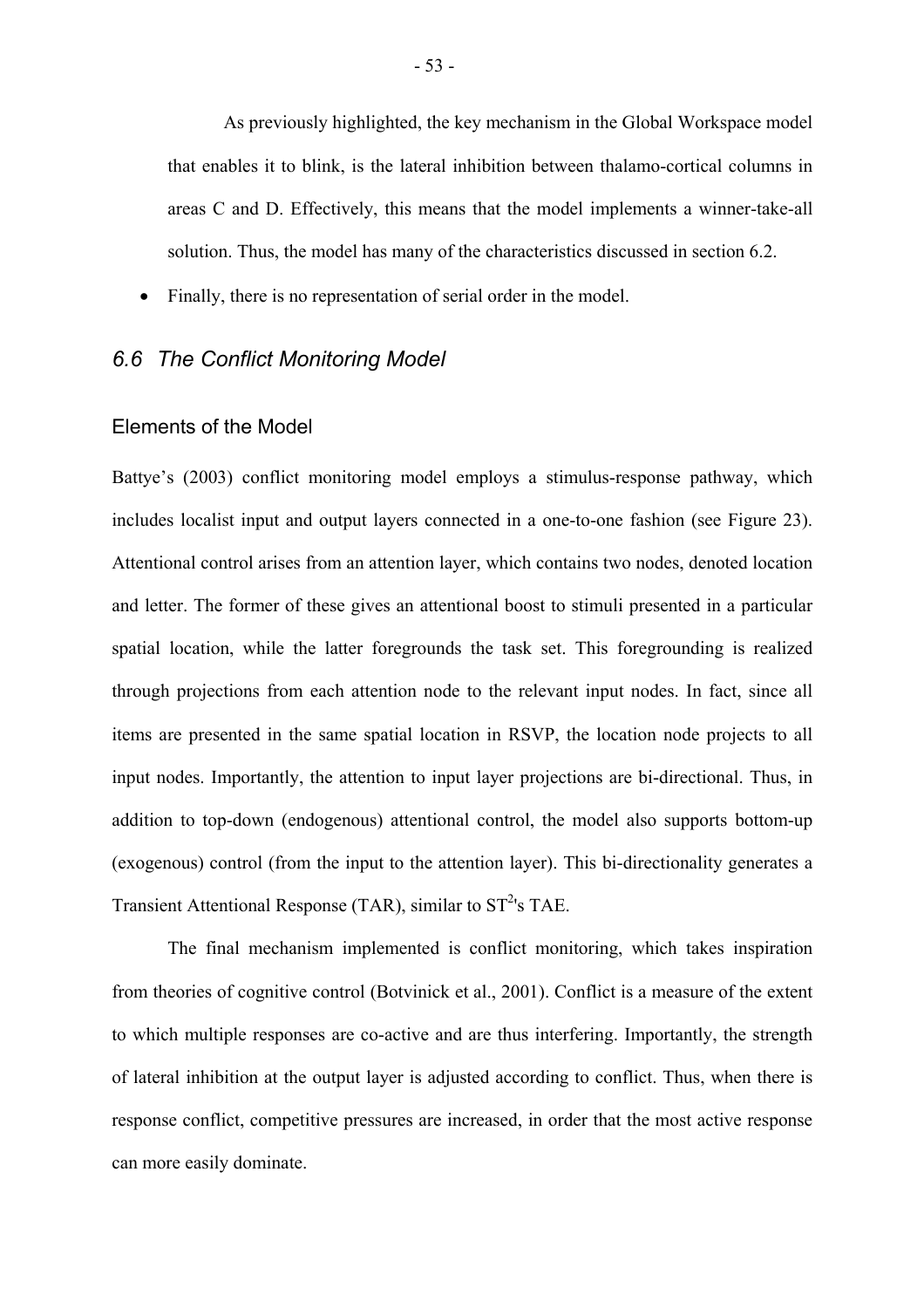#### *Insert Figure 23 Here*

#### How the Battye Conflict Monitoring Model Blinks

There are two mechanisms (discussed below) that cause the blink,

- 1. adjustment of output layer lateral inhibition due to conflict; and
- 2. a Transient Attentional Response (TAR).

*Lateral Inhibition and Conflict.* As previously highlighted, the value of output layer lateral inhibition is proportional to the current value of conflict. Thus, co-activation, at the output layer, of T1 and the T1+1 distracter generates a short period of high conflict, which pushes output layer lateral inhibition up, closing the door on the T2. The door stays closed while the T1 and T1+1 distracter responses are co-active.

*Transient Attentional Response (TAR).* In the Battye model, the T1+1 distracter is only strong enough to cause conflict at the output layer because it benefits from the T1 initiated TAR. When T1 is active at the input layer, it excites the location node in the attention layer; but since this node projects to the whole of the input layer a window of recurrent activity boosts the T1+1 distracter. However, once it has fired the TAR enters a refractory period, which contributes to the blink.

*Resulting Behavior.* Thus, in Battye's model, the blink arises from the following sequence of events. 1) The T1 initiates a brief window in which the input layer is boosted (the TAR); 2) the  $T1+1$  item benefits from this boost; 3) co-activation of T1 and  $T1+1$  at the output layer generates conflict; 4) this causes increased lateral inhibition at the output layer; 5) the now strong lateral inhibition causes T2s to be suppressed by the already strongly active T1 and (to a lesser extent) T1+1; and thus, 6) the T2 only yields a weak output layer representation. Blink recovery arises because the T1 and T1+1 output layer representations eventually subside, which releases the system from conflict and resets lateral inhibition to zero. In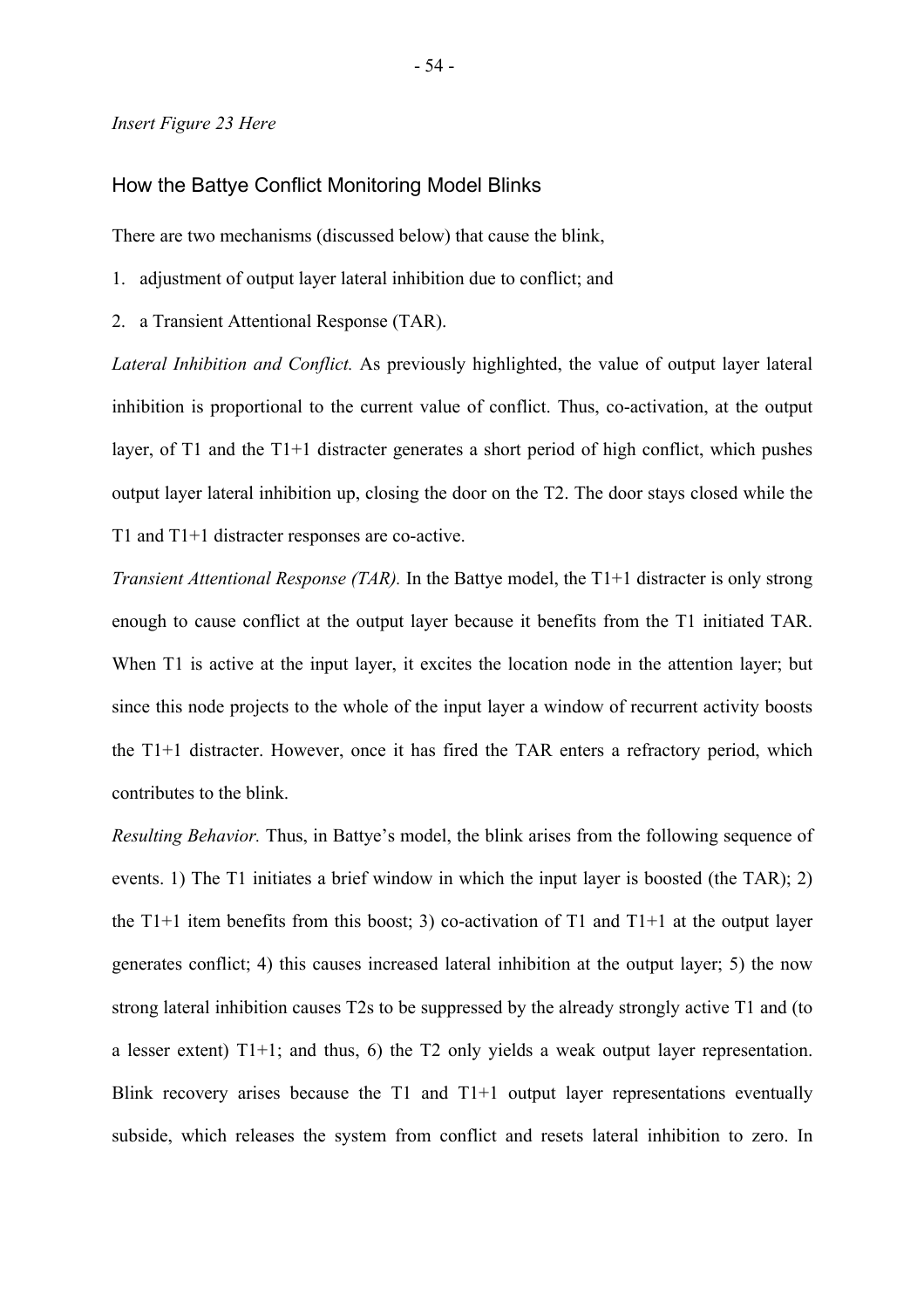respect of lag-1 sparing, a T2 at lag 1 will benefit from the TAR and will yield a strong output layer representation before conflict is registered.

# Assessment and Comparison to ST<sup>2</sup>

A strength of Battye's model is its simplicity and that it fits within an accepted connectionistmodeling framework: GRAIN (McClelland, 1993). A number of aspects of Battye's model have similarities to  $ST^2$  mechanisms. Perhaps most significantly, Battye's attention layer could be viewed as a conflation of our task demand and TAE. Specifically, Battye's letter node is an almost direct analogue of Neural- $ST<sup>2</sup>$ 's task demand unit, while his location node is a TAE. This said, an important difference with  $ST^2$  is that, effectively, Battye's TAR has a fixed refractory period. As a result, Battye's approach suffers the problems we discussed in section [6.3](#page-46-0) associated with not tying TAE unavailability to ongoing tokenization.

This difference is reflected in the manner in which Battye's model generates blink attenuation with  $T1+1$  blank. The  $ST^2$  model explanation is that increased bottom-up trace strength of an unmasked T1 speeds up T1 tokenization. In contrast, in Battye's model, a T1 followed by a blank will generate less conflict. This is because, in the T1+1 blank case, the distracter after T1 (at T1+2) obtains a reduced benefit from the TAR and, in any case, arrives a little too late to generate substantial conflict with the T1 at the output layer.

In addition, there is more of a serial (by-item) element to the blink in Battye's model. This arises because in Battye's model, the blink is initiated by the increase in conflict caused by the arrival of the T1+1 item. Thus, a delay in the onset of this distractor, which arises in the T1+1 blank condition, will itself delay the onset of increased output layer conflict. Battye justifies the approach on the grounds that in Chun and Potter (1995) there is evidence of lag 2 sparing in the T1+1 blank condition. Although, it should be noted that the  $ST^2$  model obtains a degree of lag 2 sparing in the  $T1+1$  blank condition (see Figure 15(a)) without subscribing to this theoretical position. Also, our experimental verification of prediction 1 (see section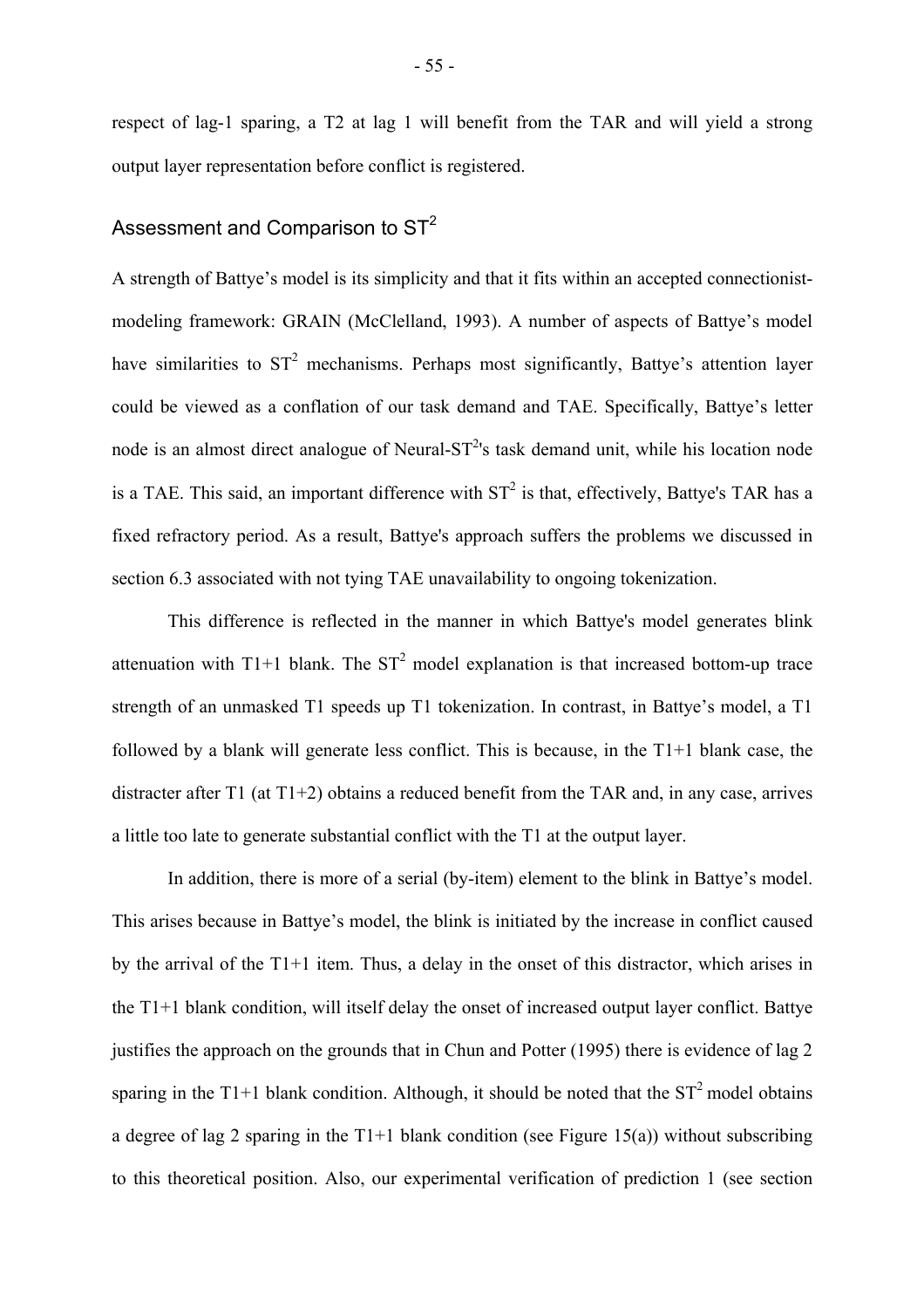[5.1\)](#page-40-0) stands against the serial aspect of Battye's model. Although Battye's conflict monitoring approach certainly makes an important contribution, there are a number of limitations.

- 1. Battye's model does not generate as broad a spectrum of data as the  $ST<sup>2</sup>$  model. In particular, there is no consideration of impaired T1 performance and increased swaps at lag 1 and blink attenuation with T2 unmasked. However, inclusion of the TAR, suggests that Battye's model is theoretically consistent with increased processing of the  $T1+1$ distracter (Chua et al., 2001).
- 2. The theoretical justification for using a conflict monitoring approach in the context of the AB is not as clean as it may initially seem. In particular, Battye is hypothesizing a much faster adjustment of cognitive control than that previously proposed. For example, in Botvinick et al (2001), cognitive control is updated per trial and not at the 100ms conflict detection to adjustment of control speed that Battye requires.
- 3. Probably most significantly, Battye's approach seems incompatible with a late bottleneck. This is because, in Battye's model, the key to the blink is the enforcement of strong lateral inhibition in order to suppress the T2. Thus, the model effectively employs winnertake-all and thus, it suffers the problems discussed in section [6.2,](#page-45-0) which includes incompatibility with a late bottleneck
- 4. As was identified in section [6.2](#page-45-0) as a general problem of winner-take-all models, Battye's conflict monitoring model also does not provide an explicit model of how items are encoded, maintained and retrieved from WM.

*Insert Figure 24 Here*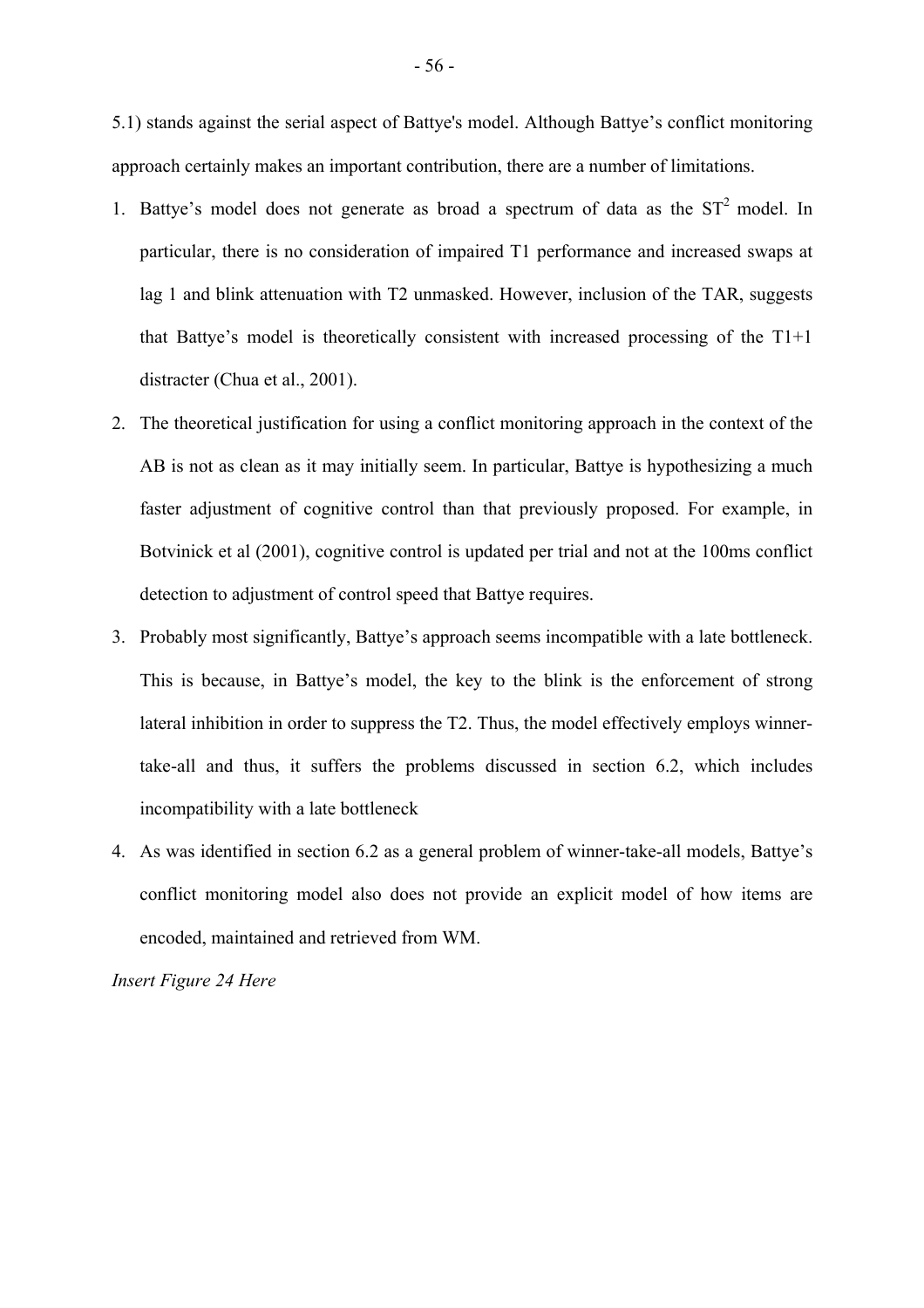#### *6.7 CODAM*

#### The Model

Fragopanagos, Kockelkoren and Taylor (2005) model the AB in the context of Taylor's COrollary Discharge of Attention Movement (CODAM) model (Taylor, 2002; Taylor & Rogers, 2002), which has made an important contribution to the modeling of attentional control. The model contains a bottom-up pathway, comprising the Input and Object Map modules, along which input stimuli have to pass in order to reach the Working Memory module, see Figure 24. Items are encoded into WM in an active memory fashion (see, section [6.1\)](#page-44-0). Critically, items in the Object Map require an attentional boost in order to successfully progress to the Working Memory. This boost is provided by an attentional control signal generated by the IMC (Inverse Model Controller).

#### How the CODAM Model Blinks

In an AB setting, the attentional control signal is withheld for the T2, in order to prevent its encoding interfering with the encoding of the T1. Understanding this mechanism requires us to consider the Monitor, Endogenous Goals (part of the Goals module) and Corollary Discharge, see Figure 24. The Monitor has the capacity to suppress items in the IMC that are interfering with ongoing target encoding. The mechanism by which the Monitor determines when it should selectively inhibit the IMC is slightly more involved, but the key aspect is that the Monitor is continuously computing a comparison between the activity in the Endogenous Goals and the Corollary Discharge. The former of these maintains a representation of the current target and the latter a predictor of the attended stimulus by taking a copy of the attention control signal, i.e. the IMC.

The blink arises because T1 remains the current target until its encoding at the WM layer is complete. Thus, if the system attempts to boost the T2, through the IMC, before T1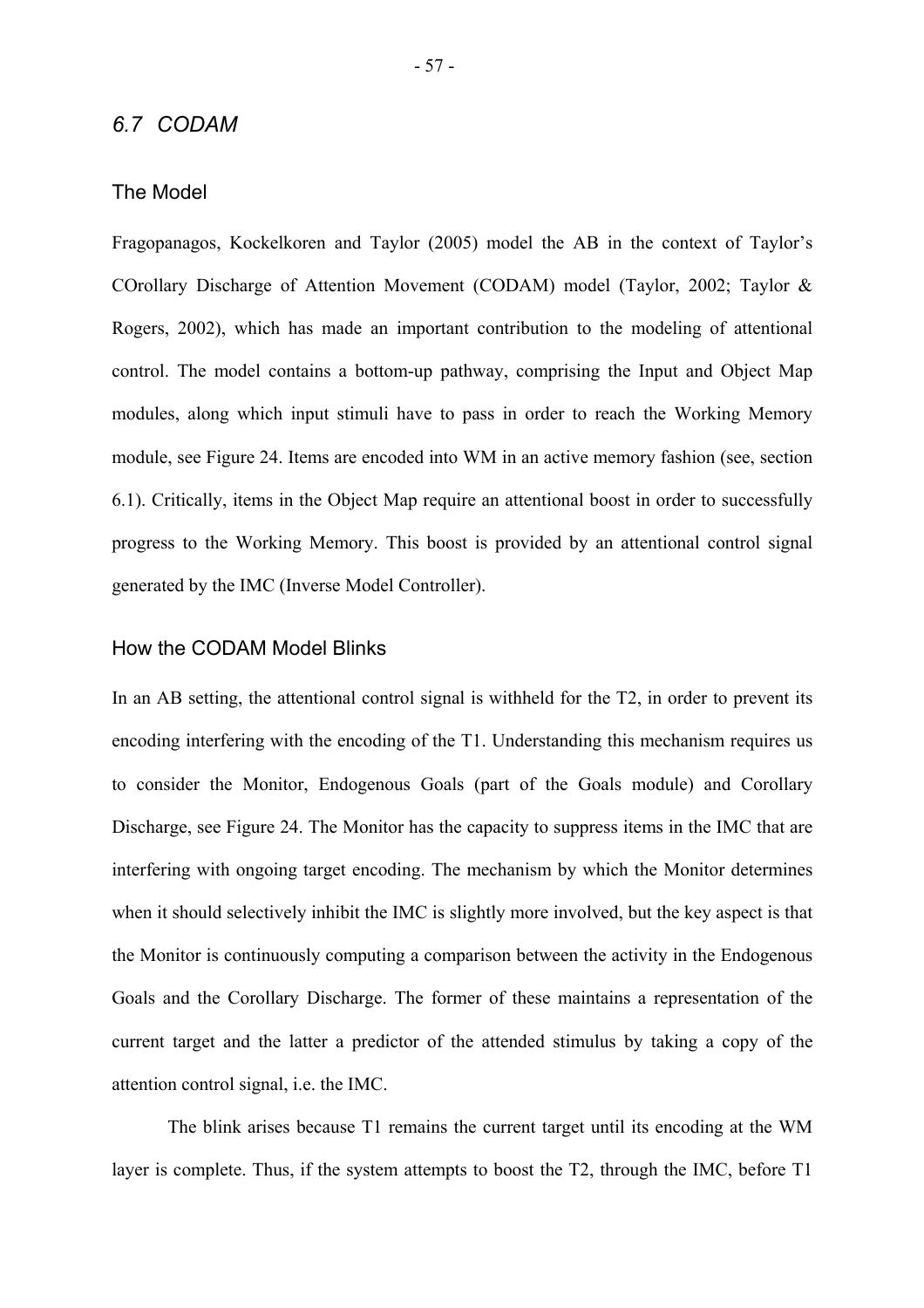encoding is complete, the Monitor will detect an error, since the current endogenous goal is T1 and the corollary discharge is representing T2. As a result, the Monitor will suppress the T2 in the IMC and thus, retract its attentional boost, which will in turn prevent T2 from being successfully encoded into WM. When T1 working memory encoding is complete the system recovers from the blink by handing the endogenous goal from T1 to T2. Consequently, the Monitor will not register an error when comparing the current endogenous goal (now T2) with the Corollary Discharge representation of T2.

# Assessment and Comparison to ST<sup>2</sup>

<span id="page-58-0"></span>There are some similarities between the CODAM approach and the  $ST<sup>2</sup>$  model. Firstly, the activation profiles shown in Fragopanagos et al (2005) suggest that the CODAM approach is consistent with a late bottleneck. Secondly, both hypothesize that this bottleneck arises to prevent interference during WM encoding. However, in instantiating this theoretical position, the two are rather different.

A strength of the CODAM approach is that it simulates the AB within the context of a broad scope and mature model of attentional control, which also has ties to neurobiology. In addition, it produces a larger spectrum of data than the other approaches discussed in this section. It generates a basic (U-shaped) blink curve with lag-1 sparing, as well as blink attenuation with T1+1 blank. However, the CODAM approach does not generate as broad a spectrum of data as the  $ST^2$  model. In particular, it does not reproduce blink attenuation with T2 unmasked, decline in T1 performance at lag-1, increased temporal order confusion at lag-1 and increased processing of the T1+1 distracter.

In some senses, CODAM and the  $ST^2$  model have different ambitions: the starting point for CODAM is neurobiology, whereas  $ST^2$  began as a cognitive-level explanation of the AB and temporal attention in general. Thus,  $ST^2$  has been driven by a desire to reflect, for example, the types  $-$  tokens distinction. In addition, the Fragopanagos et al approach is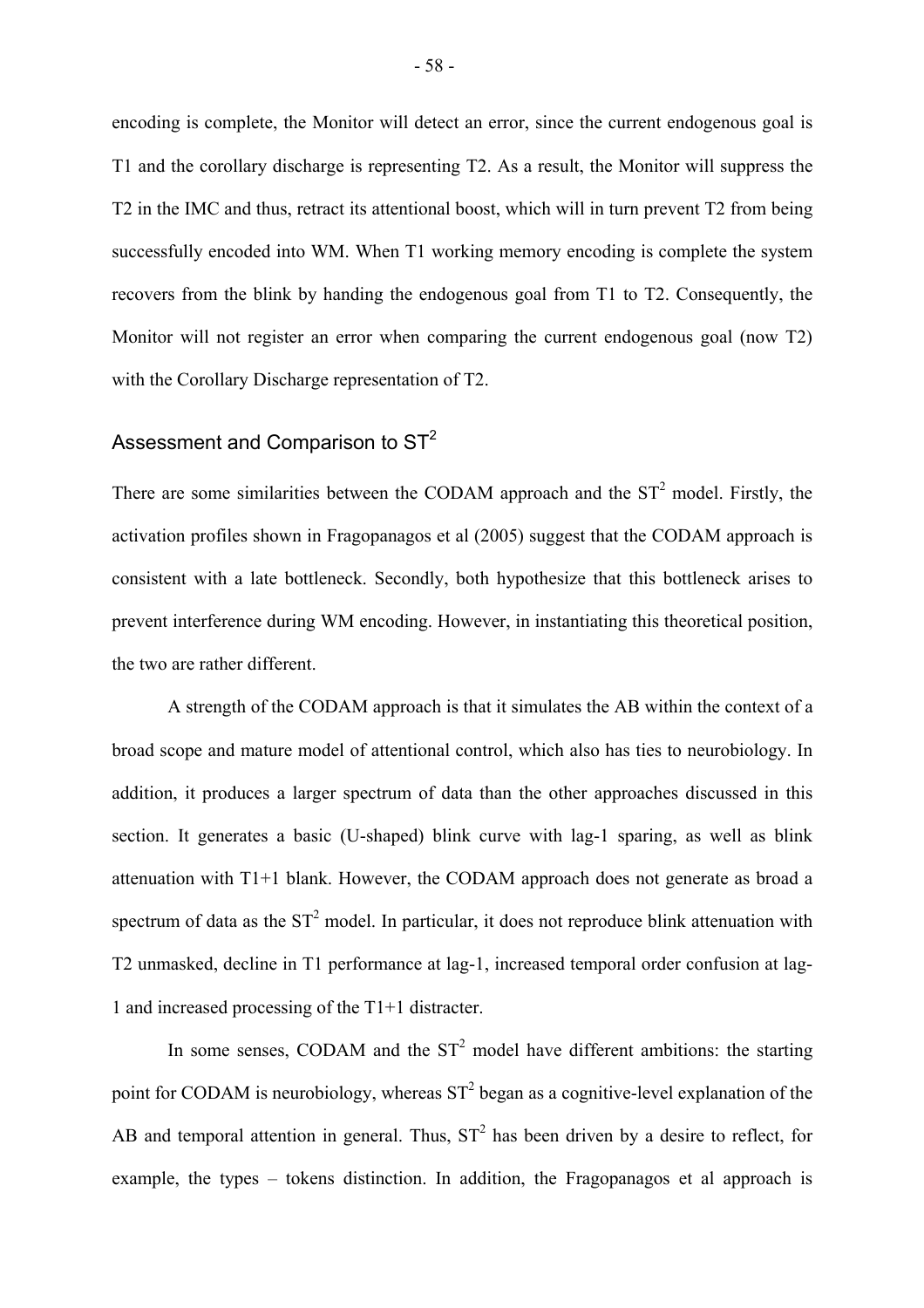subject to the characteristics of pure active memory approaches (see section [6.1\)](#page-44-0): permanent repetition and temporal order blindness.

In the CODAM approach, recovery from the blink is tied to task hand-over: from the T1 to the T2 task. This may have some degree of plausibility in the context of blink paradigms with a task switch (e.g. Raymond et al., 1992). However, other AB paradigms, such as the letters-in-digits task, do not possess a task switch between the two targets, yet there is still a blink and a blink recovery. In addition, it has been argued that a task switch confounds the AB (Chun & Potter, 2000; Potter, Chun, Banks, & Muckenhoupt, 1998). Thus, as implemented, the CODAM approach has difficulty fully explaining blink recovery, certainly in the context of experimental paradigms without a task switch.

#### *6.8 The Locus Coeruleus Model*

#### The Model

This recently proposed model explains the AB according to the functioning of the Locus Coeruleus (LC) (Nieuwenhuis, Gilzenrat, Holmes, & Cohen, 2006), a minute structure (German et al., 1988), which projects to almost every region of the brain, with a special emphasis on areas involving attentional processing (Aston-Jones et al., 2000). The LC seems to be activated in response to the detection of a salient item. In addition, the effect of LC innervation includes amplification of excitatory responses for feature selective cells and, in a visual discrimination paradigm, monkey LC neurons were activated with a temporal profile that seems to match the AB. This observation prompted the Nieuwenhuis et al (2006) model; see Figure 25. The model can be divided into two components: the behavior network (comprising the input, decision and detection layers) and the LC.

*Insert Figure 25 Here*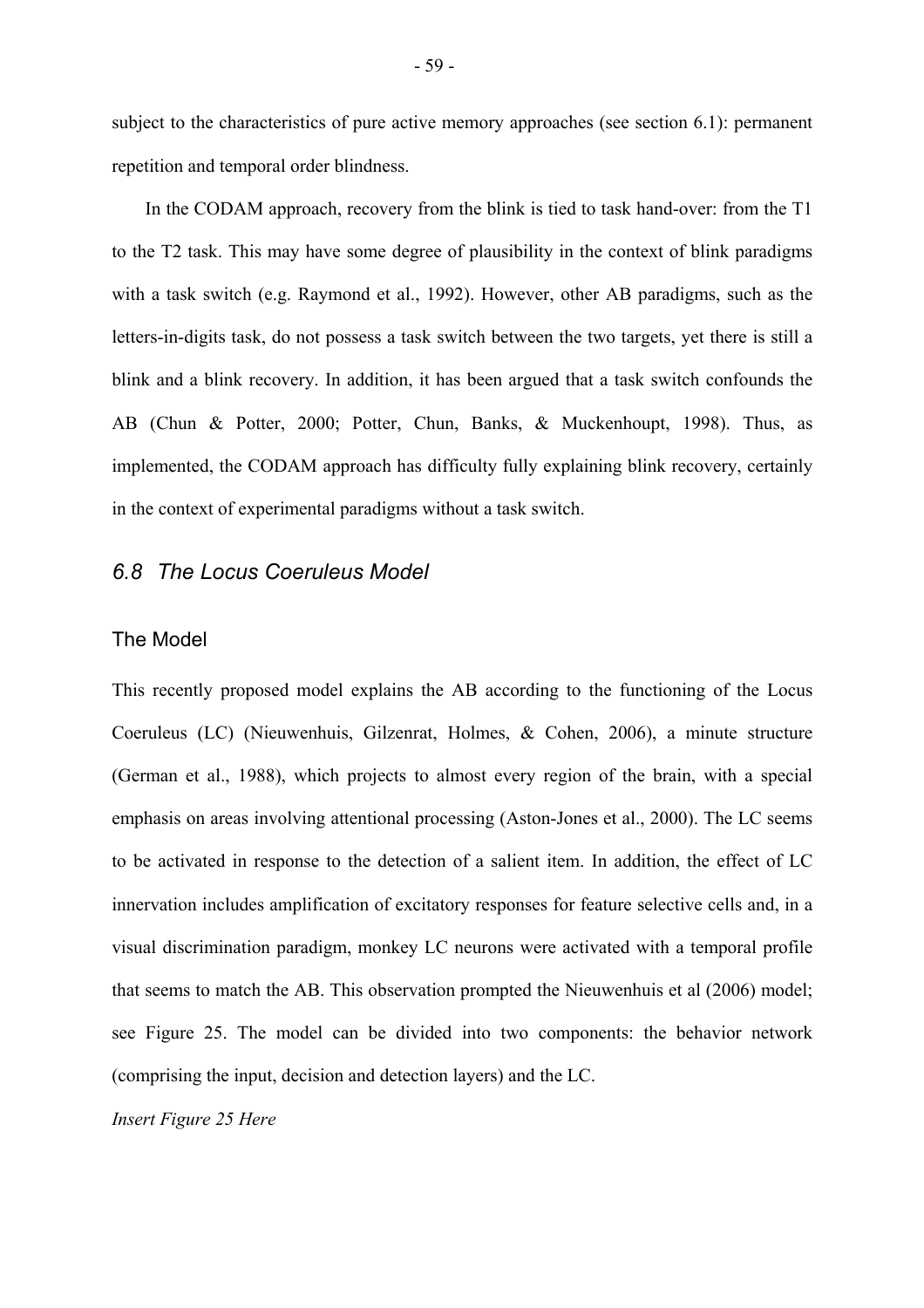The behavior network is a simple feed-forward network, with one-to-one inter-layer connections. Crosstalk connections are also included between input and decision layer nodes, reflecting feature similarity between stimuli. In addition, excitatory self-loops are included to sustain activation at decision and detection nodes. However, these loops are not strong enough to yield an active memory. Finally, as a reflection of its role, nodes in the decision layer compete through lateral inhibition.

The LC circuit modulates activity in the behavior network. Specifically, the LC is excited by detection of a salient stimulus, since target nodes in the decision layer project to the LC node. LC activity has a modulatory effect on the behavior network, simulating the release of norepinephrine. This release multiplicatively scales the afferent signals to network units, transiently adjusting their gain. Importantly though, after firing, the LC enters a refractory period. It is unavailability of the LC during this period that causes the blink. At lag-1, T2 benefits from the LC firing initiated by the T1, generating sparing.

# Assessment and Comparison to ST<sup>2</sup>

Nieuwenhuis et al's LC model makes an important contribution to understanding the AB. A strength is that the model is framed within the context of a broad neurophysiological theory of attentional function. There are also important similarities between the approach and the  $ST<sup>2</sup>$  theory, most notably, between the LC and  $ST<sup>2</sup>$ 's TAE. Both are initiated by detection of a salient stimulus and their temporal characteristics are similar.

Nieuwenhuis et al's model is also consistent with a temporal, rather than sequential (byitem) interpretation of blink onset. That is, it suggests that the blink has a fixed temporal dynamic, the onset of which is not regulated by intervening distracters, as explored in prediction 1 (see section [5.1\)](#page-40-0)<sup>[ix](#page-94-1)</sup>. This aspect of Nieuwenhuis et al's model suggests that it is also consistent with increased processing of the T1+1 slot (Chua et al., 2001). There are though differences between the approaches.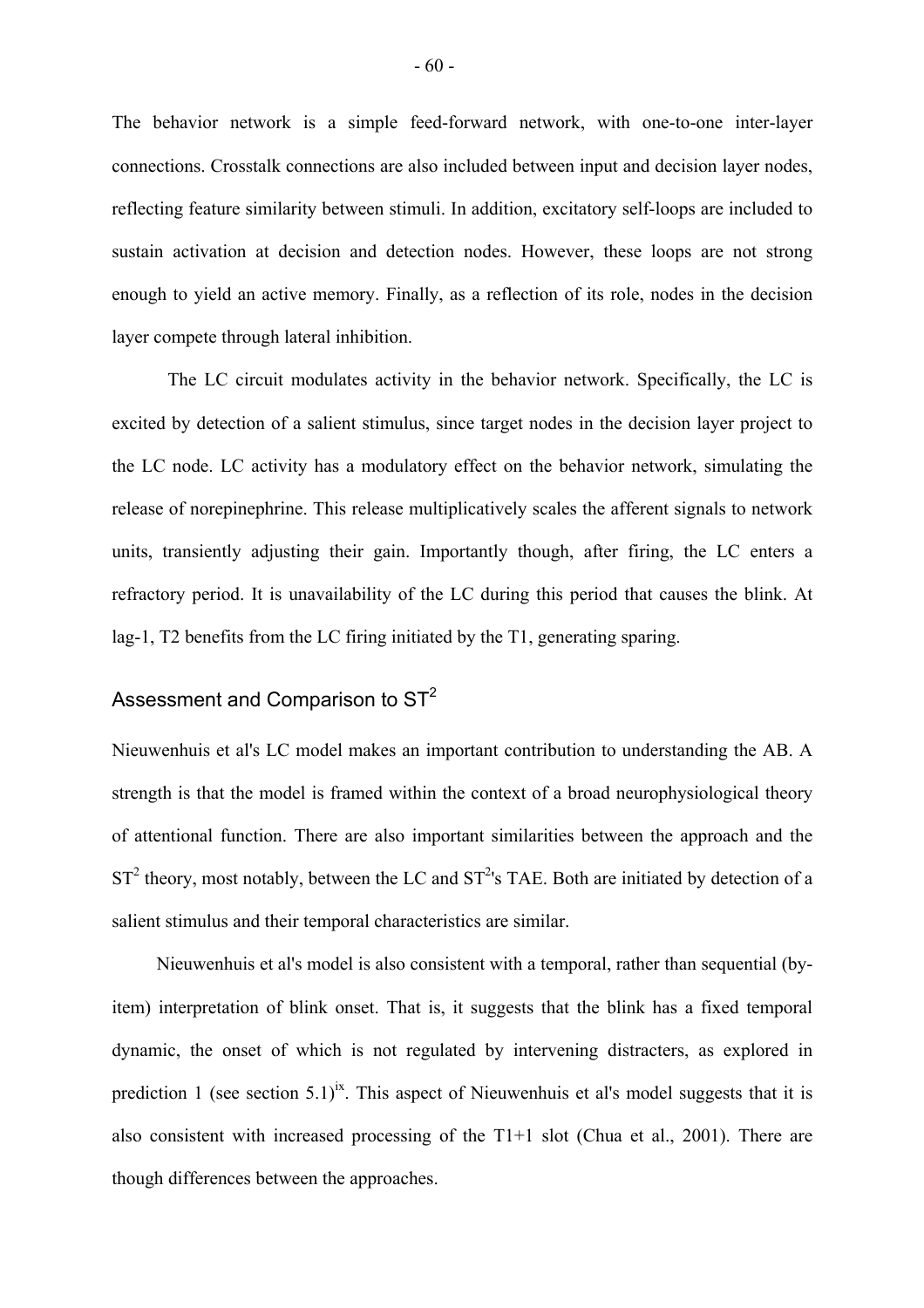- <span id="page-61-0"></span>1) Perhaps most importantly, Nieuwenhuis et al's model suffers the problem we discussed in section [6.3.](#page-46-0) In fact, in Nieuwenhuis et al's model the length of the LC refractory period is not fixed. Rather, stronger LC firings lengthen the LC refractory period, which, in turn, means that greater bottom-up trace strength leads to a longer refractory period. This facet of Nieuwenhuis et al's model has the consequence that unmasking T1s (i.e. T1+1 blank conditions) would lengthen the blink. This stands contrary to the data, which, as previously discussed, shows unmasking attenuates the blink.<sup>[x](#page-94-2)</sup>
- 2)  $ST<sup>2</sup>'s$  TAE is an additive enhancement, while the LC enhances by increasing the signal tonoise ratio. The relative benefit of these two approaches is not yet clear. However, it is important to note that there is a gating aspect to Nieuwenhuis et al's mechanism, which is not present with  $ST^2$ 's TAE.
- 3) In addition, while the TAE is assumed to be location specific, this is not the interpretation associated with the LC. This is an important point of comparison that should yield experiments to differentiate the two methods.
- 4) As acknowledged by Nieuwenhuis et al (2006), their model suffers the common problem that (unlike  $ST^2$ ) nothing is actually sustained to retrieval. That is, T1 and T2 activations rise and fall at the detection layer with a time-course in the range of a few hundred milliseconds of simulated time.
- 5) Finally, Nieuwenhuis et al's model does not reproduce as extensive a set of AB data as  $ST<sup>2</sup>$  and there is no handling of temporal order.

## *6.9 Synthesis Across Models*

We now concisely summarize the AB modeling landscape. For this purpose, [Table 1](#page-80-0) shows commonalities across models. There is a further AB model (Barnard & Bowman, 2004), which we do not discuss, since it is not a neural network.

*Insert Table 1 Here*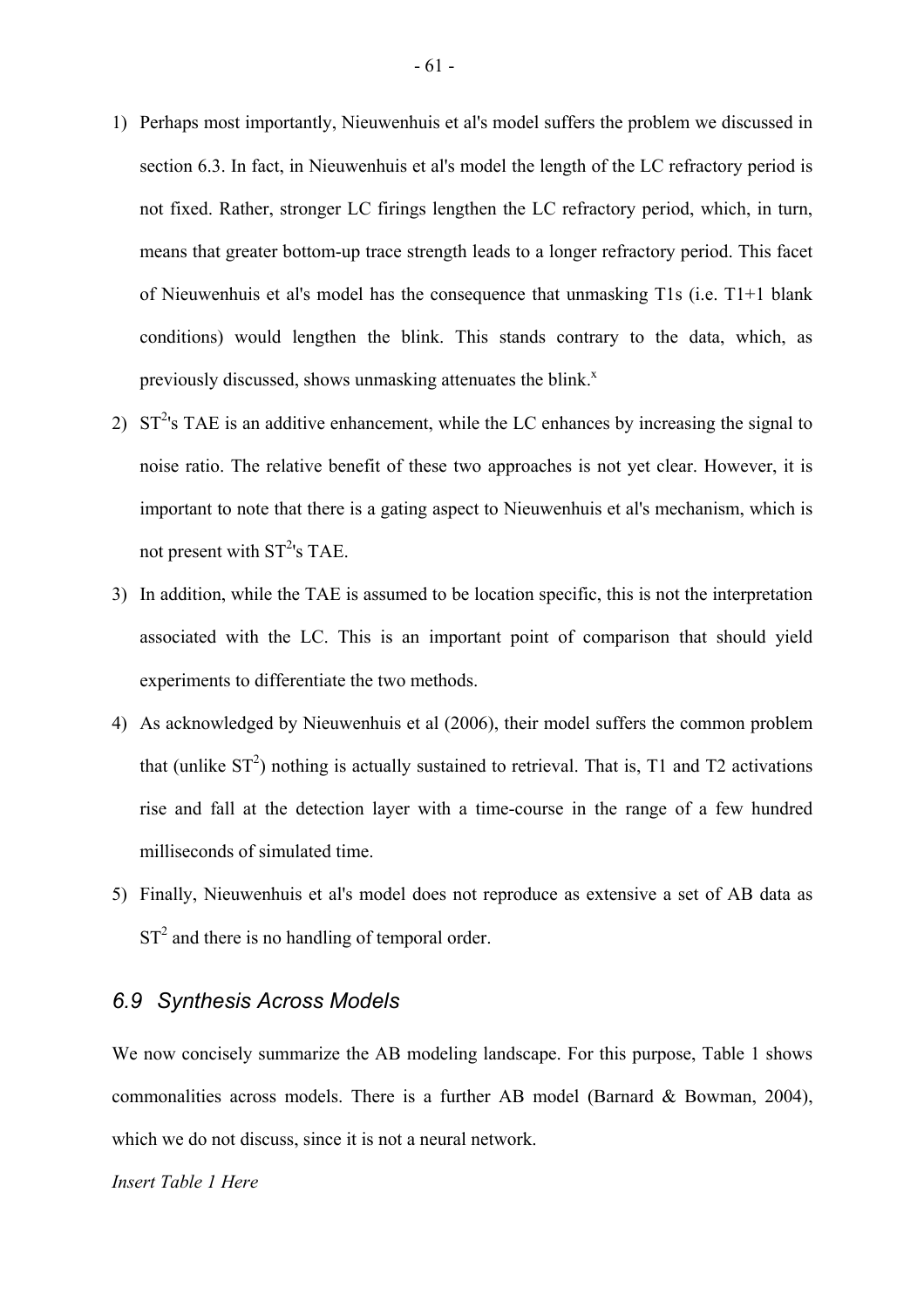# $7 S<sup>2</sup>$  and Informal theories of the Attentional Blink

We now relate  $ST^2$  to informal theories of the blink.

## *7.1 The Interference Theory*

The interference theory (Shapiro, Arnell et al., 1997) is a prominent explanation of the AB. We discuss how our model relates to this theory now.

*Serial Order.* Current formulations of the interference theory do not consider serial order. It is assumed that the four relevant items (T1, T2, T1+1 and T2+1) are all placed in a buffer and weights are associated with these items. However, these weights bias the competition between items in the buffer, rather than enabling serial order to be retrieved. It is though clear that some order information can be extracted from RSVP streams and thus, that such information must be recorded somewhere and must somehow impact upon retrieval.  $^{xi}$  $^{xi}$  $^{xi}$ 

However, in respect of ordering, perhaps the most critical difference between the  $ST<sup>2</sup>$ model and interference theory is that the latter seems to imply a sequential rather than temporal initiation of the blink. That is, that the arrival of the T1+1 item is the key initiator of the blink, as, for example, encapsulated in Battye's conflict monitoring model. Thus, if the T1+1 distracter is delayed it is suggested that the blink profile will be slowed. This is in contrast to the  $ST^2$  model, which, as previously emphasized, assumes that the blink profile is time rather than item dependent. Verification of prediction 1 in section [5.1](#page-40-0) (and also the experimental findings in Nieuwenhuis et al. (2006)) are consistent with the  $ST^2$  approach in this respect.

*Categorical Interference vs Low-level Masking.* The manner in which the T1+1 and T2+1 items disrupt processing of their respective targets is a hotly debated topic. There are two extreme positions: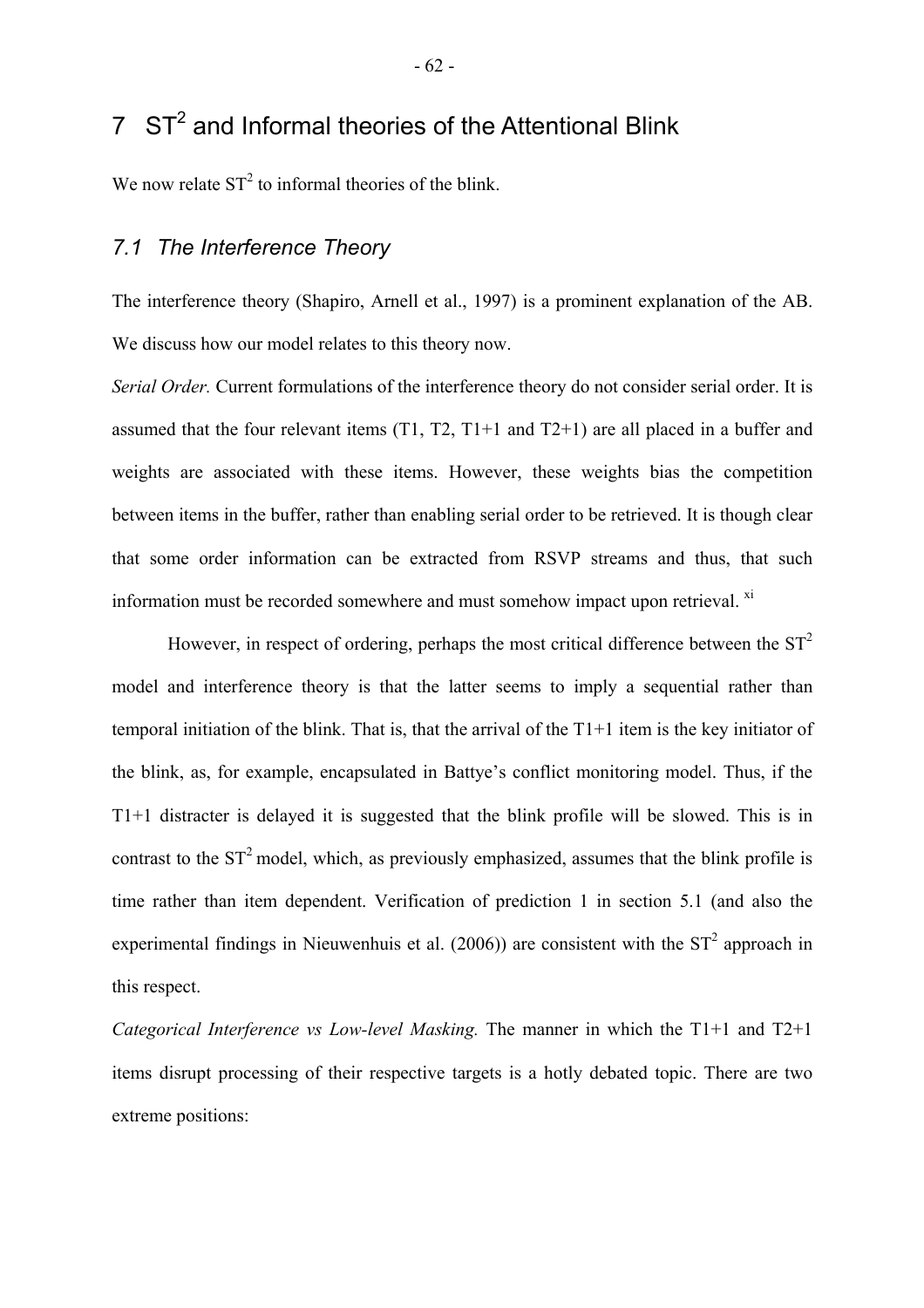- 1. *Low Level Masking.* The disruption is purely at the low level of visual features, i.e., distracters following targets visually mask targets (Seiffert & Di Lollo, 1997).
- 2. *Categorical Interference.* The disruption occurs at a categorical level, perhaps even at retrieval (Isaak, Shapiro, & Martin, 1999). Thus, the more categorically similar targets and target+1 distracters are, the more confusable they are and the more difficult it is to encode / retrieve the correct targets.

Our model selects (1) over (2). That is, it is assumed that weaker visual traces are the key cause of the AB. Masking weakens neural activation traces, thereby requiring more time to bind tokens at later stages. Recent data are generally consistent with the selection of (1) over (2) (Giesbrecht, Bischof, & Kingstone, 2004). Efforts to adjust blink depth by manipulating semantic similarity between T1 and the T1+1 distracter have generally not been successful.

Chun and Potter used mathematical symbols and found that categorically similar distracters caused deeper blinks than dissimilar distracters (Chun & Potter, 1995). However, it seems likely that the mathematical symbols used were not as effective visual masks as digits. In particular, Maki, Bussard, Lopez and Digby (2003) attempted to replicate Chun and Potter's findings using false fonts that were matched for pixel density with digits and letters. From a categorical perspective, these false fonts should have been less similar to digits or letters than the symbols, yet no blink attenuation was observed. Their own experiments, using symbols as masks, did replicate the Chun and Potter findings by strongly attenuating the blink. The converse of this experiment (i.e. using letters as distracters and symbols as targets) failed to find an attenuated blink. These data stand against the categorical interference hypothesis, suggesting that visual featural masking properties of distracters are most important in determining blink depth.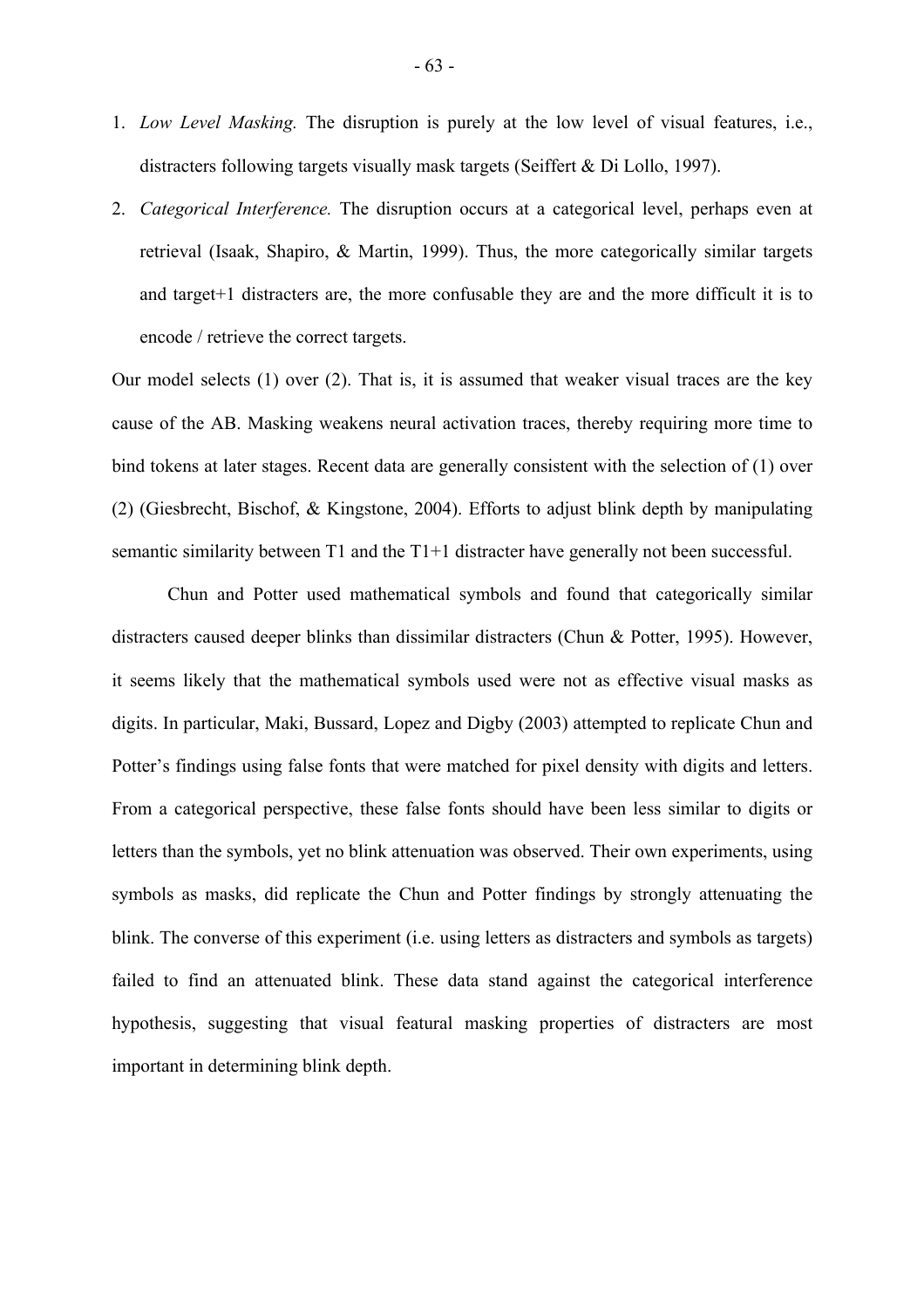## *7.2 Temporary Loss of Control*

An important new theory of the blink is based upon the idea that T1 processing generates a period in which the system is vulnerable to a Temporary Loss of Control (TLC) (Di Lollo et al., 2005). Thus, a central processor is initially allocated to maintaining an input filter (similar to our salience filter) in a state in which it filters out distracters; only allowing targets to pass. However, T1 detection initiates a period in which the central processor is occupied with T1 stimulus processing and response planning. As a result, the central processor is unable to maintain the input filter and the system becomes vulnerable to exogenous control. The arrival of a distracter item will then trigger a change in the system's configuration, causing it no longer to be optimally tuned to the target category. It is this reconfiguration that makes the system vulnerable to missing T2s.

 The key findings that motivate the TLC theory are that sequences of three or even four consecutive RSVP targets seem immune to the blink (Di Lollo et al., 2005; Olivers, van der Stigchel, & Hulleman, 2005). In terms of the  $ST^2$  model, this intriguing data suggests that TAE unavailability during tokenization is not absolute and that it may re-fire in response to sustained TFL activation. However, there are a number of empirical questions that need to be addressed before informed modeling of these data can be undertaken. Firstly, Weichselgartner and Sperling (1987) in their RSVP study found two glimpses in a consecutive target paradigm; see section [8.3.](#page-68-0) Why Weichselgartner and Sperling identified a blink-like effect when their participants had to encode four items in a row, while Di Lollo et al and Olivers et al did not find such an impairment needs to be explored. The Weichselgartner and Sperling task is indeed somewhat different to Di Lollo et al and Olivers et al's, but exactly why that changed the profile of data needs to be clarified.

In addition, in order to model Di Lollo et al and Olivers et al's data the profile of order errors amongst the three / four targets needs to be known. This would indicate which items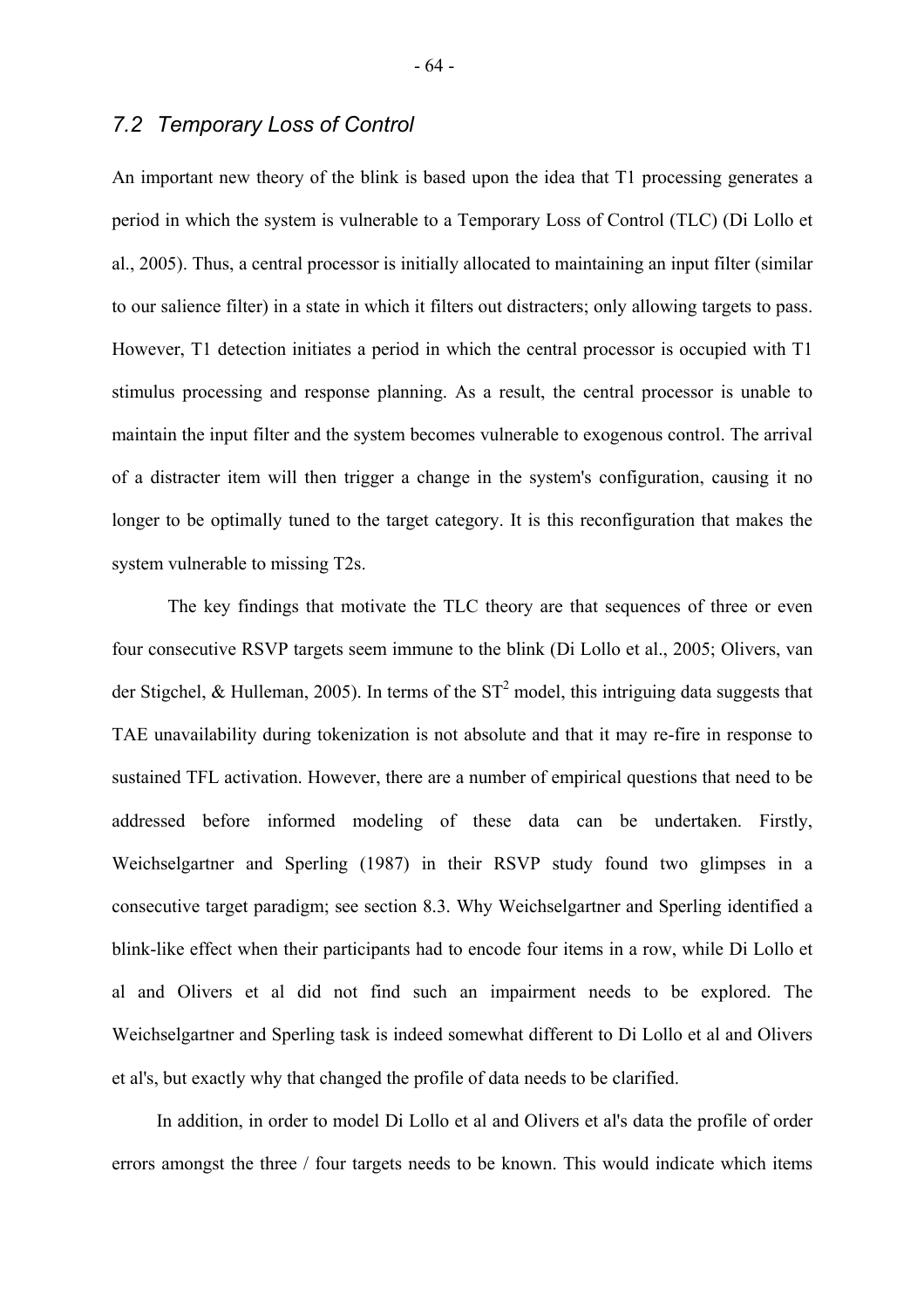are bound to which tokens. Nobody has reported order information in three or four target experiments to date. Finally, there is existing data that current formulations of the TLC find difficult to explain. For example, the findings of our prediction 1 (see section [5.1\)](#page-40-0) and the experiments contained in Nieuwenhuis et al. (2006), suggest that the blink is temporal, rather than sequential (i.e. by-item). In contrast, the TLC theory would suggest that the first distracter after the T1 should initiate the blink; this is not what we find in our 50ms SOA data.

## *7.3 Central Interference Theory*

 $ST<sup>2</sup>$  sits relatively well with Jolicoeur (1998) and co-worker's Central Interference Theory (CIT). This is not surprising since the CIT has a good deal in common with Chun and Potter's (1995) 2-stage model; for example, it assumes that a parallel first stage meets a sequential second stage, which is involved in encoding into short term memory. However, Jolicoeur and co-workers emphasize the spectrum of tasks that can interfere with such short-term memory encoding, e.g. response selection, ongoing short term memory encoding of a different item and task switching (Jolicoeur, 1998). Furthermore, as a reflection of the claimed central nature of the bottleneck, it is asserted that the process of encoding into short-term memory is essentially amodal (Arnell & Jolicoeur, 1999).

A particularly strong commonality with  $ST^2$  is that the CIT emphasizes how the ease of the T1 task affects the length of the blink, since the longer encoding of T1 into short-term memory takes, the more decayed the waiting T2 will be by the time it can be encoded.  $ST<sup>2</sup>$ provides a concrete realization of this position<sup>[xii](#page-94-4)</sup>. With regard to Jolicoeur and co-workers claim that the bottleneck is central and essentially amodal,  $ST^2$  is largely neutral.  $ST^2$  is currently formulated in the visual modality, as a reflection of the data that we have been attempting to reproduce. However, a reformulation to accommodate an amodal locus of interference could be explored.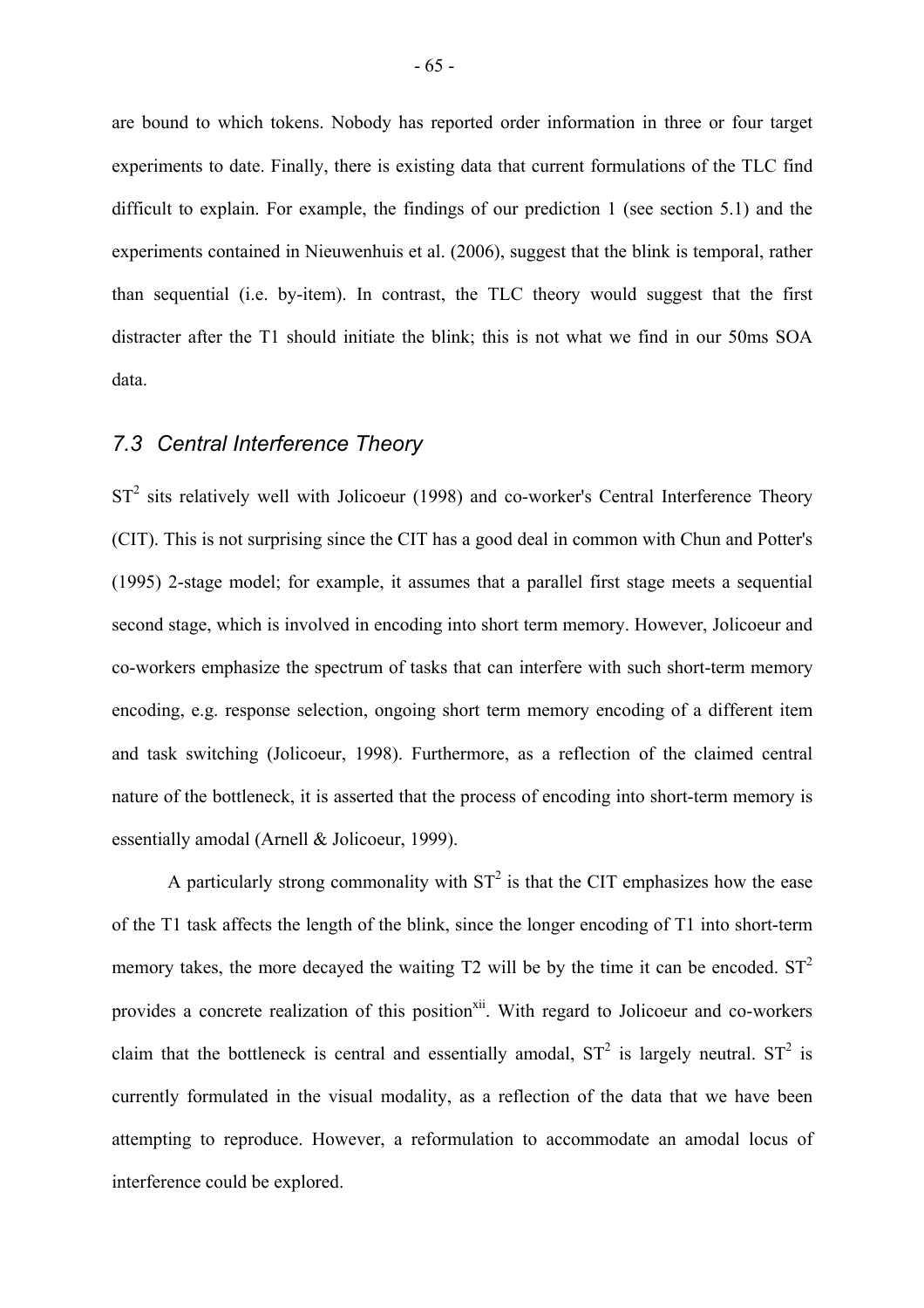# Discussion and Concluding Remarks

# 8  $ST<sup>2</sup>$  and Temporal Attention in General

## *8.1 Basic Principles*

The  $ST<sup>2</sup>$  theory is a general framework for considering visual temporal attention and working memory encoding. It is based upon five principles.

- 1. *Two Stages.* A cascaded parallel first stage is followed by a serial second stage that is closely tied to working memory encoding.
- 2. *Salience Filter.* A filter emphasizes salient and de-emphasizes non-salient items.
- 3. *Types-tokens.* The association of a token with an active type is the key mechanism involved in  $ST^2$  WM encoding.
- 4. *Transient Attentional Enhancement (TAE).* In response to the detection of a salient stimulus, the TAE provides a brief (but spatially specific) enhancement of type representations.
- 5. *Binding Pool.* Through the binding pool, types and tokens can be arbitrarily associated, order information can be recorded and degenerate type - token bindings can be represented, e.g. multiple types can be bound into the same token. In addition, since type resources are freed-up once an item has been tokenized, further instances of the same item can be perceived and encoded.

As evidence of the success of the  $ST^2$  framework, we can see how it satisfies the five functional requirements we set out for our theory in section [1.2.](#page-4-0)

1. Salience Detection. ST<sup>2</sup>'s salience filter enables rapid detection of salient stimuli when briefly presented in demanding visual environments.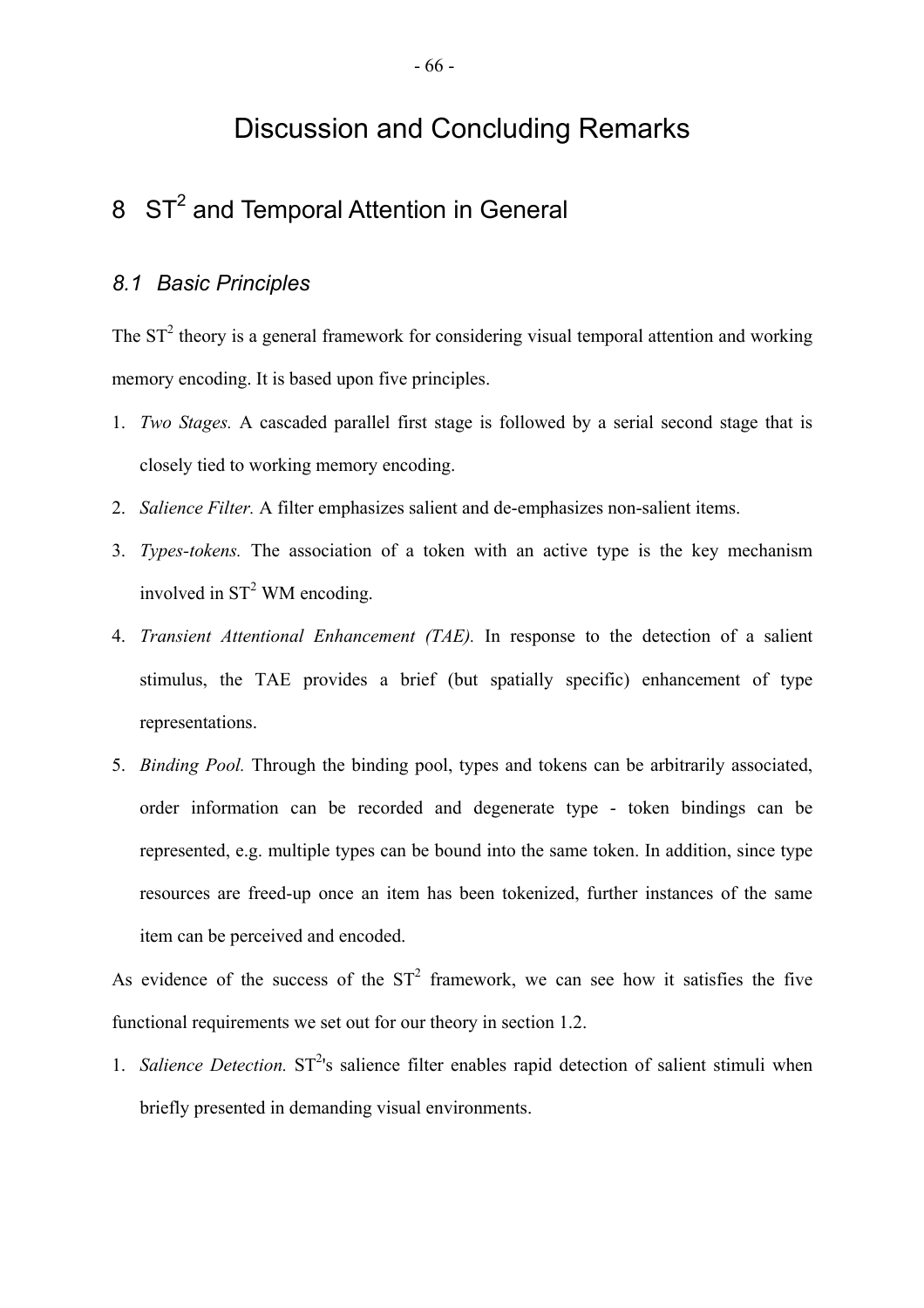- 2. *Sustain Representations.* The TAE sustains fleeting, but salient, representations, enabling encoding into working memory.
- 3. *Ascribe Episodic Context.* The types-tokens system enables discrete episodic contexts to be ascribed to items.
- 4. *WM Maintenance.* Since multiple tokens are available, many items can be maintained together in WM.
- 5. *Repetitions.* Multiple tokens can be bound to the same type, compactly maintaining multiple instances of the same item in WM.

We have also provided Neural- $ST^2$ , a connectionist realization that is faithful to the principles of the  $ST^2$  theory. In respect of neural network modeling, our approach is relatively highlevel. In particular, we have not modeled individual biological neurons, but rather, nodes in our model correspond to assemblies of (perhaps many thousands of) biological neurons. This is an appropriate level of abstraction to work at for a number of reasons. Firstly, the main constraints on our modeling are cognitive-level behavioral data; in particular, single cell recordings in such a setting are not available. Secondly, our theoretical position is most naturally elaborated in terms of high-level neural dynamics; it is unclear that low-level details of biological implementation would be illuminating. In particular, the systems-level at which we have worked has enabled us to develop a relatively simple and computationally tractable instantiation of our theory. Finally, the level of modeling we work at corresponds to that employed in a large number of connectionist models and has been convincingly justified (O'Reilly & Munakata, 2000).

In terms of theories of attention, it is also interesting to note that we have not required any direct analogue of biased competition (Desimone & Duncan, 1995) in  $ST^2$ . This could be because, in the temporal attention setting, items compete in time, rather than space. Biased competition usually has a spatial focus.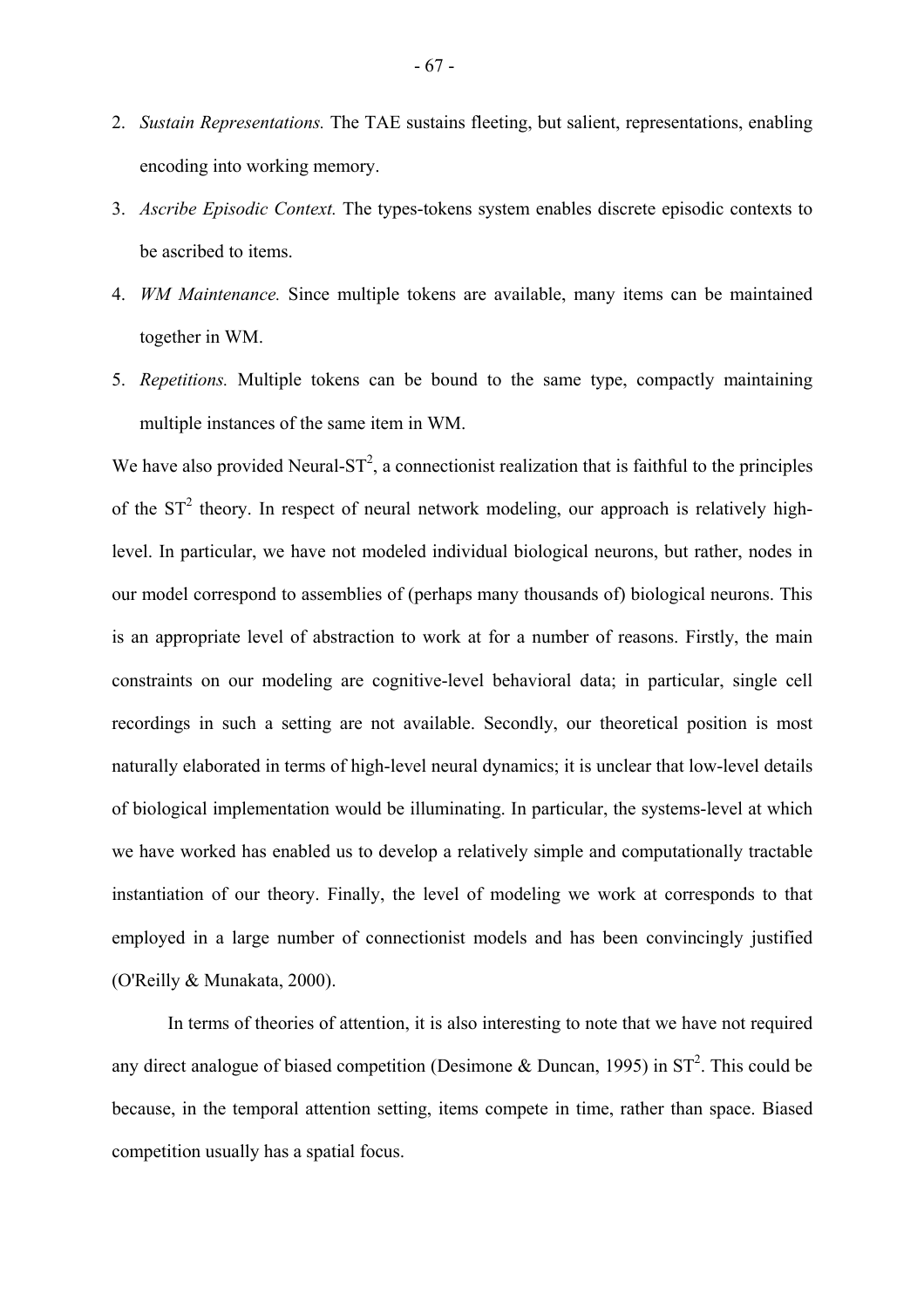# *8.2 Tokens, Object Continuity and Object Files*

<span id="page-68-0"></span>The  $ST<sup>2</sup>$  framework takes a good deal of inspiration from Chun's (1997) paper. By exploring AB and Repetition Blindness effects within a single RSVP set-up, Chun articulated an informal types-token theory of the AB. This theory made the important link between T1 tokenization and the blink, i.e., that during the blink, the T2 type was locked out of WM encoding, while the T1 type was being associated with a token. However, there are a number of respects in which  $ST^2$  extends and diverges from Chun's theory. Firstly,  $ST^2$  makes the strong claim that the central role of distracters in generating the blink is to weaken target traces through masking. In contrast, Chun argued for higher-level categorical similarity effects. See section [7.1](#page-61-0) for a justification of the position we have taken on this topic. Secondly, Chun made a distinction between object tokens and spatio-temporal tokens; this distinction has not been required in the current formulation of  $ST<sup>2</sup>$ . Thirdly, and most importantly, the link between TAE availability and tokenization that, in  $ST^2$ , is actually the direct mechanism for generating the blink, was not present in Chun (1997). In this sense,  $ST^2$ elaborates an exact mechanism by which the gate can be closed on T2 while T1 is being tokenized.

 A number of recent studies have revealed a tantalizing effect of object constancy on the AB (Kellie & Shapiro, 2004; Raymond, 2003). The central message here is that, if there is object constancy across the items of an RSVP stream, e.g. the items represent the gradual morphing of one object into another (Kellie & Shapiro, 2004), then targets marked by small featural changes within the stream will not generate a blink. These findings suggest a link between the AB and object file updating. That is, in a stream with object constancy, a single object file is set-up, which is continually updated as the object changes. However, importantly, these object updates, even when target discriminating features are updated, do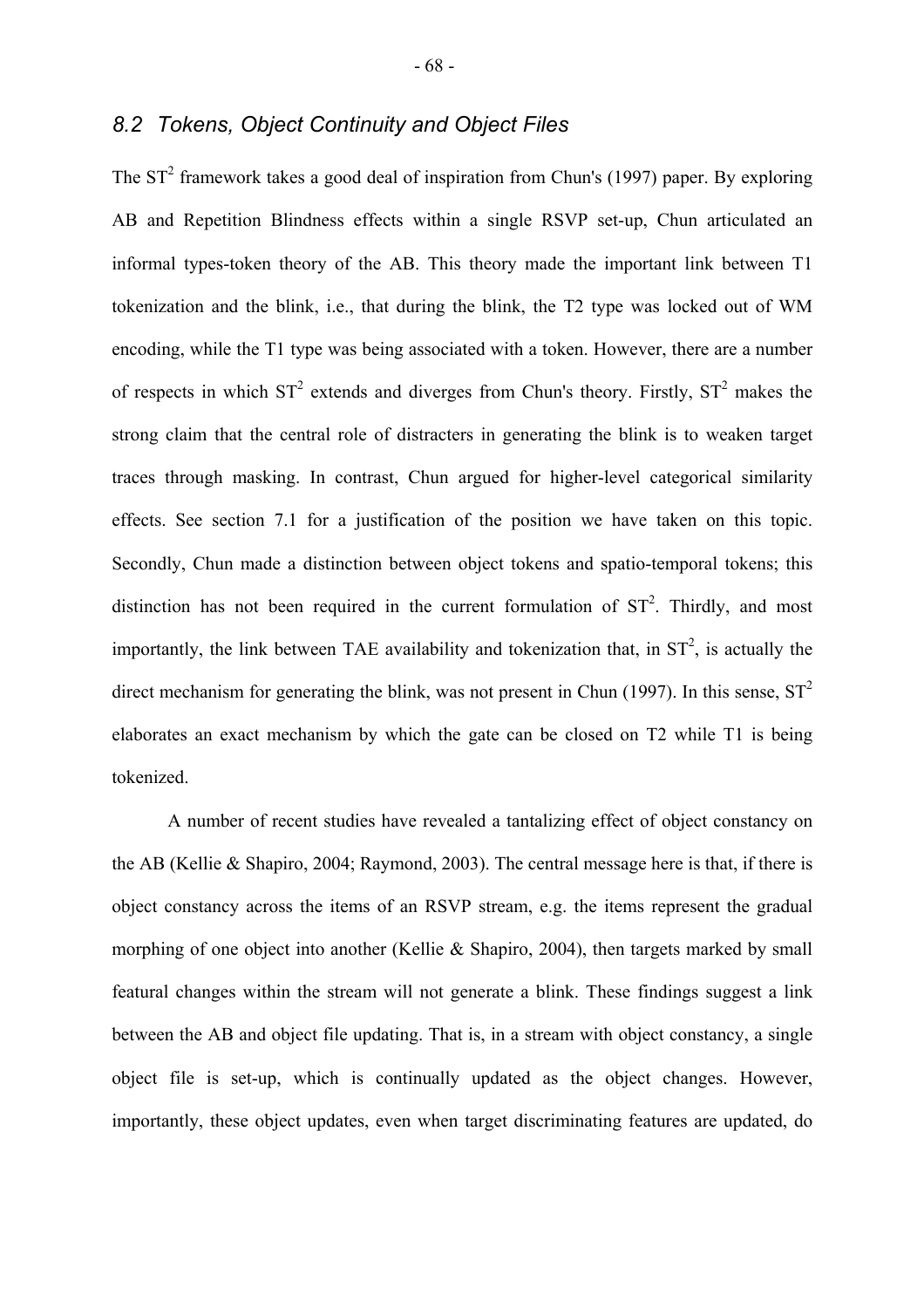not generate a blink. Rather, it is the creation of new object representations that generates a blink<sup>[xiii](#page-94-5)</sup>.

Although  $ST<sup>2</sup>$ 's tokens are not currently as representationally rich as object files, the two concepts clearly have similarities. For example, modulo the lag-1 case, when presented with an AB stream,  $ST<sup>2</sup>'s$  tokens will come to represent distinct objects, with the featural attributes of those objects associated with tokens through the binding pool. Thus, it could be that the token binding and handover mechanism implemented in  $ST^2$  should be viewed as the creation of a new WM object. This is the subject of ongoing research.

## *8.3 Sperling & Co-workers' Theory of Temporal Attention*

A prominent and powerful theory of temporal attention is that developed by Sperling and coworkers (Shih & Sperling, 2002; Sperling & Weichselgartner, 1995; Weichselgartner & Sperling, 1987). They investigated tasks where a window of attentional engagement is cued in which a sequence of (usually four) items presented in RSVP had to be reported. The bimodal profile of temporal performance obtained by Weichselgartner and Sperling's (1987) procedure two is particularly noteworthy. They identified a first glimpse in which the 1st and 2nd items after the cue were well reported; this was followed by significantly impaired performance for the 3rd item and then a second glimpse in which performance on the 4th and 5th items recovered. The  $ST^2$  theory would explain this profile in terms of two token/blast episodes separated by a window of blaster unavailability<sup>[xiv](#page-94-6)</sup>.

Sperling and co-worker's theory seeks to explain trajectories between location specific attentional episodes. Although it does not explicitly address spatial relocation of attention,  $ST<sup>2</sup>$  explains temporal attention in terms of discrete token allocation events, which resonates with Sperling and co-worker's emphasis on discrete attentional episodes. In addition,  $ST<sup>2</sup>'s$ TAE plays a similar role to Sperling and co-worker's attentional gate, which opens in response to detection of a cue. However, Sperling and co-worker's attentional gate is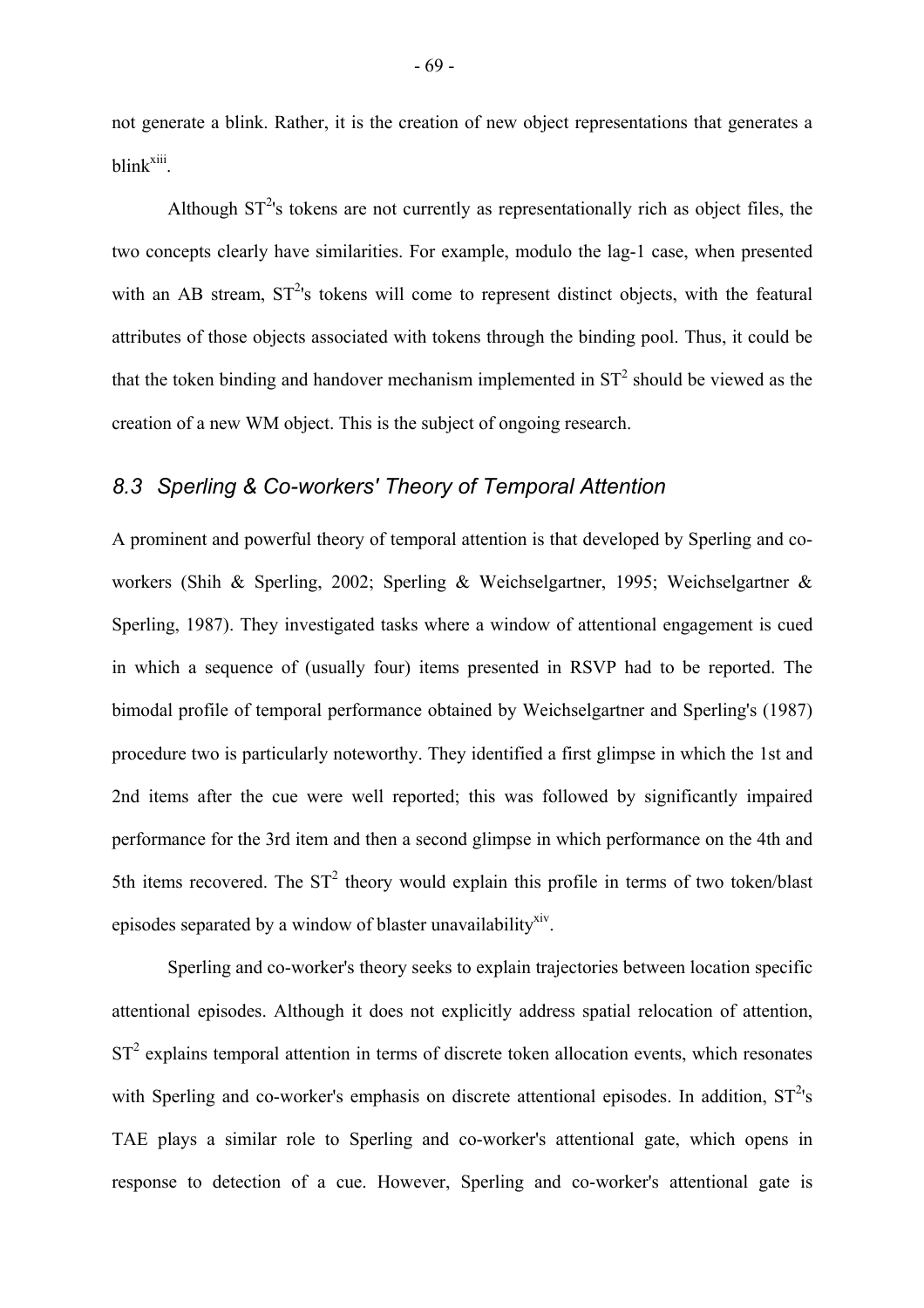multiplicative, while  $ST^2$ 's TAE is additive. Most significantly though, the  $ST^2$  theory assumes a close coordination between tokenization and TAE availability, whereby the TAE fires once and then is held offline during tokenization. This TAE - tokenization interaction is central to  $ST<sup>2</sup>'s$  explanation of the blink and is not present in Sperling and co-worker's theory.

Finally, Sperling and co-worker's models propose that temporal order can be extracted from the activation strengths with which items are encoded into working memory. This approach would suggest that at lag-1, T1 - T2 swaps would be higher than chance, since T2 is typically reported better than T1 at this lag (Potter et al., 2002). However, swaps are below chance at lag-1; see Figure 15-d. Such data has motivated our token-based approach to temporal order encoding.

## *8.4 Concluding Remark*

As is in fact the case with all models, there is no sense to which the Simultaneous Type Serial Token model is in an absolute sense the right model of temporal attention. However, we do believe that the  $ST^2$  model illustrates a set of issues that would need to be addressed by any competitor model. Most prominent amongst these is the types-tokens distinction. Some mechanism is needed by which an instance specific marker of the occurrence of a type is held in WM. Furthermore, such a marker needs to record order information, accommodate repetition of types (beyond the repetition blindness window) and enable types to be regenerated during retrieval. Our binding pool satisfies these criteria in a neurally plausible manner.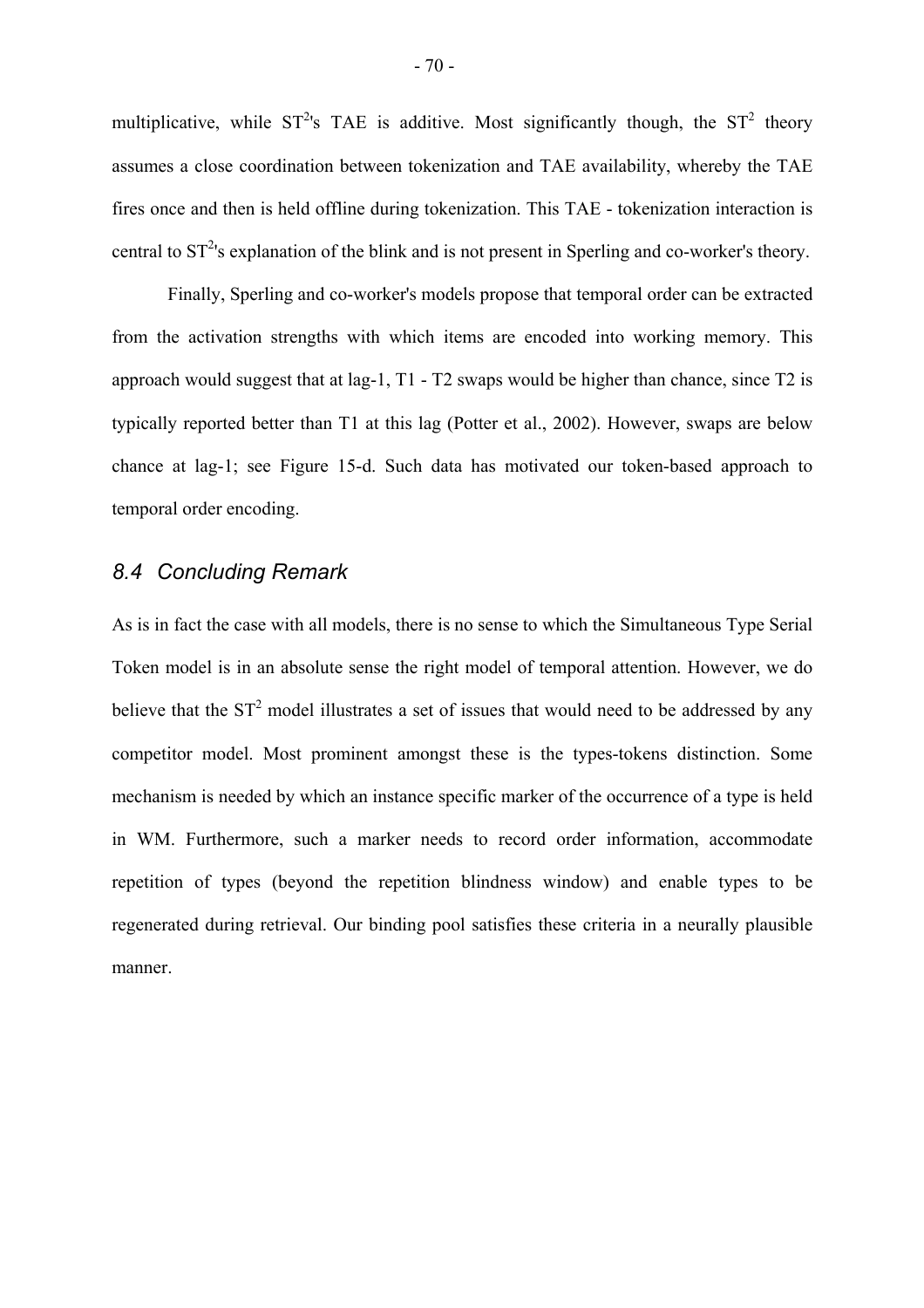# References

- Amit, D. J., Bernacchia, A., & Yakovlev, V. (2003). Multiple-object Working Memory-A Model for Behavioral Performance. *Cerebral Cortex, 13*(5), 435-443.
- Anderson, A. K., & Phelps, E. A. (2001). Lesions of the human amygdala impair enhanced perception of emotionally salient events. *Nature, 411*(6835), 305-309.
- Arnell, K. M., & Jolicoeur, P. (1999). The Attentional Blink Across Stimulus Modalities: Evidence for Central Processing Limitations. *Journal of Experimental Psychology: Human Perception and Performance, 25*(3), 630-648.
- Aston-Jones, G., Rajkowski, J., & Cohen, J. (2000). Locus coeruleus and regulation of behavioral flexibility and attention. *Progress in Brain Research, 126*, 165-182.
- Bal, T., & McCormick, D. A. (1993). Mechanisms of oscillatory activity in guinea-pig nucleus reticularis thalami in vitro: a mammalian pacemaker. *The Journal of Physiology, 468*, 669-691.
- Barnard, P. J., & Bowman, H. (2004). Rendering information processing models of cognition and affect computationally explicit: Distributed executive control and the deployment of attention. *Cognitive Science Quarterly, 3*(3), 297-328.
- Battye, G. (2003). *Connectionist Modelling of Attention and Anxiety.* Unpublished PhD, The Medical Research Council's Cognition and Brain Sciences unit, Cambridge.
- Botvinick, M. M., Braver, T. S., Barch, D. M., Carter, C. S., & Cohen, J. D. (2001). Conflict monitoring and cognitive control. *Psychological Review, 108*(3), 624-652.

Broadbent, D. E. (1958). *Perception and Communication*. London: Pergamon Press.

Chartier, S., Cousineau, D., & Charbonneau, D. (2004). A Connectionist Model of the Attentional Blink Effect During a Rapid Serial Visual Task. In *ICCM 2004, International Conference on Cognitive Modelling*.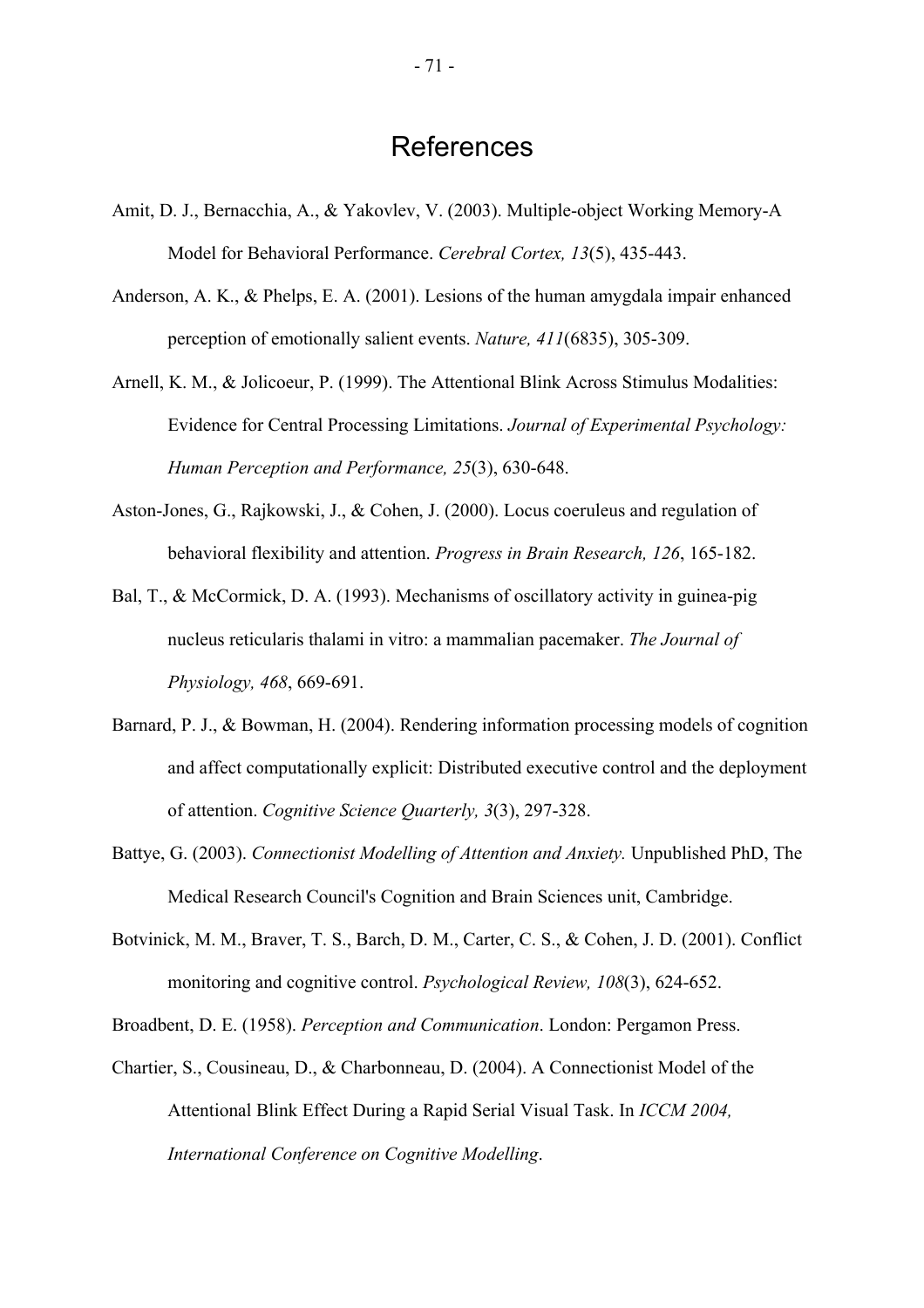- Chua, F. K., Goh, J., & Hon, N. (2001). Nature of codes extracted during the attentional blink. *Journal of Experimental Psychology: Human Perception and Performance, 27*(5), 1229-1242.
- Chun, M. M. (1997). Types and tokens in visual processing: a double dissociation between the attentional blink and repetition blindness. *Journal of Experimental Psychology: Human Perception & Performance, 23*(3), 738-755.
- Chun, M. M., & Potter, M. C. (1995). A two-stage model for multiple target detection in rapid serial visual presentation. *Journal of Experimental Psychology: Human Perception & Performance, 21*(1), 109-127.
- Chun, M. M., & Potter, M. C. (2000). The attentional blink and task switching within and across modalities. In K. Shapiro (Ed.), *Temporal Constraints in Human Information Processing*. Oxford: Oxford University Press.
- Cohen, J. D., & Huston, T. A. (1994). Progress in the Use of Interactive Models for Understanding Attention and Performance. In *Attention and Performance XV* (Vol. 15, pp. 453-476).
- Coltheart, M. (1983). Iconic memory. *Philosophical Transactions of the Royal Society London B Biological Sciences, 302*(1110), 283-294.
- Corbetta, M., & Shulman, G. L. (2002). Control of goal-directed and stimulus-driven attention in the brain. *Nature Reviews Neuroscience, 3*, 201-215.
- Cowan, N. (2001). The magical number 4 in short-term memory: a reconsideration of mental storage capacity. *Behavioral and Brain Sciences, 24*(1), 87-114.
- Davelaar, E. J., Goshen-Gottstein, Y., Ashkenazi, A., Haarmann, H. J., & Usher, M. (2005). The demise of short-term memory revisited: empirical and computational investigations of recency effects. *Psychological Review, 112*(1), 3-42.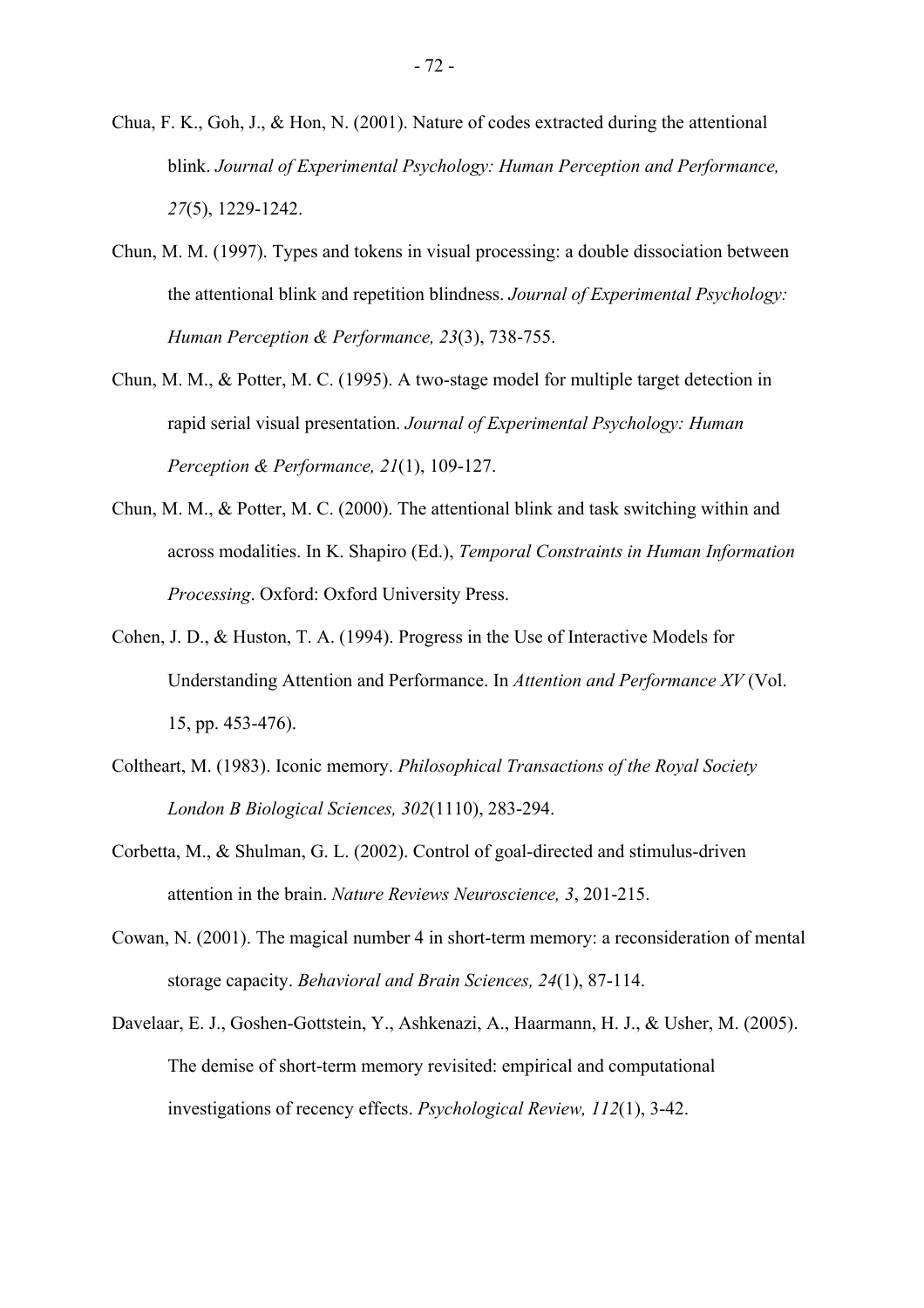- Davelaar, E. J., & Usher, M. (2004). An extended buffer model for active maintenance and selective updating. In H. Bowman & C. Labiouse (Eds.), *Proceedings of the 8th Neural Computation and Psychology Workshop* (Vol. 15, pp. 3-14). Singapore: World Scientific.
- Deco, G., Rolls, E. T., & Horowitz, B. (2004). "What" and "where" in Visual Working Memory: A Computational Neurodynamical Perspective for Integrating fMRI and Single-Neuron Data. *Journal of Cognitive Neuroscience, 16*(4), 683-701.
- Dehaene, S., Sergent, C., & Changeux, J. P. (2003). A neuronal network model linking subjective reports and objective physiological data during conscious perception. *Proceedings of the National Academy of Sciences of the USA, 100*(14), 8520-8525.
- Desimone, R. (1996). Neural mechanisms for visual memory and their role in attention. *Proceedings of the National Academy of Sciences of the USA, 93*, 13494-13499.
- Desimone, R., & Duncan, J. (1995). Neural mechanisms of selective visual attention. *Annual Review of Neuroscience, 18*, 193-222.
- Di Lollo, V., Kawahara, J., Shahab Ghorashi, S. M., & Enns, J. T. (2005). The attentional blink: resource depletion or temporary loss of control? *Psychological Research, 69*(3), 191-200.
- Driver, J. (2001). A selective review of selective attention research from the past century. *British Journal of Psychology, 92*(1), 53-78.
- Duncan, J. (1981). Directing attention in the visual field. *Perception and Psychophysics, 30*(1), 90-93.
- Eriksen, B. A., & Eriksen, C. W. (1974). Effects of noise-letters on identification of a target letter in a nonsearch task. *Perception and Psychophysics, 16*, 143-149.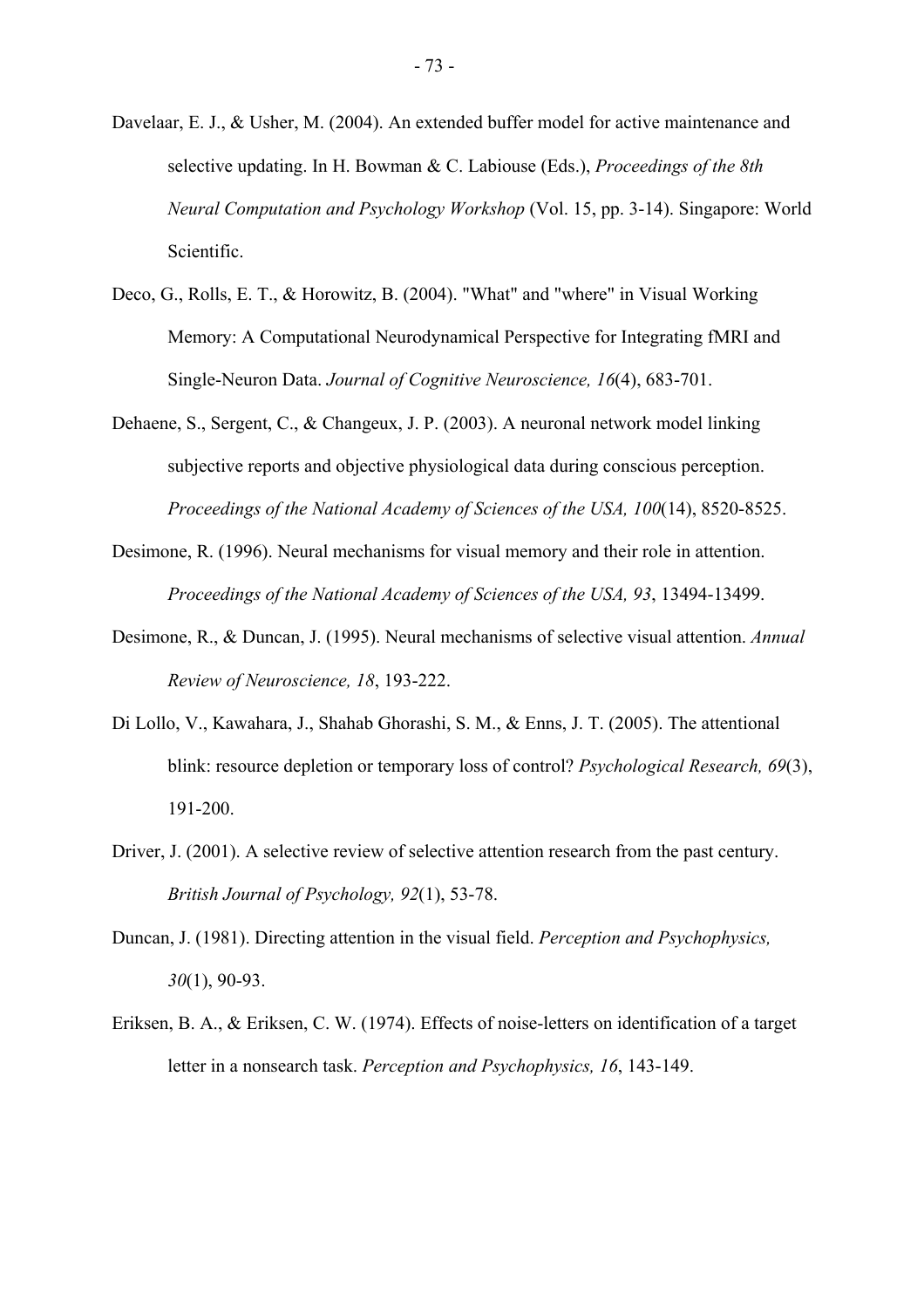- Fell, J., Dietl, T., Grunwald, T., Kurthen, M., Klaver, P., Trautner, P., et al. (2004). Neural Bases of Cognitive ERPs: More than Phase Reset. *Journal of Cognitive Neuroscience, 16*(9), 1595-1604.
- Fragopanagos, N., Kockelkoren, S., & Taylor, J. G. (2005). A Neurodynamic Model of the Attentional Blink. *Cognitve Brain Research, 24*(3), 568-586.
- German, D. C., Walker, B. S., Manaye, K., Smith, W. K., Woodward, D. J., & AJ., N. (1988). The human locus coeruleus: computer reconstruction of cellular distribution. *Journal of Neuroscience, 8.*(5), 1776-1788.
- Giesbrecht, B., Bischof, W. F., & Kingstone, A. (2003). Visual masking during the attentional blink: tests of the object substitution hypothesis. *Journal of Experimental Psychology: Human Perception & Performance, 29*(1), 238-258.
- Giesbrecht, B., Bischof, W. F., & Kingstone, A. (2004). Seeing the light: Adapting luminance reveals low-level visual processes in the attentional blink. *Brain and Cognition, 55*(2), 307-309.
- Giesbrecht, B., & Di Lollo, V. (1998). Beyond the attentional blink: visual masking by object substitution. *Journal of Experimental Psychology: Human Perception & Performance, 24*(5), 1454-1466.
- Hebb, D. O. (1949). *The Organization of Behaviour*. New York: John Wiley and Sons.
- Hotson, J. R., & Prince, D. A. (1980). A calcium-activated hyperpolarization follows repetitive firing in hippocampal neurons. *Journal of Neurophysiology, 43*(2), 409-419.
- Hummel, J. E., & Biederman, L. (1992). Dynamic binding in a neural network for shape recognition. *Psychological Review, 99*(3), 480-517.
- Isaak, M. I., Shapiro, K. L., & Martin, J. (1999). The attentional blink reflects retrieval competition among multiple rapid serial visual presentation items: tests of an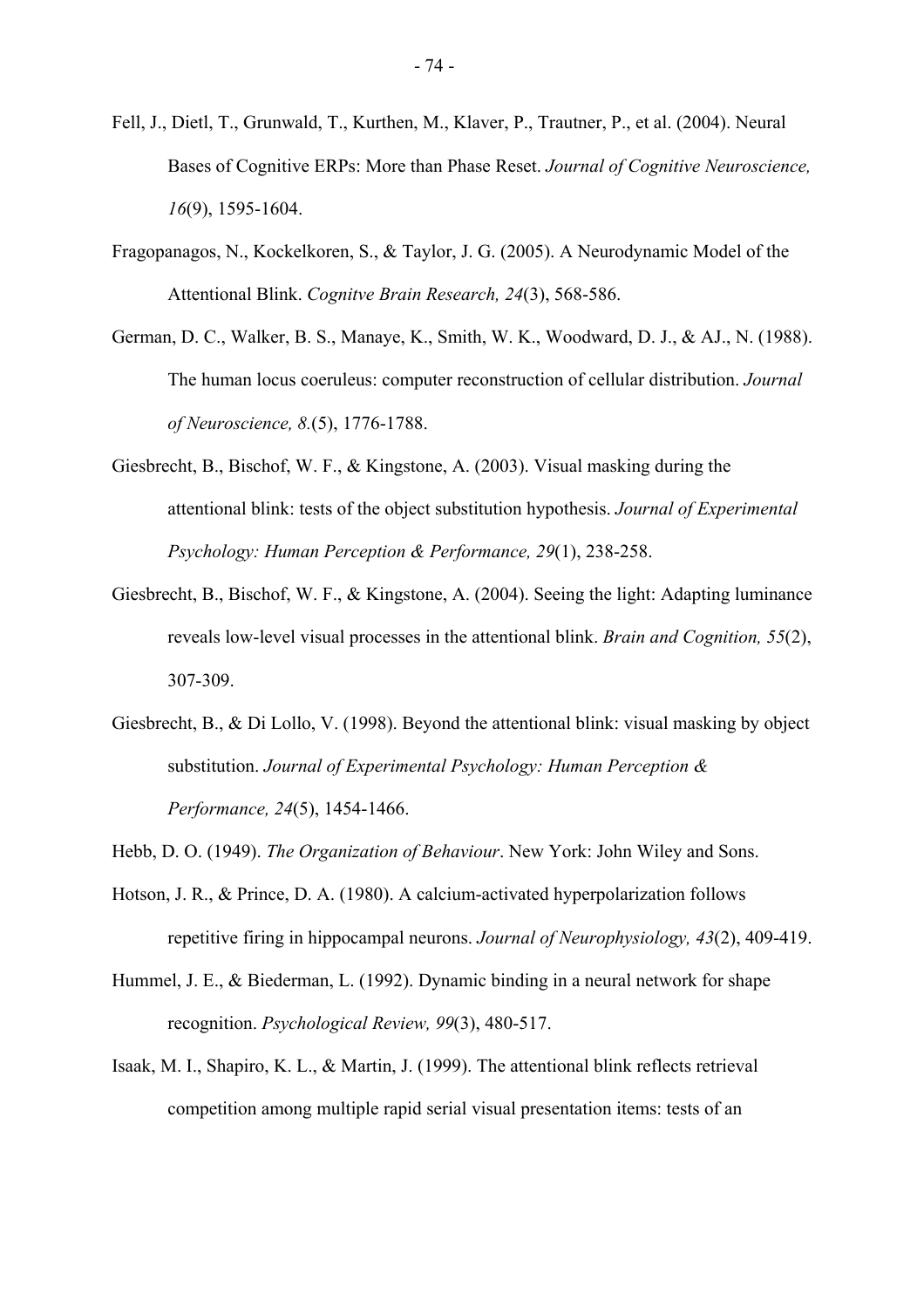interference model. *Journal of Experimental Psychology: Human Perception & Performance, 25*(6), 1774-1792.

- Jolicoeur, P. (1998). Modulation of the Attentional Blink by On-line Response Selection: Evidence from Speeded and Unspeeded Task<sub>1</sub> Decisions. *Memory and Cognition*, *26*(5), 1014-1032.
- Kanwisher, N. G. (1987). Repetition blindness: type recognition without token individuation. *Cognition, 27*(2), 117-143.
- Kanwisher, N. G. (1991). Repetition blindness and illusory conjunctions: errors in binding visual types with visual tokens. *Journal of Experimental Psychology: Human Perception & Performance, 17*(2), 404-421.
- Kellie, F. J., & Shapiro, K. L. (2004). Object File Continuity Predicts Attentional Blink Magnitude. *Perception and Psychophysics, 66*(n), 692-712.
- Keysers, C., & Perrett, D. I. (2002). Visual masking and RSVP reveal neural competition. *Trends in Cognitive Sciences, 6*(3), 120-125.
- Koch, C. (1999). *Biophysics of Computation: Information Processing in Single Neurons*: Oxford University Press.
- Kovacs, G., Vogels, R., & Orban, G. A. (1995). Cortical Correlate of pattern backward masking. *Proceedings of the National Academy of Sciences of the U.S.A (Neurobiology), 92*, 5587-5591.
- Kranczioch, C., Debener, S., Schwarzbach, J., Goebel, R., & Engel, A. K. (2005). Neural correlates of conscious perception in the attentional blink. *Neuroimage, 24.*(3), 704- 714.
- Kristjansson, A., Mackeben, M., & Nakayama, K. (2001). Rapid, object-based learning in the deployment of transient attention. *Perception, 30*(11), 1375-1387.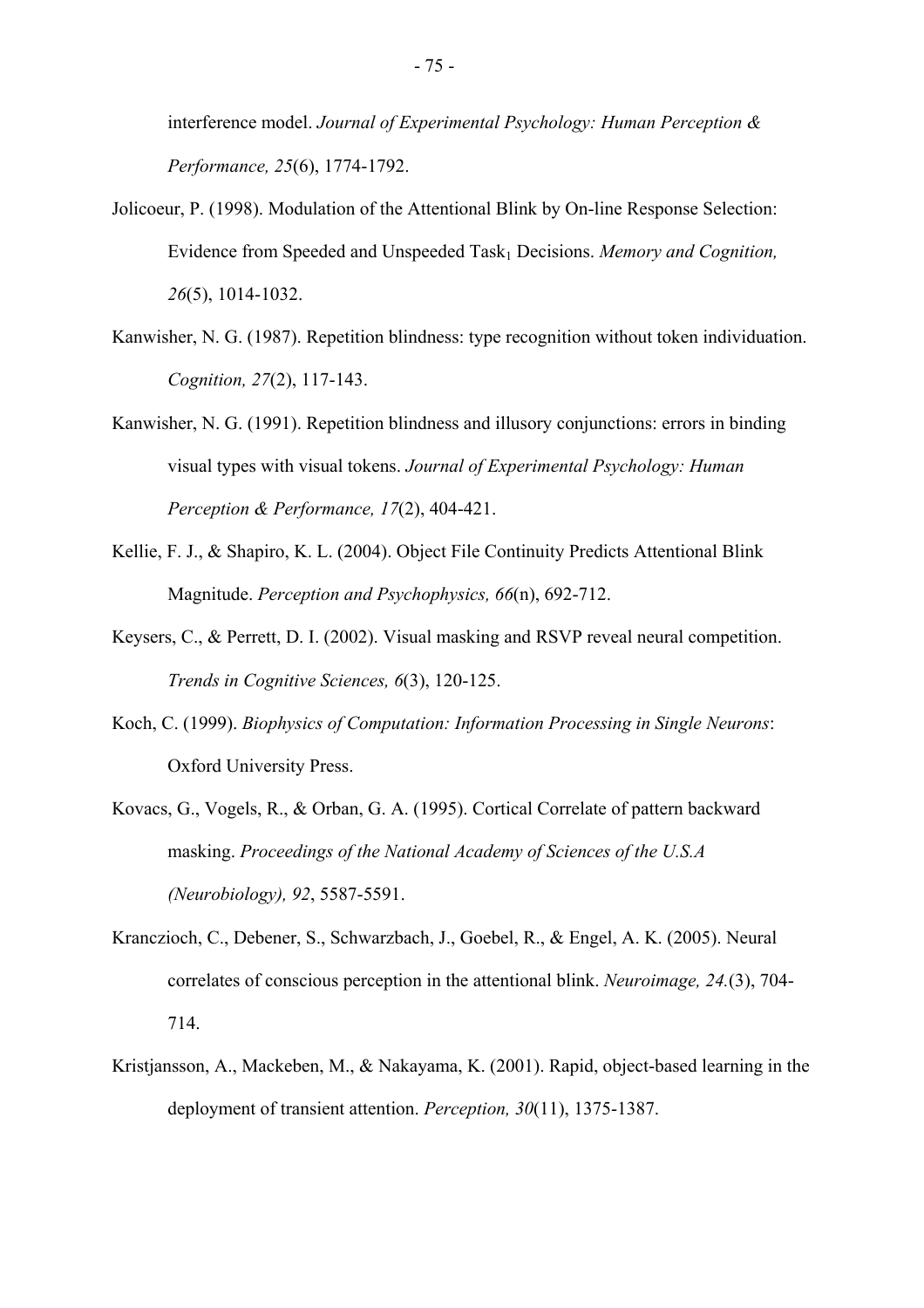- Kristjansson, A., & Nakayama, K. (2003). A primitive memory system for the deployment of transient attention. *Perception and Psychophysics, 65*(5), 711-724.
- Liaw, J. S., & Berger, T. W. (1996). Dynamic synapse: a new concept of neural representation and computation. *Hippocampus, 6*(6), 591-600.
- Logan, G. D. (2004). Cumulative progress in formal theories of attention. *Annual Review of Psychology, 55*, 207-234.
- Luck, S. J., Vogel, E. K., & Shapiro, K. L. (1996). Word meanings can be accessed but not reported during the attentional blink. *Nature, 383*, 616-618.
- Maki, W. S., Bussard, G., Lopez, K., & Digby, B. (2003). Sources of interference in the attentional blink: target-distractor similarity revisited. *Perception and Psychophysics, 65*(2), 188-201.
- Maki, W. S., Couture, T., Frigen, K., & Lien, D. (1997). Sources of the attentional blink during rapid serial visual presentation: perceptual interference and retrieval competition. *Journal of Experimental Psychology: Human Perception & Performance, 23*(5), 1393-1411.
- Marois, R., Do-Joon, Y., & Chun, M. M. (2004). The Neural Fate of Consiously Perceived and Missed Events in the Attentional Blink. *Neuron, 41*, 465-472.
- McClelland, J. L. (1993). Toward a theory of Information-processing in graded, random and interactive networks. In *Attention and Performance* (pp. 655-688).
- Miller, E. K., Erickson, C. A., & Desimone, R. (1996). Neural mechanisms of visual working memory in prefrontal cortex of the macaque. *Journal of Neuroscience, 16*(16), 5154- 5167.
- Monsell, S. (2003). Task switching. *Trends in Cognitive Sciences, 7*(3), 134-140.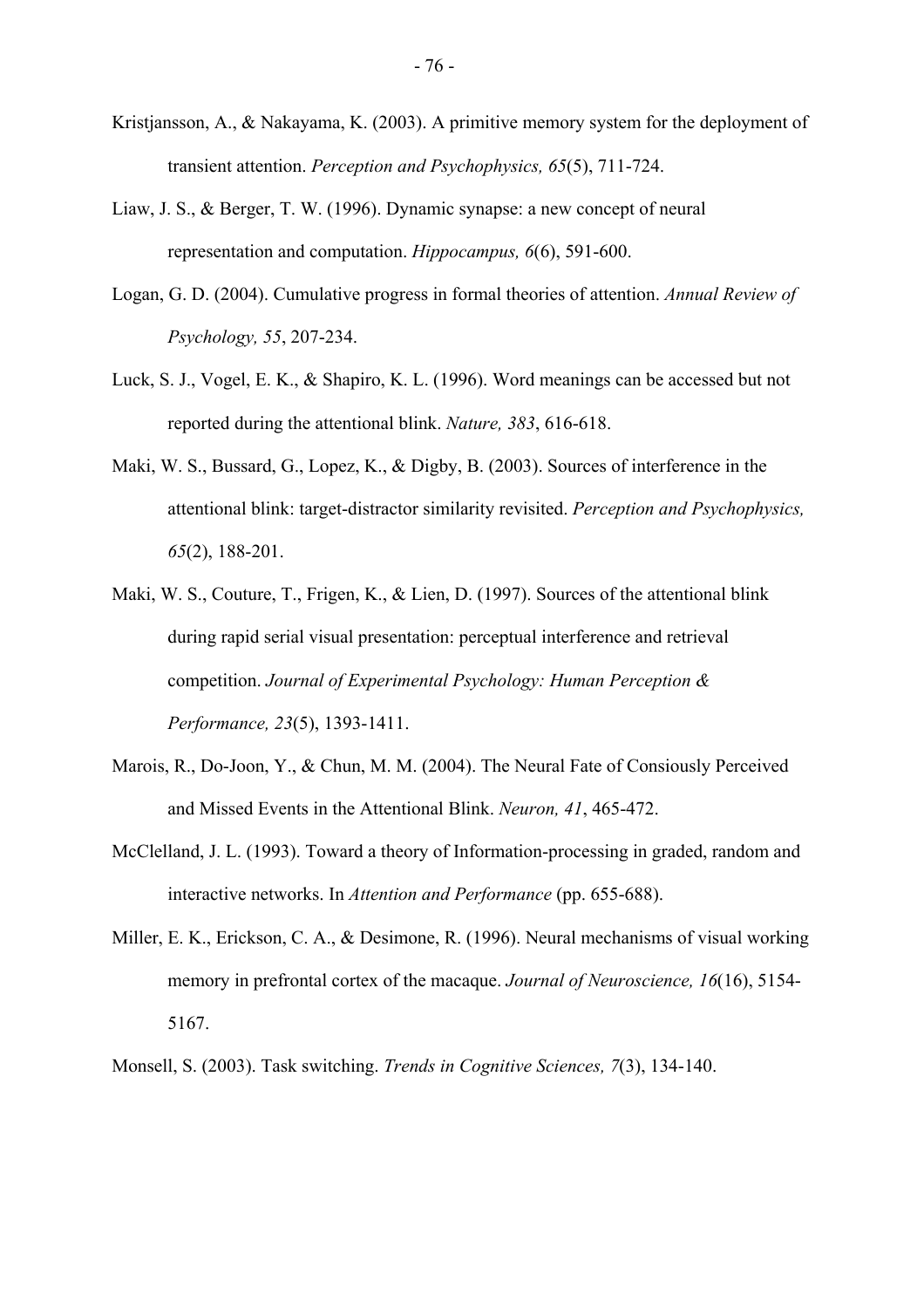Muller, H. J., & Rabbitt, P. M. A. (1989). Reflexive and Voluntary Orienting of Visual Attention: Time Course of Activation and Resistance to Interruption. *Journal of Experimental Psychology: Human Perception and Performance, 15*(2), 315-330.

- Nakayama, K., & Mackeben, M. (1989). Sustained and transient components of focal visual attention. *Vision Research, 29*(11), 1631-1647.
- Nieuwenhuis, S., Gilzenrat, M. S., Holmes, B. D., & Cohen, J. D. (2006). The Role of the Locus Coeruleus in Mediating the Attentional Blink: A Neurocomputational Theory. *Journal of Experimental Psychology: General (in Press)*.
- Nieuwenstein, M. R., Chun, M. M., van der Lubbe, R. H. J., & Hooge, I. T. C. (2005). Delayed Attentional Engagement in the Attentional Blink. *Journal of Experimental Psychology: Human Perception and Performance, 31*(6), 1463-1475.
- Olivers, C. N., van der Stigchel, S., & Hulleman, J. (2005). Spreading the sparing: against a limited-capacity account of the attentional blink. *Psychological Research, 8*, 1-14.
- O'Reilly, R. C., & Munakata, Y. (2000). *Computational Explorations in Cognitive Neuroscience: Understanding the Mind by Simulating the Brain.*: MIT Press.
- Pantic, L., Torres, J. J., Kappen, H. J., & Gielen, S. C. (2002). Associative memory with dynamic synapses. *Neural Computation, 14*(12), 2903-2923.
- Passingham, D., & Saka, K. (2004). The prefrontal cortex and working memory: physiology and brain imaging. *Current Opinion in Neurobiology, 14*(2), 163-168.
- Petrides, M. (1995). Impairments on nonspatial self-ordered and externally ordered working memory tasks after lesions of the mid-dorsal part of the lateral frontal cortex in the monkey. *Journal of Neuroscience, 15.*(1 Pt 1), 359-375.
- Potter, M. C. (1993). Very short-term conceptual memory. *Memory and Cognition, 21*(2), 156-161.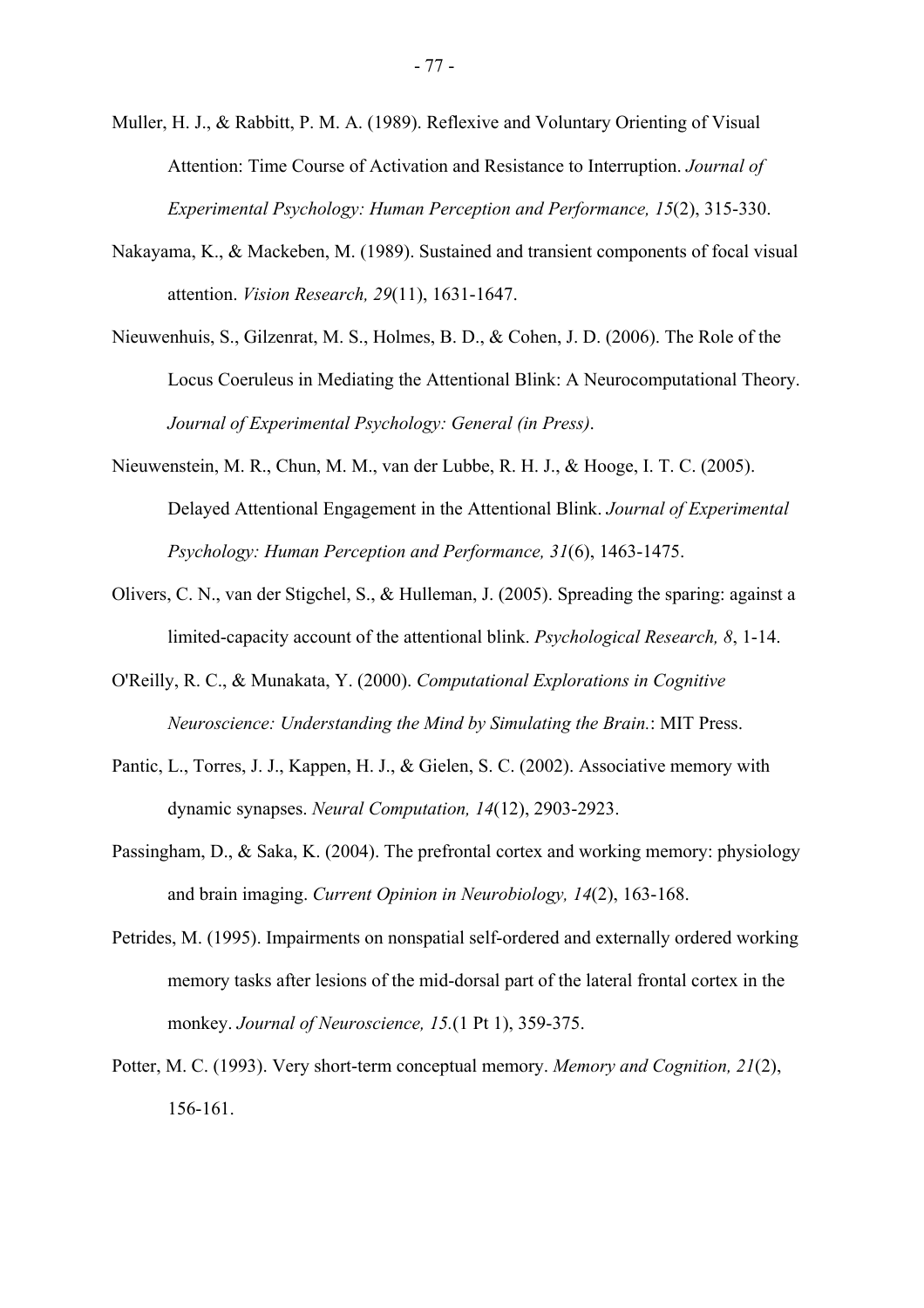Potter, M. C., Chun, M. M., Banks, B. S., & Muckenhoupt, M. (1998). Two attentional deficits in serial target search: the visual attentional blink and an amodal task-switch deficit. *Journal of Experimental Psychology: Learning, Memory, and Cognition, 24*(4), 979-992.

- Potter, M. C., Staub, A., & O'Conner, D. H. (2002). The time course for competition for attention: attention is initially labile. *Journal of Experimental Psychology: Human Perception and Performance, 28*(5), 1149-1162.
- Raymond, J. E. (2003). New objects, not new features, trigger the attentional blink. *Psychological Science, 14*(1), 54-59.
- Raymond, J. E., Shapiro, K. L., & Arnell, K. M. (1992). Temporary suppression of visual processing in an RSVP task: an attentional blink? *Journal of Experimental Psychology: Human Perception & Performance, 18*(3), 849-860.
- Rolke, B., Heil, M., Streb, J., & Hennighausen, E. (2001). Missed prime words within the attentional blink evoke an N400 semantic priming effect. *Psychophysiology, 38*(2), 165-174.
- Rolls, E. T., Tovee, M. J., & Panzeri, S. (1999). The Neurophysiology of Backward Visual Masking: Information Analysis. *Journal of Cognitive Neuroscience, 11*(3), 300-311.
- Rousselet, G. A., Thorpe, S. J., & Fabre-Thorpe, M. (2004). How parallel is visual processing in the ventral pathway? *Trends in Cognitive Sciences, 8*(8), 363-370.
- Seiffert, A. E., & Di Lollo, V. (1997). Low-Level Masking in the Attentional Blink. *Journal of Experimental Psychology: Human Perception & Performance, 23*(4), 1061-1073.
- Serences, J. T., Shomstein, S., Leber, A. B., Golay, X., Egeth, H. E., & Yantis, S. (2005). Coordination of Voluntary and Stimulus-Driven Attentional Control in Human Cortex. *Psychological Science, 16*(2), 114-122.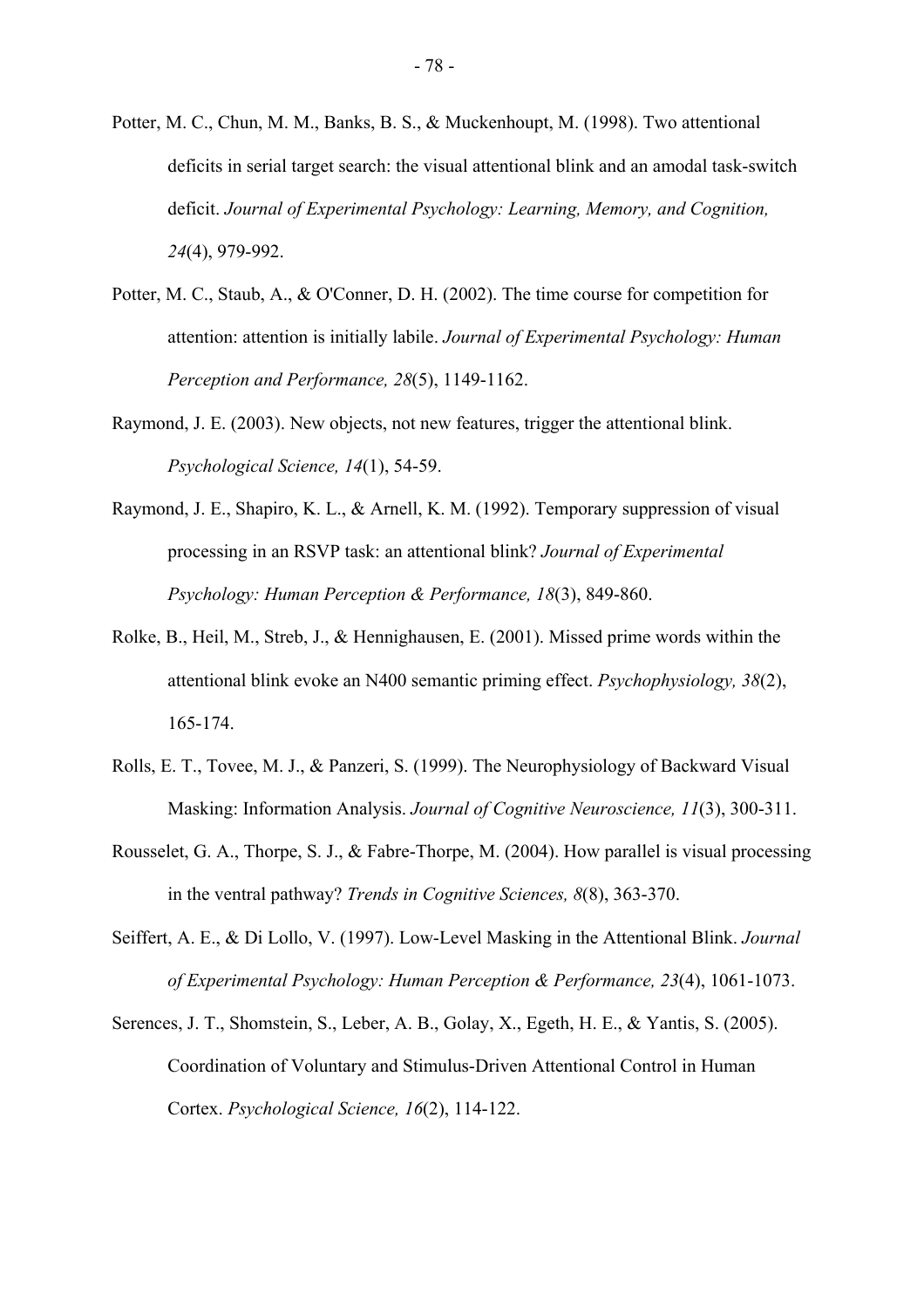- Shapiro, K. L., Arnell, K. M., & Raymond, J. E. (1997). The Attentional Blink. *Trends in Cognitive Sciences, 1*(8), 291-297.
- Shapiro, K. L., Caldwell, J., & Sorensen, R. E. (1997). Personal names and the attentional blink: a visual "cocktail party" effect. *Journal of Experimental Psychology: Human Perception & Performance, 23*(2), 504-514.
- Shapiro, K. L., Driver, J., Ward, R., & Sorensen, R. E. (1997). Priming from the Attentional Blink: A Failure to Extract Visual Tokens but Not Visual Types. *Psychological Science, 8*(2), 95-102.
- Sheppard, D. M., Duncan, J., Shapiro, K. L., & Hillstrom, A. P. (2002). Objects and events in the attentional blink. *Psychological Science, 13*(5), 410-415.
- Shih, S. I., & Sperling, G. (2002). Measuring and modeling the trajectory of visual spatial attention. *Psychological Review, 109*(2), 260-305.
- Sperling, G., & Weichselgartner, E. (1995). Episodic Theory of the Dynamics of Spatial Attention. *Psychological Review, 102*(3), 503-532.
- Taylor, J. G. (2002). Paying attention to consciousness. *Trends in Cognitive Sciences, 6*(5), 206-210.
- Taylor, J. G., & Rogers, M. (2002). A control model of the movement of attention. *Neural Networks, 15*(3), 309-326.
- Treisman, A. M., & Gelade, G. (1980). A feature-integration theory of attention. *Cognitive Psychology, 12*(1), 97-136.
- Triesman, A. M. (1998). Feature Binding, Attention and Object Perception. *Philosophical Transactions of the Royal Society London B., 353*(1373), 1295-1306.
- Vogel, E. K., Luck, S. J., & Shapiro, K. L. (1998). Electrophysiological evidence for a postperceptual locus of suppression during the attentional blink. *Journal of Experimental Psychology: Human Perception & Performance, 24*(6), 1656-1674.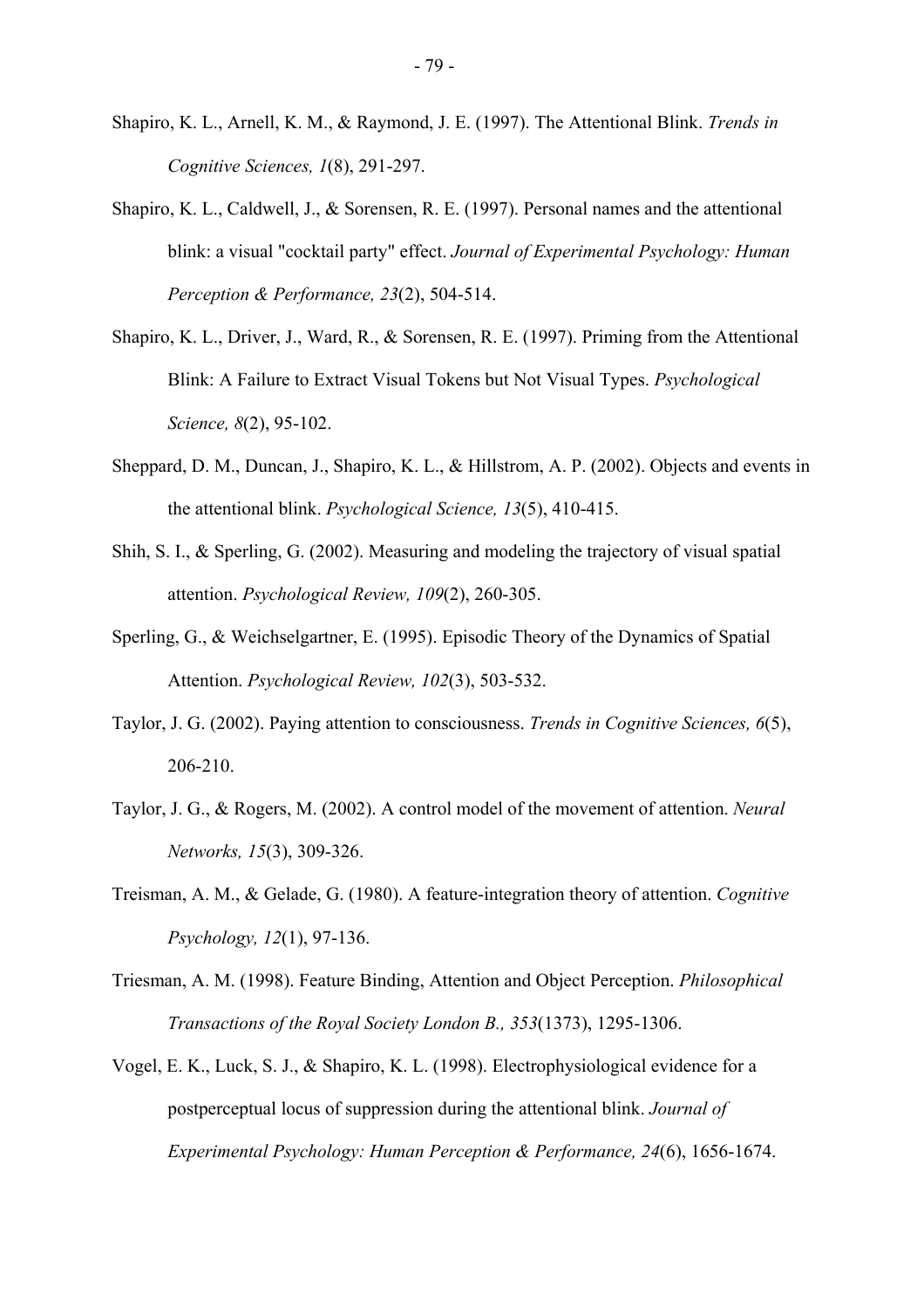- von der Malsburg, C. (1981). *The Correlation Theory of Brain Function (Technical Report)* (No. 81-2). Gottingen, West Germany: Max-Planck Institute for Biophysical Chemistry.
- Weichselgartner, E., & Sperling, G. (1987). Dynamics of Automatic and Controlled Visual Attention. *Science, 238*, 778-780.
- Wilken, P., & Ma, W. J. (2004). A detection theory account of change detection. *Journal of Vision, 4*(12), 1120-1135.
- Wyble, B., & Bowman, H. (2005). Computational and experimental evaluation of the attentional blink: Testing the simultaneous type serial token model. In B. G. Bara, L. W. Barsalou & M. Bucciarelli (Eds.), *CogSci 2005, XXVII Annual Conference of the Cognitive Science Society* (pp. 2371-2376): Cognitive Science Society through Lawrence Erlbaum.
- Wyble, B., & Bowman, H. (2006). A neural network account of binding discrete items into working memory using a distributed pool of flexible resources. [abstract & online presentation]. *Journal of Vision, 6*(6), 33a.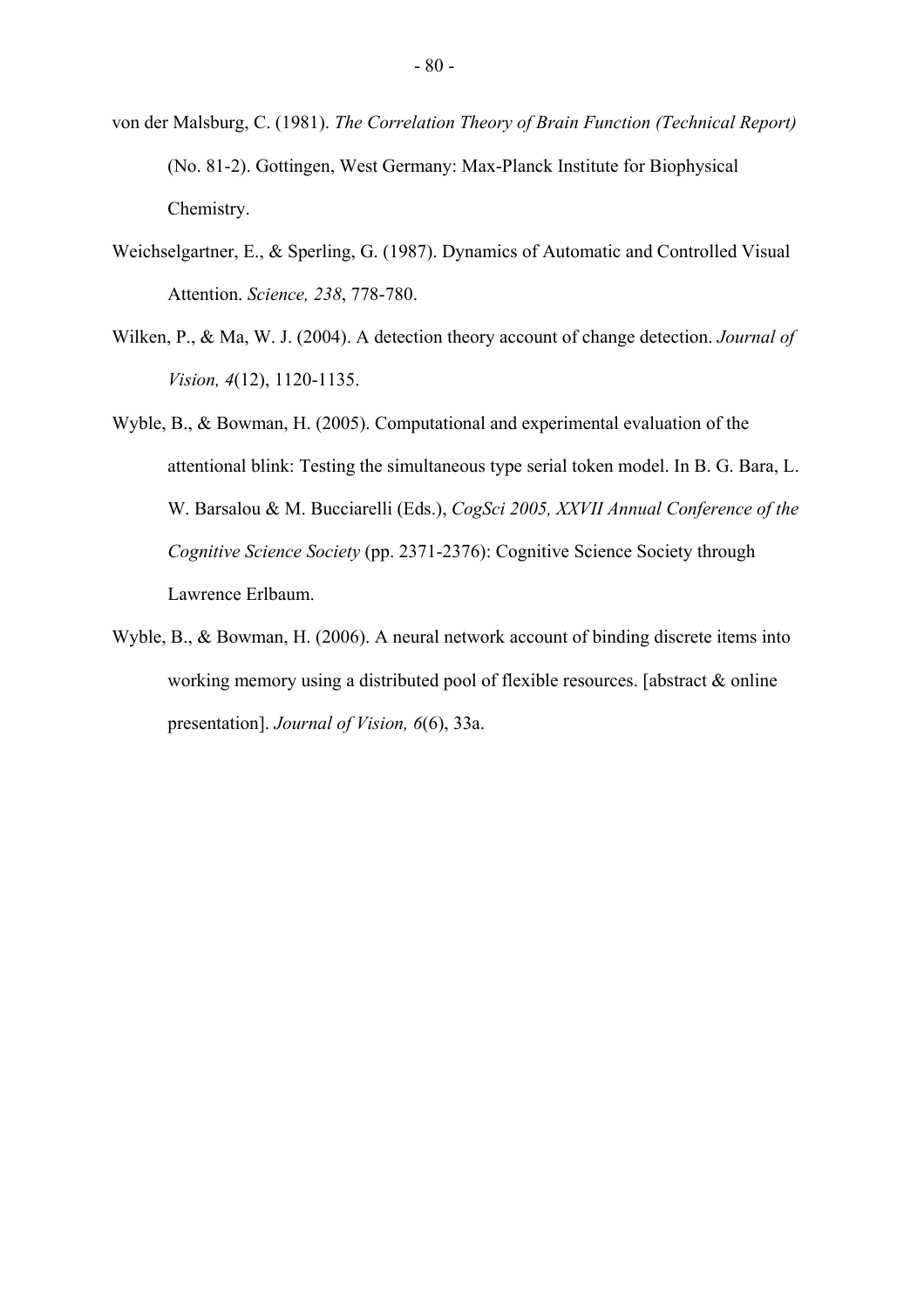# Tables

<span id="page-81-0"></span>

|                                                     | $ST^2$       | Chartier<br>et al<br>(Gated<br>Autoass.) | Dehaene<br>et al<br>(Global<br>Worksp.) | <b>Battye</b><br>(Conf.<br>Monit.) | Fragopanagos<br>$&$ Taylor<br>(CODAM) | Nieuwenhuis<br>et al (Locus<br>Coeruleus) |
|-----------------------------------------------------|--------------|------------------------------------------|-----------------------------------------|------------------------------------|---------------------------------------|-------------------------------------------|
| Lateral Inhib<br>between Type<br>Representations    | $\times$     | $\times$                                 |                                         |                                    | $V/X^b$                               |                                           |
| TAE with<br>Refractory<br>Period                    | $\checkmark$ | $\times$                                 | $\times$                                |                                    | $\times$                              | ✓                                         |
| TAE is<br>Location<br>Specific                      | $\checkmark$ | <b>NA</b>                                | NA                                      |                                    | <b>NA</b>                             | $\times$                                  |
| TAE withheld<br>during<br>tokenization              | $\checkmark$ | <b>NA</b>                                | <b>NA</b>                               | $\times$                           | <b>NA</b>                             | $\times$                                  |
| Target Reps.<br>Maintained to<br>Retrieval          | $\checkmark$ |                                          | $\times$                                | $\times$                           | V/X                                   | $\times$                                  |
| Active<br>Maintenance of<br>Entire Type             | $\times$     | $\times$ d                               | $\times$                                | $\times$                           | $V/X$ <sup>e</sup>                    | $\times$                                  |
| Maintenance of<br>Pointer to Type<br>(Tokens)       | $\checkmark$ | $\times$                                 | $\times$                                | $\times$                           | $\times$                              | $\times$                                  |
| <b>Uses Discrete</b><br>Episodic<br>Contexts (Tks.) | $\checkmark$ | $\times$                                 | $\times$                                | $\times$                           | $\times$                              | $\times$                                  |
| <b>Extraction of</b><br>Temporal<br>Order           | $\checkmark$ | $\times$                                 | $\times$                                | X                                  | $\times$                              | $\times$                                  |

Table 1: Commonalities between AB models. Note the following, <sup>a</sup>) lateral inhibition only enforced when conflict is high;  $\binom{b}{b}$  depends upon what are interpreted as types (Object Map or WM nodes);  $\binom{c}{b}$  there is no reason why WM nodes could not sustain until retrieval, although they do not seem to do so in the current implementation;  $\phi$ ) weights are maintained, but activation is not; and  $\phi$ ) same point as  $\phi$ ). NA denotes Not Applicable.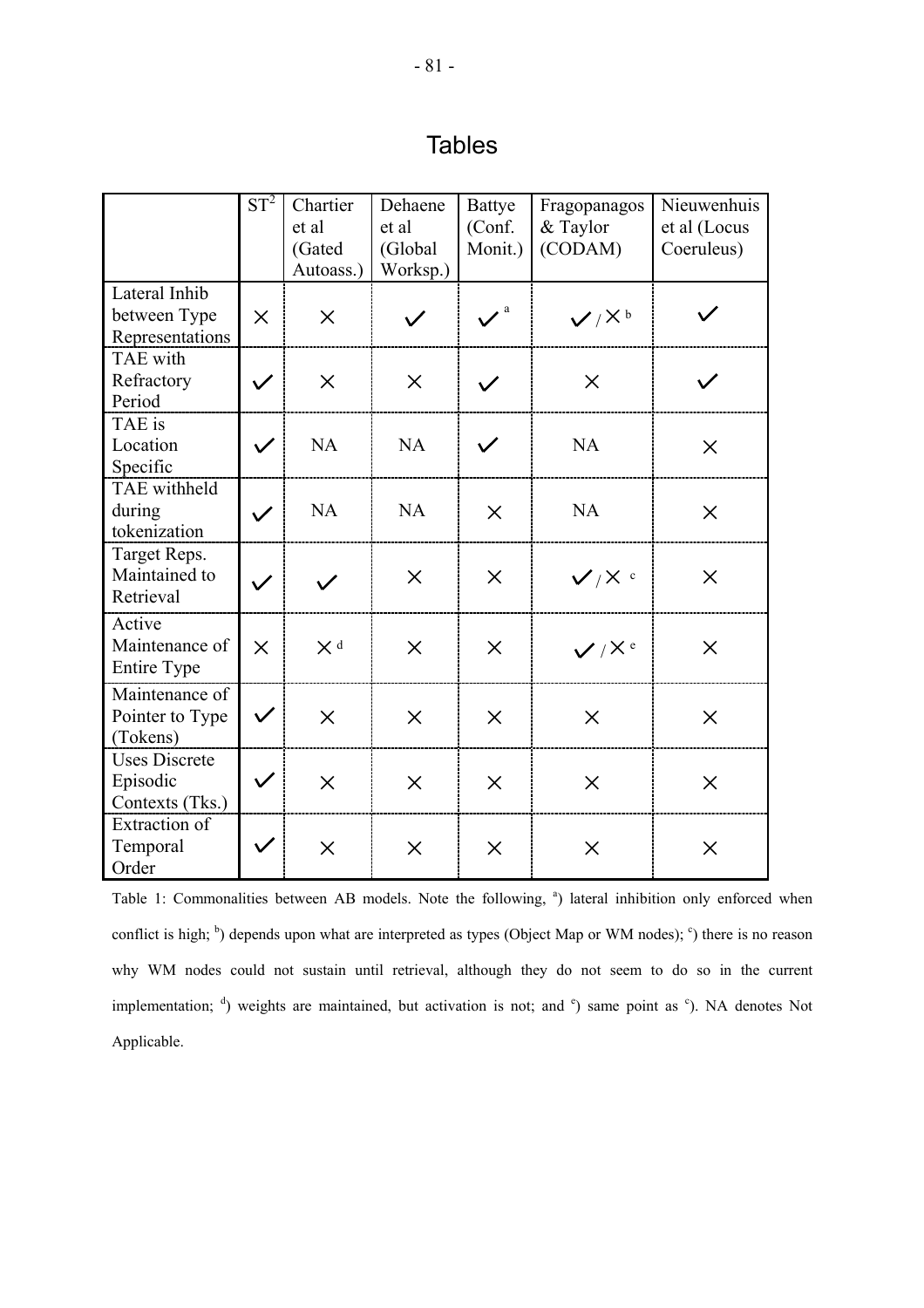| Layer                  | Leak | <b>Number</b><br>of |
|------------------------|------|---------------------|
|                        |      | nodes               |
| 1. Input               | .07  | 12                  |
| 2. Masking             | .01  | 12                  |
| 3. Item                | .04  | 12                  |
| 4. Item Off            | .02  | 12                  |
| 5. TFL                 | .02  | 12                  |
| 6. TFL Off             | .07  | 12                  |
| 7. Binder Gate         | .07  | 6                   |
| 8. Binder Trace        | .01  | 6                   |
| 9. WM Gate             | .07  | 3                   |
| 10. WM Trace           | .01  | 3                   |
| 11. Blaster Input ON   | .07  | 1                   |
| 12. Blaster Input OFF  | .07  |                     |
| 13. Blaster Output ON  | .07  |                     |
| 14. Blaster Output OFF | .07  |                     |

<span id="page-82-0"></span>Table 2: Parameter settings per layer.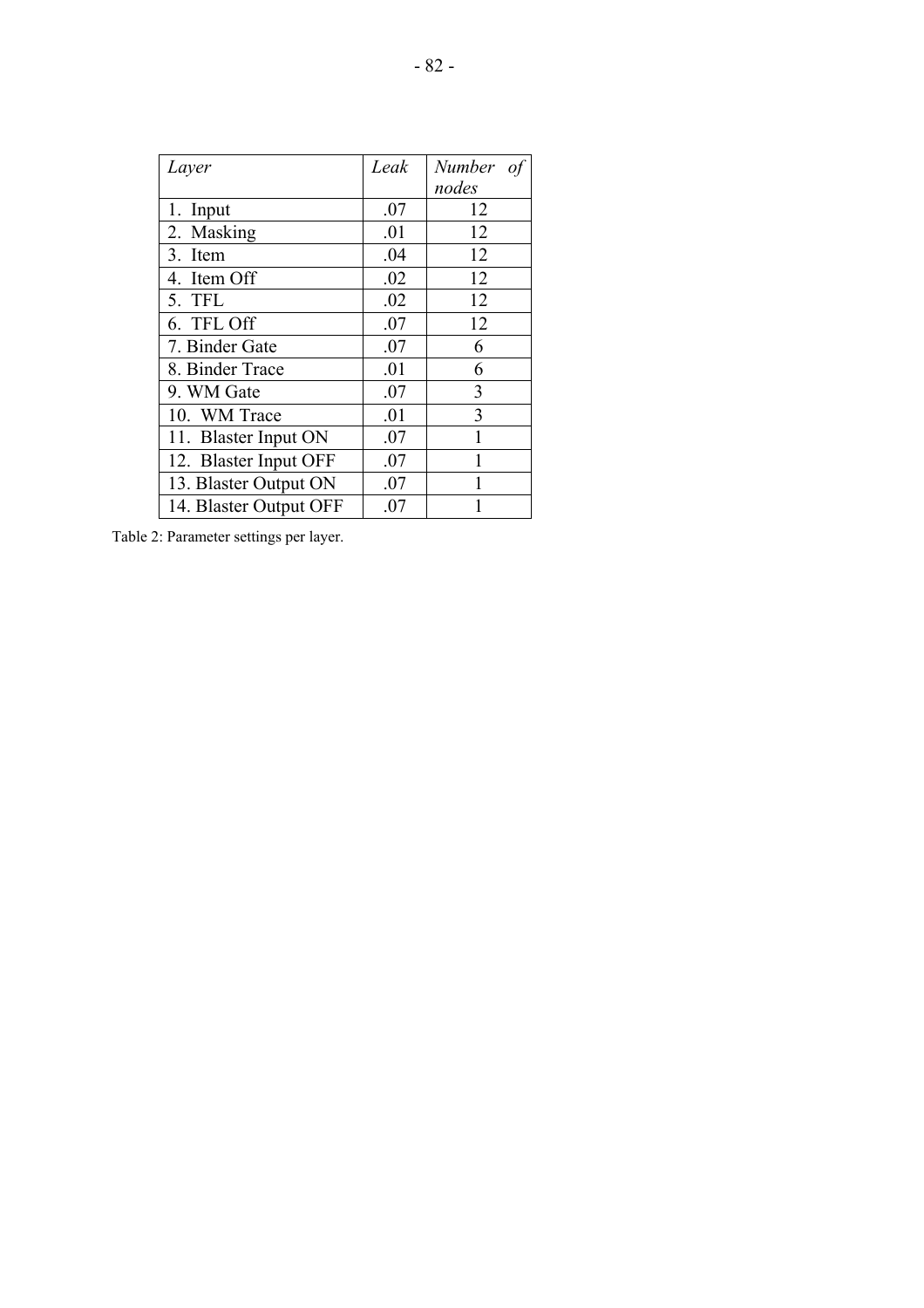|                               | Value           | Type                    | Threshold        |
|-------------------------------|-----------------|-------------------------|------------------|
|                               |                 |                         |                  |
| <b>Excitatory Connections</b> |                 |                         |                  |
| $1 - 2$                       | .022            | $\mathbf{1}$            | 0.15             |
| $2 - > 3$                     | .014            | $\overline{1}$          | 0.15             |
| $3 - 5$ *                     | .015            | $\mathbf{1}$            | 0.15             |
| $3 - > 3$                     | .0095           | $\overline{1}$          | 0.15             |
| $4 - > 4$                     | .0095           | $\overline{1}$          | 0.4              |
| $6 - 56$                      | .01             | $\overline{1}$          | $\overline{0.4}$ |
| $5 - > 5$                     | .022            | $\overline{1}$          | 0.4              |
| $\overline{5}$ ->6            | .0075           | $\overline{1}$          | 0.52             |
| $3 - > 4$                     | .02             | $\mathbf{1}$            | 0.52             |
| $9 - > 10$                    | .0055           | $\mathbf{1}$            | 0.4              |
| $10-10$                       | .06             | $\overline{1}$          | 0.15             |
| $5 - 11$                      | .018            |                         | 0.15             |
| $13 - 5$ **                   | $.8\,$          | $\frac{2}{2}$           | 0.48             |
| $13 - 3$ **                   | $\overline{.3}$ | $\overline{2}$          | 0.48             |
| $11 - > 13$ **                | $\overline{4}$  | $\overline{1}$          | 0.15             |
| $13 - 14$                     | $\overline{.5}$ | $\overline{1}$          | $\overline{0.7}$ |
| $7 - 12$                      | .01             | $\overline{2}$          | 0.4              |
| $7 - > 8$                     | .0039           | $\overline{1}$          | 0.52             |
| $8 - 8$                       | .01             | $\overline{1}$          | 0.15             |
| $11 - 12$ **                  | $\overline{5}$  | $\mathbf{1}$            | 0.15             |
| $13 - 13$                     | .04             | $\overline{1}$          | 0.15             |
| $12 - 12$                     | .01             | $\mathbf{1}$            | 0.15             |
|                               |                 |                         |                  |
| <b>Inhibitory Connections</b> |                 |                         |                  |
| $1 - > 2$                     | $-.105$         | $\overline{\mathbf{3}}$ | 0.15             |
| $2 - > 2$                     | $-.06$          | $\overline{\mathbf{3}}$ | 0.15             |
| $6 - > 5$                     | $-.12$          | $\overline{1}$          | 0.4              |
| $4 - > 3$                     | $-15$           | $\overline{1}$          | 0.52             |
| $10 - 9$                      | $-.6$           | $\overline{1}$          | 0.4              |
| $12 - 11$                     | $-1$            | $\mathbf{1}$            | 0.15             |
| $14 - 13$                     | $-1$            | $\mathbf{1}$            | 0.15             |

\* Saturating connection: output stops at .2, limiting output dynamic range.

\*\* Saturating connection: output stops at .01, limiting output dynamic range.

Table 3: Connectivity between Layers. Value is the weight setting, type the connectivity type (see Figure 26) and threshold the value of  $\theta$  used in the pre-synaptic output equation. Note, the Item Off, TFL Off nodes, are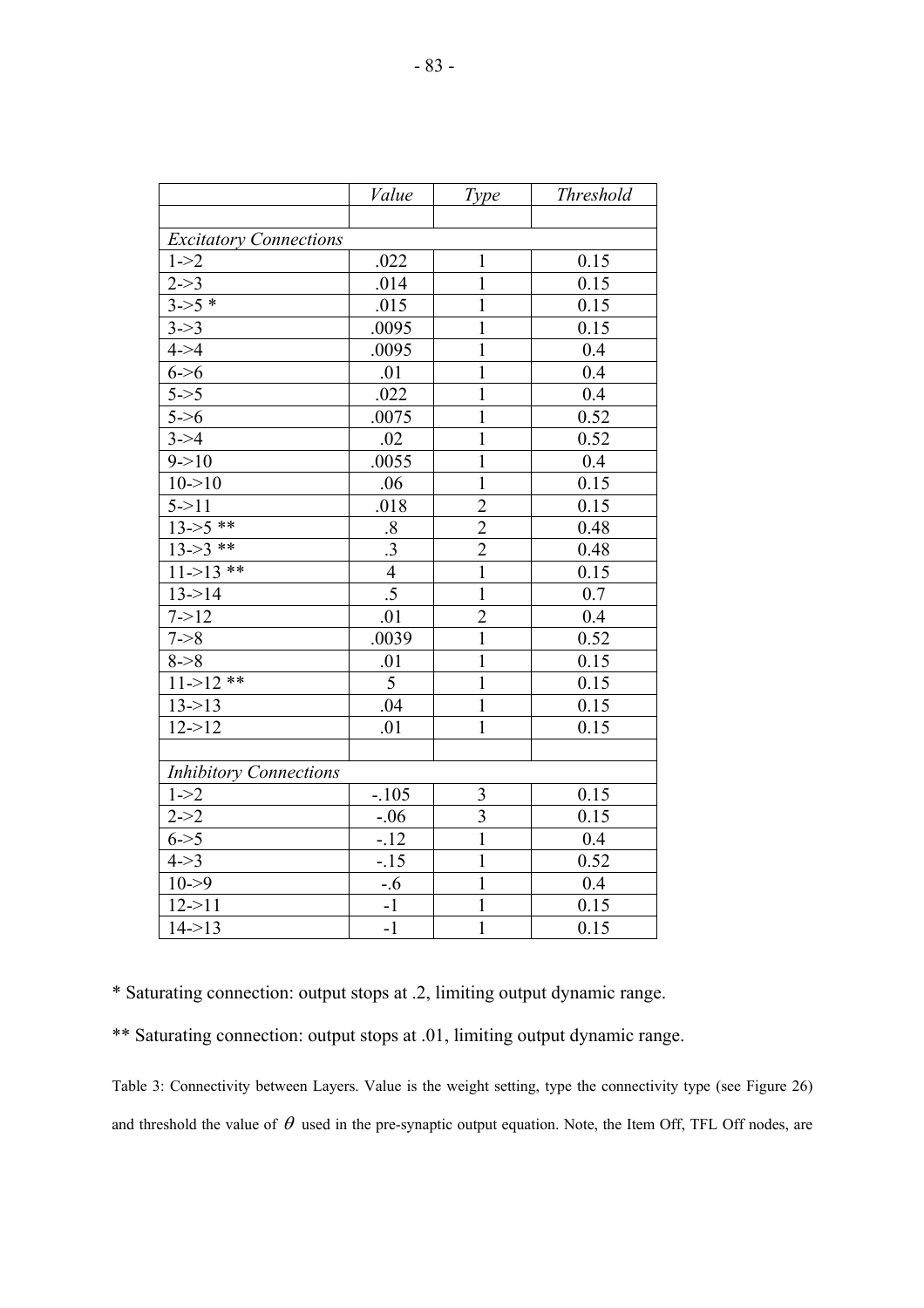<span id="page-84-0"></span>weakly self-excitatory (4->4, 6->6 & 12->12); which was not discussed in the Type Processing subsection of section [4.3](#page-26-0) or in section [A.2.](#page-84-0)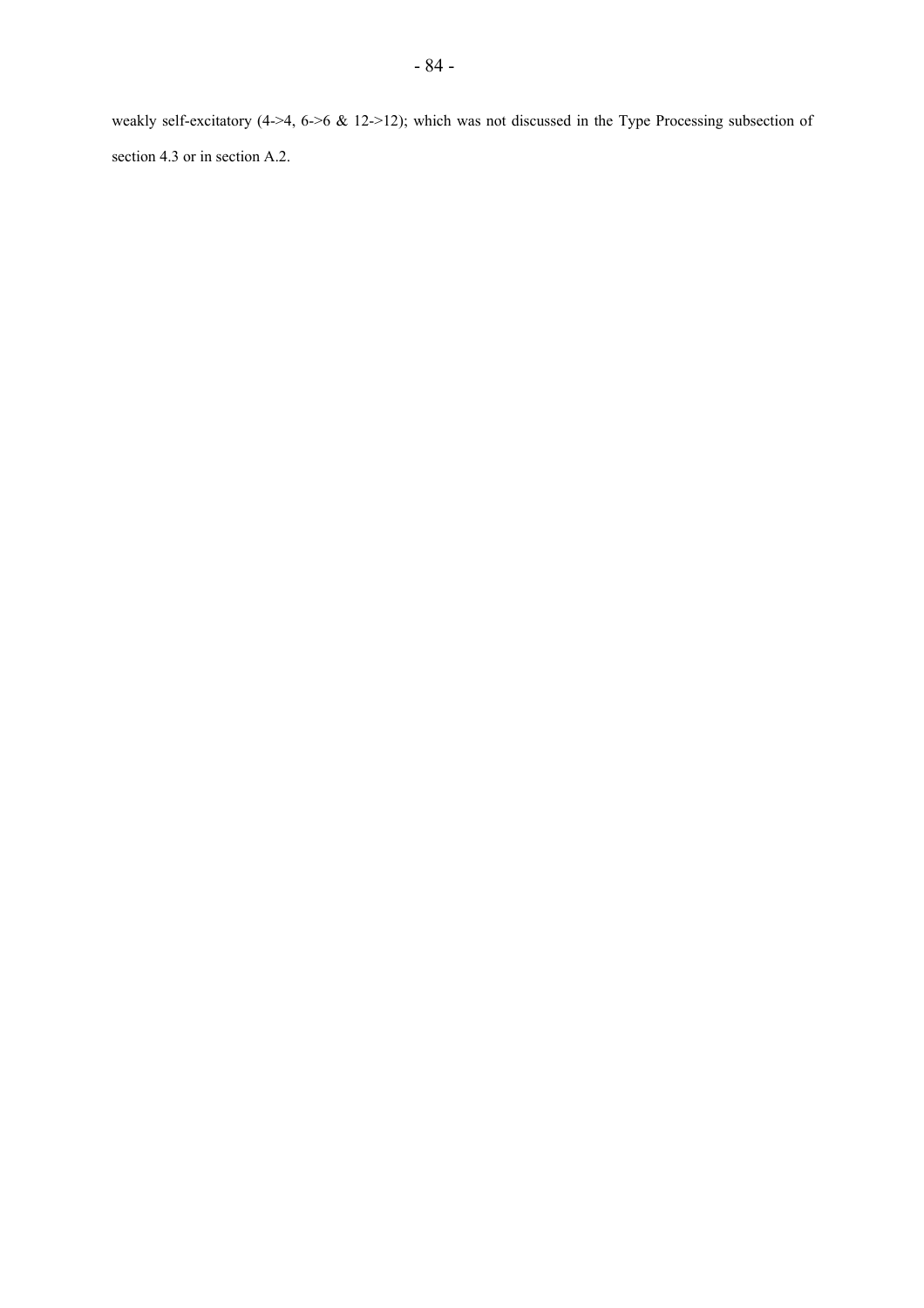# Appendix

# A Implementation and Experimental Methods

## *A.1 Parameters Settings*

The following parameters are fixed across all Neural-ST<sup>2</sup> layers: (from [Equation 1\)](#page-22-0)  $DT\_VM =$ 1.2,  $EE = 3$ ,  $EI = -0.2$ ,  $EL = 0$  and (from [Equation 2\)](#page-23-0)  $\gamma = 5$ . [Table 2](#page-81-0) gives parameter settings per layer. Different connectivity types arise in Neural-ST<sup>2</sup>; see Figure 26(A). [Table 3](#page-82-0) uses these types to detail inter layer connectivity, where layer numbering is as per [Table 2.](#page-81-0) We illustrate connections between elements of the token binding process directly, with the value of weights explicitly shown; see Figure 26(B).

*Insert Table 2 Here Insert Figure 26 Here Insert Table 3 Here* 

## *A.2 Blaster Implementation*

The blaster implementation is shown in Figure 27. All connections in this module saturate at a very low level, so the value of nodes, once a threshold is crossed, is essentially constant with increasing activation. The blaster implementation comprises two on-off circuits, distinguished as Blaster Input, which governs initiation of the blaster, and Blaster Output, which governs the blaster's output effect. Thus, the blaster is initiated by TFL excitation of the Blaster Input on node (via projection (a)). However, the resulting activation is short lived and rapidly curtailed when the Blaster Input off node feeds inhibition back onto the Blaster Input on node (generating the blaster refractory period). Furthermore, this suppression is maintained by ongoing binding, via the projection marked  $(c)$ .<sup>[xv](#page-94-0)</sup>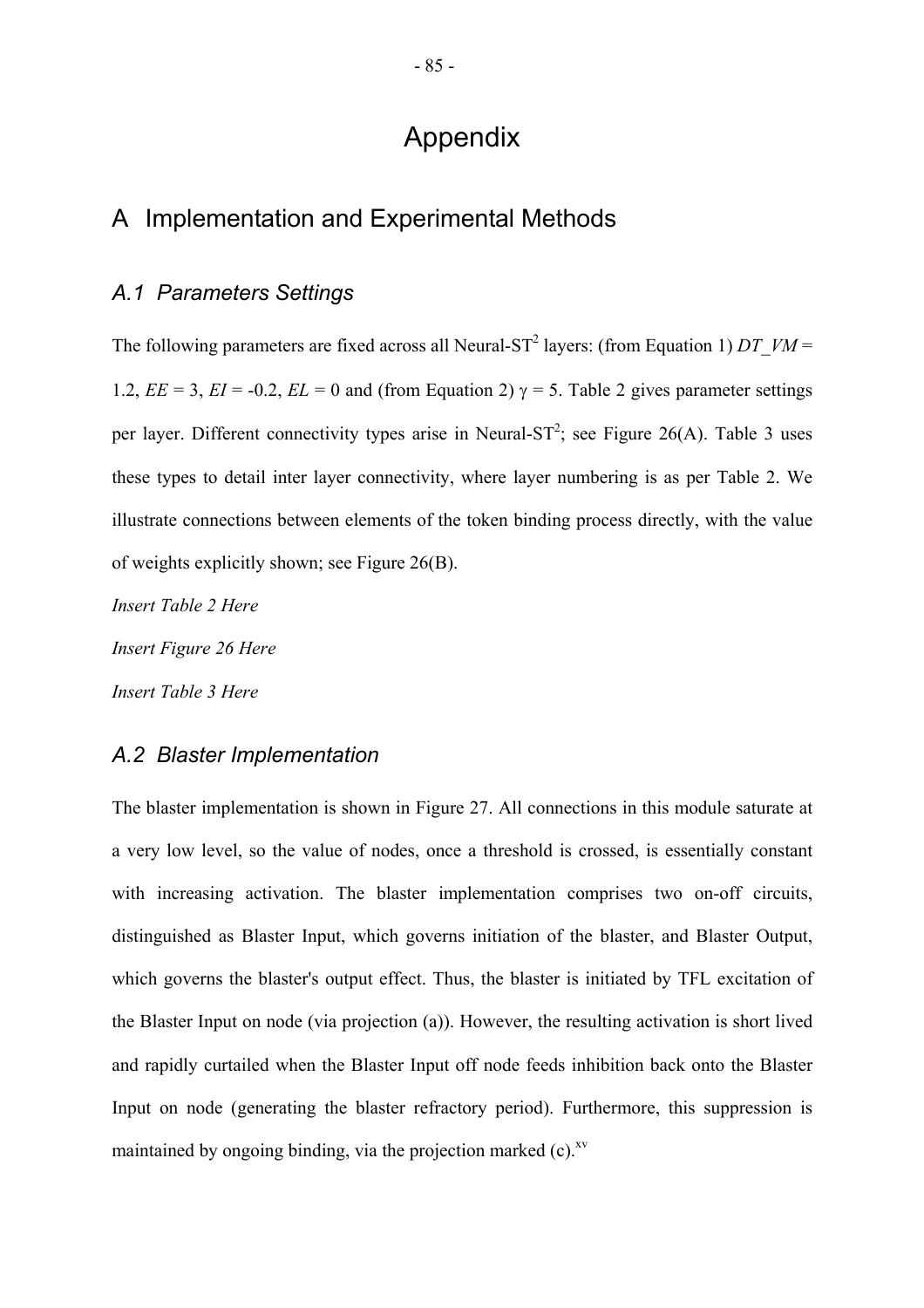The resulting brief on node activation of the Blaster Input circuit has the role of instigating Blaster Output activation through the link marked (d). This Output circuit generates a temporally fixed output to the TFL and Item layer (via the projection marked (b)). This effect is obtained through the Blaster Output on node having different thresholds for outputting along different connections, where threshold (1) is less than (2) is less than (3).

When the Blaster Output on node is excited, it begins its self-excitatory cycle with a low threshold (1), causing it to ramp up with a predictable time course. When activation crosses threshold (2), it begins outputting at a fixed level over projection (b). On crossing the third threshold (3), it strongly excites the Blaster Output off node, which in turn inhibits it, ending the blaster's output at the appropriate time.

*Insert Figure 27 Here* 

### *A.3 Experimental Methods*

#### 54 ms SOA Experiment

Prediction 1 (see section [5.1\)](#page-40-0) involves perception of letter targets in a stream of digit distracters. MATLAB v6.5 and the psychophysics toolbox<sup>[xvi](#page-94-1)</sup> were used to present RSVP streams to participants on a Windows 2000 computer. Display timing rates and screen refresh synchrony were confirmed with photodiodes. Participants were positioned in front of a 17<sup>n</sup> computer screen, displaying a white background, upon which black letters in 180 point Arial font were used as targets. Black digits in 220 point Arial were used as distracters. The letters I, M, O, Q, S, W, X and Z, as well as digits 1 and 0, were excluded from all sets. Digits were 5 cm tall and approximately 3 cm wide, resulting in a viewing angle of 7.1 by 4.3 degrees. Letters were 82% of this size.

 Participants were University of Kent students, with normal or corrected to normal vision and who spoke English fluently. 10 participants undertook this experiment. Items were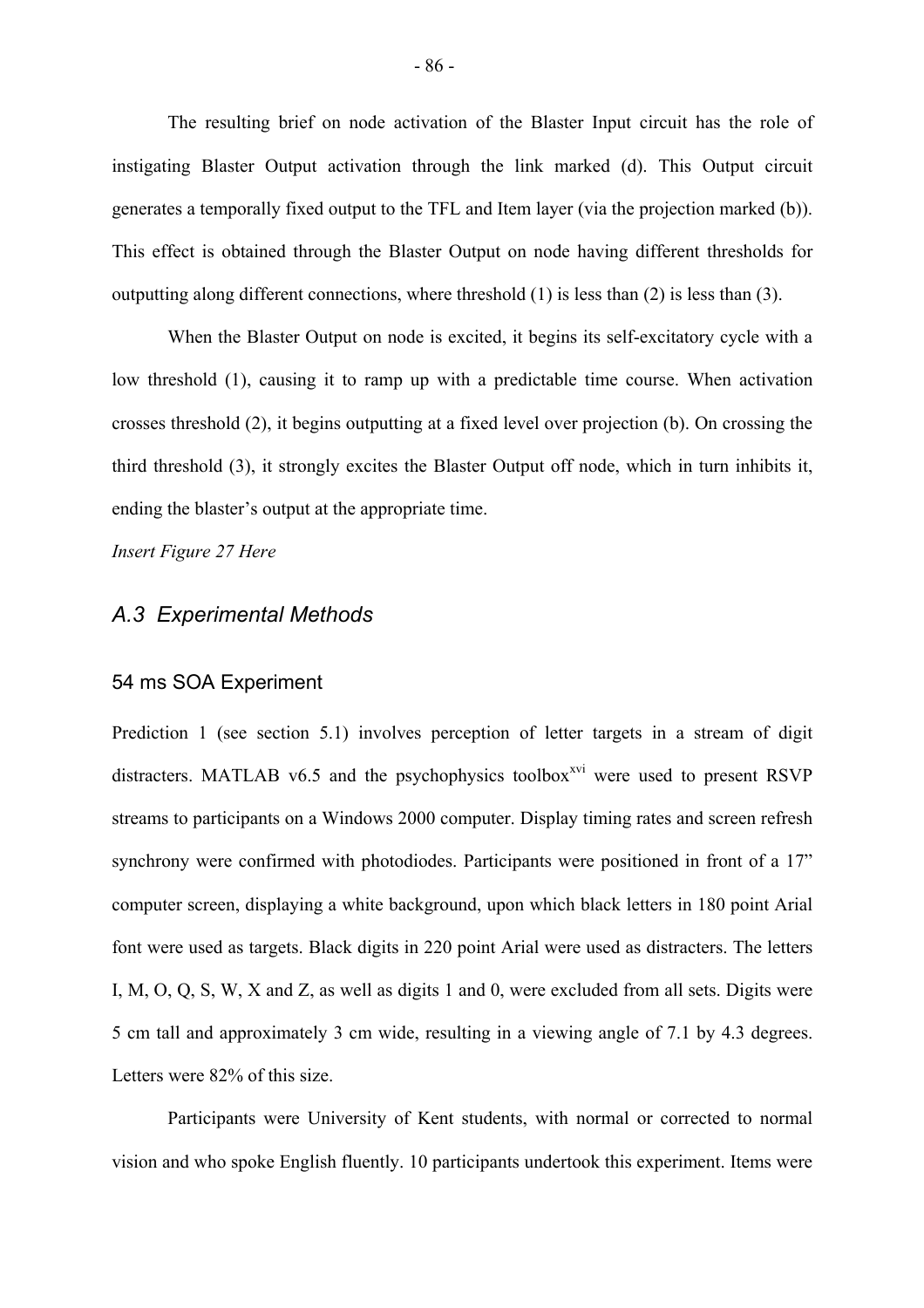presented at 54 ms SOA, followed immediately by the next item. RSVP streams were 40 items long. Each trial was prefaced by a 500 ms fixation cross in the location of the stream. T1 could appear in slots 9 to 17, while T2 could appear at even lags 2-16 afterwards. At least 8 distracters followed T2. Participants saw 96 two-target trials and 10 catch trials (with only one target) per block, for 3 blocks for a total of 288 critical trials. Instructions presented on each trial asked participants to "Enter all of the letters you saw in order, then press Enter". Participants were allowed to correct their input with backspace and were not given feedback. They were encouraged to guess if they were not sure, but not to guess blindly. Trials were considered correct if participants got the correct identity, without regard to temporal order.

#### 94 ms SOA Experiment

The comparison data in Figure 19 was a subset of the results collected in a second experiment that was similar to the above. 14 University of Kent students participated. Items were presented at 94 ms SOA, followed immediately by the next item. RSVP streams were 18 items in length. T1 could appear in slots 5 to 8, while T2 could appear from lags 1-8 afterwards. At least 4 distracters followed T2.

With equal probability, items could have a blank in the  $T1 + 1$  slot, the  $T2 + 1$  slot, or no blank at all. Trial types were crossed in an 8x3 paradigm, with lag and blanks as primary factors. There were 144 trials per block, with three blocks per participant and 14 catch trials with no T2. The T1+1 blank and T2+1 blank trials were discarded for this comparison.

#### Letter Pairs Experiment

On each trial, an RSVP stream was presented at 115 ms/item. Each stream consisted primarily of a sequence of digit trios (147, 258, 369, 470, 581, 692, 814, 703, 925), presented in 100 point Arial font. Embedded within this stream were one or two targets selected from a prepared set of almost  $12,000$  possible four-tuples of letters.<sup>[xvii](#page-94-2)</sup> Characters were  $2.4$  cm in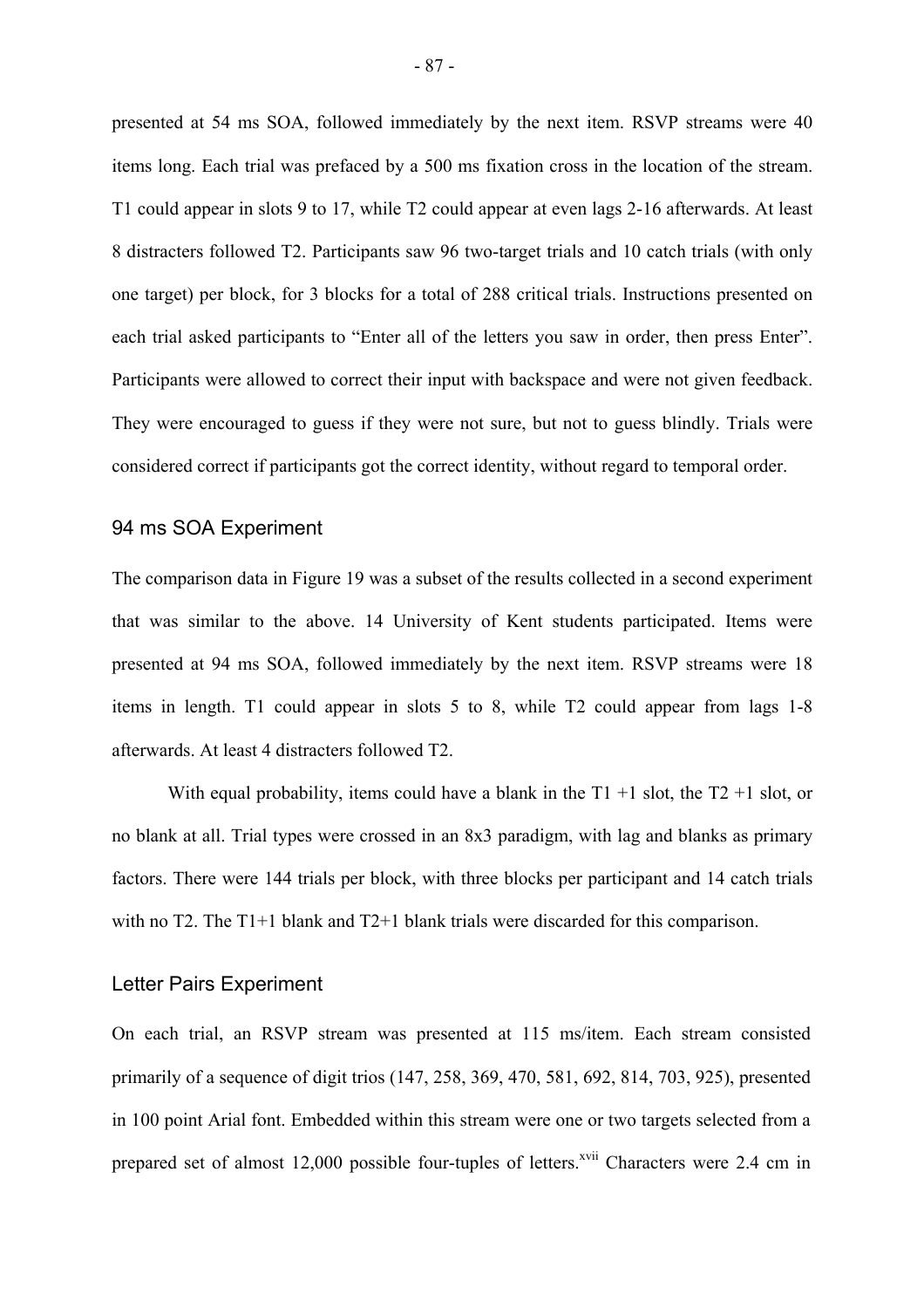height. Digit trios were approximately 5.5 cm in width and letter pairs approximately 4.4 cm. Viewing angles were approximately 3.4 degrees in height by 7 degrees in width. 12 University of Kent students participated in this experiment.

For the two targets in the stream, no repeats of individual letters were permitted. T1 could appear from lag 4 to 9, T2, if present, would follow T1 by lags 1-8 and there were at least 3 distracters following T2. Each participant viewed 3 blocks consisting of 96 two-target trials and 10 catch trials for a total of 288 critical trials. After each trial, participants were asked first to "Enter the first pair of letters you saw in order, then press Enter" and the same for the second pair.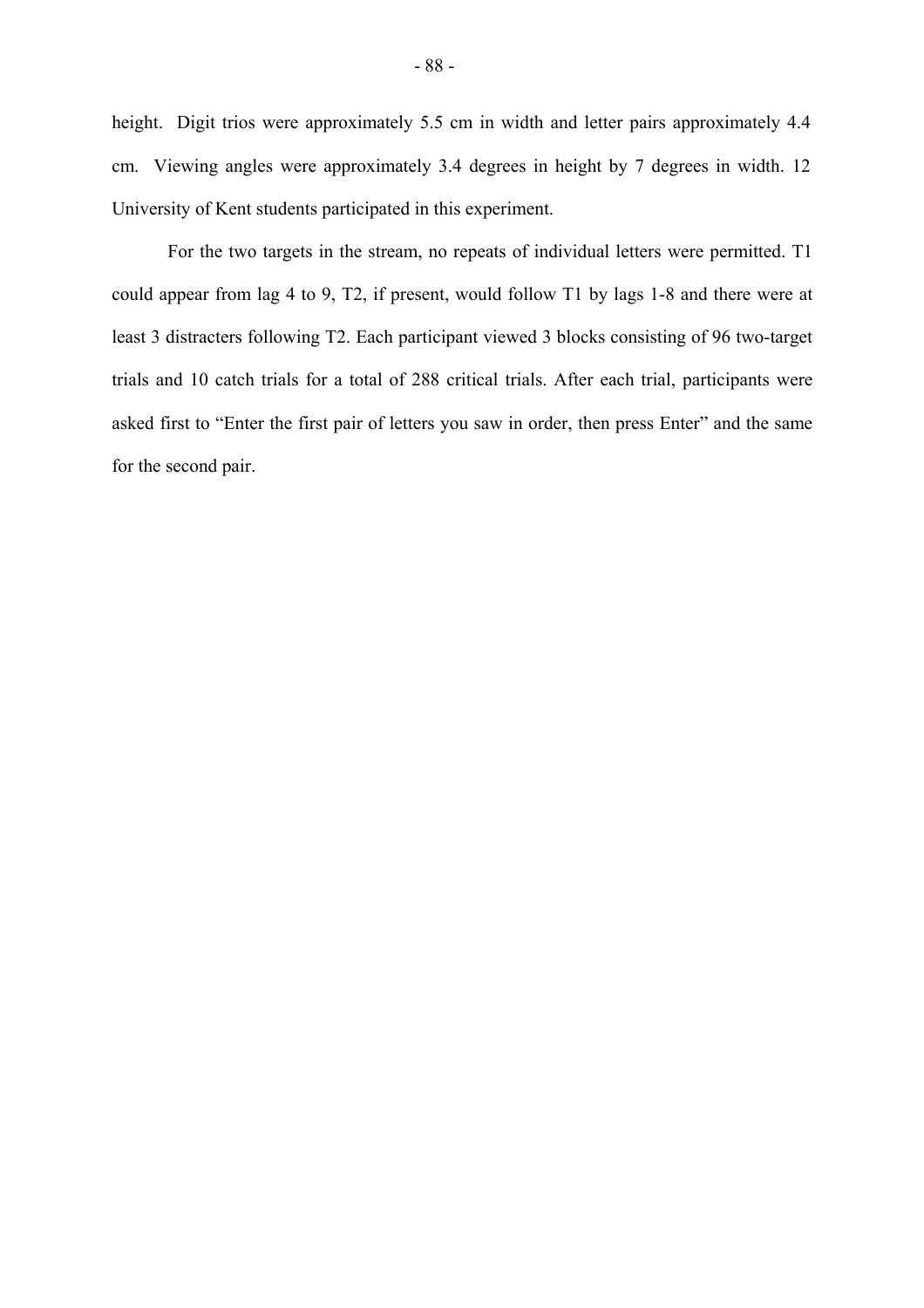# Acknowledgments

The UK Engineering and Physical Sciences Research Council supported this research (grant number GR/S15075/01). We would also like to thank Phil Barnard, Mary Potter, Patrick Craston, Mark Nieuwenstein, Dinkar Sharma, Marvin Chun, David Huber, Kyle Cave, Randall O'Reilly and an anonymous reviewer for discussions and input that have contributed to the development of the  $ST^2$  model.

The Matlab code that implements the Neural- $ST<sup>2</sup>$  model is available on the following page, http://www.cs.kent.ac.uk/people/staff/hb5.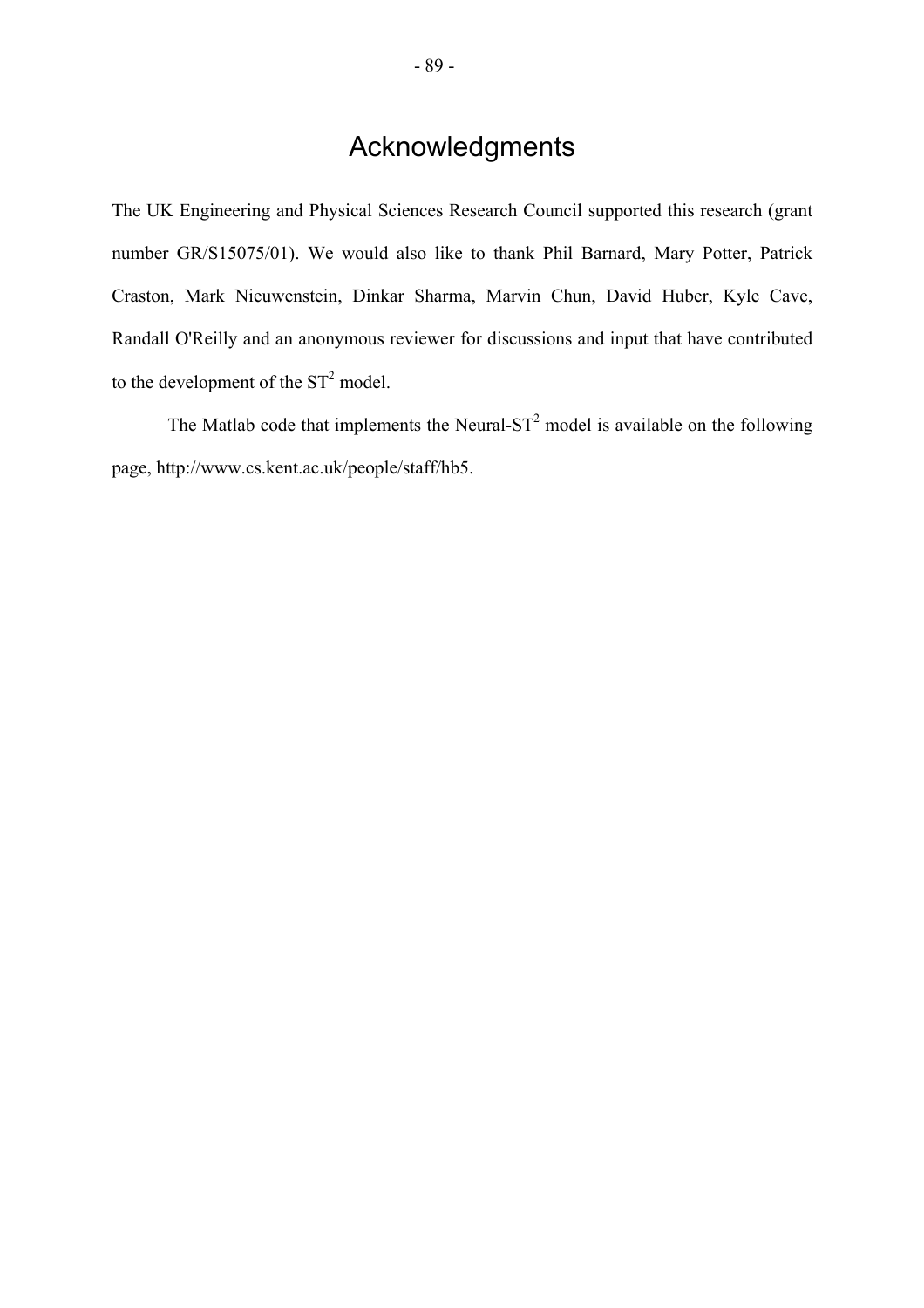## Figure Captions

Figure 1: Depiction of  $ST^2$  processing. Items 1 and 2 are progressing simultaneously and independently through stage 1. The salience filter is enhancing the i1 channel and suppressing the i2 channel, shown as a change in the darkness of the rectangles depicting items. The system is in the process of binding a stage 1 item / type into WM.

Figure 2: i1 bound to token 1.

Figure 3:  $ST^2$  binding pool, pre any tokenization. Note, the connectivity shown would be duplicated across type and token layers.

Figure 4: ST2 binding pool in a state arising from co-activation of token 1 and the i1 type. Fill denotes what the binding unit codes, i.e. neither i1 nor tk1, just tk1, just i1 or both i1 and tk1.

Figure 5: Serial position curves for letters-in-digits tasks, with a 100ms SOA. Conditions were, no blank (i.e. the basic blink), a blank at T1+1, a blank at T1+2 and T2 as end of stream. Due to the insertion of blanks, some data points do not exist. The Basic Blink, T1+1 and T1+2 blank are adapted with permission from fig. 4 of Chun and Potter (1995) "A two-stage model for multiple target detection in rapid serial visual presentation." Journal of Experimental Psychology: Human Perception & Performance, 21(1), 109-127, American Psychological Association. T2 End of Stream is adapted with permission from the "No Mask" data in fig. 2(B) of Giesbrecht and Di Lollo (1998) "Beyond the attentional blink: visual masking by object substitution." Journal of Experimental Psychology: Human Perception & Performance, 24(5), 1454-1466, American Psychological Association**.**

Figure 6: Serial position curves of pure T1 performance, pure T2 performance and percentage of  $T1 - T2$  order inversions (swaps) for letters-in-digits task. This is adapted with permission from the data in Table 1 and the ìinversion among digitsî bars of Figure 8 in Chun and Potter (1995) "A two-stage model for multiple target detection in rapid serial visual presentation." Journal of Experimental Psychology: Human Perception & Performance, 21(1), 109-127, American Psychological Association.

Figure 7: (a) A basic node with a self-excitatory link; (b) a basic node with self-excitation and an inhibitory interneuron; and (c) a basic (non-self sustaining) node with a self-excitatory off node.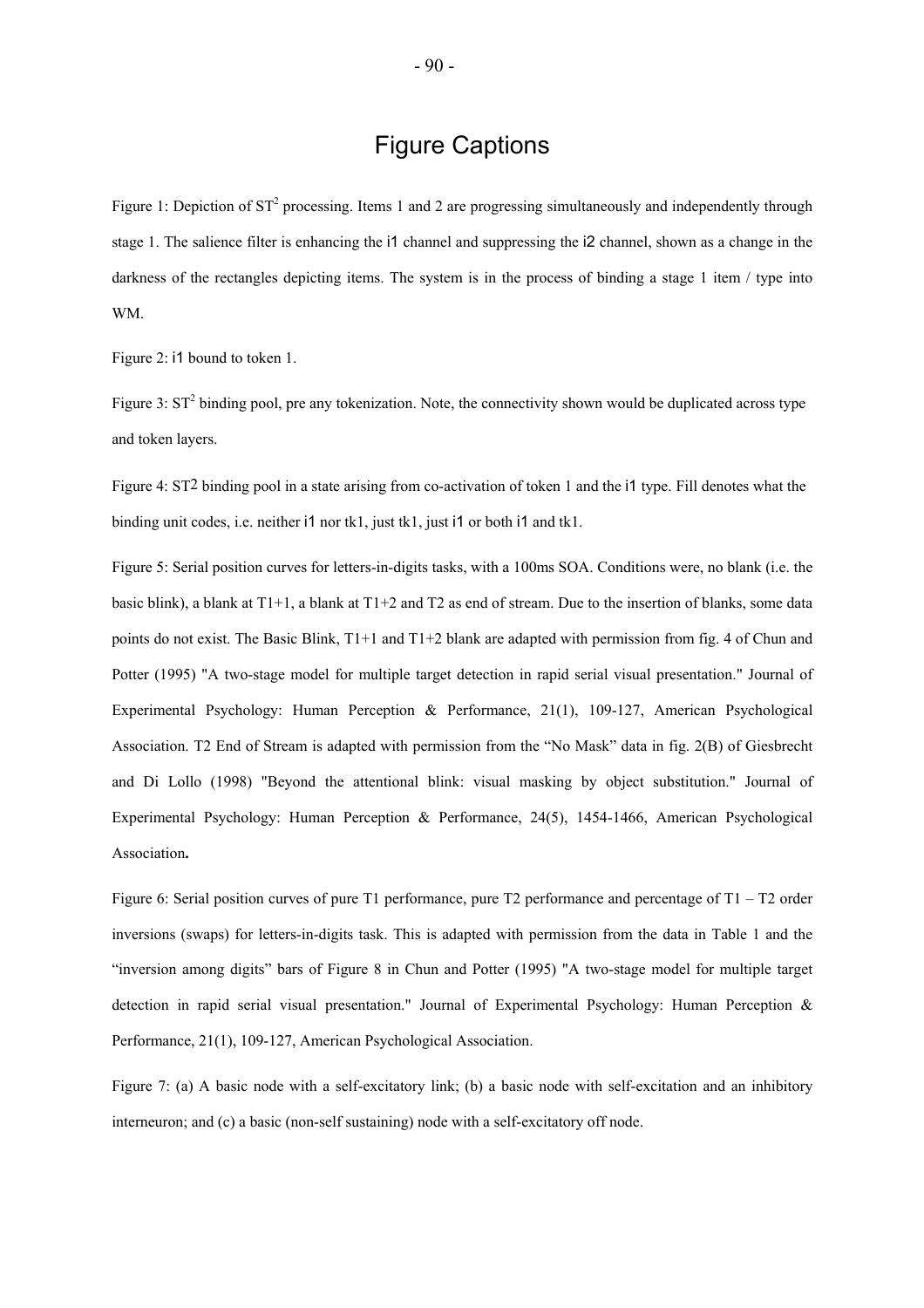Figure 8: Activation dynamics of a gate-trace circuit, which is shown in three consecutive states: (A) a stable (resting) ready state; (B) a dynamic state in response to extrinsic excitation; and (C) a stable active maintenance state.

Figure 9: Structure of Neural-ST<sup>2</sup>. Connection patterns between layers are only depicted for some nodes, but apply for the entire layer.

Figure 10: Input, Masking, Item and Task Filtered layer activation traces for a target when it is masked (bottom panel) and unmasked (top panel). Notice that masking layer traces have similar maximum amplitudes in both cases, but the unmasked trace is considerably longer than the masked trace. Broadly speaking, this trace length difference at the Masking layer is turned into amplitude differences at the Item and Task Filtered layers. In particular, the TFL and Item traces are shorter in the unmasked case, because tokenization completes more rapidly and thus, off nodes cut in more quickly.

Figure 11: The type layers of Neural-ST<sup>2</sup>. In all cases, apart from the task demand projections, the connectivity depicted for individual nodes extrapolates to all nodes in the layer. We show the constituent components of the Task Filtered and Item layers, i.e. self-loops and off node circuits. Thus, this figure expands out the gray filled nodes in Figure 9.

Figure 12: The token system. Connectivity shown for an individual node is repeated for each node in the given layer. As depicted, all binding pool units are unallocated.

Figure 13: Token dynamics. Bias strength is indicated by point size of the arrowhead denoting the bias.

Figure 14: The binding pool in action.

Figure 15 a-d: The model's performance  $(a, c)$  compared to human data  $(b, d)$ . T2 performance  $(a, b)$  represents the accuracy in reporting T2 on trials in which T1 was reported. In c and d, the lines at the top of the graph show T1 accuracy, while the lines at the bottom denote the percent chance for the reported order of T1 and T2 to be inverted. Horizontal axes represent lag, while vertical axes denote accuracy. In the T1+1 blank condition there is no lag-1 case, since that slot is blank. Human data is adapted with permission from Chun and Potter (1995) "A two-stage model for multiple target detection in rapid serial visual presentation." Journal of Experimental Psychology: Human Perception & Performance, 21(1), 109-127, American Psychological Association. In addition, the T2 end of stream data is adapted with permission from Giesbrecht and Di Lollo (1998) "Beyond the attentional blink: visual masking by object substitution." Journal of Experimental Psychology: Human Perception & Performance, 24(5), 1454-1466, American Psychological Association**.**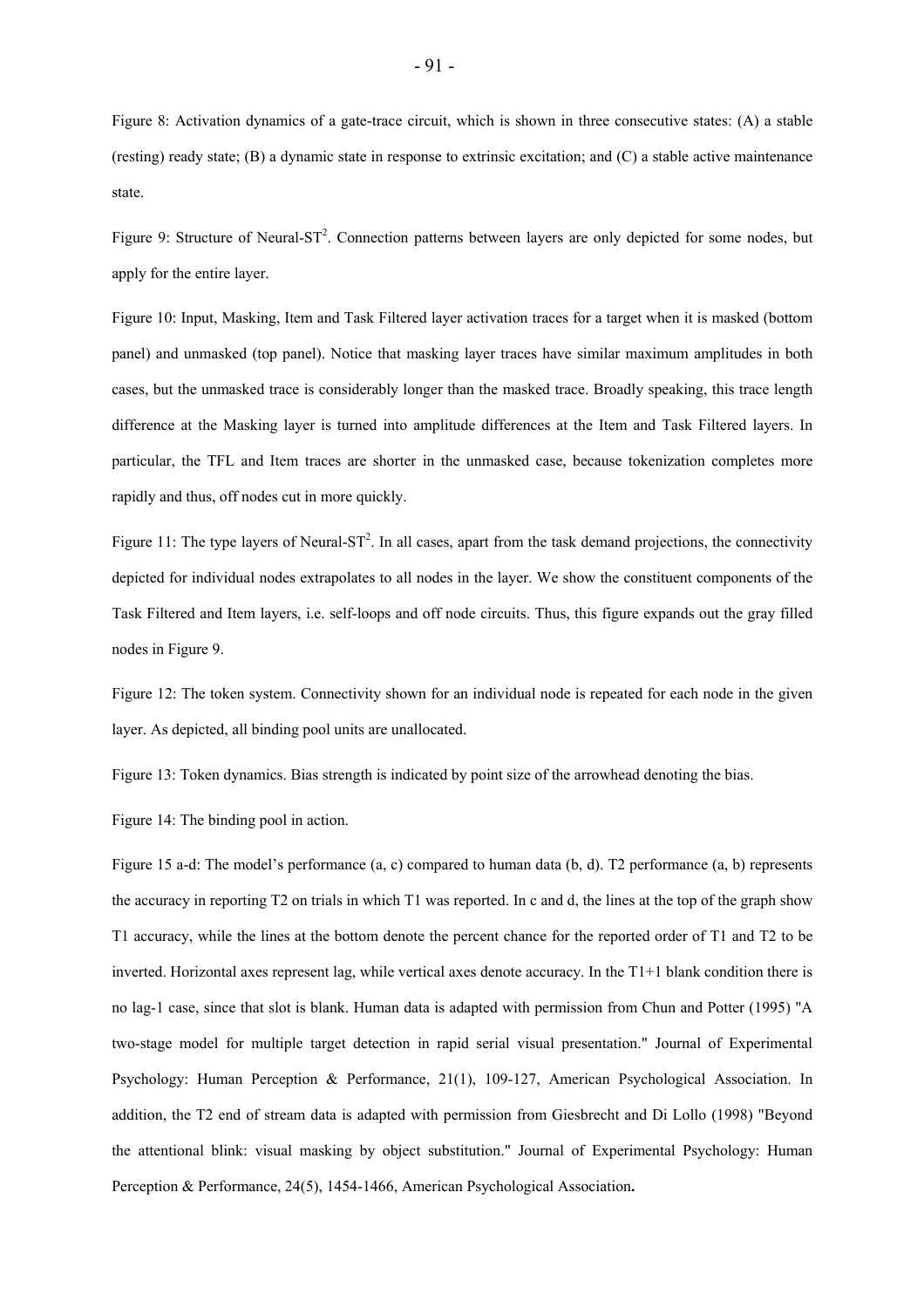Figure 16: Model serial position curves for T1+2 and T2+2 blank compared with the basic and T1+1 blank conditions. The basic blink and  $T2+2$  blank conditions are identical. Heightened  $T1+2$  blank accuracy at lags 1 and 3 arises because at lag-1 the T2 is free from backward masking, while at lag-3 it is free from forward masking.

Figure 17: Activation profiles for  $1<sup>st</sup>$  stage layers for seen vs missed T2s presented at lag 3 (i.e. during the blink). Profiles are averaged across all T1 times T2 values. The blips in item and task filtered layer activations are caused by the blaster firing (the first time of which is for the T1, before T2 has been presented). It is the small difference in bottom-up trace strength (evident in the Input profiles) that generates the different profiles (and encoding outcomes) at later layers.

Figure 18: Model performance when the T1+1 distracter primes the T2. We also include the model's basic blink and  $T1+1$  blank simulations. We do not include lag 1 or 2 for the  $T1+1$  prime condition. Lag 1 is not a real data point, since the prime occupies this position, while Chua et al (2001) did not consider lag 2, since the proximity of the prime to T2 is a confound.

Figure 19: Data from Neural-ST<sup>2</sup> (on left) and humans (on right), showing blink curves when items are presented (in the usual manner) at an SOA (Stimulus Onset Asynchrony) of 100 ms and when the presentation rate is doubled to an SOA of 50 ms.

Figure 20: Human serial position curves for the letter pairs task. Raw (i.e. non-conditional) T1 and T2 accuracy are shown, along with a measure of overall information extraction, calculated as the mean of T1 and T2 accuracy.

Figure 21: The Gated Auto-associator model.

Figure 22: Processing pathways in the Global Workspace Model. This diagram is adapted from Figure 1B of Dehaene et al (2003) "A neuronal network model linking subjective reports and objective physiological data during conscious perception." Proceedings of the National Academy of Sciences of the USA, 100(14), 8520- 8525, Copyright 2003 with permission from National Academy of Sciences, USA.

Figure 23: Battye's Conflict Monitoring model. Grey self-loops indicate a layer with lateral inhibition.

Figure 24: The CODAM model used to simulate the AB. The attentional control signal from the IMC (Inverse Model Controller) to the Object Map is modulated by the Input to Object Map projection. The Monitor to IMC projection is selective, i.e. it excites target items, while inhibiting all other IMC items. This is adapted from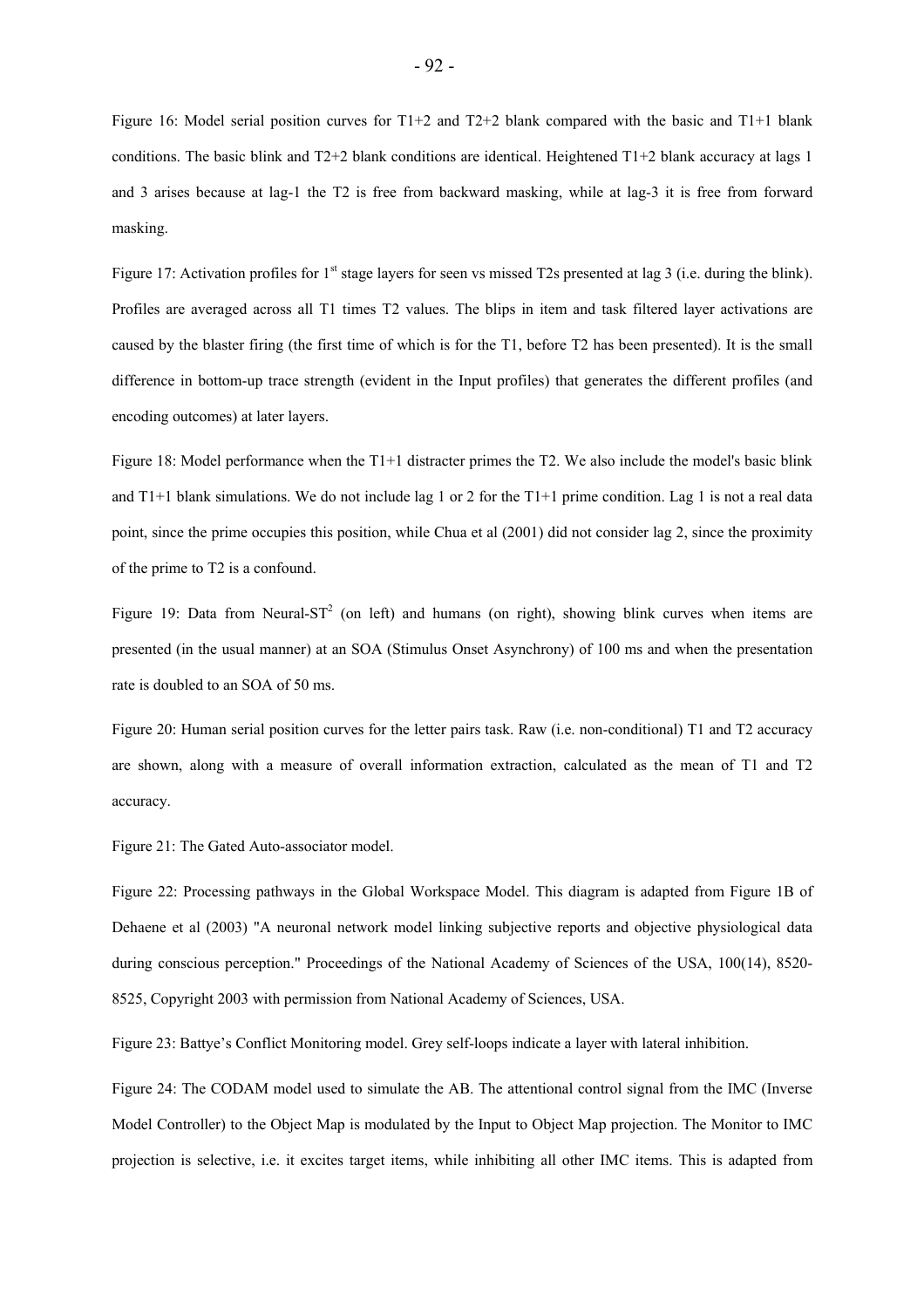Figure 1 of Fragopanagos et al (2005) "A Neurodynamic Model of the Attentional Blink." Cognitve Brain Research, 24(3), 568-586. Copyright 2005 with permission from Elsevier.

Figure 25: This depiction of the LC model is adapted with permission from figure 2 of Nieuwenhuis et al. (2006) "The Role of the Locus Coeruleus in Mediating the Attentional Blink: A Neurocomputational Theory." Journal of Experimental Psychology: General (in Press), American Psychological Association. Note, inhibitory and crosstalk connections between T1 and D are not shown for simplicity of presentation and point size of arrows indicates weight strength.

Figure 26: (A) Connection types. (B) Connectivity into and out of the binding gates; connectivity shown for one neuron is repeated across that layer.

Figure 27: Full blaster implementation. Output connection thresholds emanating from the Blaster Output (ON) node are denoted 1, 2 and 3, with 1 less than 2 less than 3. Note, connections (a), (b) and (c) are as per Figure 9.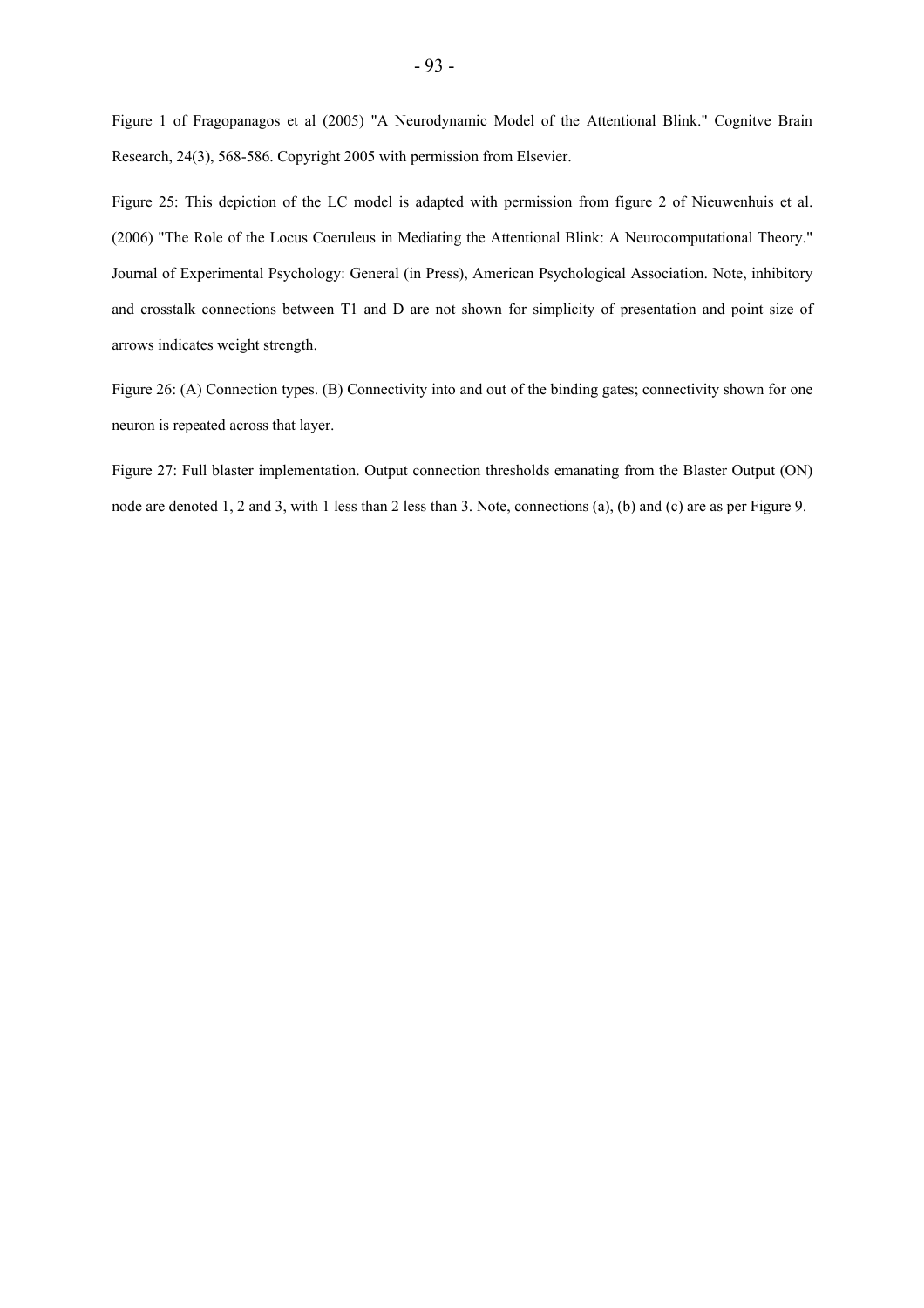ii For example, spatial overlap of input stimuli, as, e.g., arises in AB experiments, can generate interference at the earliest levels of stage 1; see the Early Visual Processing subsection of section 4.3.

<sup>iii</sup> The capacity of WM is a lower bound on the number of duplicates, since it classically measures the number of *distinct* items that can be stored, however, the number of repetitions of *the same* item, is likely to be a good deal bigger.

<sup>iv</sup> Although, masking in AB experiments is weaker than that arising in classic psychophysics masking experiments (Keysers & Perrett, 2002). In particular, in AB tasks items are presented for around 100ms, which is a good deal longer than in classic masking studies.

<sup>v</sup> That is, even if both targets are bound to the other token, then this ambiguity is resolved by the certainty of the binding to the unambiguously bound token.

<sup>vi</sup> Importantly, this inhibition is only active during a binding allocation and is not active while an existing allocation is being maintained. This effect is obtained because, as clarified in section 4.6, each binding unit is in fact a neural circuit, one part of which is only active during an allocation period; it is this part (the gate node) of each binding unit that projects inhibition to the blaster.

<span id="page-94-1"></span> $\overline{v}$ <sup>ii</sup> Although, there is evidence that the unavailability of the TAE may not be absolute. In particular, placing a cue before the T2 can attenuate the blink, suggesting that the cue fires the blaster even while T1 tokenization is ongoing (Nieuwenstein, Chun, van der Lubbe, & Hooge, 2005).

<sup>viii</sup> To pull the 50 ms model data above floor, we have increased the input strength compared to the 100 ms SOA conditions. This is not surprising, since it is consistent with the existence of a non-linear relationship between bottom-up trace strength and length of item presentation / SOA.

 $i<sup>x</sup>$  Indeed, the experimental findings in Nieuwenhuis et al. (2006) give added weight to our confirmation of prediction 1.

<span id="page-94-2"></span>x Although, it should be emphasized that this is a weakness that Nieuwenhuis et al. (2006) acknowledge, and informally argue could be resolved in a revision of their current implementation.

<span id="page-94-0"></span> $\overline{a}$ 

<sup>&</sup>lt;sup>i</sup> Two such examples are repetition blindness, which obtains when two instances of the same item arise in close temporal proximity (Kanwisher, 1987) and lag 1 sparing, which shows that when items are presented in close temporal proximity, order is not easily retrievable (see section 3.2 and the Lag 1 Sparing subsection of section 3.3).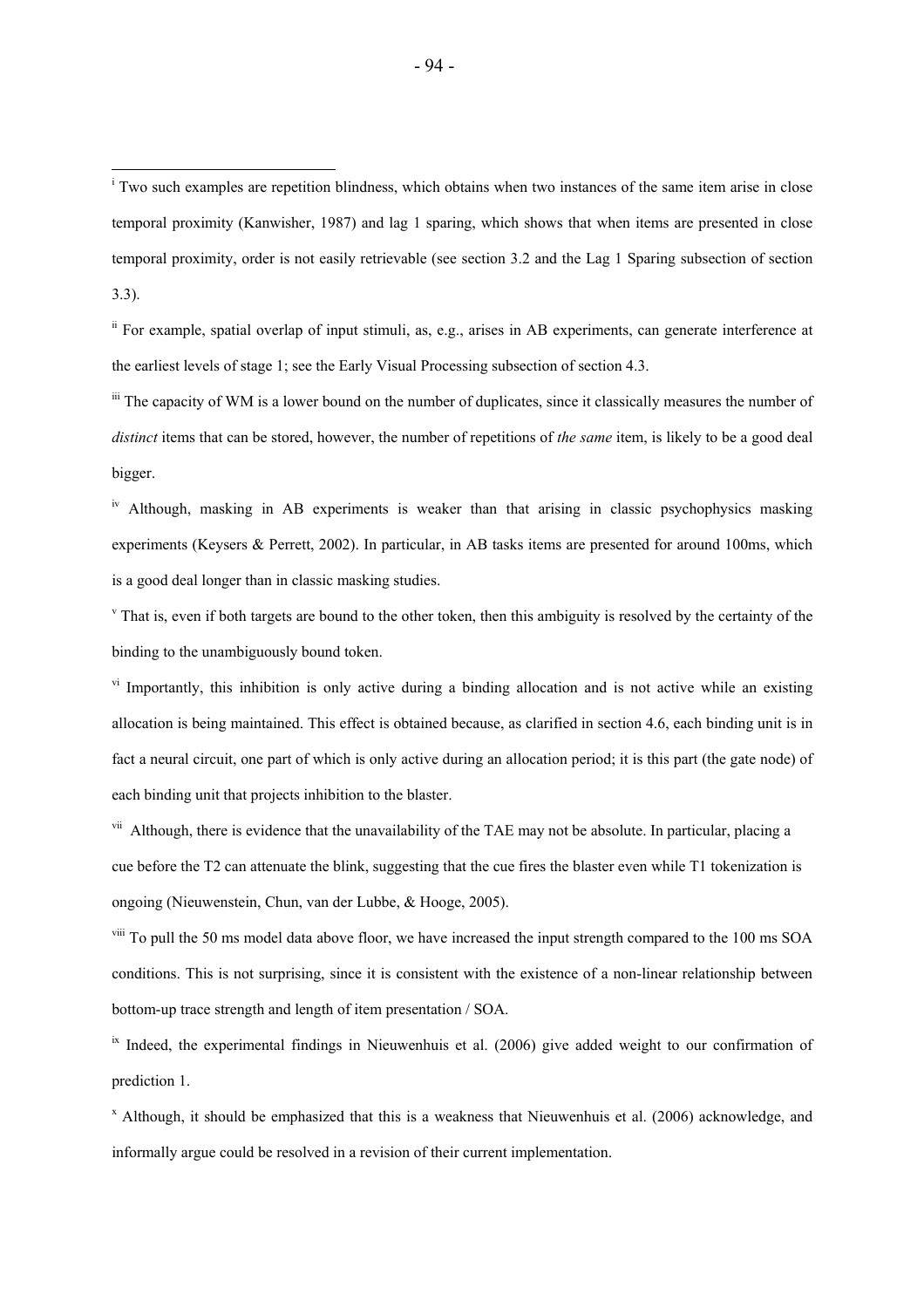<sup>xi</sup> In fact, it should be noted that none of the prominent informal theories of the blink explicitly consider serial order. So, the interference theory should not be overly criticised in this respect.

 $x$ <sup>xii</sup> In this respect, it is also interesting to note that the sort of crossover effects that Jolicoeur (1998) report when comparing speeded and unspeeded T1 tasks, have also been identified with  $ST<sup>2</sup>$  when the ease of the T1 task is varied (Wyble & Bowman, 2005).

<sup>xiii</sup> These findings resonate with studies showing that discriminating the duration of an event in a (singly perceived) RSVP stream does not generate a blink (Sheppard, Duncan, Shapiro, & Hillstrom, 2002). Presumably, gap judgements do not initiate the generation of new object representations.

xiv Although note, Di Lollo et al (2005) and Olivers et al (2005) failed to obtain separate glimpses when they considered sequences of three or more targets in an RSVP task; see section 7.2.

xv Note this projection is depicted as inhibitory in Figure 9. But, in fact, it is realized as an excitatory projection onto the Blaster Input off node, which overall yields an inhibitory effect of the binding pool onto the Blaster Input on node.

xvi psychophysicstoolbox.org.

 $\overline{a}$ 

<sup>xvii</sup> These letters were chosen by scanning a corpus of over 150 assorted English novels including contemporary as well as classical authors and identifying the set of four letter combinations that were the least likely to appear asymmetrically, either in order, or in pairing. While asymmetries may have existed in other languages or via popular acronyms, targets were always randomly chosen from this set so there could not have been a systematic bias.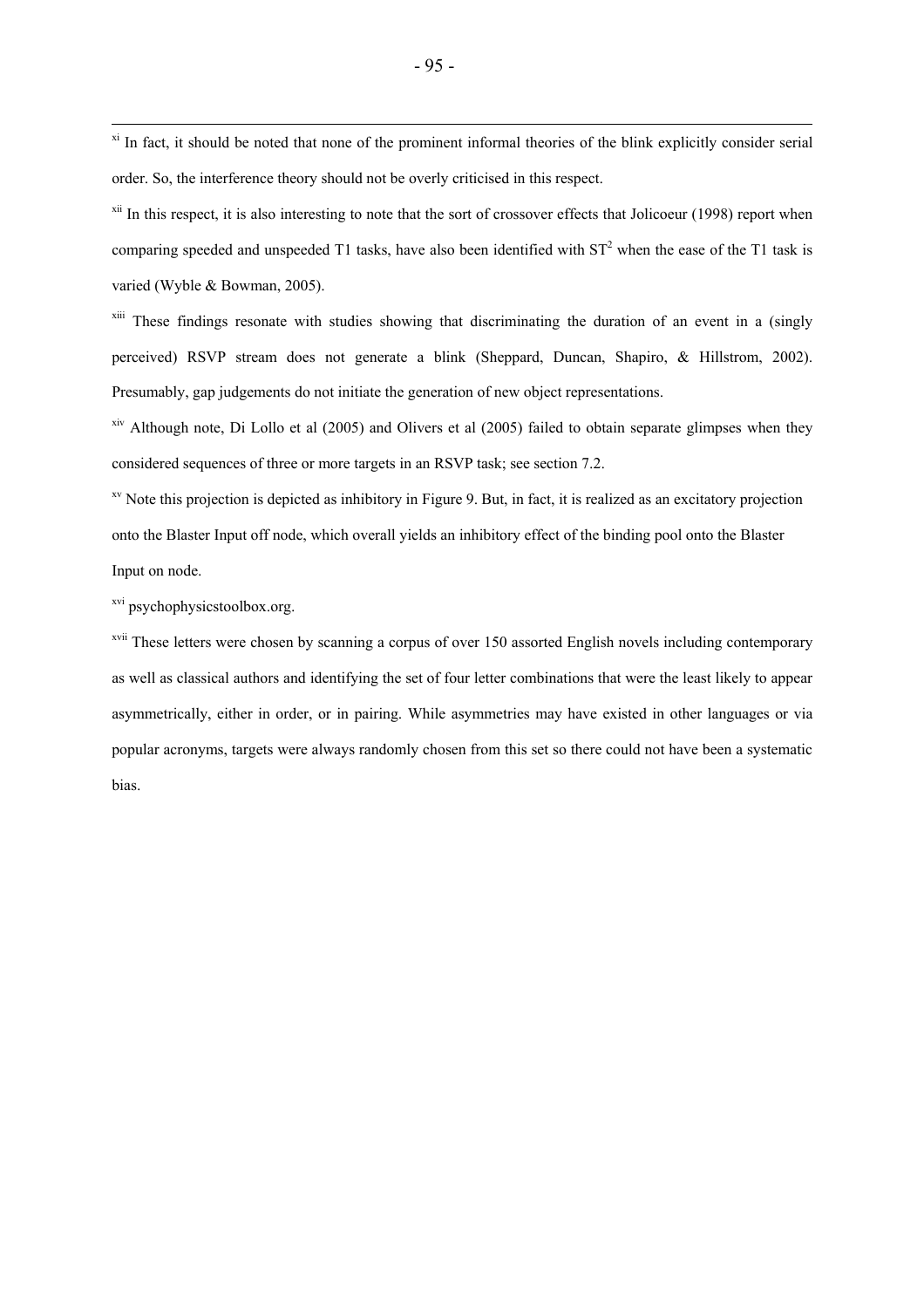

**FIGURE 1**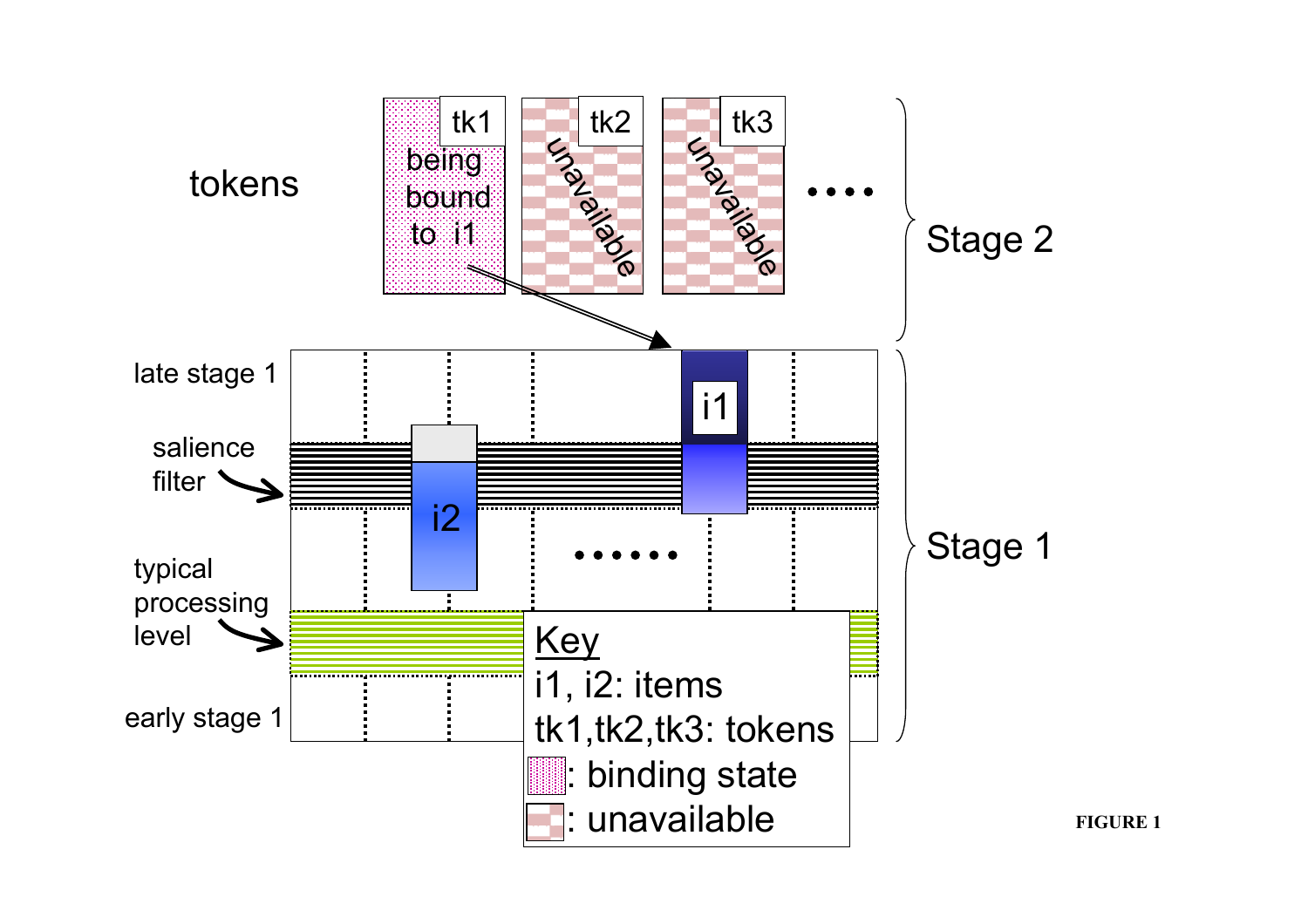

**FIGURE 2**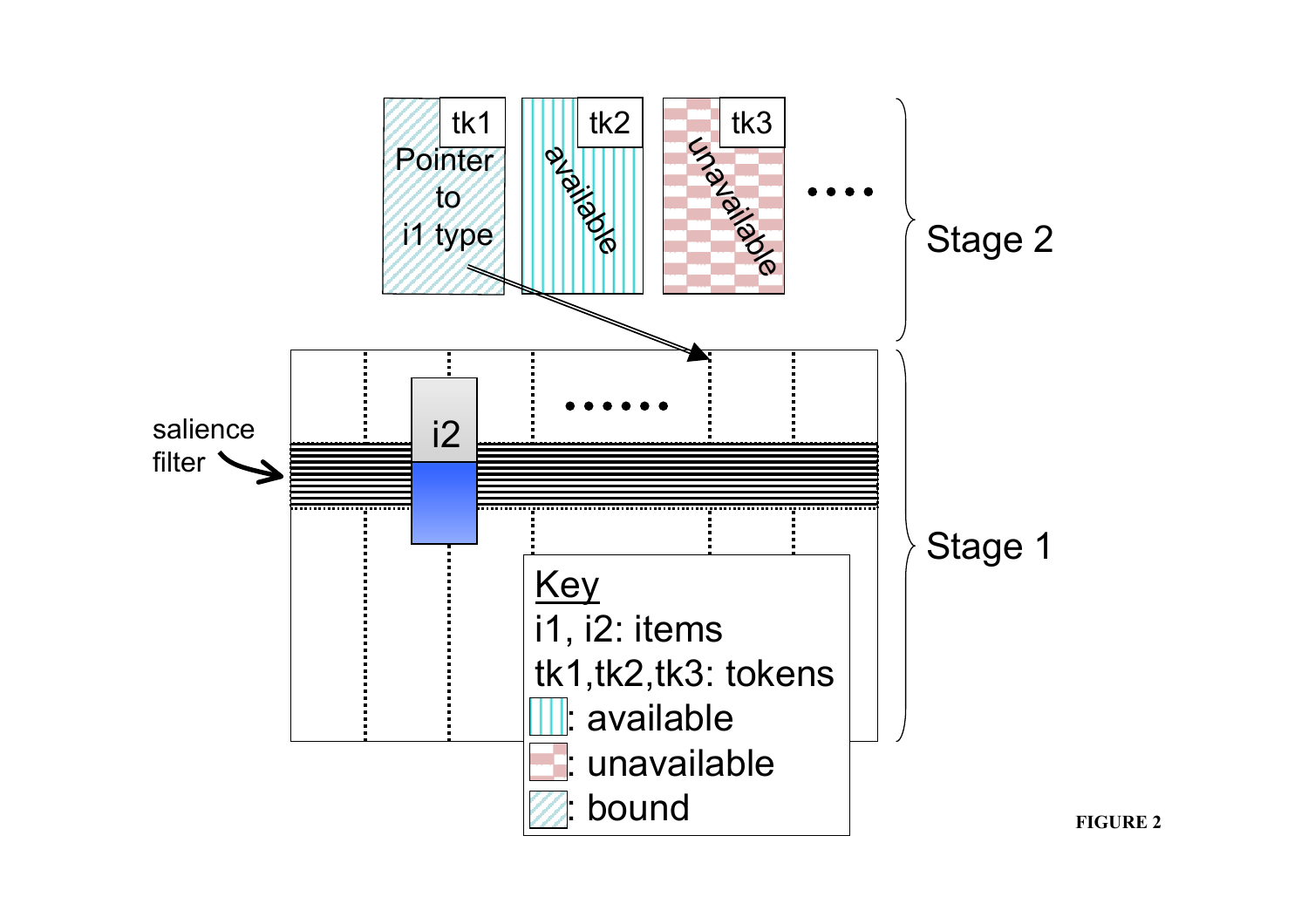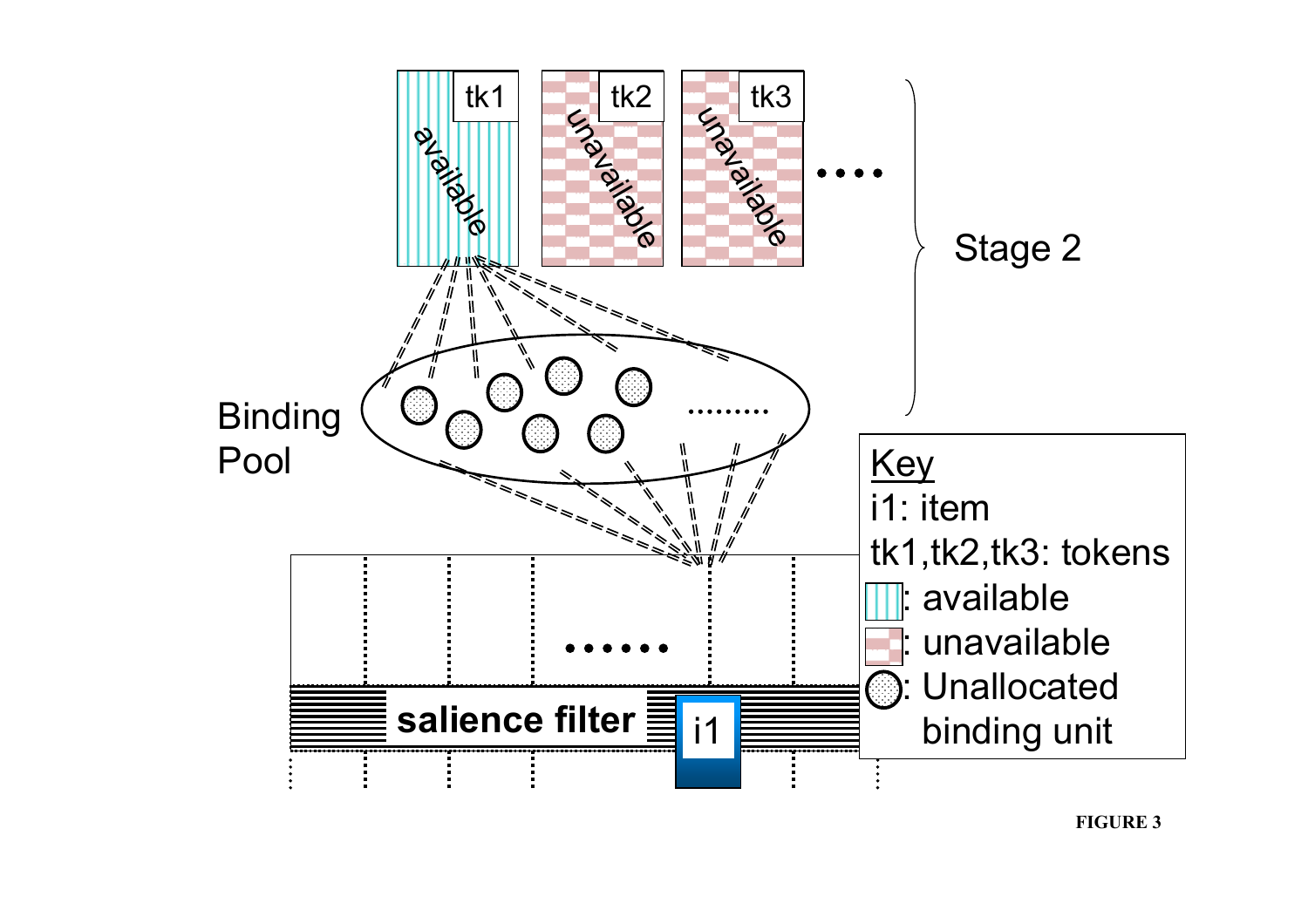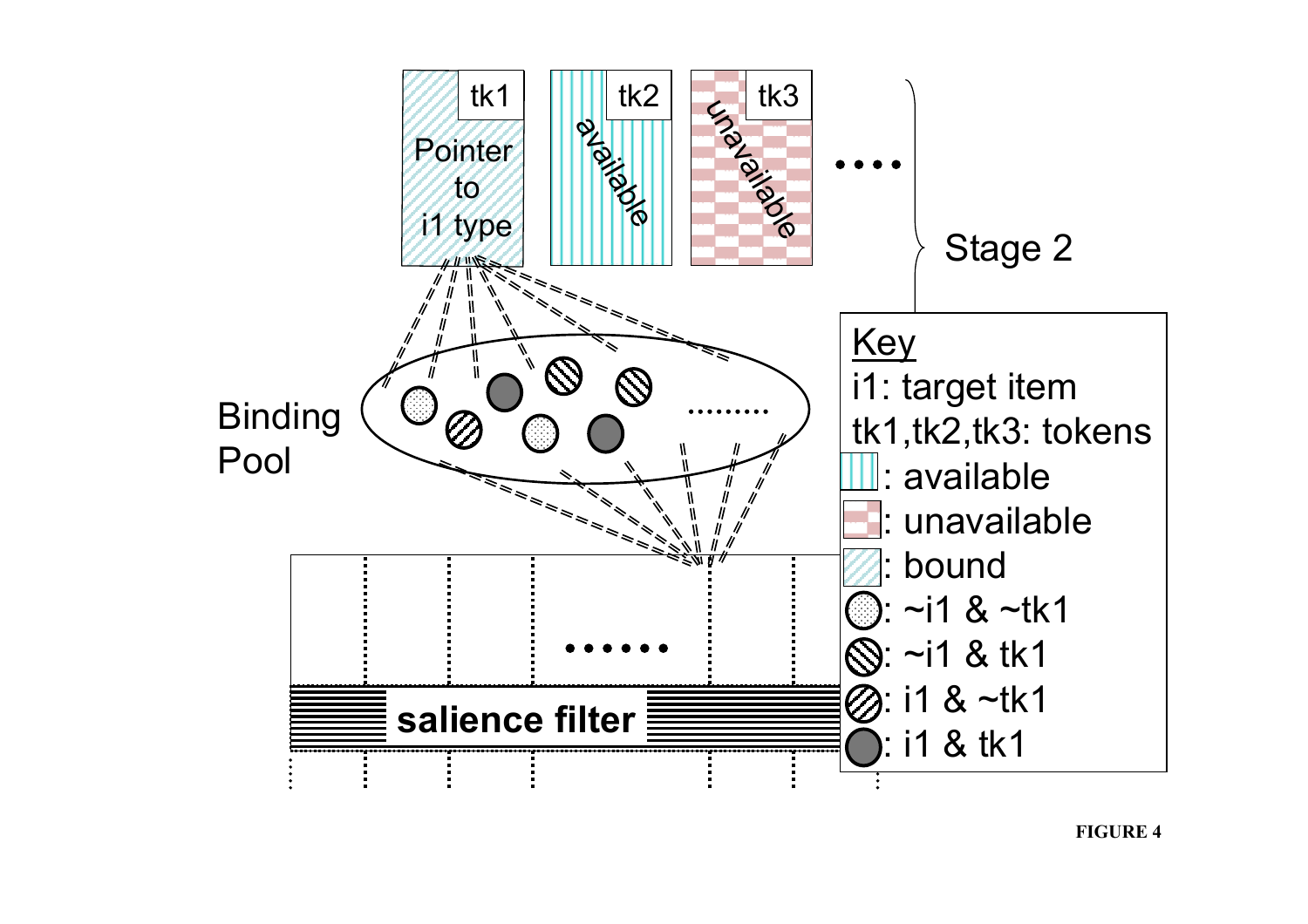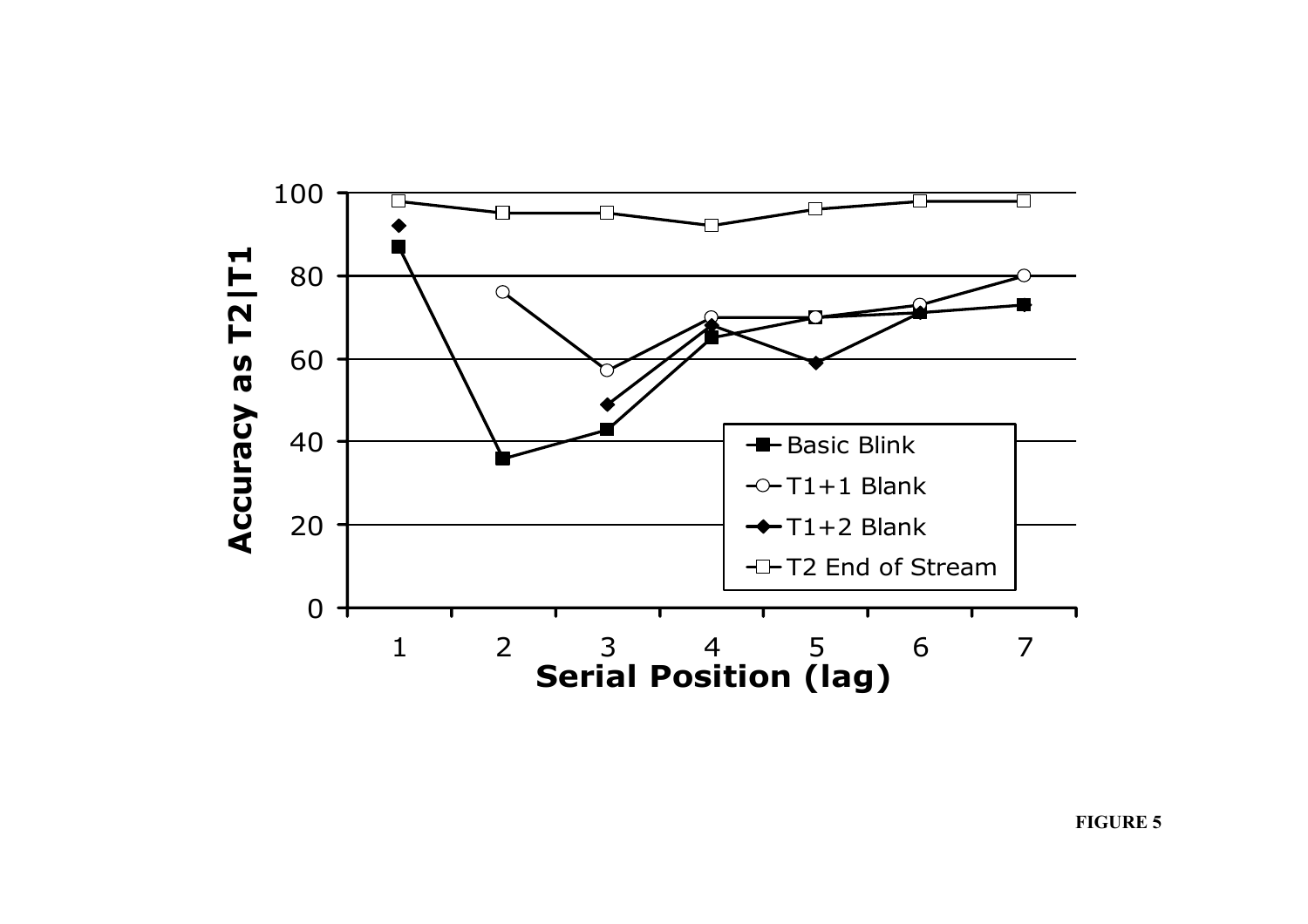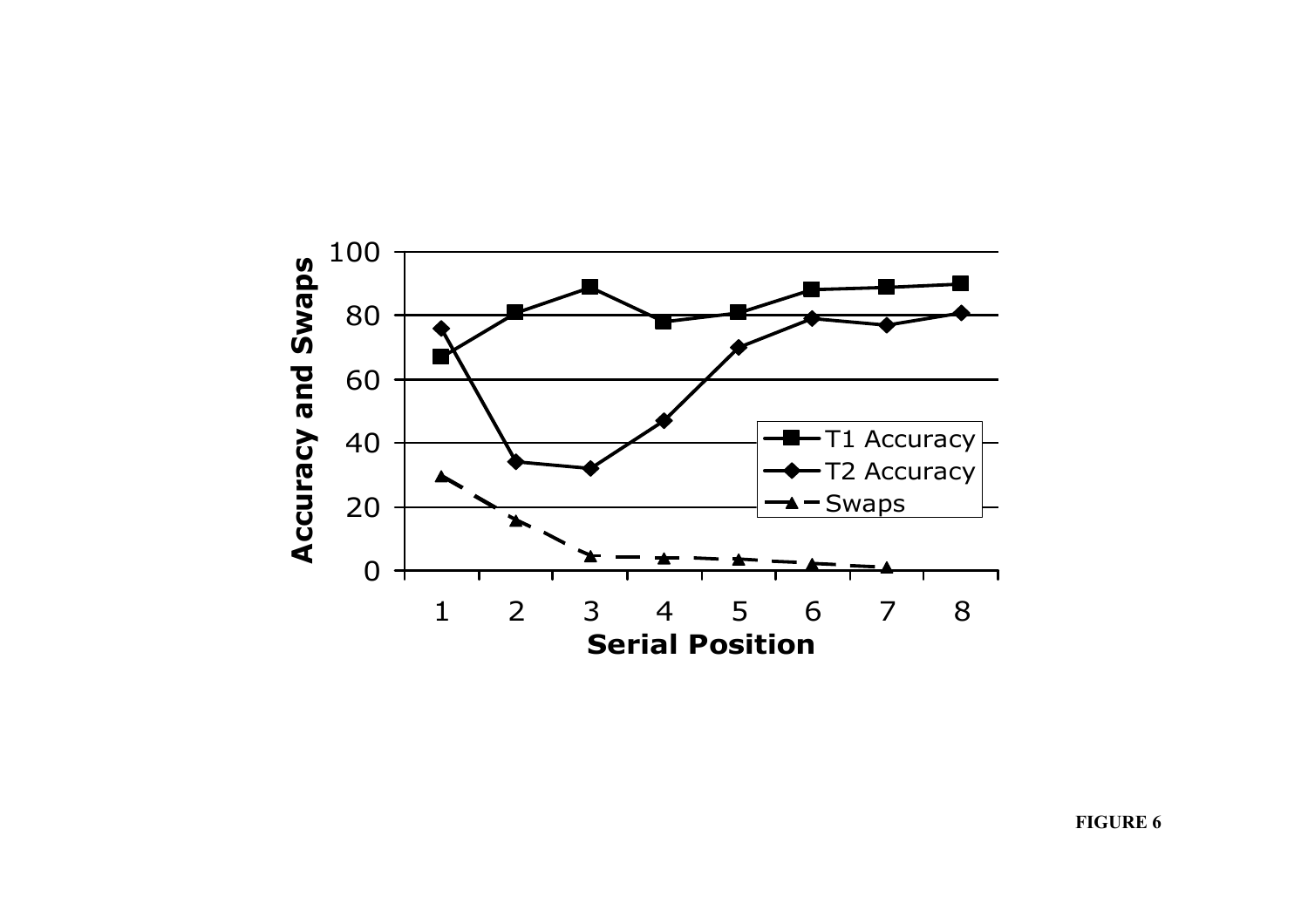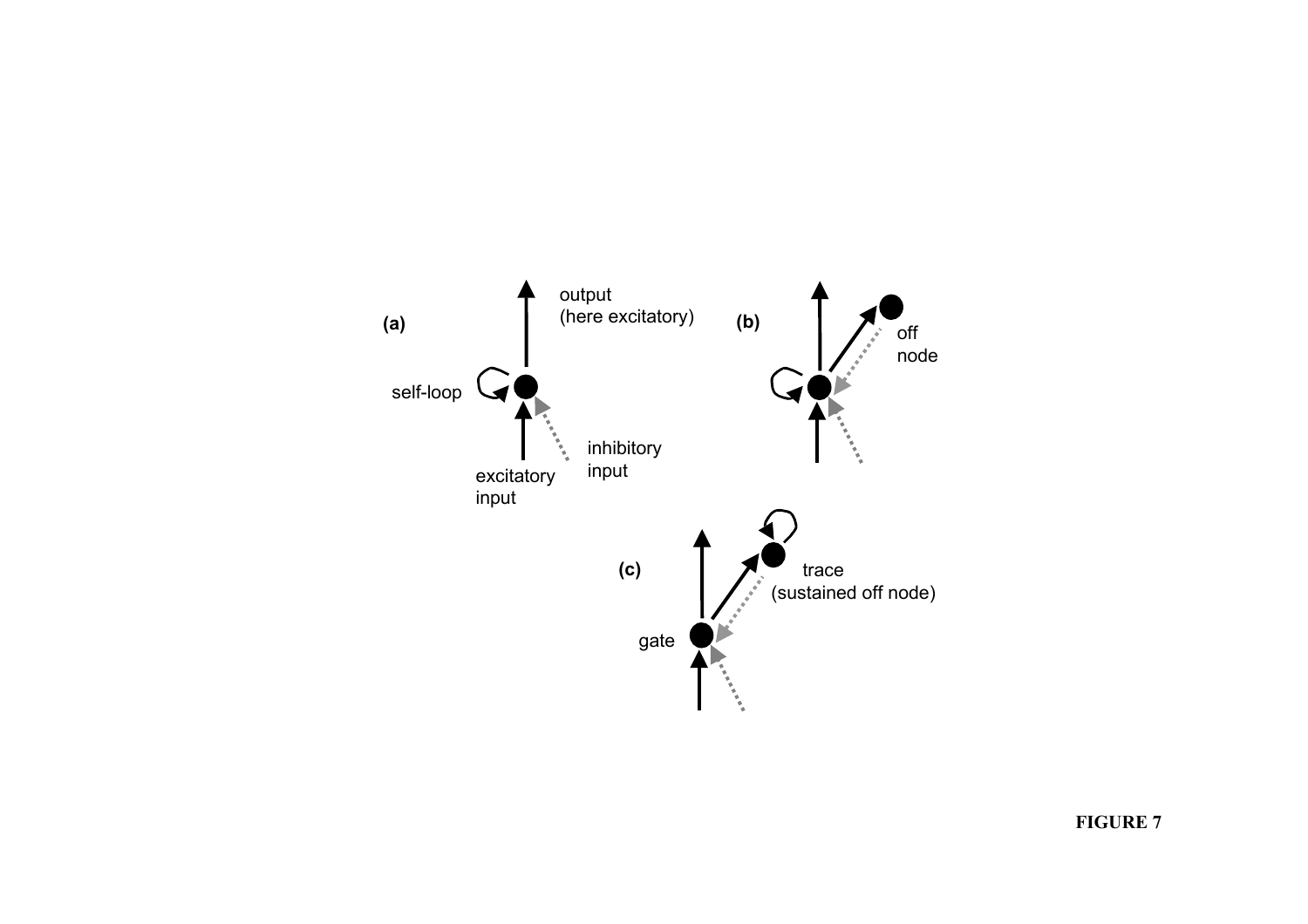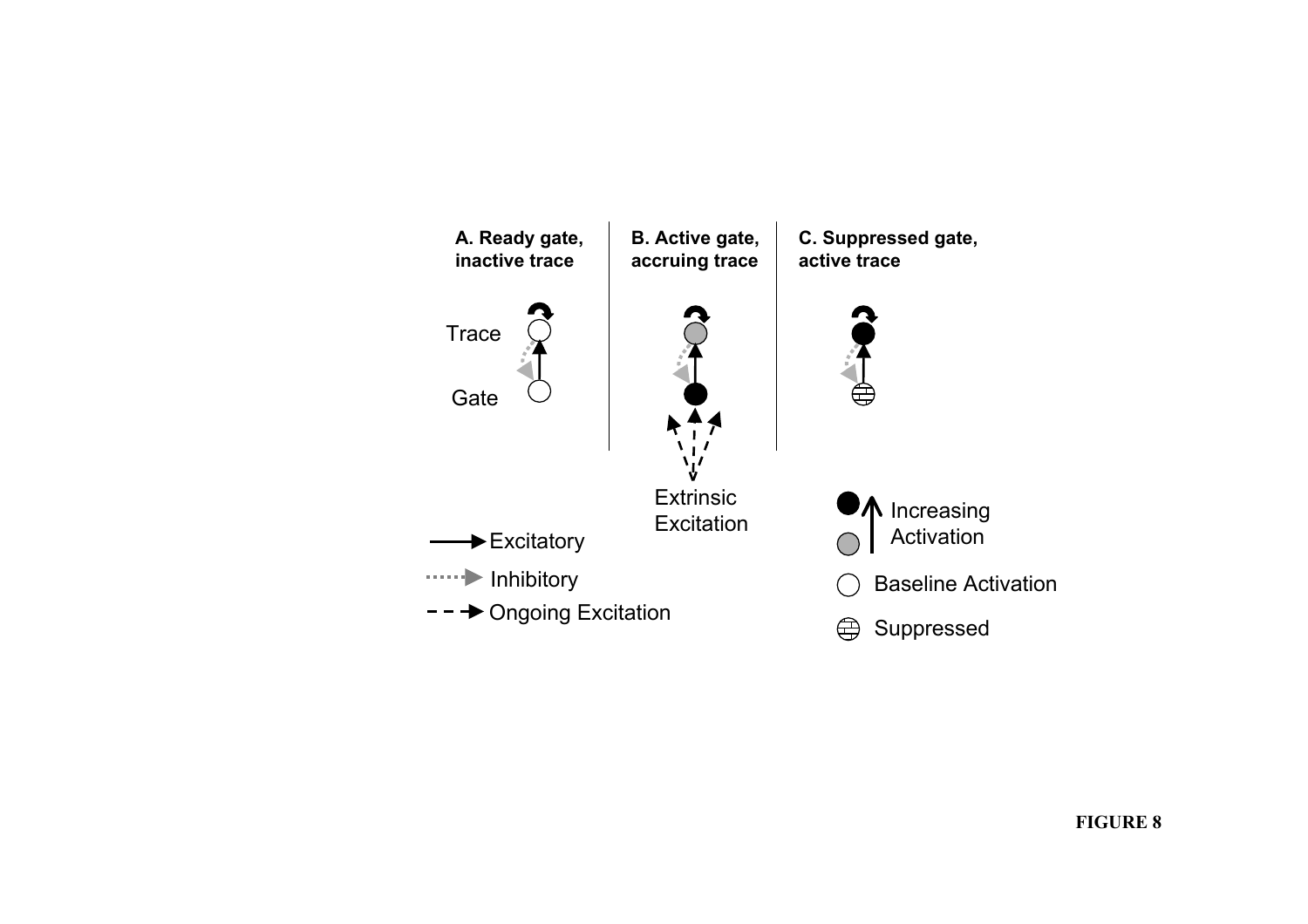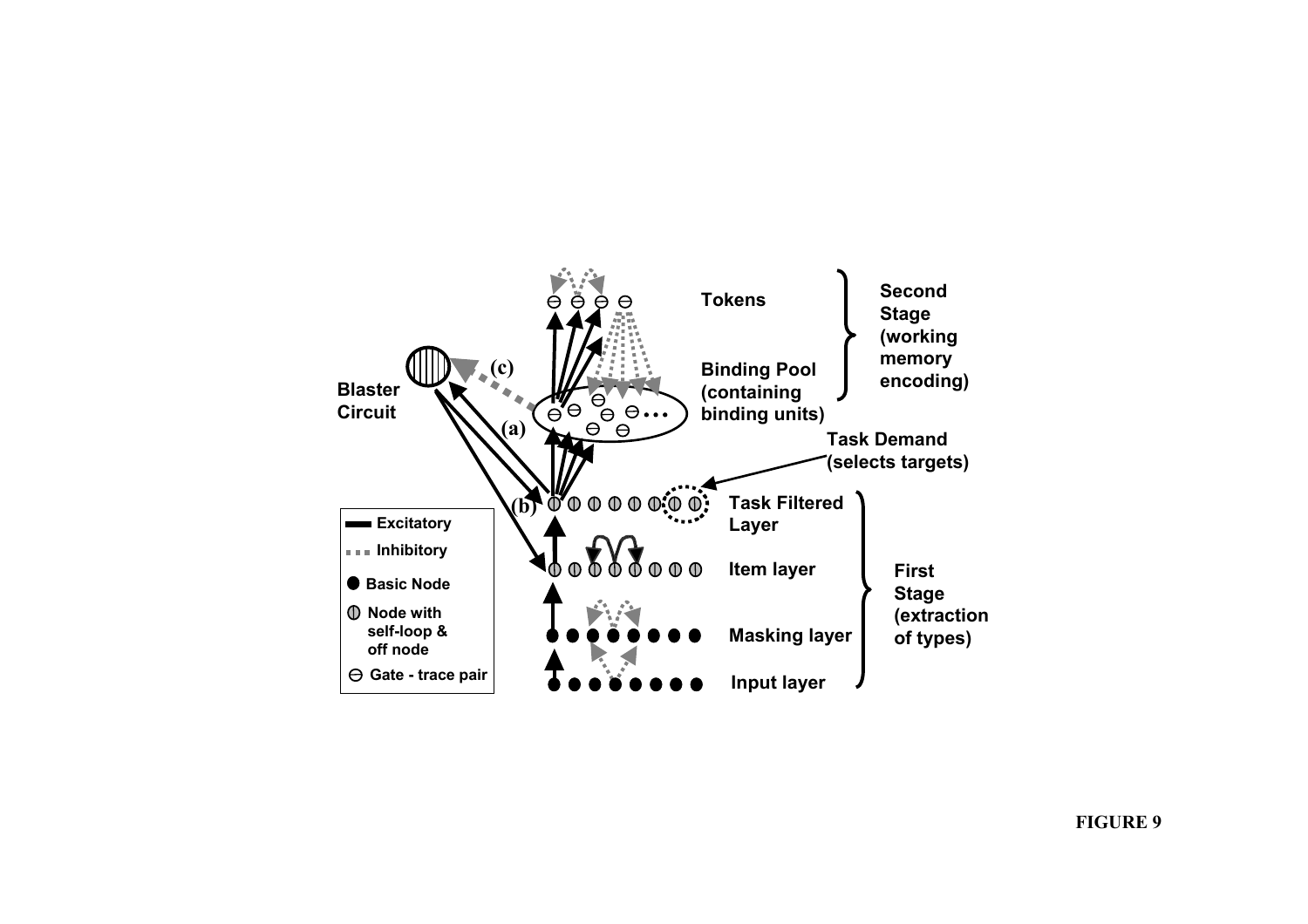

## **FIGURE 10**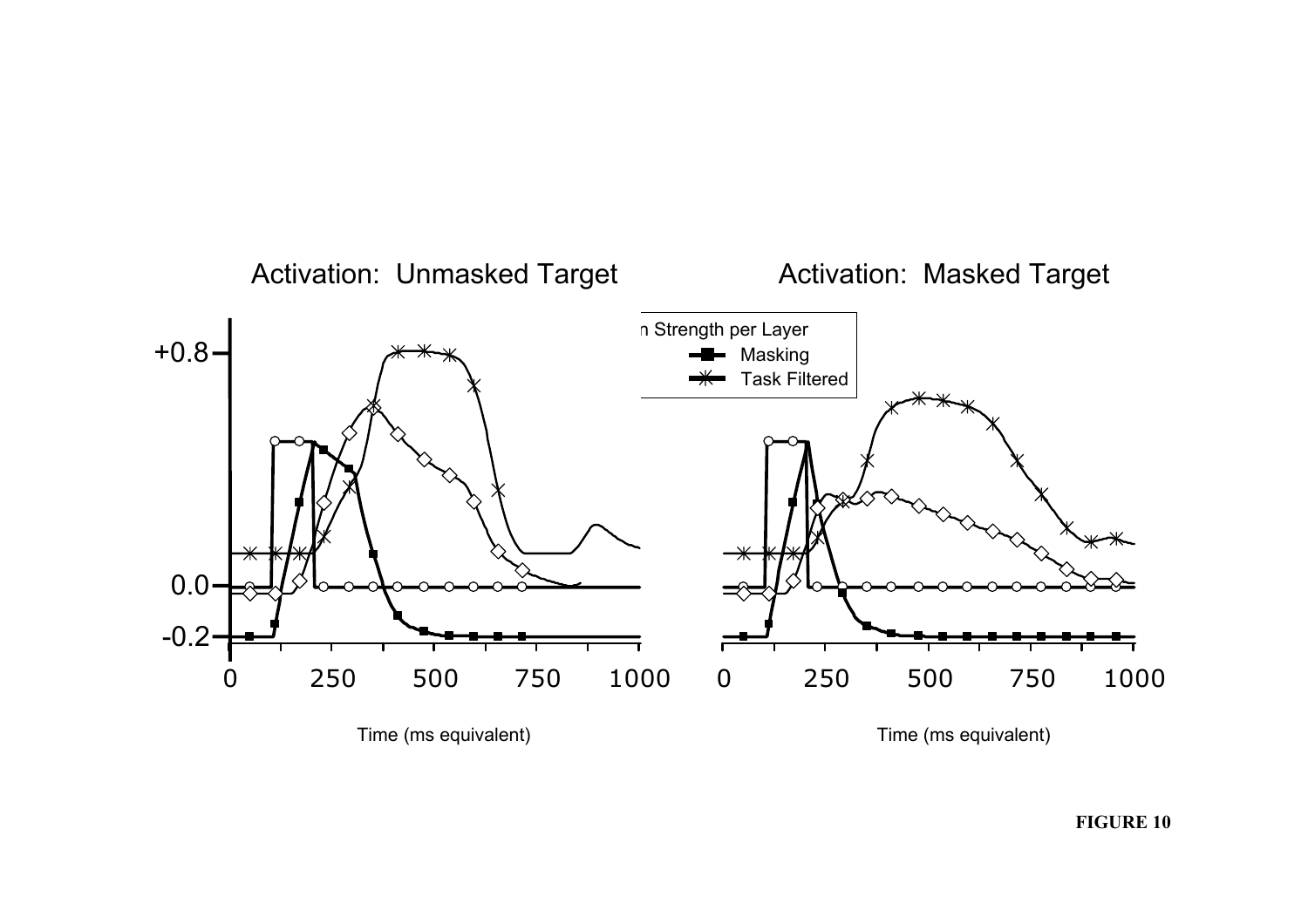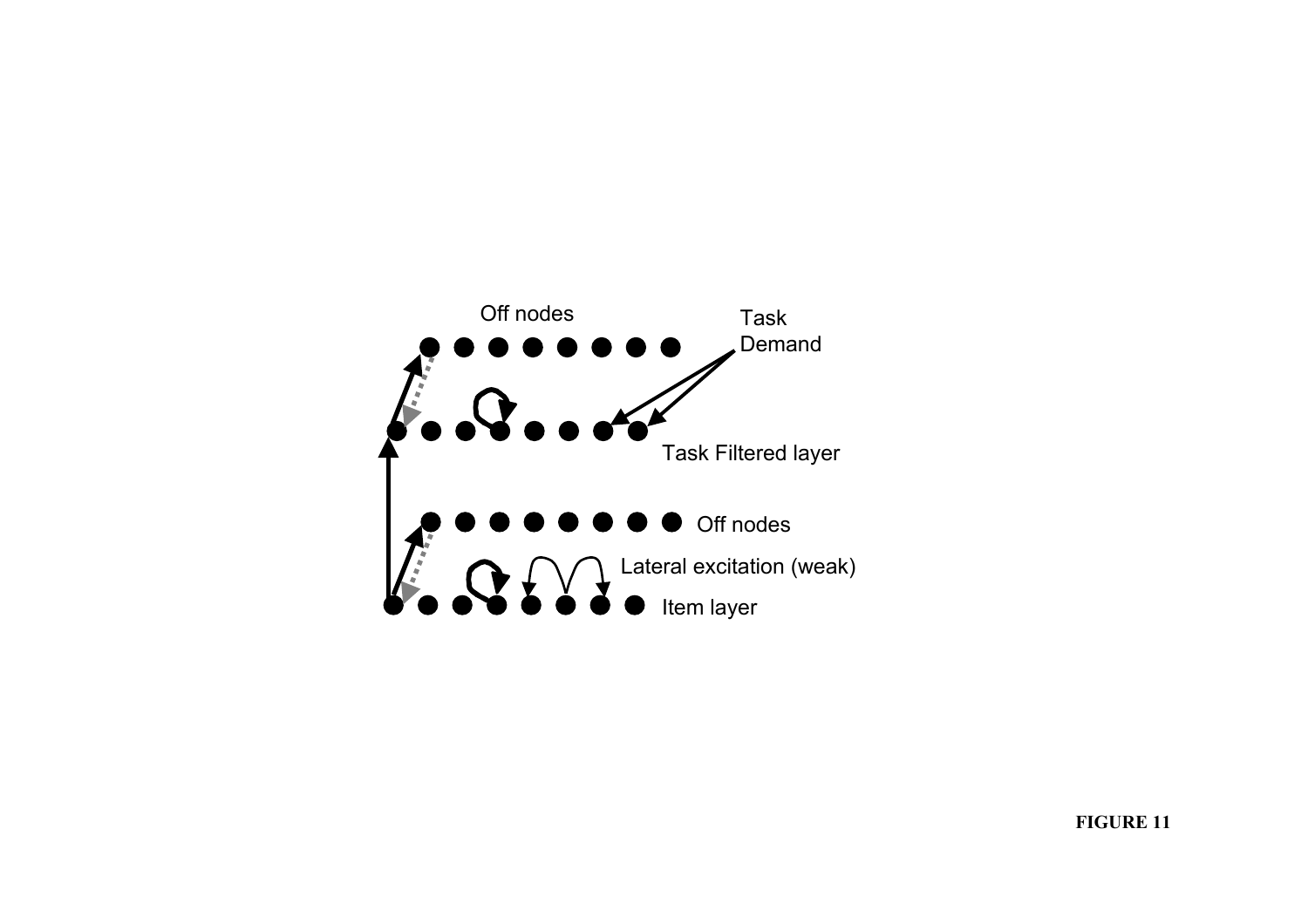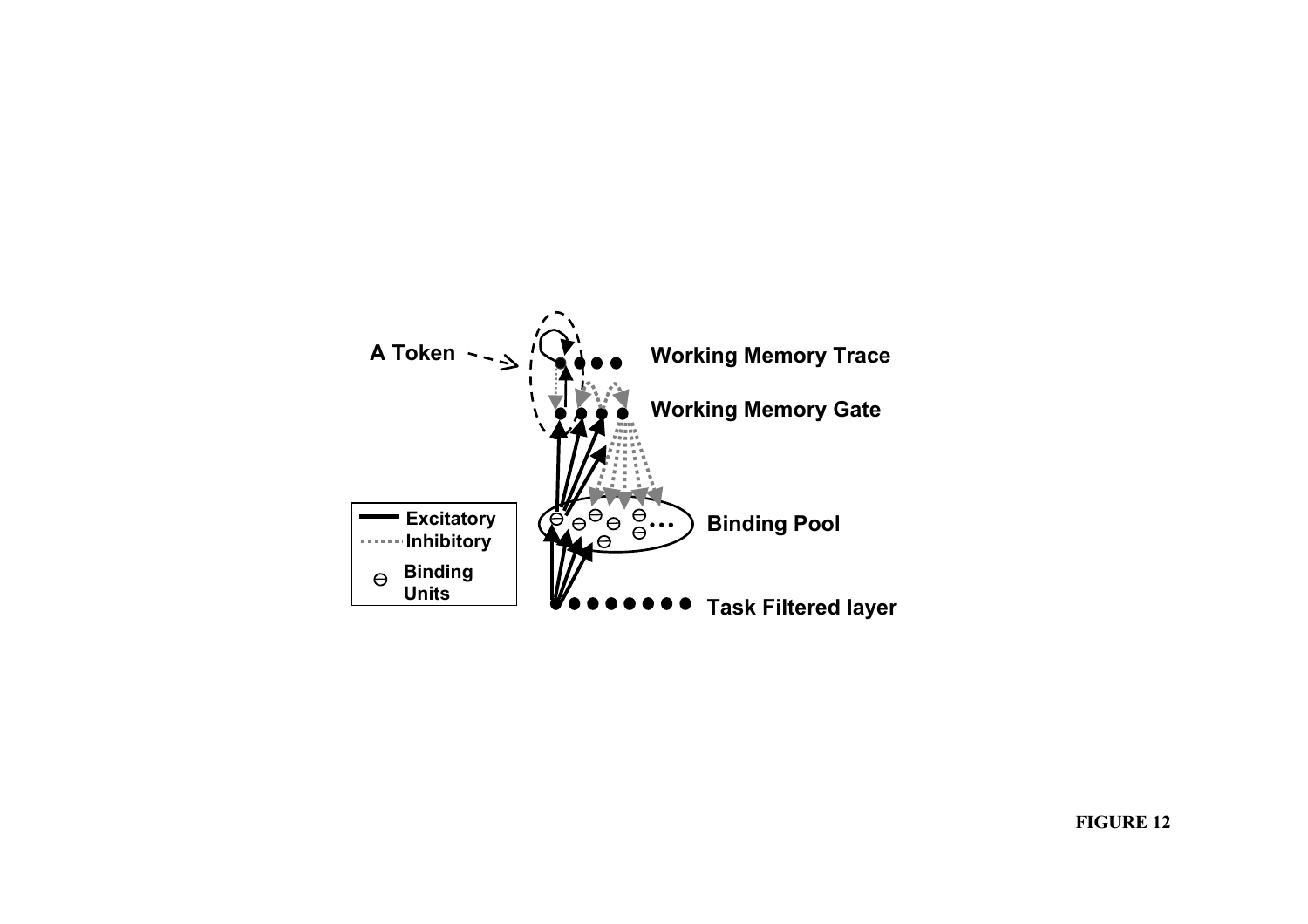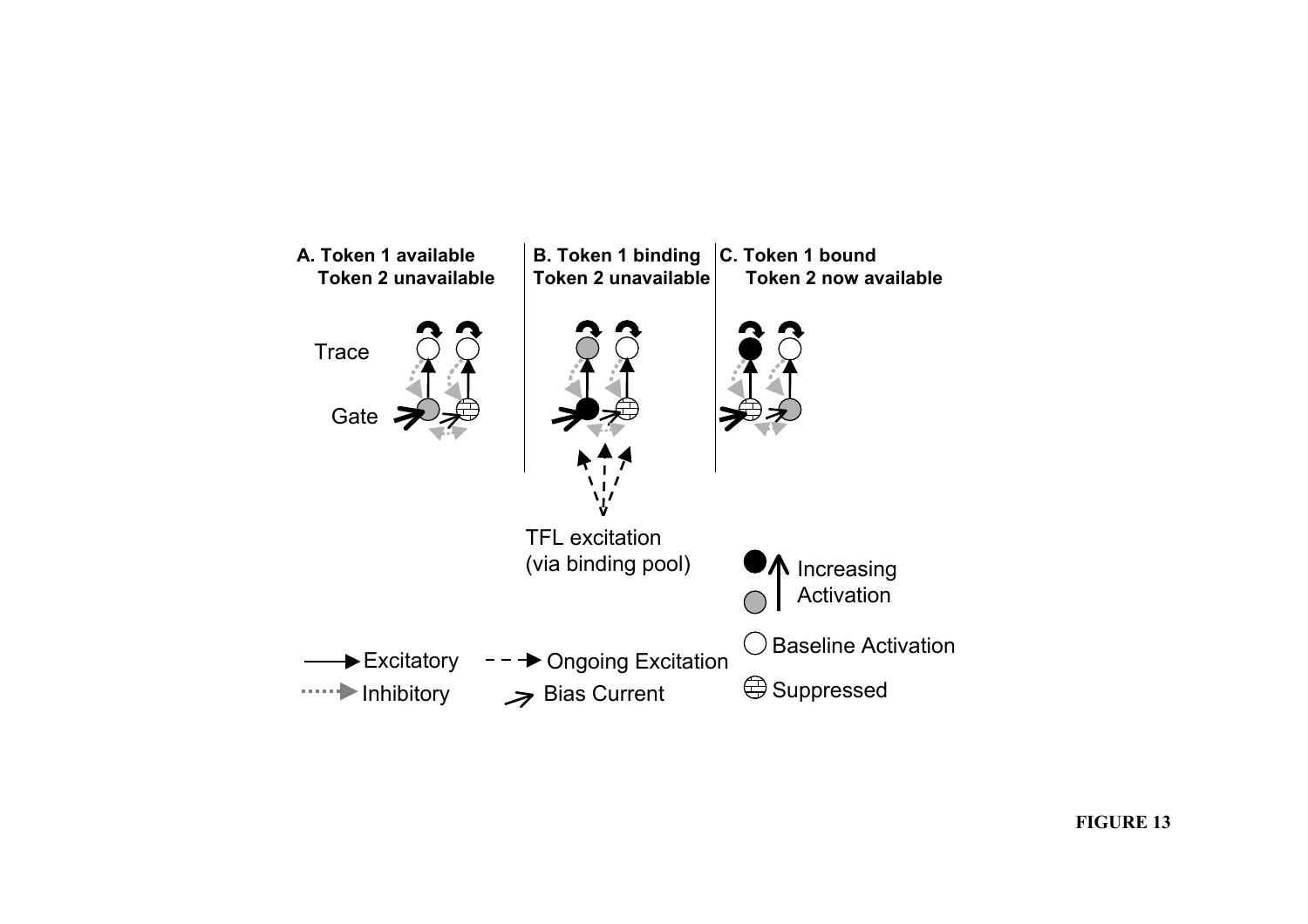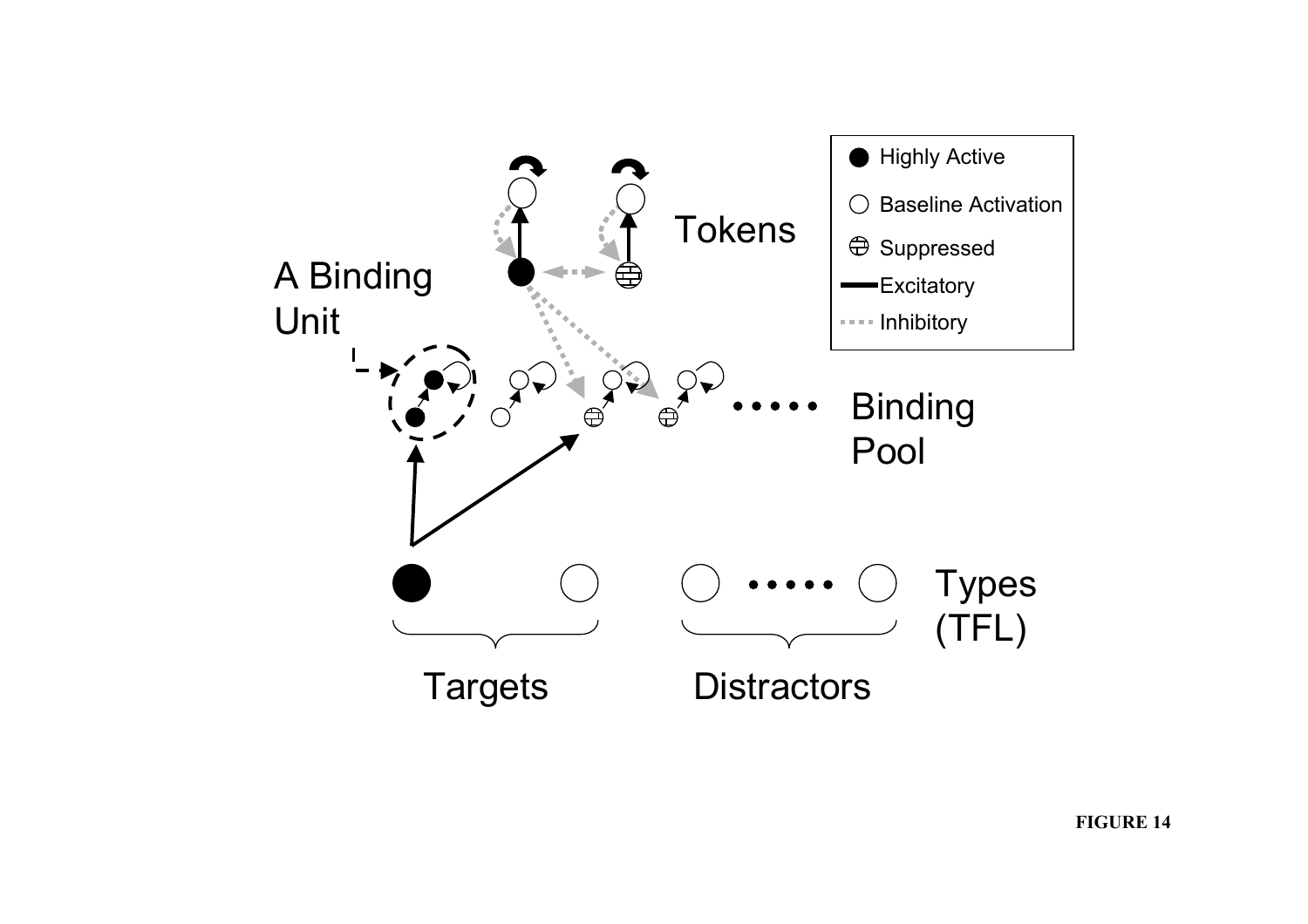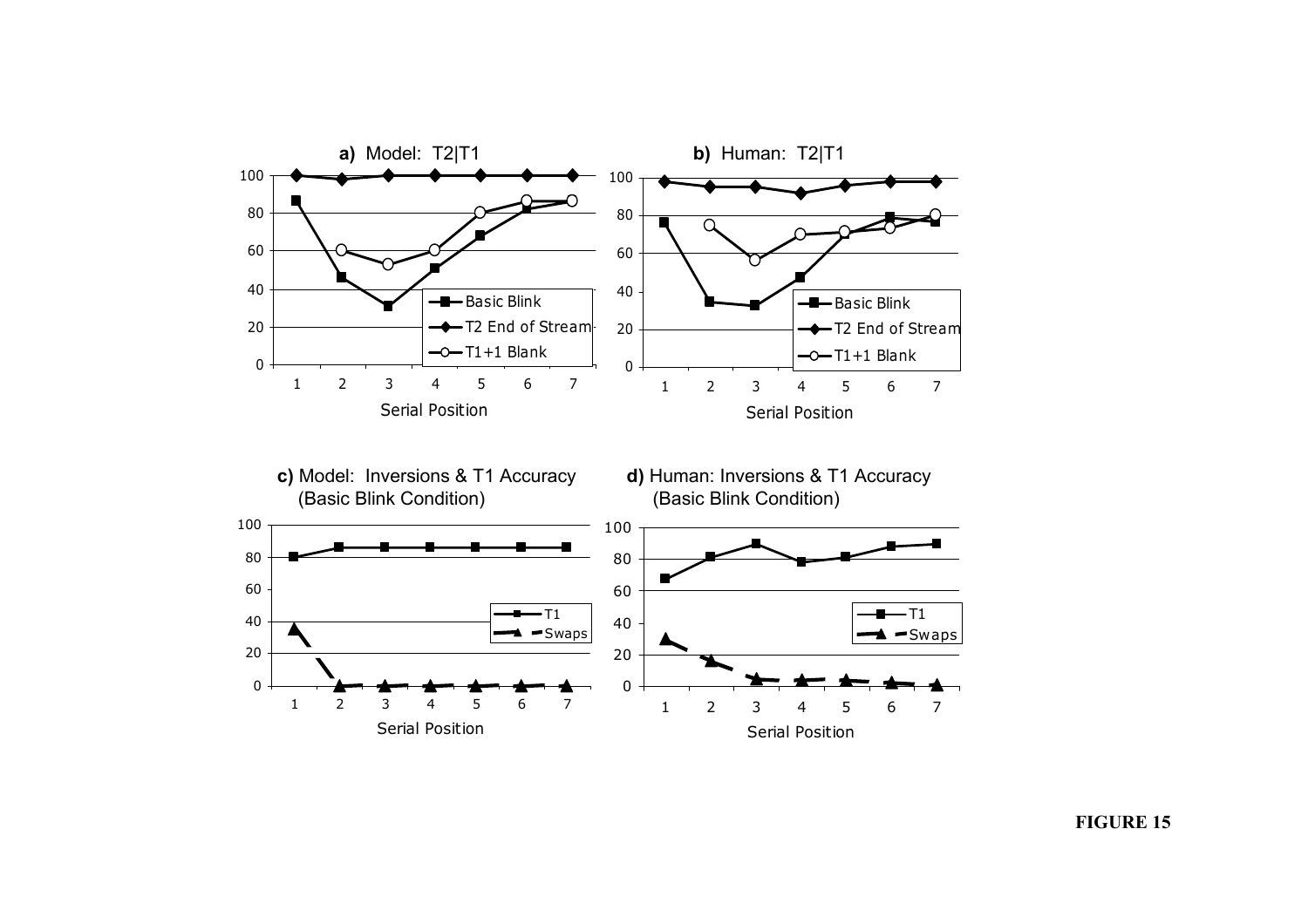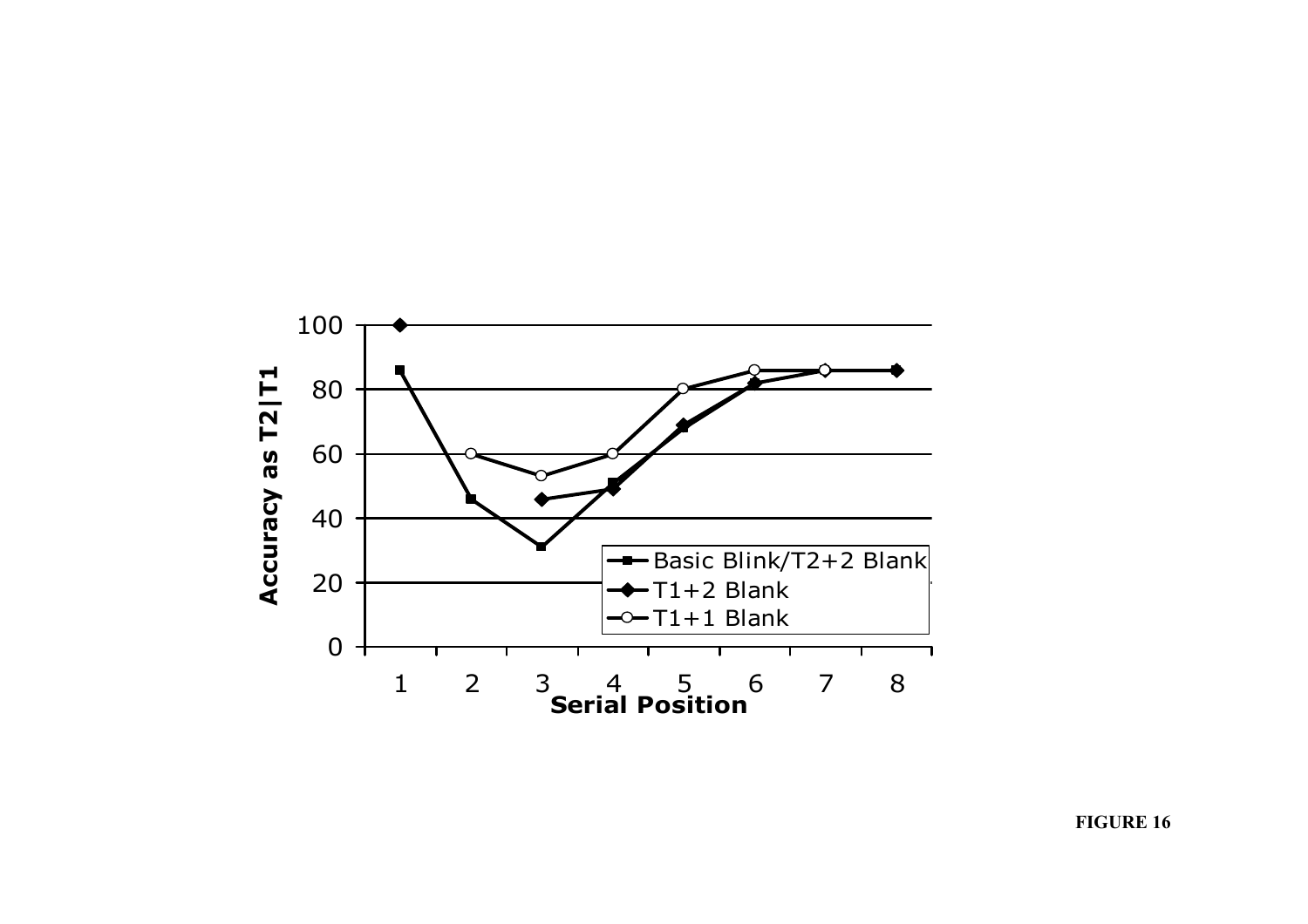

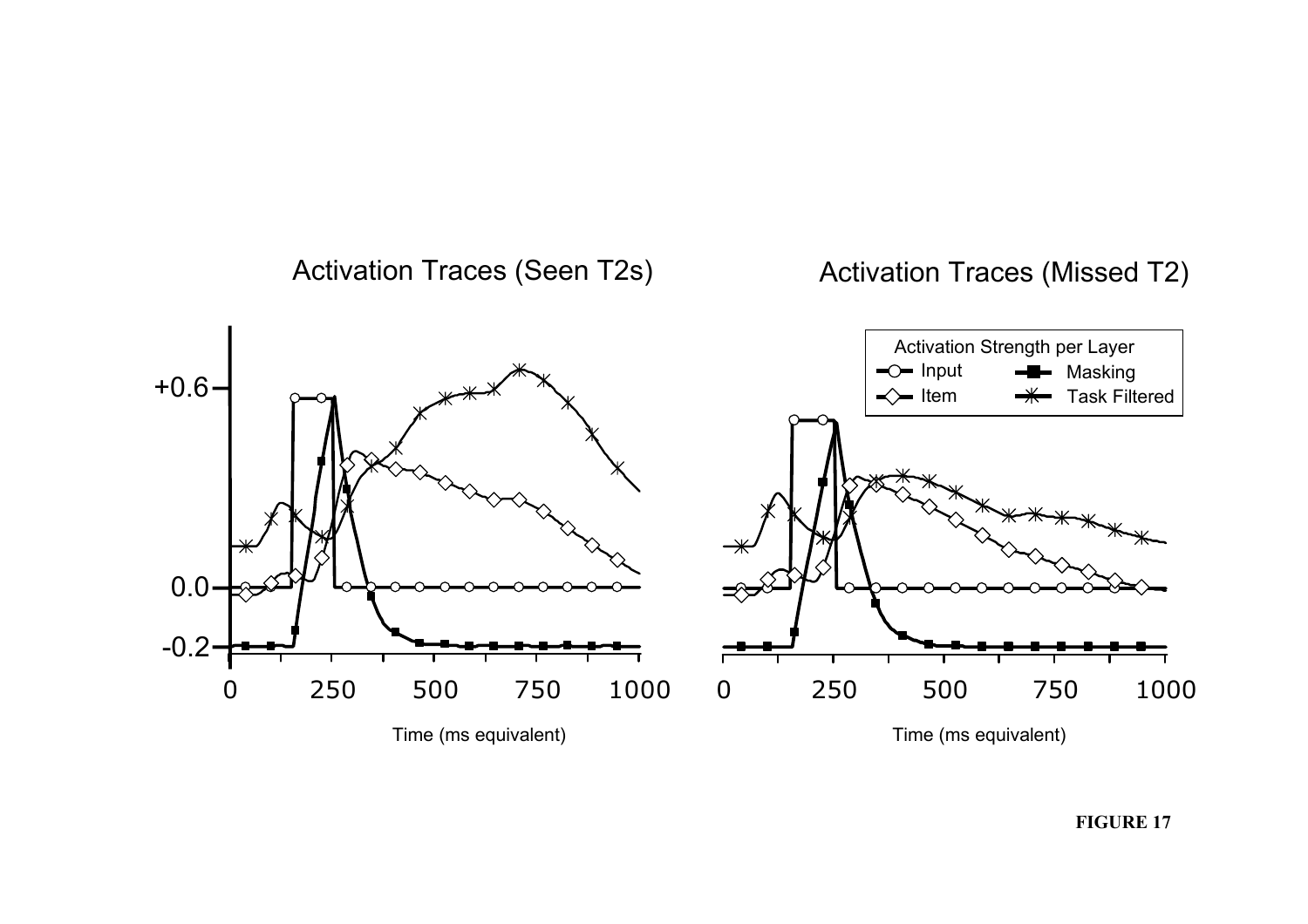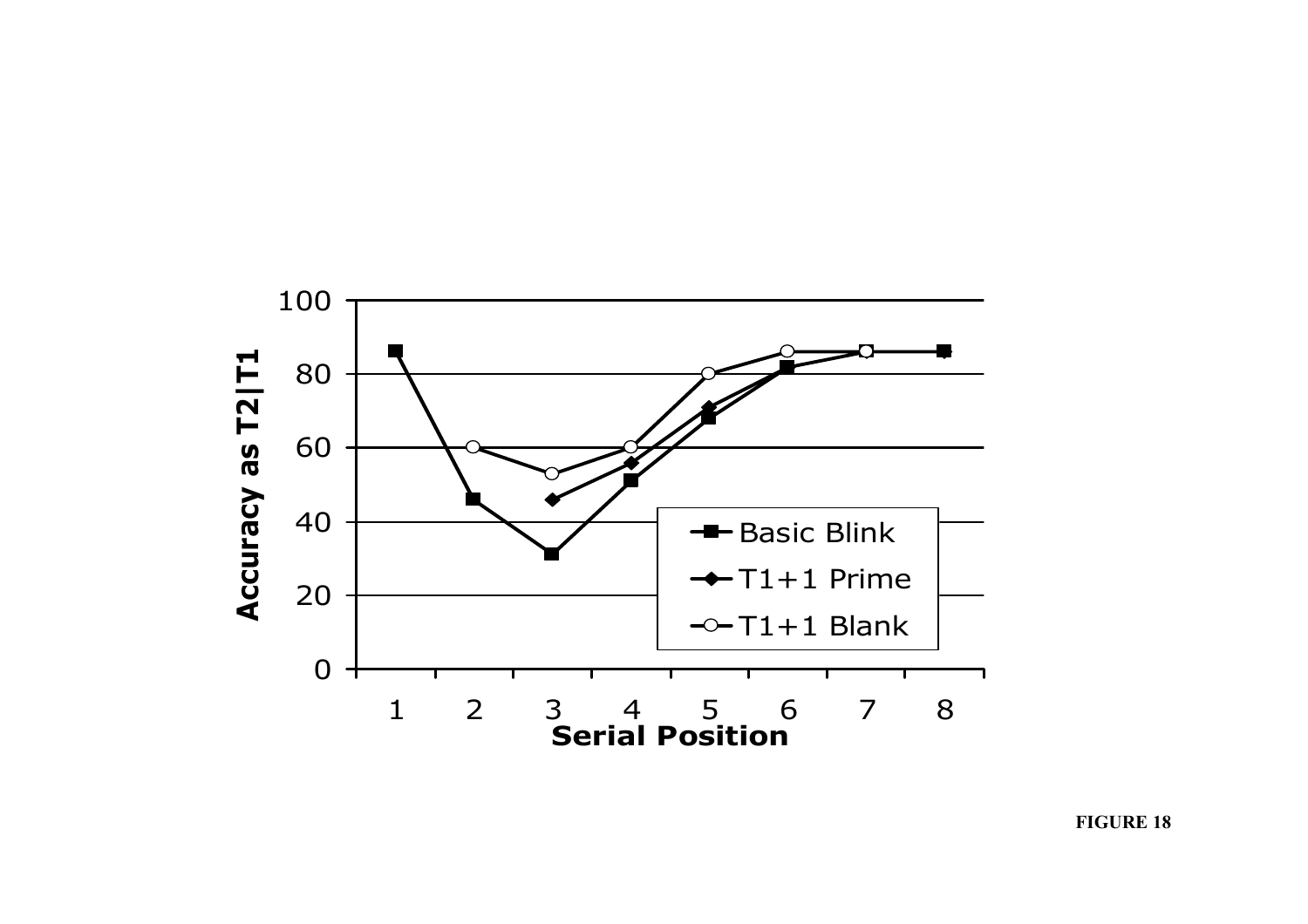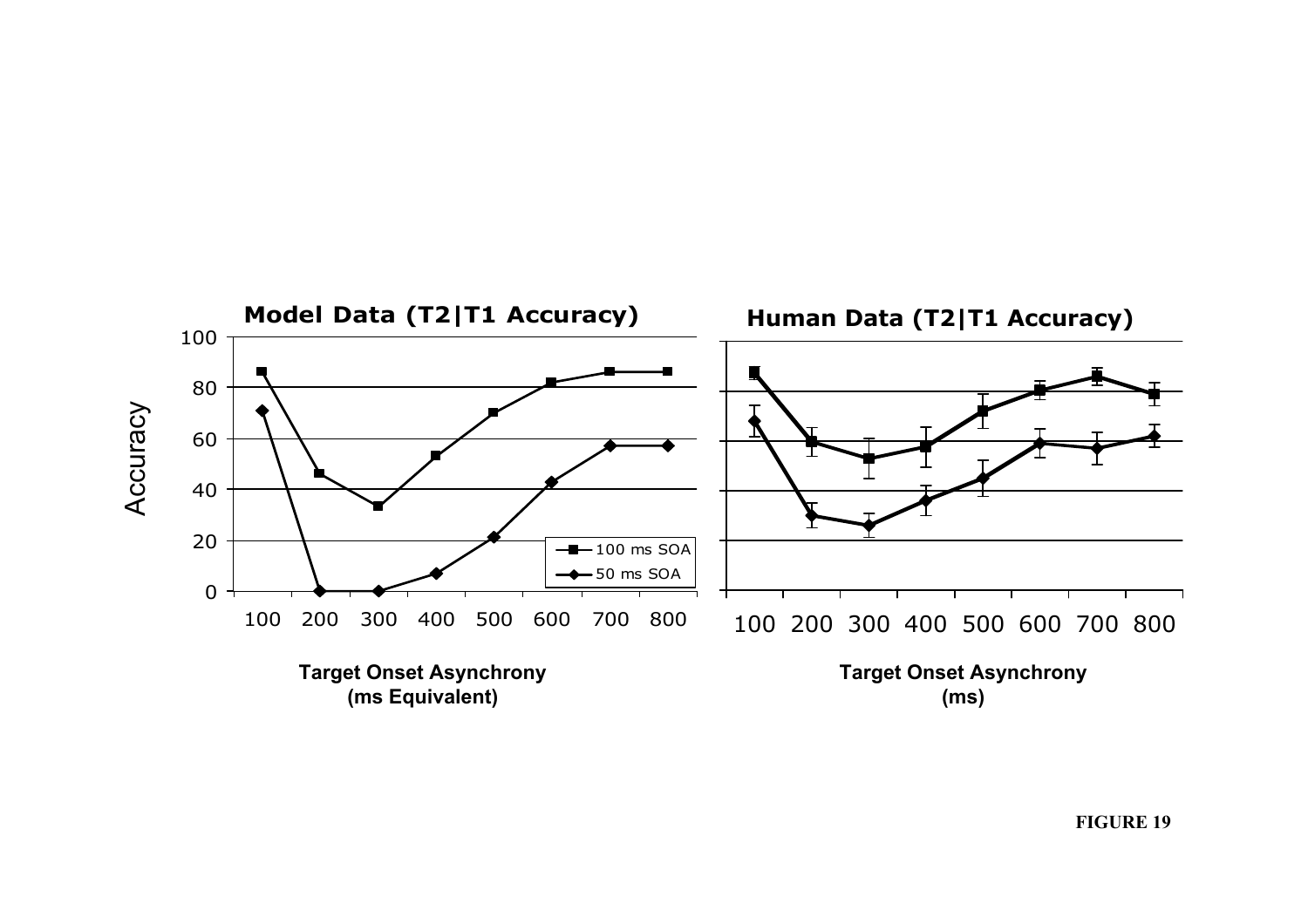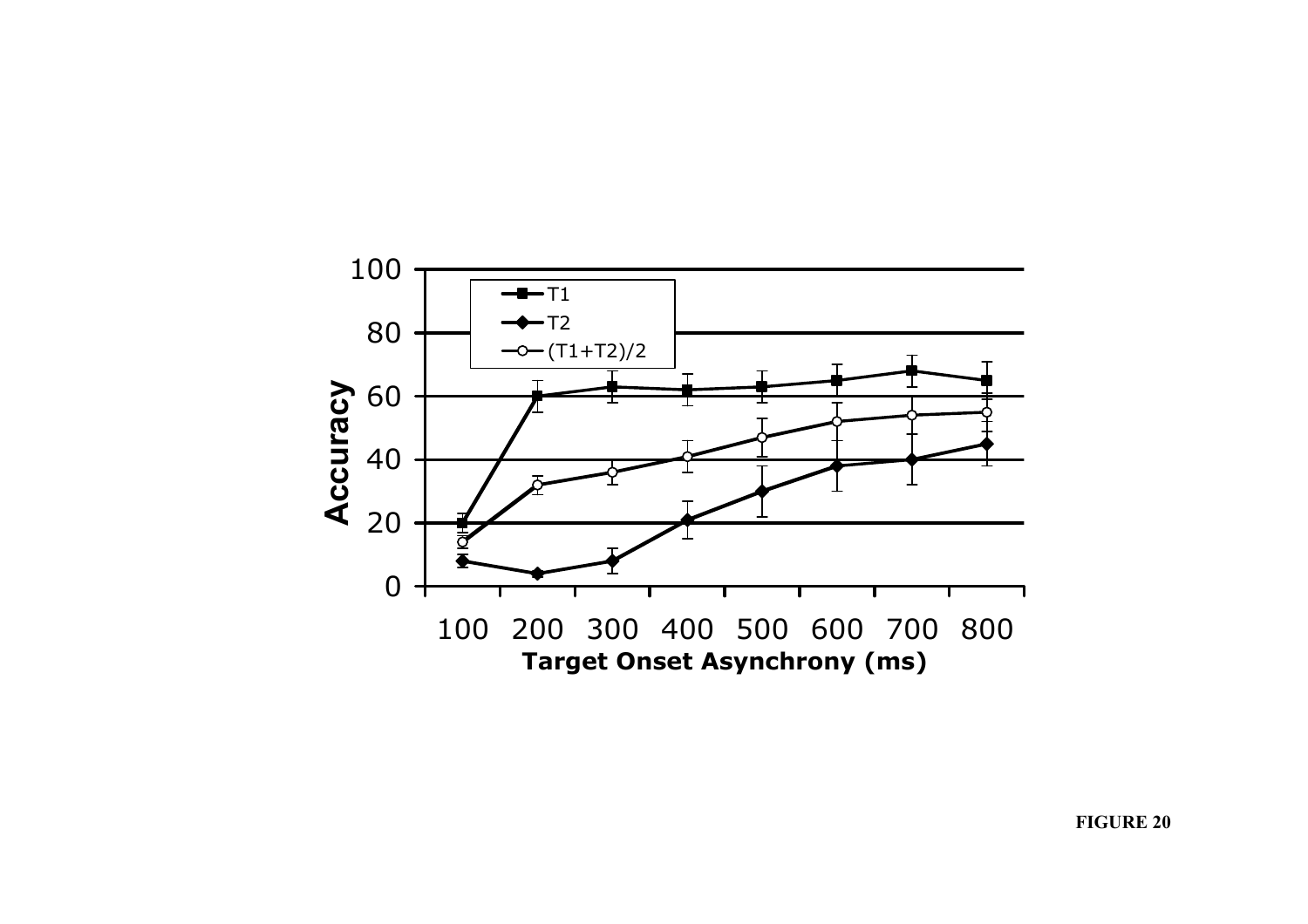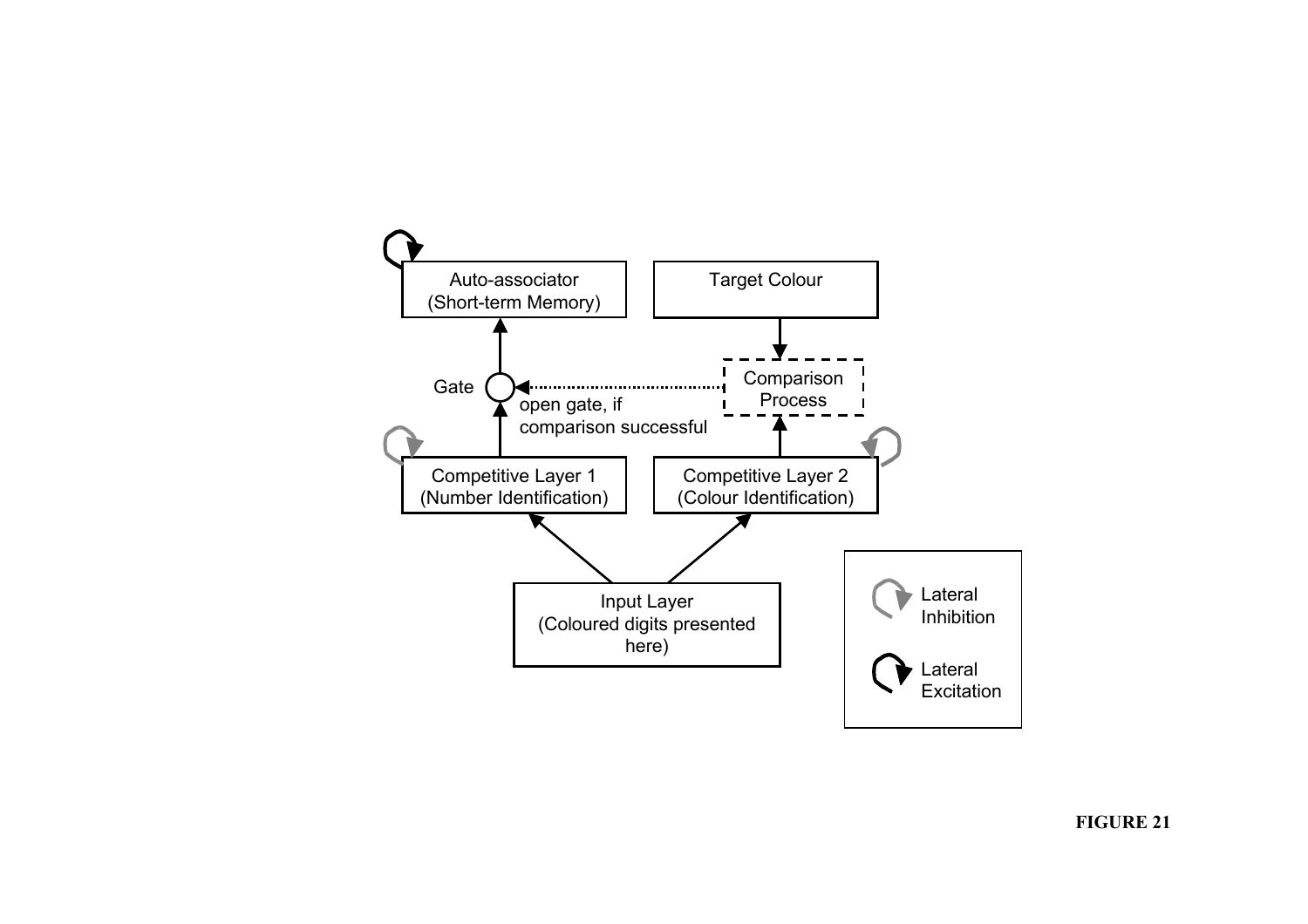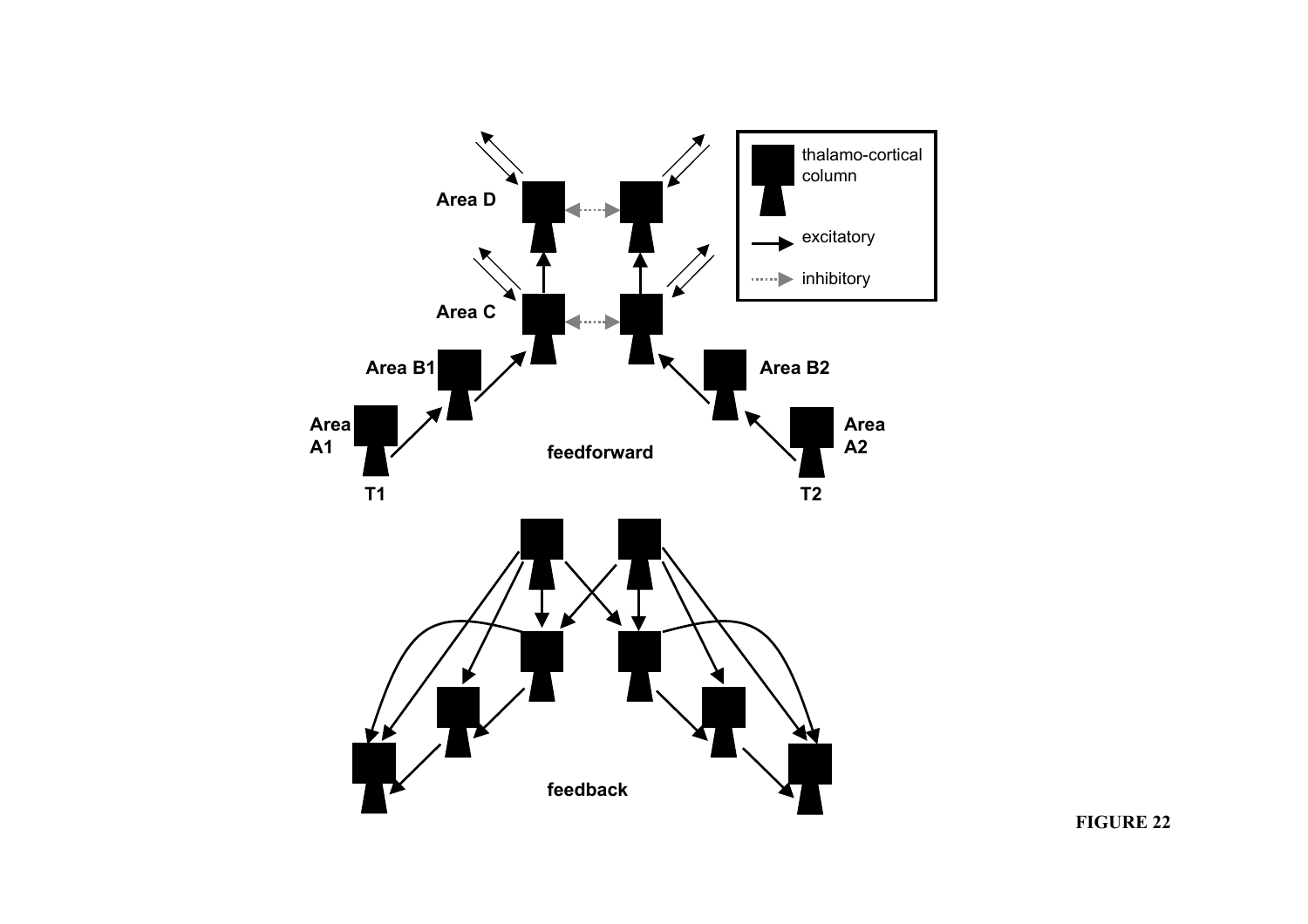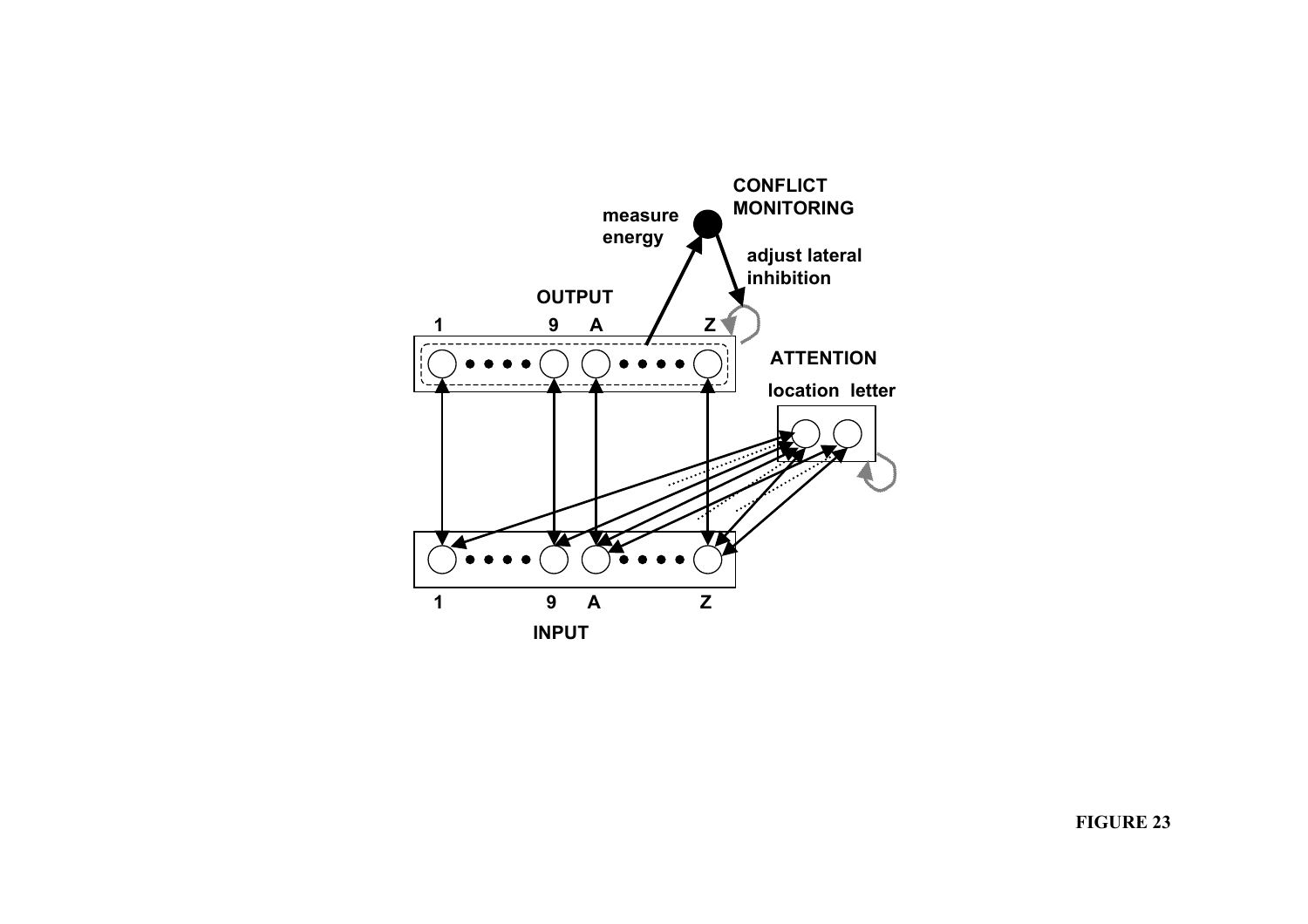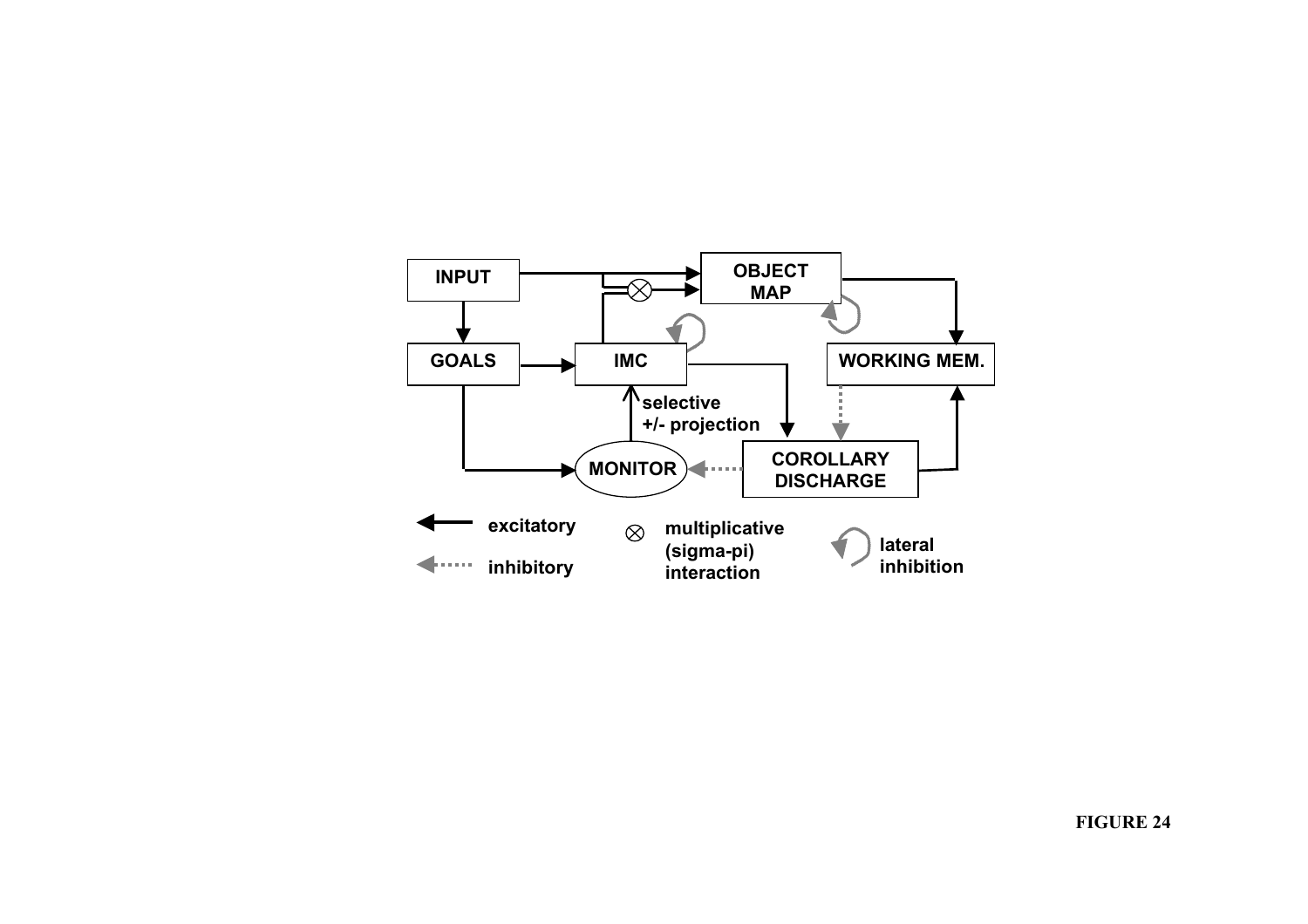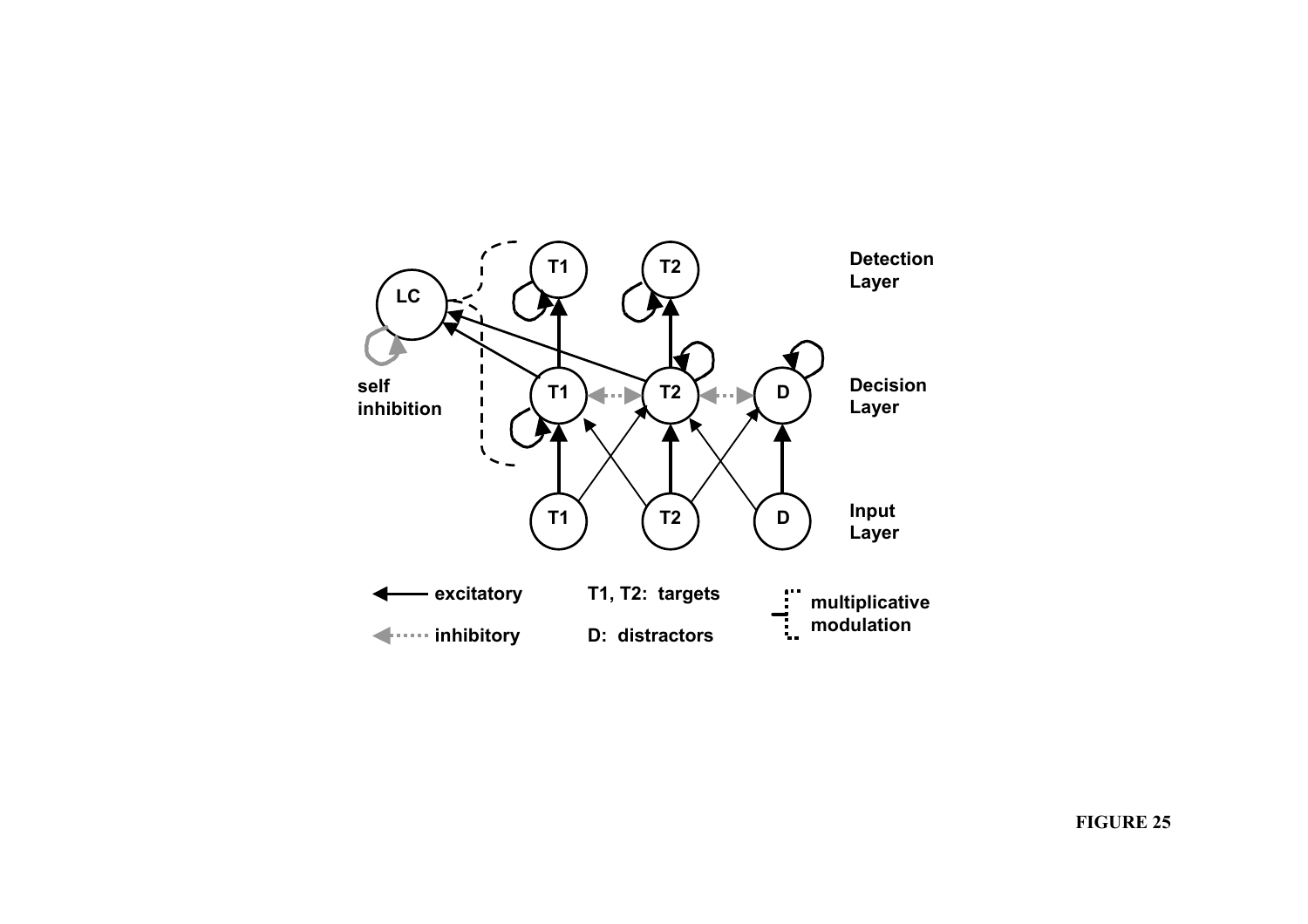